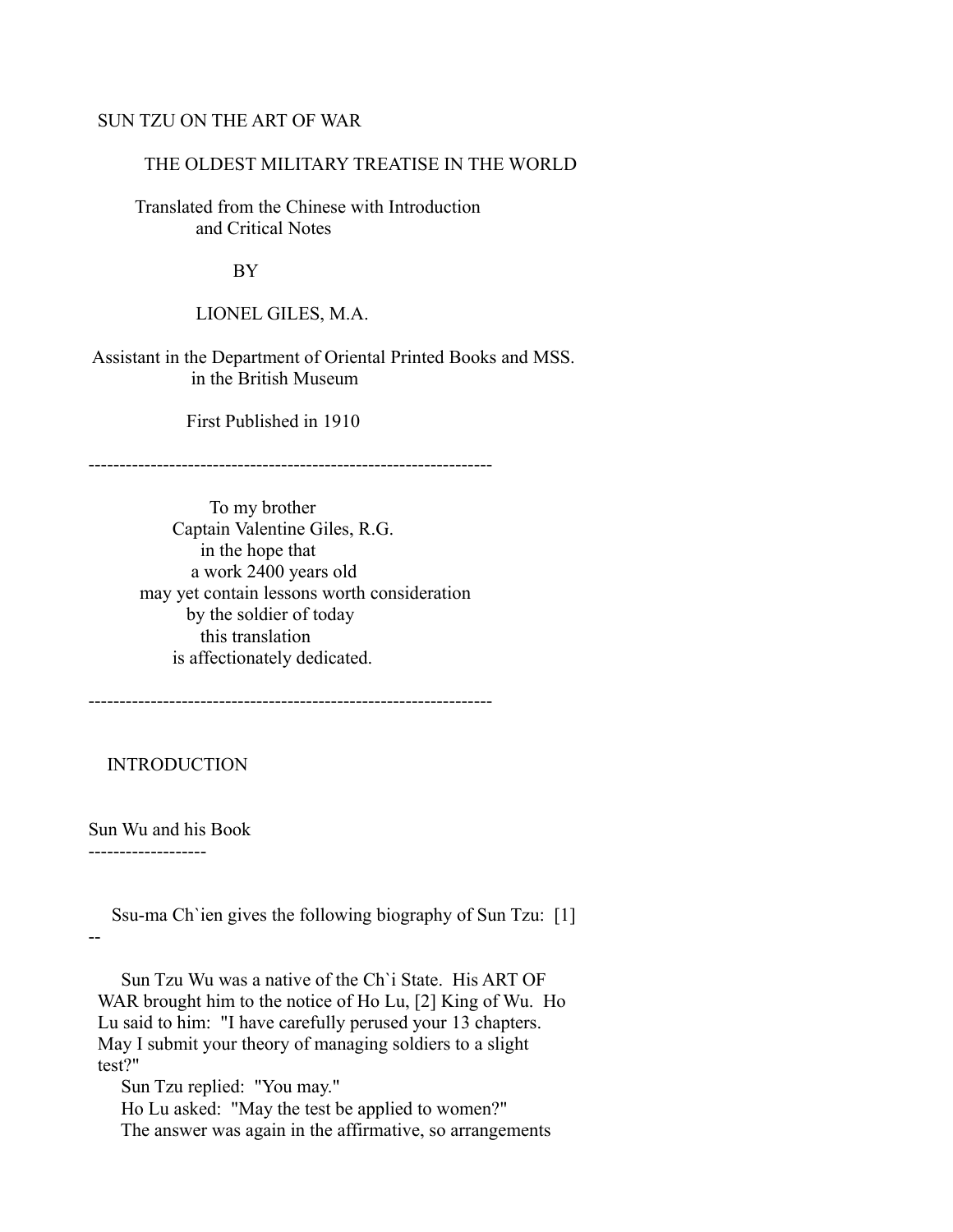were made to bring 180 ladies out of the Palace. Sun Tzu divided them into two companies, and placed one of the King's favorite concubines at the head of each. He then bade them all take spears in their hands, and addressed them thus: "I presume you know the difference between front and back, right hand and left hand?"

The girls replied: Yes.

 Sun Tzu went on: "When I say "Eyes front," you must look straight ahead. When I say "Left turn," you must face towards your left hand. When I say "Right turn," you must face towards your right hand. When I say "About turn," you must face right round towards your back."

 Again the girls assented. The words of command having been thus explained, he set up the halberds and battle-axes in order to begin the drill. Then, to the sound of drums, he gave the order "Right turn." But the girls only burst out laughing. Sun Tzu said: "If words of command are not clear and distinct, if orders are not thoroughly understood, then the general is to blame."

 So he started drilling them again, and this time gave the order "Left turn," whereupon the girls once more burst into fits of laughter. Sun Tzu: "If words of command are not clear and distinct, if orders are not thoroughly understood, the general is to blame. But if his orders ARE clear, and the soldiers nevertheless disobey, then it is the fault of their officers."

 So saying, he ordered the leaders of the two companies to be beheaded. Now the king of Wu was watching the scene from the top of a raised pavilion; and when he saw that his favorite concubines were about to be executed, he was greatly alarmed and hurriedly sent down the following message: "We are now quite satisfied as to our general's ability to handle troops. If We are bereft of these two concubines, our meat and drink will lose their savor. It is our wish that they shall not be beheaded."

 Sun Tzu replied: "Having once received His Majesty's commission to be the general of his forces, there are certain commands of His Majesty which, acting in that capacity, I am unable to accept."

 Accordingly, he had the two leaders beheaded, and straightway installed the pair next in order as leaders in their place. When this had been done, the drum was sounded for the drill once more; and the girls went through all the evolutions, turning to the right or to the left, marching ahead or wheeling back, kneeling or standing, with perfect accuracy and precision, not venturing to utter a sound. Then Sun Tzu sent a messenger to the King saying: "Your soldiers, Sire, are now properly drilled and disciplined, and ready for your majesty's inspection. They can be put to any use that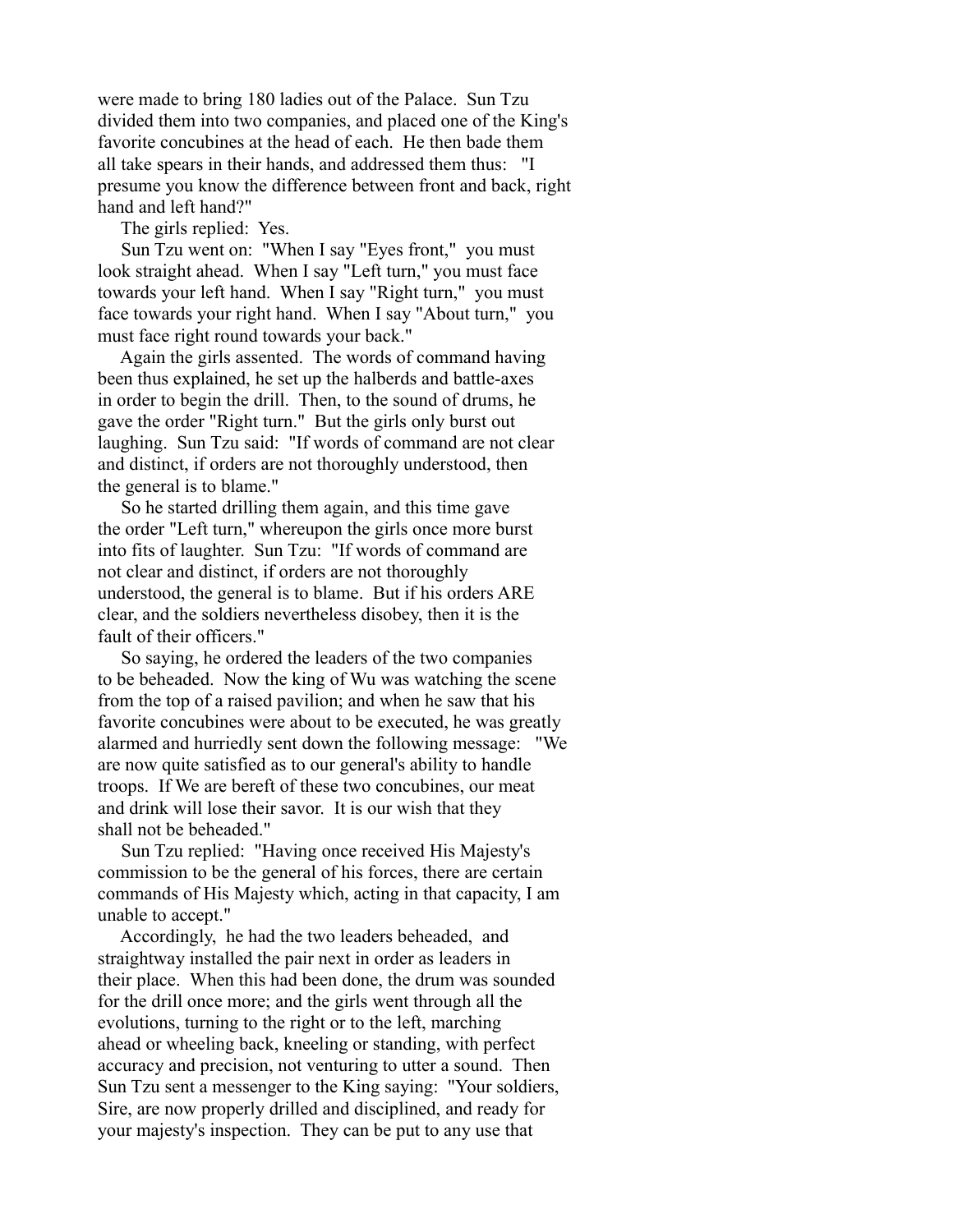their sovereign may desire; bid them go through fire and water, and they will not disobey."

 But the King replied: "Let our general cease drilling and return to camp. As for us, We have no wish to come down and inspect the troops."

 Thereupon Sun Tzu said: "The King is only fond of words, and cannot translate them into deeds."

 After that, Ho Lu saw that Sun Tzu was one who knew how to handle an army, and finally appointed him general. In the west, he defeated the Ch`u State and forced his way into Ying, the capital; to the north he put fear into the States of Ch`i and Chin, and spread his fame abroad amongst the feudal princes. And Sun Tzu shared in the might of the King.

 About Sun Tzu himself this is all that Ssu-ma Ch`ien has to tell us in this chapter. But he proceeds to give a biography of his descendant, Sun Pin, born about a hundred years after his famous ancestor's death, and also the outstanding military genius of his time. The historian speaks of him too as Sun Tzu, and in his preface we read: "Sun Tzu had his feet cut off and yet continued to discuss the art of war." [3] It seems likely, then, that "Pin" was a nickname bestowed on him after his mutilation, unless the story was invented in order to account for the name. The crowning incident of his career, the crushing defeat of his treacherous rival P`ang Chuan, will be found briefly related in Chapter V. ss. 19, note.

 To return to the elder Sun Tzu. He is mentioned in two other passages of the SHIH CHI: --

 In the third year of his reign [512 B.C.] Ho Lu, king of Wu, took the field with Tzu-hsu [i.e. Wu Yuan] and Po P`ei, and attacked Ch`u. He captured the town of Shu and slew the two prince's sons who had formerly been generals of Wu. He was then meditating a descent on Ying [the capital]; but the general Sun Wu said: "The army is exhausted. It is not yet possible. We must wait".... [After further successful fighting,] "in the ninth year [506 B.C.], King Ho Lu addressed Wu Tzu-hsu and Sun Wu, saying: "Formerly, you declared that it was not yet possible for us to enter Ying. Is the time ripe now?" The two men replied: "Ch`u's general Tzu-ch`ang, [4] is grasping and covetous, and the princes of T`ang and Ts`ai both have a grudge against him. If Your Majesty has resolved to make a grand attack, you must win over T`ang and Ts`ai, and then you may succeed." Ho Lu followed this advice, [beat Ch`u in five pitched battles and marched into Ying.] [5]

 This is the latest date at which anything is recorded of Sun Wu. He does not appear to have survived his patron, who died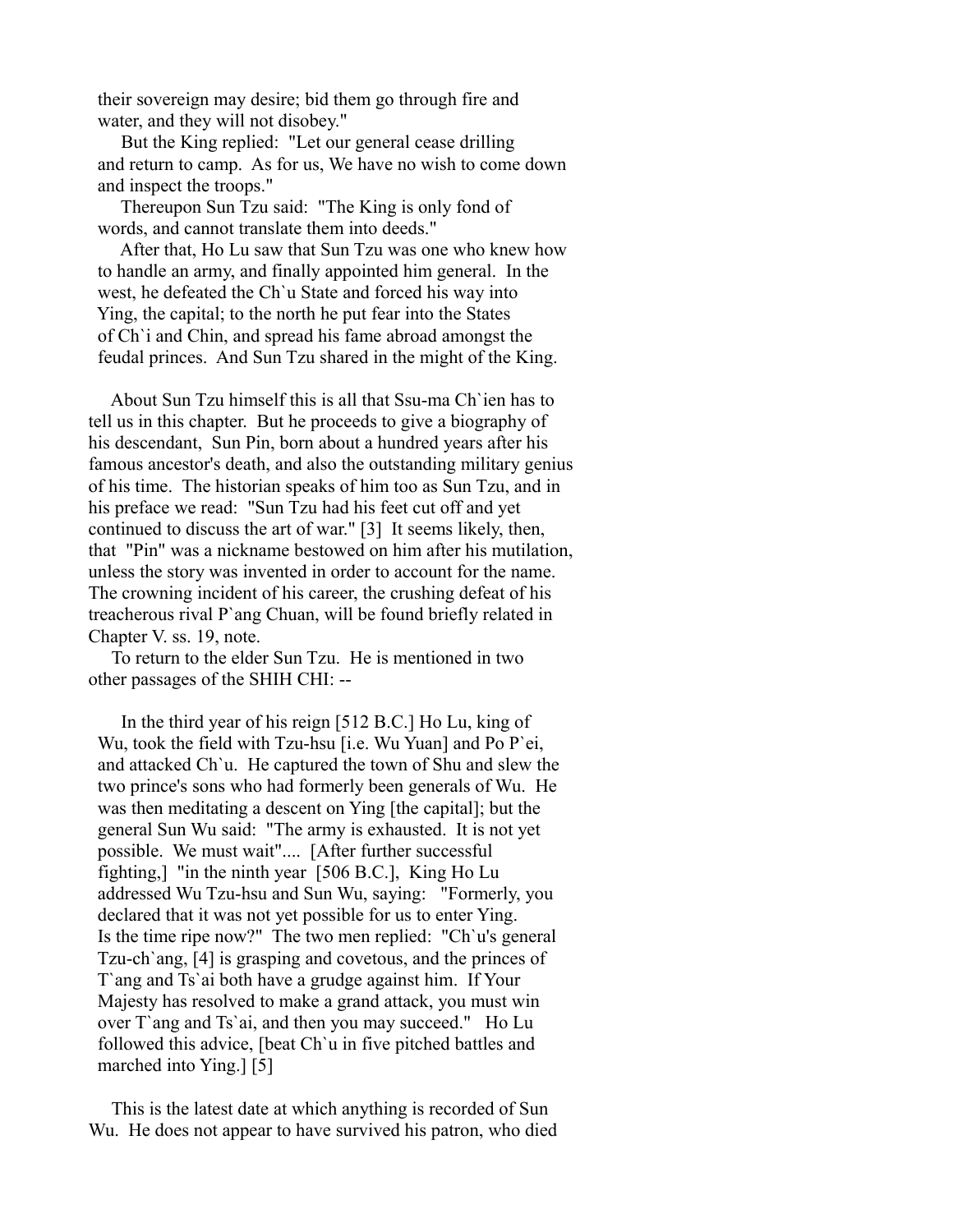from the effects of a wound in 496.

In another chapter there occurs this passage: [6]

 From this time onward, a number of famous soldiers arose, one after the other: Kao-fan, [7] who was employed by the Chin State; Wang-tzu, [8] in the service of Ch`i; and Sun Wu, in the service of Wu. These men developed and threw light upon the principles of war.

 It is obvious enough that Ssu-ma Ch`ien at least had no doubt about the reality of Sun Wu as an historical personage; and with one exception, to be noticed presently, he is by far the most important authority on the period in question. It will not be necessary, therefore, to say much of such a work as the WU YUEH CH`UN CH`IU, which is supposed to have been written by Chao Yeh of the 1st century A.D. The attribution is somewhat doubtful; but even if it were otherwise, his account would be of little value, based as it is on the SHIH CHI and expanded with romantic details. The story of Sun Tzu will be found, for what it is worth, in chapter 2. The only new points in it worth noting are: (1) Sun Tzu was first recommended to Ho Lu by Wu Tzu-hsu. (2) He is called a native of Wu. (3) He had previously lived a retired life, and his contemporaries were unaware of his ability.

 The following passage occurs in the Huai-nan Tzu: "When sovereign and ministers show perversity of mind, it is impossible even for a Sun Tzu to encounter the foe." Assuming that this work is genuine (and hitherto no doubt has been cast upon it), we have here the earliest direct reference for Sun Tzu, for Huai-nan Tzu died in 122 B.C., many years before the SHIH CHI was given to the world.

 Liu Hsiang (80-9 B.C.) says: "The reason why Sun Tzu at the head of 30,000 men beat Ch`u with 200,000 is that the latter were undisciplined."

 Teng Ming-shih informs us that the surname "Sun" was bestowed on Sun Wu's grandfather by Duke Ching of Ch`i [547-490 B.C.]. Sun Wu's father Sun P`ing, rose to be a Minister of State in Ch`i, and Sun Wu himself, whose style was Ch`ang-ch`ing, fled to Wu on account of the rebellion which was being fomented by the kindred of T`ien Pao. He had three sons, of whom the second, named Ming, was the father of Sun Pin. According to this account then, Pin was the grandson of Wu, which, considering that Sun Pin's victory over Wei was gained in 341 B.C., may be dismissed as chronological impossible. Whence these data were obtained by Teng Ming-shih I do not know, but of course no reliance whatever can be placed in them.

 An interesting document which has survived from the close of the Han period is the short preface written by the Great Ts`ao Ts`ao, or Wei Wu Ti, for his edition of Sun Tzu. I shall give it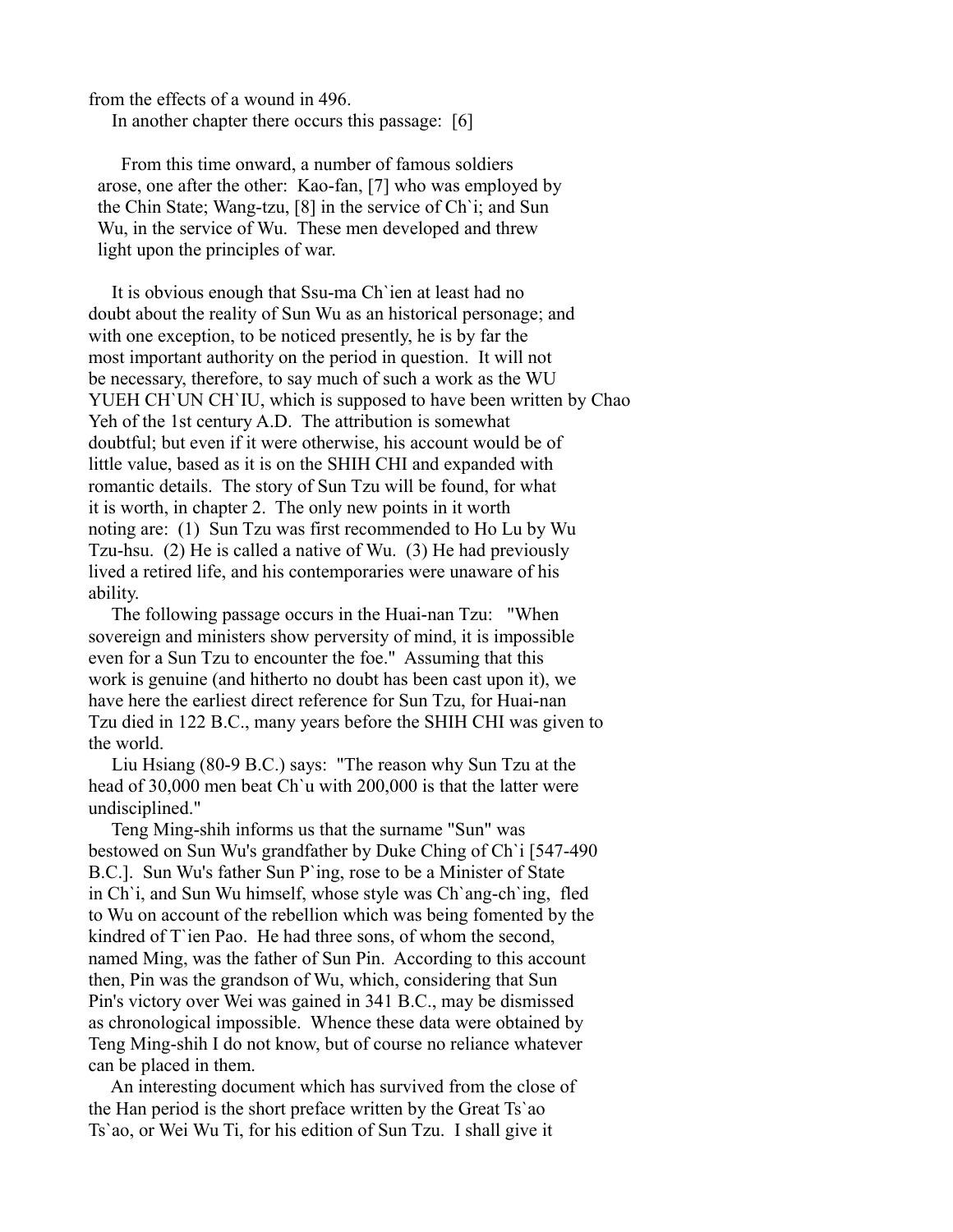$\int$ in full: --

 I have heard that the ancients used bows and arrows to their advantage. [10] The SHU CHU mentions "the army" among the "eight objects of government." The I CHING says: "'army' indicates firmness and justice; the experienced leader will have good fortune." The SHIH CHING says: "The King rose majestic in his wrath, and he marshaled his troops." The Yellow Emperor, T`ang the Completer and Wu Wang all used spears and battle-axes in order to succor their generation. The SSU-MA FA says: "If one man slay another of set purpose, he himself may rightfully be slain." He who relies solely on warlike measures shall be exterminated; he who relies solely on peaceful measures shall perish. Instances of this are Fu Ch`ai [11] on the one hand and Yen Wang on the other. [12] In military matters, the Sage's rule is normally to keep the peace, and to move his forces only when occasion requires. He will not use armed force unless driven to it by necessity.

 Many books have I read on the subject of war and fighting; but the work composed by Sun Wu is the profoundest of them all. [Sun Tzu was a native of the Ch`i state, his personal name was Wu. He wrote the ART OF WAR in 13 chapters for Ho Lu, King of Wu. Its principles were tested on women, and he was subsequently made a general. He led an army westwards, crushed the Ch`u state and entered Ying the capital. In the north, he kept Ch`i and Chin in awe. A hundred years and more after his time, Sun Pin lived. He was a descendant of Wu.] [13] In his treatment of deliberation and planning, the importance of rapidity in taking the field, [14] clearness of conception, and depth of design, Sun Tzu stands beyond the reach of carping criticism. My contemporaries, however, have failed to grasp the full meaning of his instructions, and while putting into practice the smaller details in which his work abounds, they have overlooked its essential purport. That is the motive which has led me to outline a rough explanation of the whole.

 One thing to be noticed in the above is the explicit statement that the 13 chapters were specially composed for King Ho Lu. This is supported by the internal evidence of I. ss. 15, in which it seems clear that some ruler is addressed.

 In the bibliographic section of the HAN SHU, there is an entry which has given rise to much discussion: "The works of Sun Tzu of Wu in 82 P`IEN (or chapters), with diagrams in 9 CHUAN." It is evident that this cannot be merely the 13 chapters known to Ssu-ma Ch`ien, or those we possess today. Chang Shou-chieh refers to an edition of Sun Tzu's ART OF WAR of which the "13 chapters" formed the first CHUAN, adding that there were two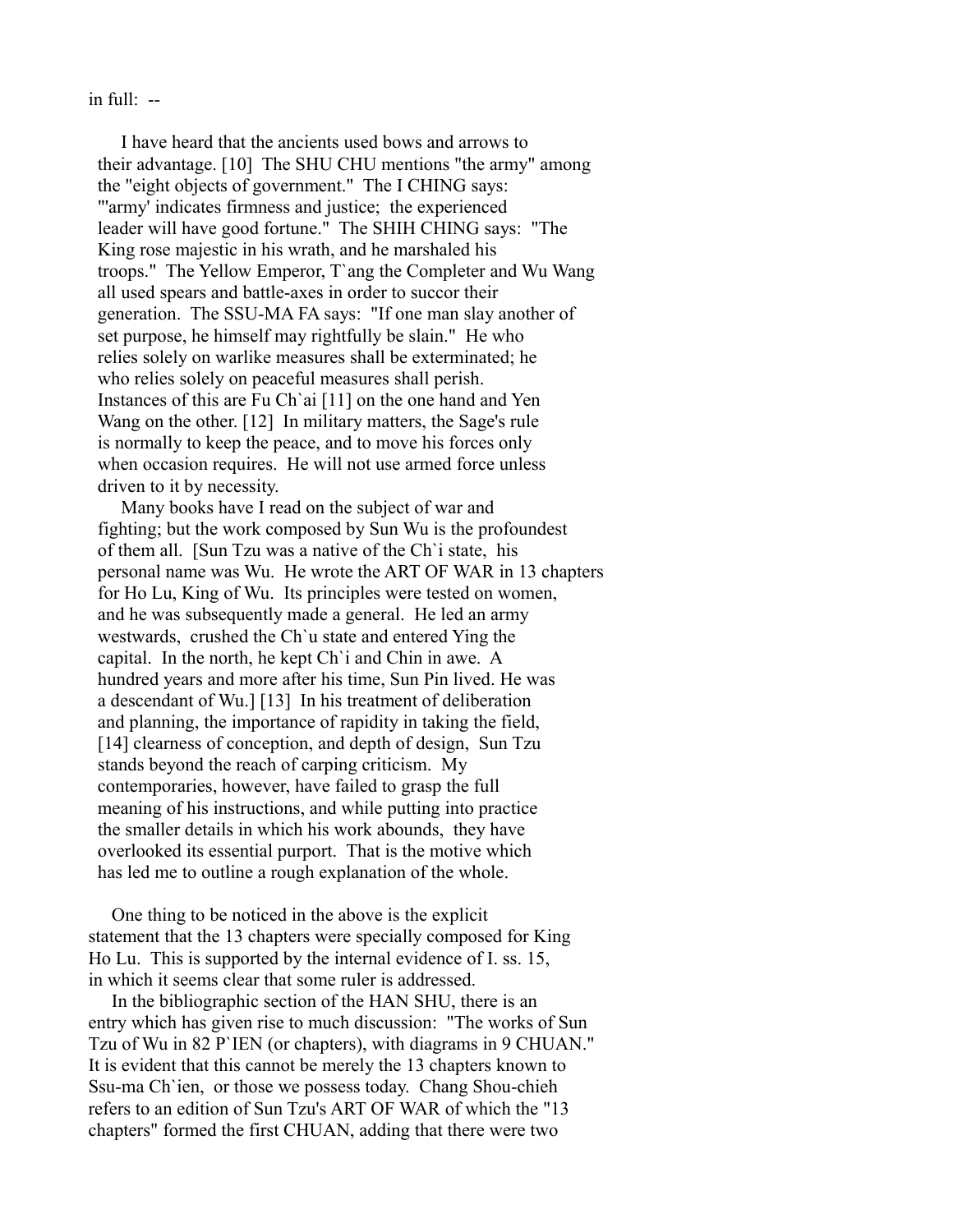other CHUAN besides. This has brought forth a theory, that the bulk of these 82 chapters consisted of other writings of Sun Tzu -- we should call them apocryphal -- similar to the WEN TA, of which a specimen dealing with the Nine Situations [15] is preserved in the T`UNG TIEN, and another in Ho Shin's commentary. It is suggested that before his interview with Ho Lu, Sun Tzu had only written the 13 chapters, but afterwards composed a sort of exegesis in the form of question and answer between himself and the King. Pi I-hsun, the author of the SUN TZU HSU LU, backs this up with a quotation from the WU YUEH CH`UN CH`IU: "The King of Wu summoned Sun Tzu, and asked him questions about the art of war. Each time he set forth a chapter of his work, the King could not find words enough to praise him." As he points out, if the whole work was expounded on the same scale as in the abovementioned fragments, the total number of chapters could not fail to be considerable. Then the numerous other treatises attributed to Sun Tzu might be included. The fact that the HAN CHIH mentions no work of Sun Tzu except the 82 P`IEN, whereas the Sui and T`ang bibliographies give the titles of others in addition to the "13 chapters," is good proof, Pi I-hsun thinks, that all of these were contained in the 82 P`IEN. Without pinning our faith to the accuracy of details supplied by the WU YUEH CH`UN CH`IU, or admitting the genuineness of any of the treatises cited by Pi I-hsun, we may see in this theory a probable solution of the mystery. Between Ssu-ma Ch`ien and Pan Ku there was plenty of time for a luxuriant crop of forgeries to have grown up under the magic name of Sun Tzu, and the 82 P`IEN may very well represent a collected edition of these lumped together with the original work. It is also possible, though less likely, that some of them existed in the time of the earlier historian and were purposely ignored by him. [16]

 Tu Mu's conjecture seems to be based on a passage which states: "Wei Wu Ti strung together Sun Wu's Art of War," which in turn may have resulted from a misunderstanding of the final words of Ts`ao King's preface. This, as Sun Hsing-yen points out, is only a modest way of saying that he made an explanatory paraphrase, or in other words, wrote a commentary on it. On the whole, this theory has met with very little acceptance. Thus, the SSU K`U CH`UAN SHU says: "The mention of the 13 chapters in the SHIH CHI shows that they were in existence before the HAN CHIH, and that latter accretions are not to be considered part of the original work. Tu Mu's assertion can certainly not be taken as proof."

 There is every reason to suppose, then, that the 13 chapters existed in the time of Ssu-ma Ch`ien practically as we have them now. That the work was then well known he tells us in so many words. "Sun Tzu's 13 Chapters and Wu Ch`i's Art of War are the two books that people commonly refer to on the subject of military matters. Both of them are widely distributed, so I will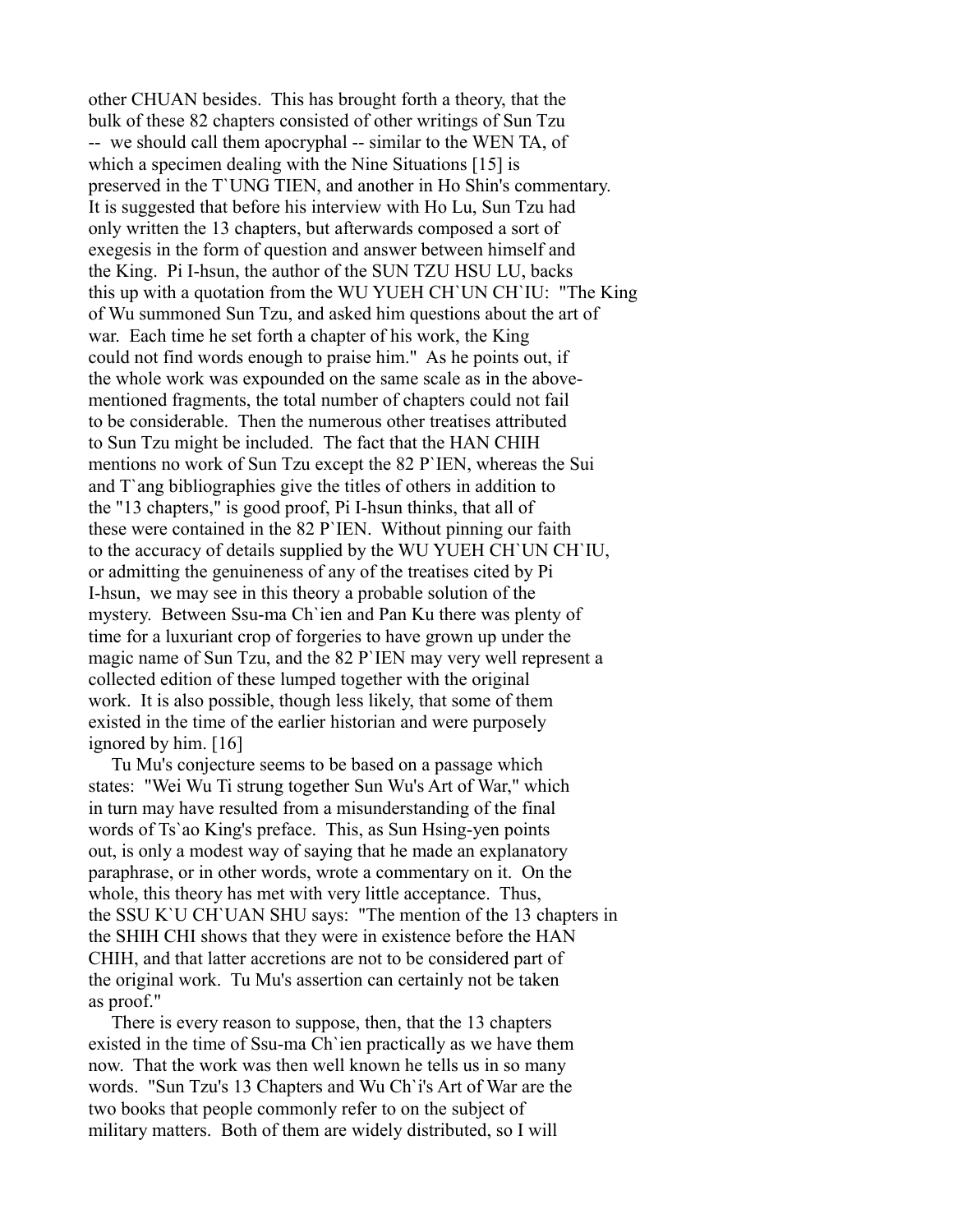not discuss them here." But as we go further back, serious difficulties begin to arise. The salient fact which has to be faced is that the TSO CHUAN, the greatest contemporary record, makes no mention whatsoever of Sun Wu, either as a general or as a writer. It is natural, in view of this awkward circumstance, that many scholars should not only cast doubt on the story of Sun Wu as given in the SHIH CHI, but even show themselves frankly skeptical as to the existence of the man at all. The most powerful presentment of this side of the case is to be found in the following disposition by Yeh Shui-hsin: [17] --

 It is stated in Ssu-ma Ch`ien's history that Sun Wu was a native of the Ch`i State, and employed by Wu; and that in the reign of Ho Lu he crushed Ch`u, entered Ying, and was a great general. But in Tso's Commentary no Sun Wu appears at all. It is true that Tso's Commentary need not contain absolutely everything that other histories contain. But Tso has not omitted to mention vulgar plebeians and hireling ruffians such as Ying K`ao-shu, [18] Ts`ao Kuei, [19], Chu Chih-wu and Chuan She-chu [20]. In the case of Sun Wu, whose fame and achievements were so brilliant, the omission is much more glaring. Again, details are given, in their due order, about his contemporaries Wu Yuan and the Minister P`ei. [21] Is it credible that Sun Wu alone should have been passed over?

 In point of literary style, Sun Tzu's work belongs to the same school as KUAN TZU, [22] LIU T`AO, [23] and the YUEH YU [24] and may have been the production of some private scholar living towards the end of the "Spring and Autumn" or the beginning of the "Warring States" period. [25] The story that his precepts were actually applied by the Wu State, is merely the outcome of big talk on the part of his followers.

 From the flourishing period of the Chou dynasty [26] down to the time of the "Spring and Autumn," all military commanders were statesmen as well, and the class of professional generals, for conducting external campaigns, did not then exist. It was not until the period of the "Six States" [27] that this custom changed. Now although Wu was an uncivilized State, it is conceivable that Tso should have left unrecorded the fact that Sun Wu was a great general and yet held no civil office? What we are told, therefore, about Jang-chu [28] and Sun Wu, is not authentic matter, but the reckless fabrication of theorizing pundits. The story of Ho Lu's experiment on the women, in particular, is utterly preposterous and incredible.

 Yeh Shui-hsin represents Ssu-ma Ch`ien as having said that Sun Wu crushed Ch`u and entered Ying. This is not quite correct. No doubt the impression left on the reader's mind is that he at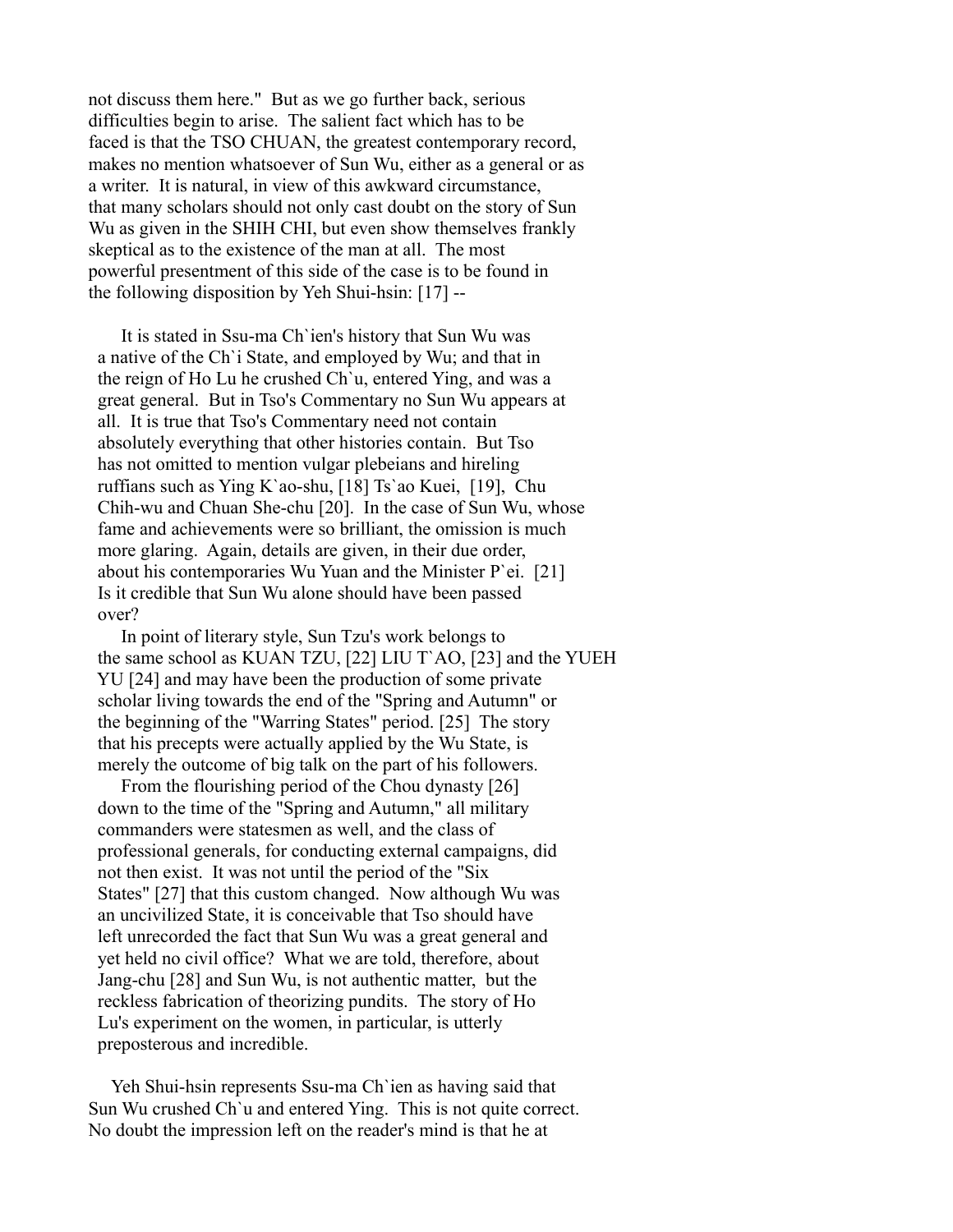least shared in these exploits. The fact may or may not be significant; but it is nowhere explicitly stated in the SHIH CHI either that Sun Tzu was general on the occasion of the taking of Ying, or that he even went there at all. Moreover, as we know that Wu Yuan and Po P`ei both took part in the expedition, and also that its success was largely due to the dash and enterprise of Fu Kai, Ho Lu's younger brother, it is not easy to see how yet another general could have played a very prominent part in the same campaign.

Ch`en Chen-sun of the Sung dynasty has the note: --

 Military writers look upon Sun Wu as the father of their art. But the fact that he does not appear in the TSO CHUAN, although he is said to have served under Ho Lu King of Wu, makes it uncertain what period he really belonged to.

He also says: --

 The works of Sun Wu and Wu Ch`i may be of genuine antiquity.

 It is noticeable that both Yeh Shui-hsin and Ch`en Chen-sun, while rejecting the personality of Sun Wu as he figures in Ssu-ma Ch`ien's history, are inclined to accept the date traditionally assigned to the work which passes under his name. The author of the HSU LU fails to appreciate this distinction, and consequently his bitter attack on Ch`en Chen-sun really misses its mark. He makes one of two points, however, which certainly tell in favor of the high antiquity of our "13 chapters." "Sun Tzu," he says, "must have lived in the age of Ching Wang [519-476], because he is frequently plagiarized in subsequent works of the Chou, Ch`in and Han dynasties." The two most shameless offenders in this respect are Wu Ch`i and Huai-nan Tzu, both of them important historical personages in their day. The former lived only a century after the alleged date of Sun Tzu, and his death is known to have taken place in 381 B.C. It was to him, according to Liu Hsiang, that Tseng Shen delivered the TSO CHUAN, which had been entrusted to him by its author. [29] Now the fact that quotations from the ART OF WAR, acknowledged or otherwise, are to be found in so many authors of different epochs, establishes a very strong anterior to them all, -- in other words, that Sun Tzu's treatise was already in existence towards the end of the 5th century B.C. Further proof of Sun Tzu's antiquity is furnished by the archaic or wholly obsolete meanings attaching to a number of the words he uses. A list of these, which might perhaps be extended, is given in the HSU LU; and though some of the interpretations are doubtful, the main argument is hardly affected thereby. Again, it must not be forgotten that Yeh Shuihsin, a scholar and critic of the first rank, deliberately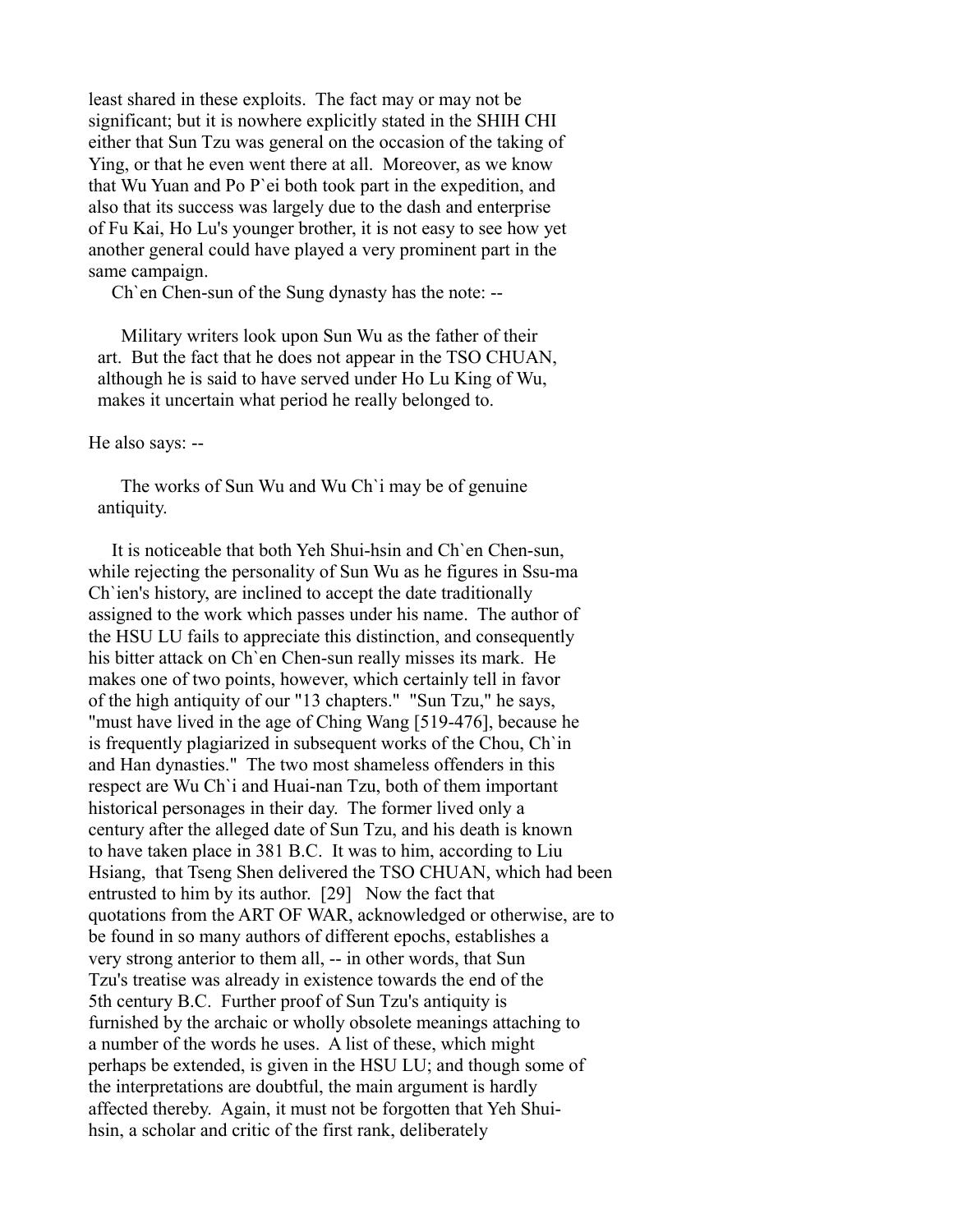pronounces the style of the 13 chapters to belong to the early part of the fifth century. Seeing that he is actually engaged in an attempt to disprove the existence of Sun Wu himself, we may be sure that he would not have hesitated to assign the work to a later date had he not honestly believed the contrary. And it is precisely on such a point that the judgment of an educated Chinaman will carry most weight. Other internal evidence is not far to seek. Thus in XIII. ss. 1, there is an unmistakable allusion to the ancient system of land-tenure which had already passed away by the time of Mencius, who was anxious to see it revived in a modified form. [30] The only warfare Sun Tzu knows is that carried on between the various feudal princes, in which armored chariots play a large part. Their use seems to have entirely died out before the end of the Chou dynasty. He speaks as a man of Wu, a state which ceased to exist as early as 473 B.C. On this I shall touch presently.

 But once refer the work to the 5th century or earlier, and the chances of its being other than a bona fide production are sensibly diminished. The great age of forgeries did not come until long after. That it should have been forged in the period immediately following 473 is particularly unlikely, for no one, as a rule, hastens to identify himself with a lost cause. As for Yeh Shui-hsin's theory, that the author was a literary recluse, that seems to me quite untenable. If one thing is more apparent than another after reading the maxims of Sun Tzu, it is that their essence has been distilled from a large store of personal observation and experience. They reflect the mind not only of a born strategist, gifted with a rare faculty of generalization, but also of a practical soldier closely acquainted with the military conditions of his time. To say nothing of the fact that these sayings have been accepted and endorsed by all the greatest captains of Chinese history, they offer a combination of freshness and sincerity, acuteness and common sense, which quite excludes the idea that they were artificially concocted in the study. If we admit, then, that the 13 chapters were the genuine production of a military man living towards the end of the "CH`UN CH`IU" period, are we not bound, in spite of the silence of the TSO CHUAN, to accept Ssu-ma Ch`ien's account in its entirety? In view of his high repute as a sober historian, must we not hesitate to assume that the records he drew upon for Sun Wu's biography were false and untrustworthy? The answer, I fear, must be in the negative. There is still one grave, if not fatal, objection to the chronology involved in the story as told in the SHIH CHI, which, so far as I am aware, nobody has yet pointed out. There are two passages in Sun Tzu in which he alludes to contemporary affairs. The first in in VI. ss. 21: --

Though according to my estimate the soldiers of Yueh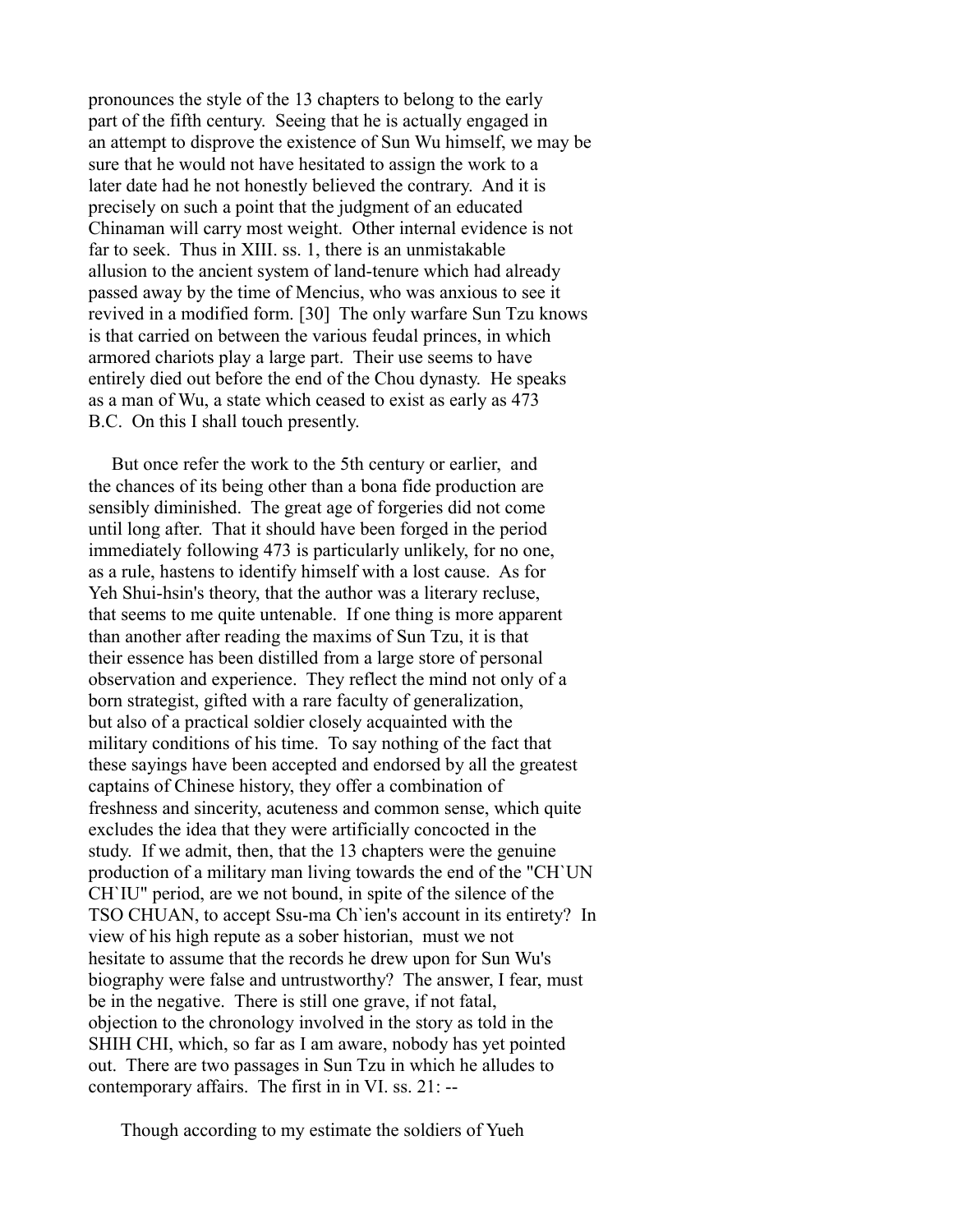exceed our own in number, that shall advantage them nothing in the matter of victory. I say then that victory can be achieved.

The other is in XI ss.  $30$ .

 Asked if an army can be made to imitate the SHUAI-JAN, I should answer, Yes. For the men of Wu and the men of Yueh are enemies; yet if they are crossing a river in the same boat and are caught by a storm, they will come to each other's assistance just as the left hand helps the right.

 These two paragraphs are extremely valuable as evidence of the date of composition. They assign the work to the period of the struggle between Wu and Yueh. So much has been observed by Pi I-hsun. But what has hitherto escaped notice is that they also seriously impair the credibility of Ssu-ma Ch`ien's narrative. As we have seen above, the first positive date given in connection with Sun Wu is 512 B.C. He is then spoken of as a general, acting as confidential adviser to Ho Lu, so that his alleged introduction to that monarch had already taken place, and of course the 13 chapters must have been written earlier still. But at that time, and for several years after, down to the capture of Ying in 506, Ch`u and not Yueh, was the great hereditary enemy of Wu. The two states, Ch'u and Wu, had been constantly at war for over half a century, [31] whereas the first war between Wu and Yueh was waged only in 510, [32] and even then was no more than a short interlude sandwiched in the midst of the fierce struggle with Ch`u. Now Ch`u is not mentioned in the 13 chapters at all. The natural inference is that they were written at a time when Yueh had become the prime antagonist of Wu, that is, after Ch`u had suffered the great humiliation of 506. At this point, a table of dates may be found useful.

B.C. |

- $\blacksquare$ 514 | Accession of Ho Lu.
- 512 | Ho Lu attacks Ch`u, but is dissuaded from entering Ying, | the capital. SHI CHI mentions Sun Wu as general.
- 511 | Another attack on Ch`u.
- 510 | Wu makes a successful attack on Yueh. This is the first war between the two states.
- 509 |
- or | Ch`u invades Wu, but is signally defeated at Yu-chang.
- 508 |
- 506 | Ho Lu attacks Ch`u with the aid of T`ang and Ts`ai. Decisive battle of Po-chu, and capture of Ying. Last mention of Sun Wu in SHIH CHI.
- 505 | Yueh makes a raid on Wu in the absence of its army. Wu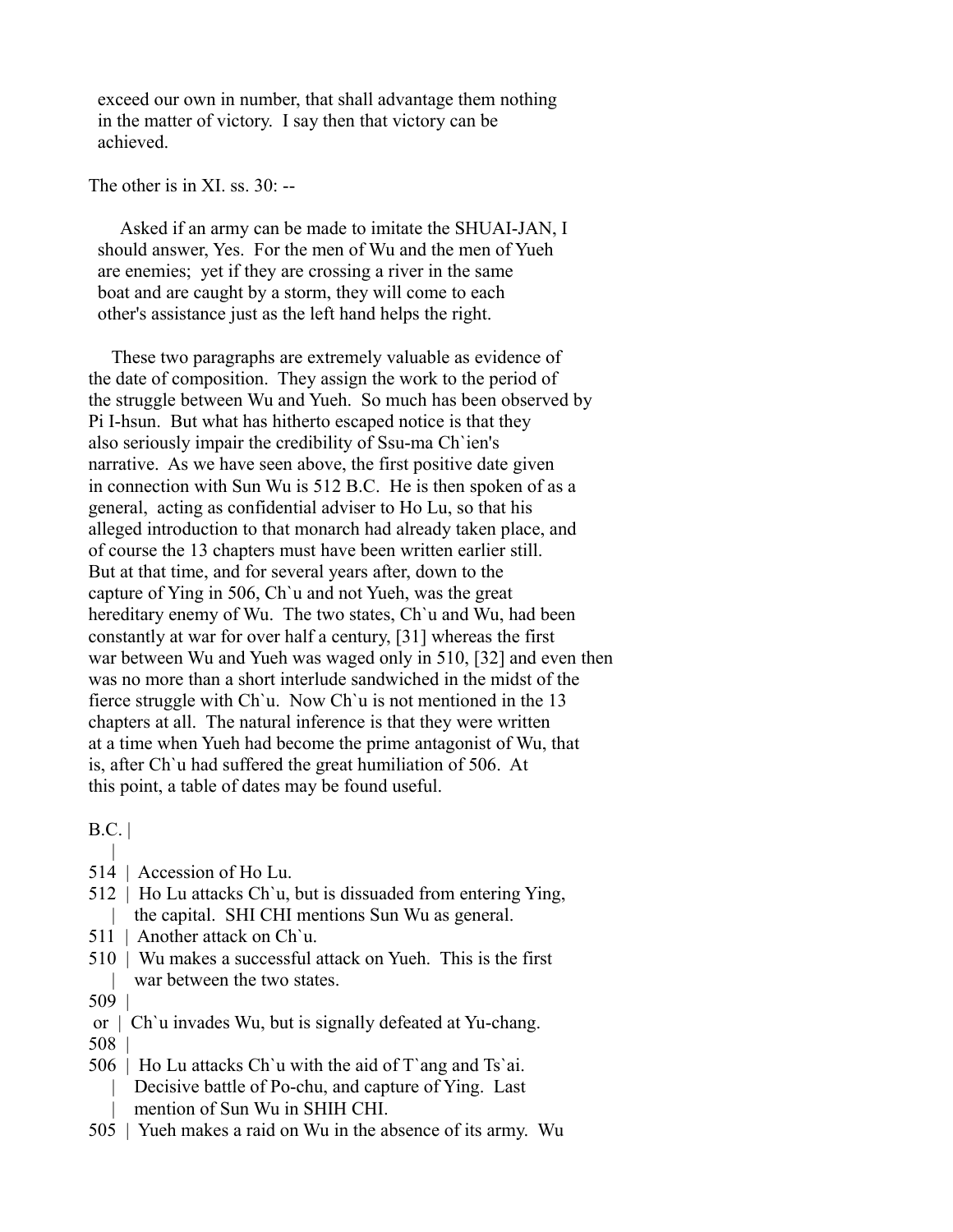|     | is beaten by Ch'in and evacuates Ying.                          |
|-----|-----------------------------------------------------------------|
|     | 504   Ho Lu sends Fu Ch'ai to attack Ch'u.                      |
|     | 497   Kou Chien becomes King of Yueh.                           |
|     | 496   Wu attacks Yueh, but is defeated by Kou Chien at Tsui-li. |
|     | Ho Lu is killed.                                                |
|     | 494   Fu Ch'ai defeats Kou Chien in the great battle of Fu-     |
|     | chaio, and enters the capital of Yueh.                          |
| 485 |                                                                 |
|     | or   Kou Chien renders homage to Wu. Death of Wu Tzu-hsu.       |
| 484 |                                                                 |
|     | 482   Kou Chien invades Wu in the absence of Fu Ch'ai.          |
| 478 |                                                                 |
| to  | Further attacks by Yueh on Wu.                                  |
| 476 |                                                                 |
|     | 475   Kou Chien lays siege to the capital of Wu.                |

473 | Final defeat and extinction of Wu.

 The sentence quoted above from VI. ss. 21 hardly strikes me as one that could have been written in the full flush of victory. It seems rather to imply that, for the moment at least, the tide had turned against Wu, and that she was getting the worst of the struggle. Hence we may conclude that our treatise was not in existence in 505, before which date Yueh does not appear to have scored any notable success against Wu. Ho Lu died in 496, so that if the book was written for him, it must have been during the period 505-496, when there was a lull in the hostilities, Wu having presumably exhausted by its supreme effort against Ch'u. On the other hand, if we choose to disregard the tradition connecting Sun Wu's name with Ho Lu, it might equally well have seen the light between 496 and 494, or possibly in the period 482-473, when Yueh was once again becoming a very serious menace. [33] We may feel fairly certain that the author, whoever he may have been, was not a man of any great eminence in his own day. On this point the negative testimony of the TSO CHUAN far outweighs any shred of authority still attaching to the SHIH CHI, if once its other facts are discredited. Sun Hsing-yen, however, makes a feeble attempt to explain the omission of his name from the great commentary. It was Wu Tzu-hsu, he says, who got all the credit of Sun Wu's exploits, because the latter (being an alien) was not rewarded with an office in the State.

 How then did the Sun Tzu legend originate? It may be that the growing celebrity of the book imparted by degrees a kind of factitious renown to its author. It was felt to be only right and proper that one so well versed in the science of war should have solid achievements to his credit as well. Now the capture of Ying was undoubtedly the greatest feat of arms in Ho Lu's reign; it made a deep and lasting impression on all the surrounding states, and raised Wu to the short-lived zenith of her power. Hence, what more natural, as time went on, than that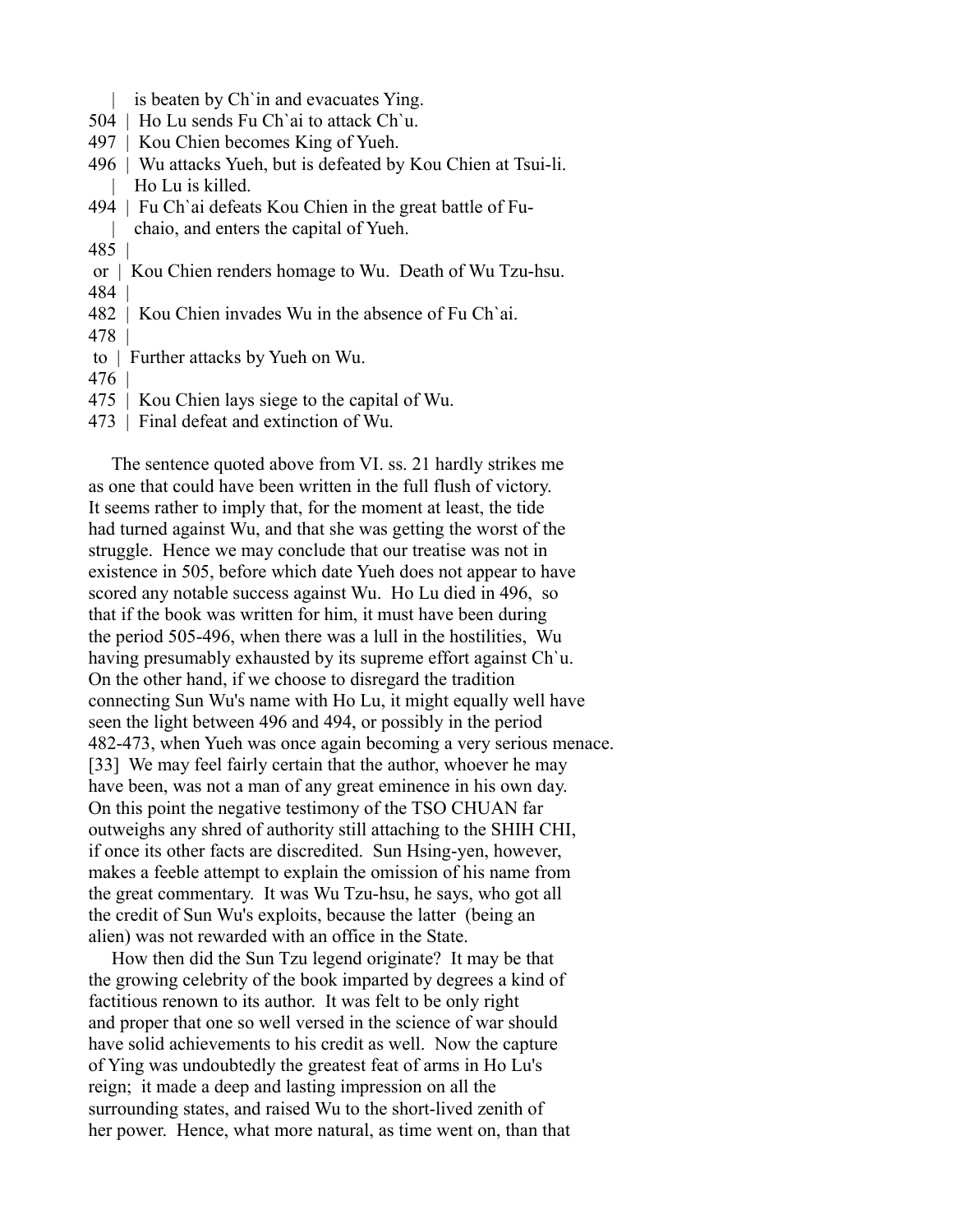the acknowledged master of strategy, Sun Wu, should be popularly identified with that campaign, at first perhaps only in the sense that his brain conceived and planned it; afterwards, that it was actually carried out by him in conjunction with Wu Yuan, [34] Po P`ei and Fu Kai?

 It is obvious that any attempt to reconstruct even the outline of Sun Tzu's life must be based almost wholly on conjecture. With this necessary proviso, I should say that he probably entered the service of Wu about the time of Ho Lu's accession, and gathered experience, though only in the capacity of a subordinate officer, during the intense military activity which marked the first half of the prince's reign. [35] If he rose to be a general at all, he certainly was never on an equal footing with the three above mentioned. He was doubtless present at the investment and occupation of Ying, and witnessed Wu's sudden collapse in the following year. Yueh's attack at this critical juncture, when her rival was embarrassed on every side, seems to have convinced him that this upstart kingdom was the great enemy against whom every effort would henceforth have to be directed. Sun Wu was thus a well-seasoned warrior when he sat down to write his famous book, which according to my reckoning must have appeared towards the end, rather than the beginning of Ho Lu's reign. The story of the women may possibly have grown out of some real incident occurring about the same time. As we hear no more of Sun Wu after this from any source, he is hardly likely to have survived his patron or to have taken part in the death-struggle with Yueh, which began with the disaster at Tsuili.

 If these inferences are approximately correct, there is a certain irony in the fate which decreed that China's most illustrious man of peace should be contemporary with her greatest writer on war.

The Text of Sun Tzu

-------------------

 I have found it difficult to glean much about the history of Sun Tzu's text. The quotations that occur in early authors go to show that the "13 chapters" of which Ssu-ma Ch`ien speaks were essentially the same as those now extant. We have his word for it that they were widely circulated in his day, and can only regret that he refrained from discussing them on that account. Sun Hsing-yen says in his preface: --

 During the Ch`in and Han dynasties Sun Tzu's ART OF WAR was in general use amongst military commanders, but they seem to have treated it as a work of mysterious import, and were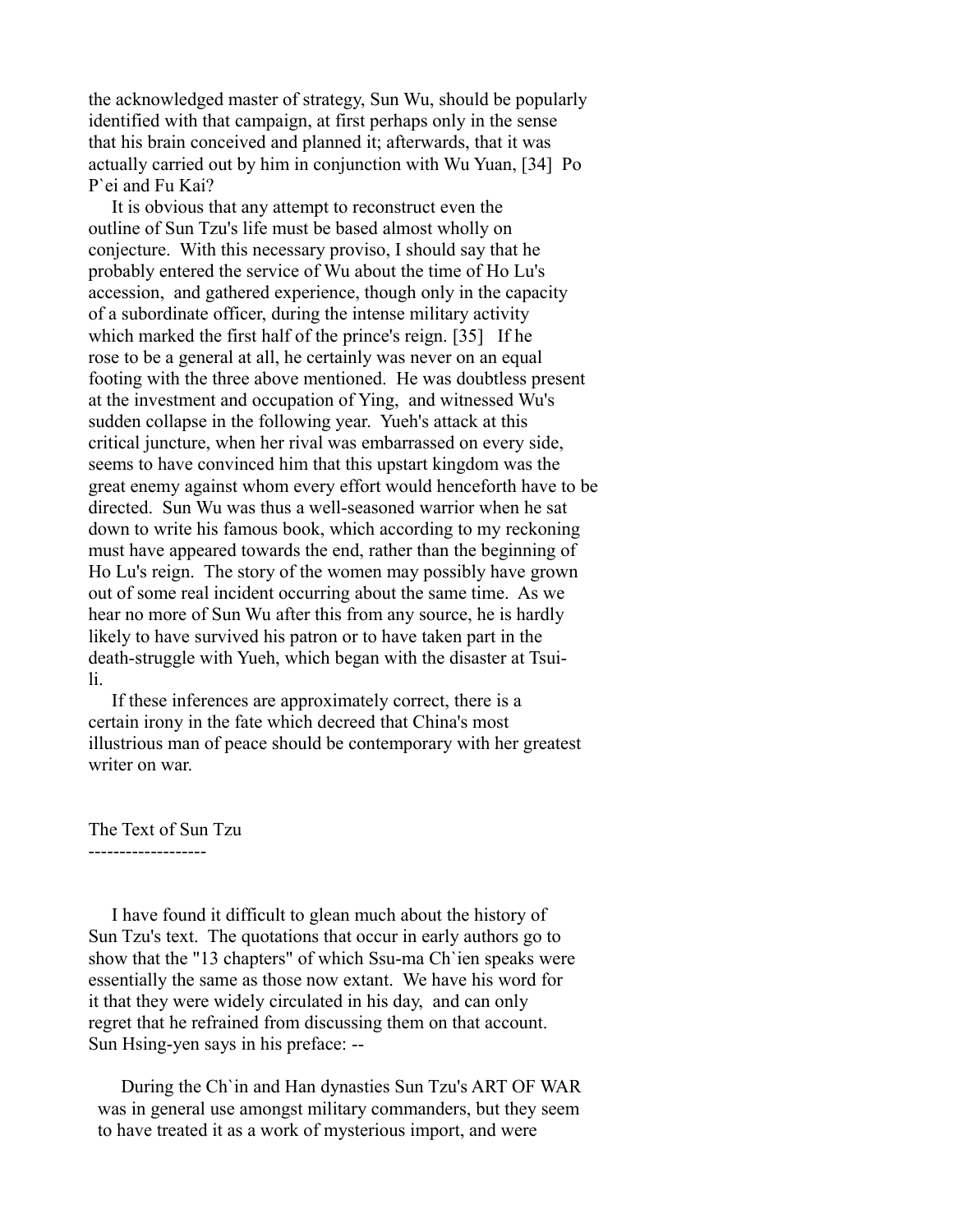unwilling to expound it for the benefit of posterity. Thus it came about that Wei Wu was the first to write a commentary on it.

 As we have already seen, there is no reasonable ground to suppose that Ts`ao Kung tampered with the text. But the text itself is often so obscure, and the number of editions which appeared from that time onward so great, especially during the T`ang and Sung dynasties, that it would be surprising if numerous corruptions had not managed to creep in. Towards the middle of the Sung period, by which time all the chief commentaries on Sun Tzu were in existence, a certain Chi T`ien-pao published a work in 15 CHUAN entitled "Sun Tzu with the collected commentaries of ten writers." There was another text, with variant readings put forward by Chu Fu of Ta-hsing, which also had supporters among the scholars of that period; but in the Ming editions, Sun Hsingyen tells us, these readings were for some reason or other no longer put into circulation. Thus, until the end of the 18th century, the text in sole possession of the field was one derived from Chi T`ien-pao's edition, although no actual copy of that important work was known to have survived. That, therefore, is the text of Sun Tzu which appears in the War section of the great Imperial encyclopedia printed in 1726, the KU CHIN T`U SHU CHI CH`ENG. Another copy at my disposal of what is practically the same text, with slight variations, is that contained in the "Eleven philosophers of the Chou and Ch`in dynasties" [1758]. And the Chinese printed in Capt. Calthrop's first edition is evidently a similar version which has filtered through Japanese channels. So things remained until Sun Hsing-yen [1752-1818], a distinguished antiquarian and classical scholar, who claimed to be an actual descendant of Sun Wu, [36] accidentally discovered a copy of Chi T`ien-pao's long-lost work, when on a visit to the library of the Hua-yin temple. [37] Appended to it was the I SHUO of Cheng Yu-Hsien, mentioned in the T`UNG CHIH, and also believed to have perished. This is what Sun Hsing-yen designates as the "original edition (or text)" -- a rather misleading name, for it cannot by any means claim to set before us the text of Sun Tzu in its pristine purity. Chi T`ien-pao was a careless compiler, and appears to have been content to reproduce the somewhat debased version current in his day, without troubling to collate it with the earliest editions then available. Fortunately, two versions of Sun Tzu, even older than the newly discovered work, were still extant, one buried in the T`UNG TIEN, Tu Yu's great treatise on the Constitution, the other similarly enshrined in the T`AI P`ING YU LAN encyclopedia. In both the complete text is to be found, though split up into fragments, intermixed with other matter, and scattered piecemeal over a number of different sections. Considering that the YU LAN takes us back to the year 983, and the T`UNG TIEN about 200 years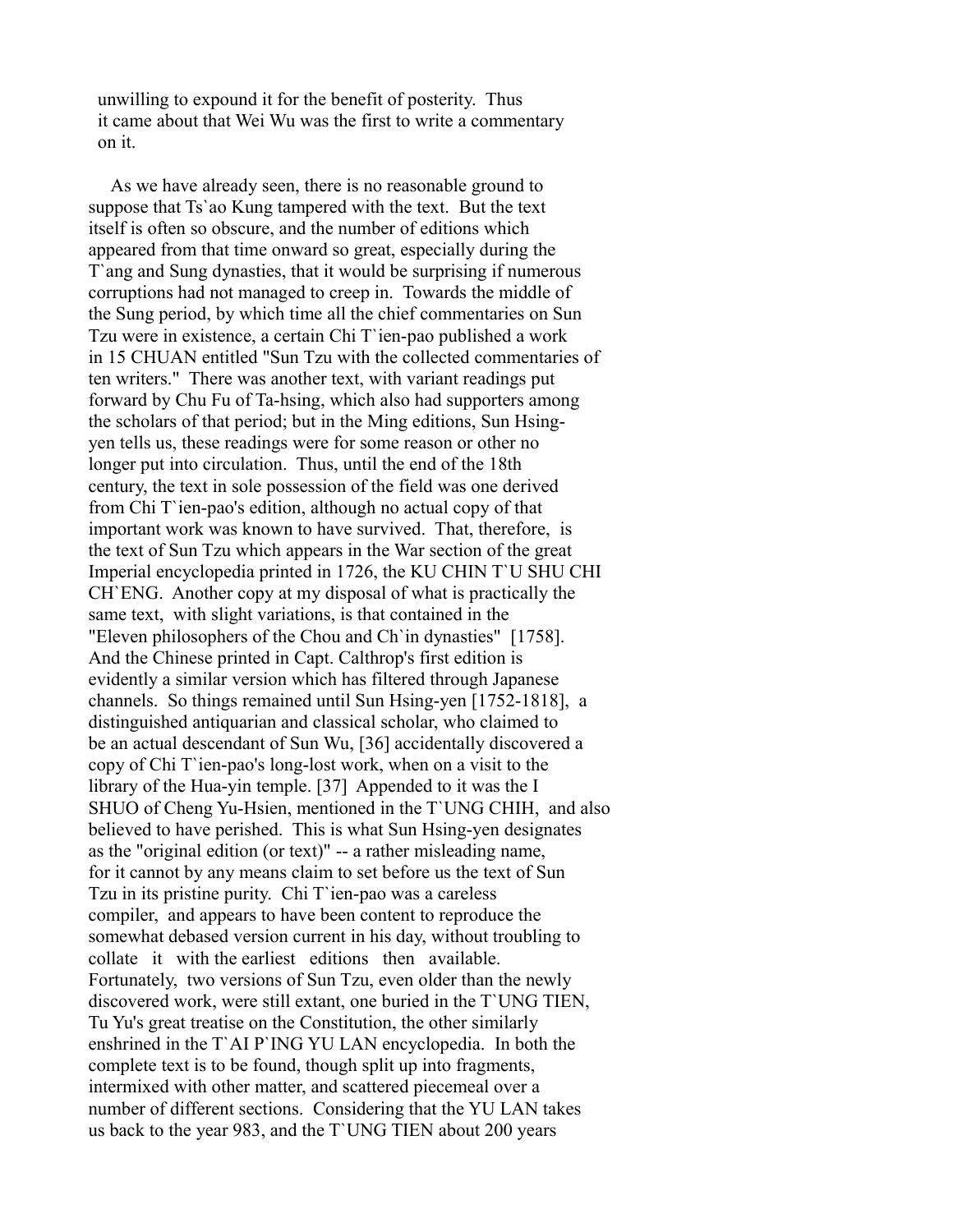further still, to the middle of the T`ang dynasty, the value of these early transcripts of Sun Tzu can hardly be overestimated. Yet the idea of utilizing them does not seem to have occurred to anyone until Sun Hsing-yen, acting under Government instructions, undertook a thorough recension of the text. This is his own account: --

 Because of the numerous mistakes in the text of Sun Tzu which his editors had handed down, the Government ordered that the ancient edition [of Chi T`ien-pao] should be used, and that the text should be revised and corrected throughout. It happened that Wu Nien-hu, the Governor Pi Kua, and Hsi, a graduate of the second degree, had all devoted themselves to this study, probably surpassing me therein. Accordingly, I have had the whole work cut on blocks as a textbook for military men.

 The three individuals here referred to had evidently been occupied on the text of Sun Tzu prior to Sun Hsing-yen's commission, but we are left in doubt as to the work they really accomplished. At any rate, the new edition, when ultimately produced, appeared in the names of Sun Hsing-yen and only one coeditor Wu Jen-shi. They took the "original edition" as their basis, and by careful comparison with older versions, as well as the extant commentaries and other sources of information such as the I SHUO, succeeded in restoring a very large number of doubtful passages, and turned out, on the whole, what must be accepted as the closes approximation we are ever likely to get to Sun Tzu's original work. This is what will hereafter be denominated the "standard text."

 The copy which I have used belongs to a reissue dated 1877. it is in 6 PEN, forming part of a well-printed set of 23 early philosophical works in 83 PEN. [38] It opens with a preface by Sun Hsing-yen (largely quoted in this introduction), vindicating the traditional view of Sun Tzu's life and performances, and summing up in remarkably concise fashion the evidence in its favor. This is followed by Ts`ao Kung's preface to his edition, and the biography of Sun Tzu from the SHIH CHI, both translated above. Then come, firstly, Cheng Yu-hsien's I SHUO, [39] with author's preface, and next, a short miscellany of historical and bibliographical information entitled SUN TZU HSU LU, compiled by Pi I-hsun. As regards the body of the work, each separate sentence is followed by a note on the text, if required, and then by the various commentaries appertaining to it, arranged in chronological order. These we shall now proceed to discuss briefly, one by one.

The Commentators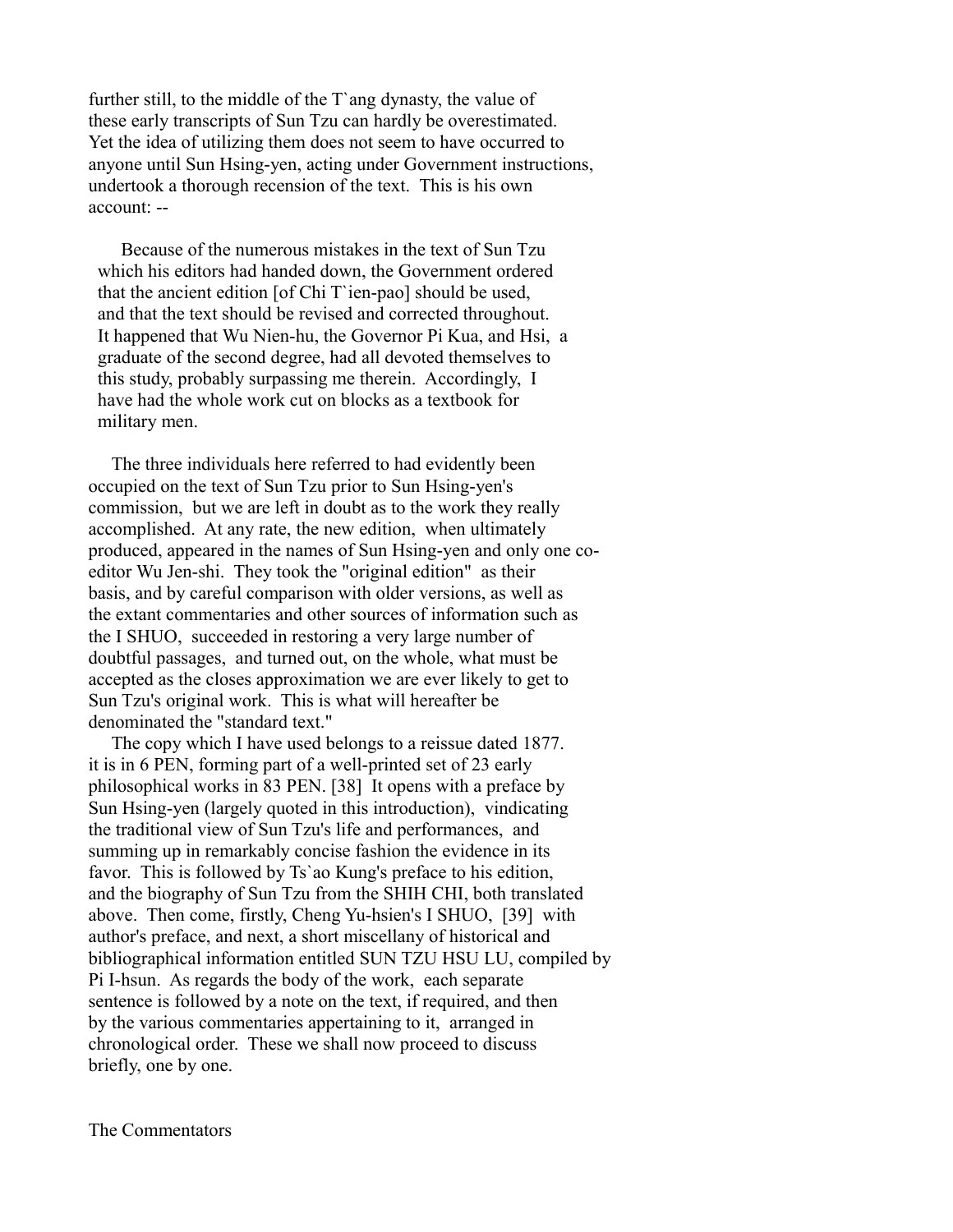Sun Tzu can boast an exceptionally long distinguished roll of commentators, which would do honor to any classic. Ou-yang Hsiu remarks on this fact, though he wrote before the tale was complete, and rather ingeniously explains it by saying that the artifices of war, being inexhaustible, must therefore be susceptible of treatment in a great variety of ways.

----------------

 1. TS`AO TS`AO or Ts`ao Kung, afterwards known as Wei Wu Ti [A.D. 155-220]. There is hardly any room for doubt that the earliest commentary on Sun Tzu actually came from the pen of this extraordinary man, whose biography in the SAN KUO CHIH reads like a romance. One of the greatest military geniuses that the world has seen, and Napoleonic in the scale of his operations, he was especially famed for the marvelous rapidity of his marches, which has found expression in the line "Talk of Ts'ao Ts'ao, and Ts'ao Ts`ao will appear." Ou-yang Hsiu says of him that he was a great captain who "measured his strength against Tung Cho, Lu Pu and the two Yuan, father and son, and vanquished them all; whereupon he divided the Empire of Han with Wu and Shu, and made himself king. It is recorded that whenever a council of war was held by Wei on the eve of a far-reaching campaign, he had all his calculations ready; those generals who made use of them did not lose one battle in ten; those who ran counter to them in any particular saw their armies incontinently beaten and put to flight." Ts`ao Kung's notes on Sun Tzu, models of austere brevity, are so thoroughly characteristic of the stern commander known to history, that it is hard indeed to conceive of them as the work of a mere LITTERATEUR. Sometimes, indeed, owing to extreme compression, they are scarcely intelligible and stand no less in need of a commentary than the text itself. [40]

 2. MENG SHIH. The commentary which has come down to us under this name is comparatively meager, and nothing about the author is known. Even his personal name has not been recorded. Chi T`ien-pao's edition places him after Chia Lin,and Ch`ao Kungwu also assigns him to the T`ang dynasty, [41] but this is a mistake. In Sun Hsing-yen's preface, he appears as Meng Shih of the Liang dynasty [502-557]. Others would identify him with Meng K`ang of the 3rd century. He is named in one work as the last of the "Five Commentators," the others being Wei Wu Ti, Tu Mu, Ch`en Hao and Chia Lin.

 3. LI CH`UAN of the 8th century was a well-known writer on military tactics. One of his works has been in constant use down to the present day. The T`UNG CHIH mentions "Lives of famous generals from the Chou to the T`ang dynasty" as written by him.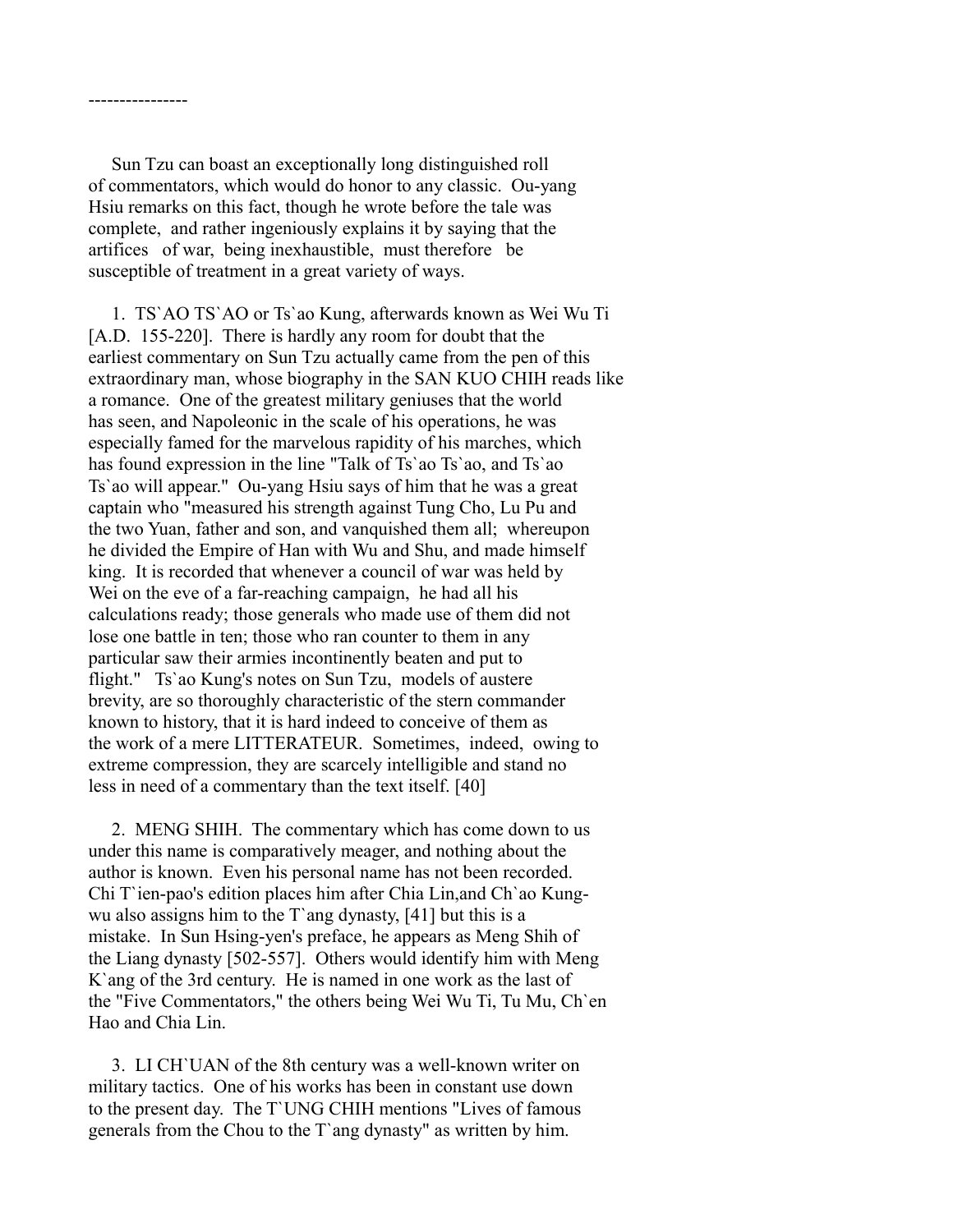[42] According to Ch`ao Kung-wu and the T`IEN-I-KO catalogue, he followed a variant of the text of Sun Tzu which differs considerably from those now extant. His notes are mostly short and to the point, and he frequently illustrates his remarks by anecdotes from Chinese history.

 4. TU YU (died 812) did not publish a separate commentary on Sun Tzu, his notes being taken from the T`UNG TIEN, the encyclopedic treatise on the Constitution which was his lifework. They are largely repetitions of Ts`ao Kung and Meng Shih, besides which it is believed that he drew on the ancient commentaries of Wang Ling and others. Owing to the peculiar arrangement of T`UNG TIEN, he has to explain each passage on its merits, apart from the context, and sometimes his own explanation does not agree with that of Ts`ao Kung, whom he always quotes first. Though not strictly to be reckoned as one of the "Ten Commentators," he was added to their number by Chi T`ien-pao, being wrongly placed after his grandson Tu Mu.

 5. TU MU (803-852) is perhaps the best known as a poet -- a bright star even in the glorious galaxy of the T`ang period. We learn from Ch`ao Kung-wu that although he had no practical experience of war, he was extremely fond of discussing the subject, and was moreover well read in the military history of the CH`UN CH`IU and CHAN KUO eras. His notes, therefore, are well worth attention. They are very copious, and replete with historical parallels. The gist of Sun Tzu's work is thus summarized by him: "Practice benevolence and justice, but on the other hand make full use of artifice and measures of expediency." He further declared that all the military triumphs and disasters of the thousand years which had elapsed since Sun Tzu's death would, upon examination, be found to uphold and corroborate, in every particular, the maxims contained in his book. Tu Mu's somewhat spiteful charge against Ts`ao Kung has already been considered elsewhere.

 6. CH`EN HAO appears to have been a contemporary of Tu Mu. Ch`ao Kung-wu says that he was impelled to write a new commentary on Sun Tzu because Ts`ao Kung's on the one hand was too obscure and subtle, and that of Tu Mu on the other too long-winded and diffuse. Ou-yang Hsiu, writing in the middle of the 11th century, calls Ts`ao Kung, Tu Mu and Ch`en Hao the three chief commentators on Sun Tzu, and observes that Ch`en Hao is continually attacking Tu Mu's shortcomings. His commentary, though not lacking in merit, must rank below those of his predecessors.

 7. CHIA LIN is known to have lived under the T`ang dynasty, for his commentary on Sun Tzu is mentioned in the T`ang Shu and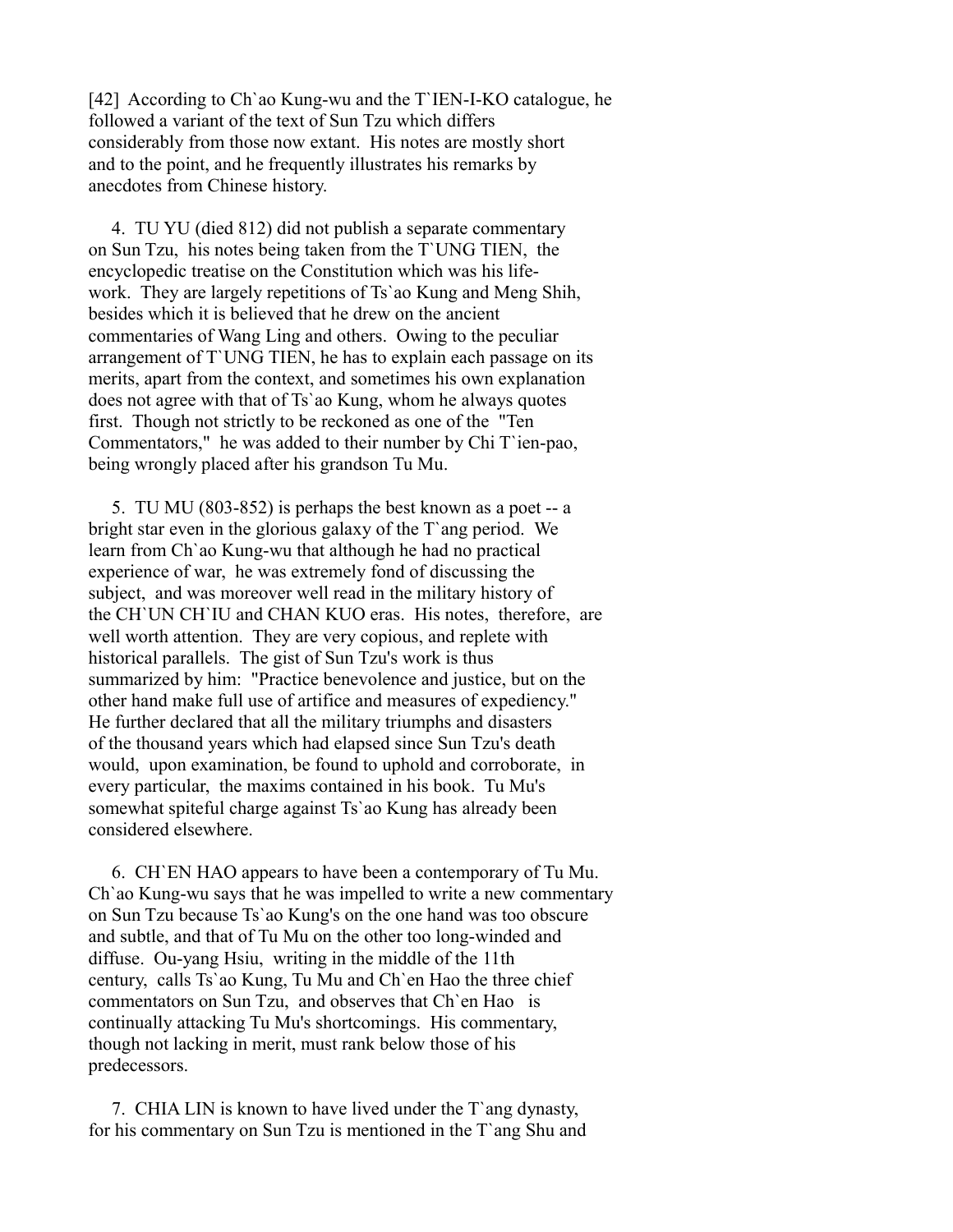was afterwards republished by Chi Hsieh of the same dynasty together with those of Meng Shih and Tu Yu. It is of somewhat scanty texture, and in point of quality, too, perhaps the least valuable of the eleven.

 8. MEI YAO-CH`EN (1002-1060), commonly known by his "style" as Mei Sheng-yu, was, like Tu Mu, a poet of distinction. His commentary was published with a laudatory preface by the great Ou-yang Hsiu, from which we may cull the following: --

 Later scholars have misread Sun Tzu, distorting his words and trying to make them square with their own one-sided views. Thus, though commentators have not been lacking, only a few have proved equal to the task. My friend Sheng-yu has not fallen into this mistake. In attempting to provide a critical commentary for Sun Tzu's work, he does not lose sight of the fact that these sayings were intended for states engaged in internecine warfare; that the author is not concerned with the military conditions prevailing under the sovereigns of the three ancient dynasties, [43] nor with the nine punitive measures prescribed to the Minister of War. [44] Again, Sun Wu loved brevity of diction, but his meaning is always deep. Whether the subject be marching an army, or handling soldiers, or estimating the enemy, or controlling the forces of victory, it is always systematically treated; the sayings are bound together in strict logical sequence, though this has been obscured by commentators who have probably failed to grasp their meaning. In his own commentary, Mei Sheng-yu has brushed aside all the obstinate prejudices of these critics, and has tried to bring out the true meaning of Sun Tzu himself. In this way, the clouds of confusion have been dispersed and the sayings made clear. I am convinced that the present work deserves to be handed down side by side with the three great commentaries; and for a great deal that they find in the sayings, coming generations will have constant reason to thank my friend Sheng-yu.

 Making some allowance for the exuberance of friendship, I am inclined to endorse this favorable judgment, and would certainly place him above Ch`en Hao in order of merit.

 9. WANG HSI, also of the Sung dynasty, is decidedly original in some of his interpretations, but much less judicious than Mei Yao-ch`en, and on the whole not a very trustworthy guide. He is fond of comparing his own commentary with that of Ts`ao Kung, but the comparison is not often flattering to him. We learn from Ch'ao Kung-wu that Wang Hsi revised the ancient text of Sun Tzu, filling up lacunae and correcting mistakes. [45]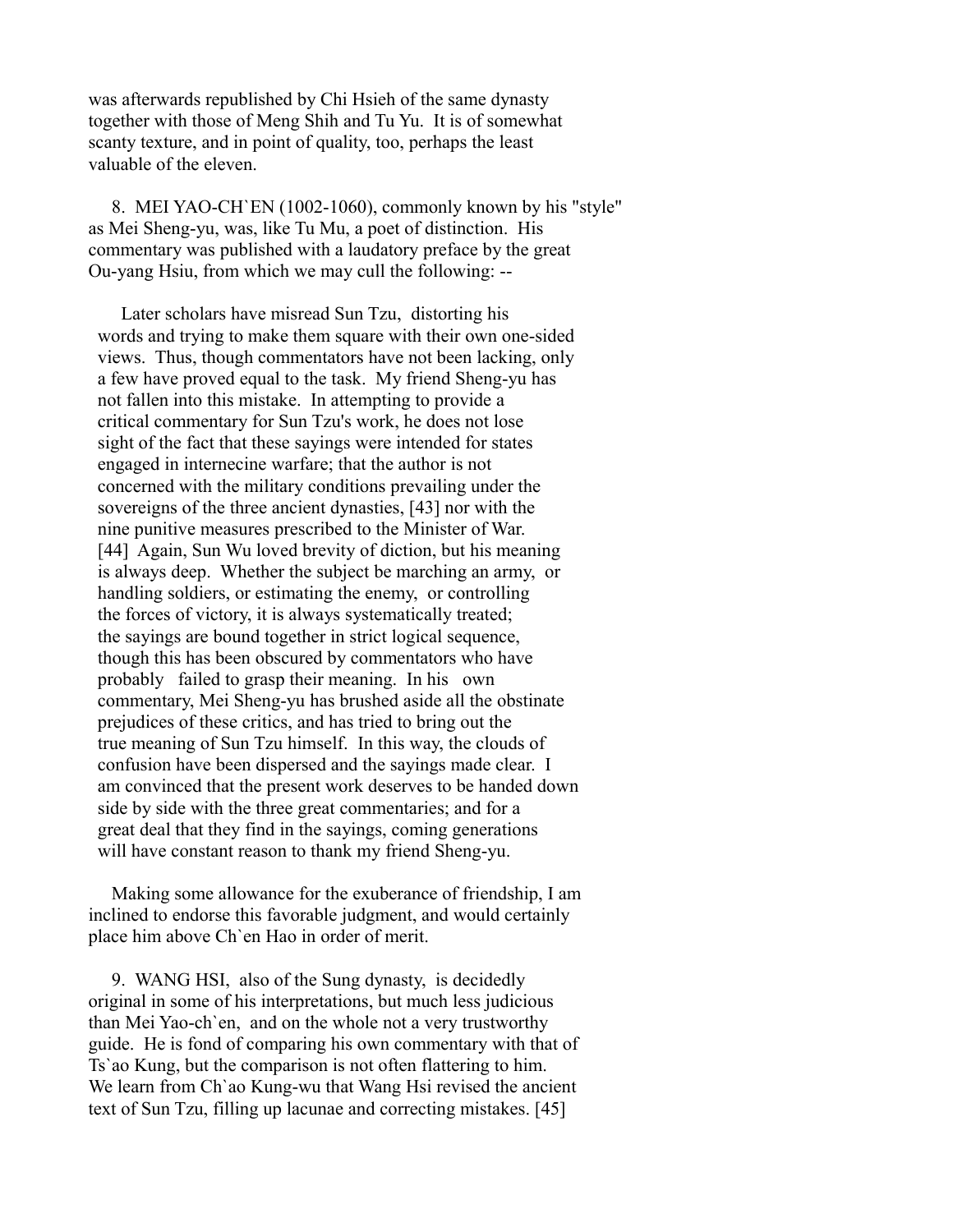10. HO YEN-HSI of the Sung dynasty. The personal name of this commentator is given as above by Cheng Ch`iao in the TUNG CHIH, written about the middle of the twelfth century, but he appears simply as Ho Shih in the YU HAI, and Ma Tuan-lin quotes Ch`ao Kung-wu as saying that his personal name is unknown. There seems to be no reason to doubt Cheng Ch`iao's statement, otherwise I should have been inclined to hazard a guess and identify him with one Ho Ch`u-fei, the author of a short treatise on war, who lived in the latter part of the 11th century. Ho Shih's commentary, in the words of the T`IEN-I-KO catalogue, "contains helpful additions" here and there, but is chiefly remarkable for the copious extracts taken, in adapted form, from the dynastic histories and other sources.

 11. CHANG YU. The list closes with a commentator of no great originality perhaps, but gifted with admirable powers of lucid exposition. His commentator is based on that of Ts`ao Kung, whose terse sentences he contrives to expand and develop in masterly fashion. Without Chang Yu, it is safe to say that much of Ts`ao Kung's commentary would have remained cloaked in its pristine obscurity and therefore valueless. His work is not mentioned in the Sung history, the T`UNG K`AO, or the YU HAI, but it finds a niche in the T`UNG CHIH, which also names him as the author of the "Lives of Famous Generals." [46]

 It is rather remarkable that the last-named four should all have flourished within so short a space of time. Ch`ao Kung-wu accounts for it by saying: "During the early years of the Sung dynasty the Empire enjoyed a long spell of peace, and men ceased to practice the art of war. but when [Chao] Yuan-hao's rebellion came [1038-42] and the frontier generals were defeated time after time, the Court made strenuous inquiry for men skilled in war, and military topics became the vogue amongst all the high officials. Hence it is that the commentators of Sun Tzu in our dynasty belong mainly to that period. [47]

 Besides these eleven commentators, there are several others whose work has not come down to us. The SUI SHU mentions four, namely Wang Ling (often quoted by Tu Yu as Wang Tzu); Chang Tzushang; Chia Hsu of Wei; [48] and Shen Yu of Wu. The T`ANG SHU adds Sun Hao, and the T`UNG CHIH Hsiao Chi, while the T`U SHU mentions a Ming commentator, Huang Jun-yu. It is possible that some of these may have been merely collectors and editors of other commentaries, like Chi T`ien-pao and Chi Hsieh, mentioned above.

Appreciations of Sun Tzu ------------------------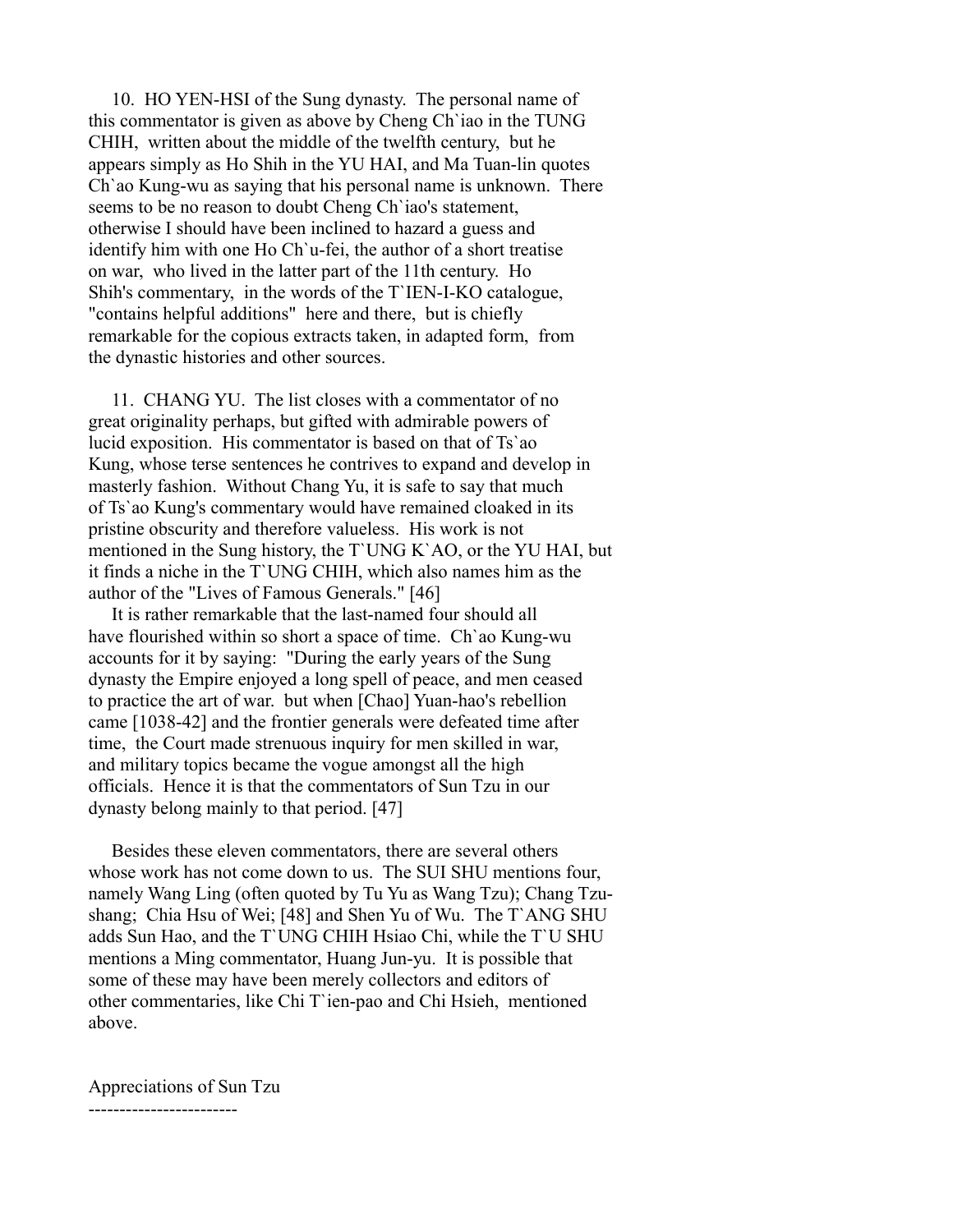Sun Tzu has exercised a potent fascination over the minds of some of China's greatest men. Among the famous generals who are known to have studied his pages with enthusiasm may be mentioned Han Hsin (d. 196 B.C.), [49] Feng I (d. 34 A.D.), [50] Lu Meng (d. 219), [51] and Yo Fei (1103-1141). [52] The opinion of Ts`ao Kung, who disputes with Han Hsin the highest place in Chinese military annals, has already been recorded. [53] Still more remarkable, in one way, is the testimony of purely literary men, such as Su Hsun (the father of Su Tung-p`o), who wrote several essays on military topics, all of which owe their chief inspiration to Sun Tzu. The following short passage by him is preserved in the YU HAI: [54] --

 Sun Wu's saying, that in war one cannot make certain of conquering, [55] is very different indeed from what other books tell us. [56] Wu Ch`i was a man of the same stamp as Sun Wu: they both wrote books on war, and they are linked together in popular speech as "Sun and Wu." But Wu Ch`i's remarks on war are less weighty, his rules are rougher and more crudely stated, and there is not the same unity of plan as in Sun Tzu's work, where the style is terse, but the meaning fully brought out.

 The following is an extract from the "Impartial Judgments in the Garden of Literature" by Cheng Hou: --

 Sun Tzu's 13 chapters are not only the staple and base of all military men's training, but also compel the most careful attention of scholars and men of letters. His sayings are terse yet elegant, simple yet profound, perspicuous and eminently practical. Such works as the LUN YU, the I CHING and the great Commentary, [57] as well as the writings of Mencius, Hsun K`uang and Yang Chu, all fall below the level of Sun Tzu.

 Chu Hsi, commenting on this, fully admits the first part of the criticism, although he dislikes the audacious comparison with the venerated classical works. Language of this sort, he says, "encourages a ruler's bent towards unrelenting warfare and reckless militarism."

Apologies for War -----------------

 Accustomed as we are to think of China as the greatest peace-loving nation on earth, we are in some danger of forgetting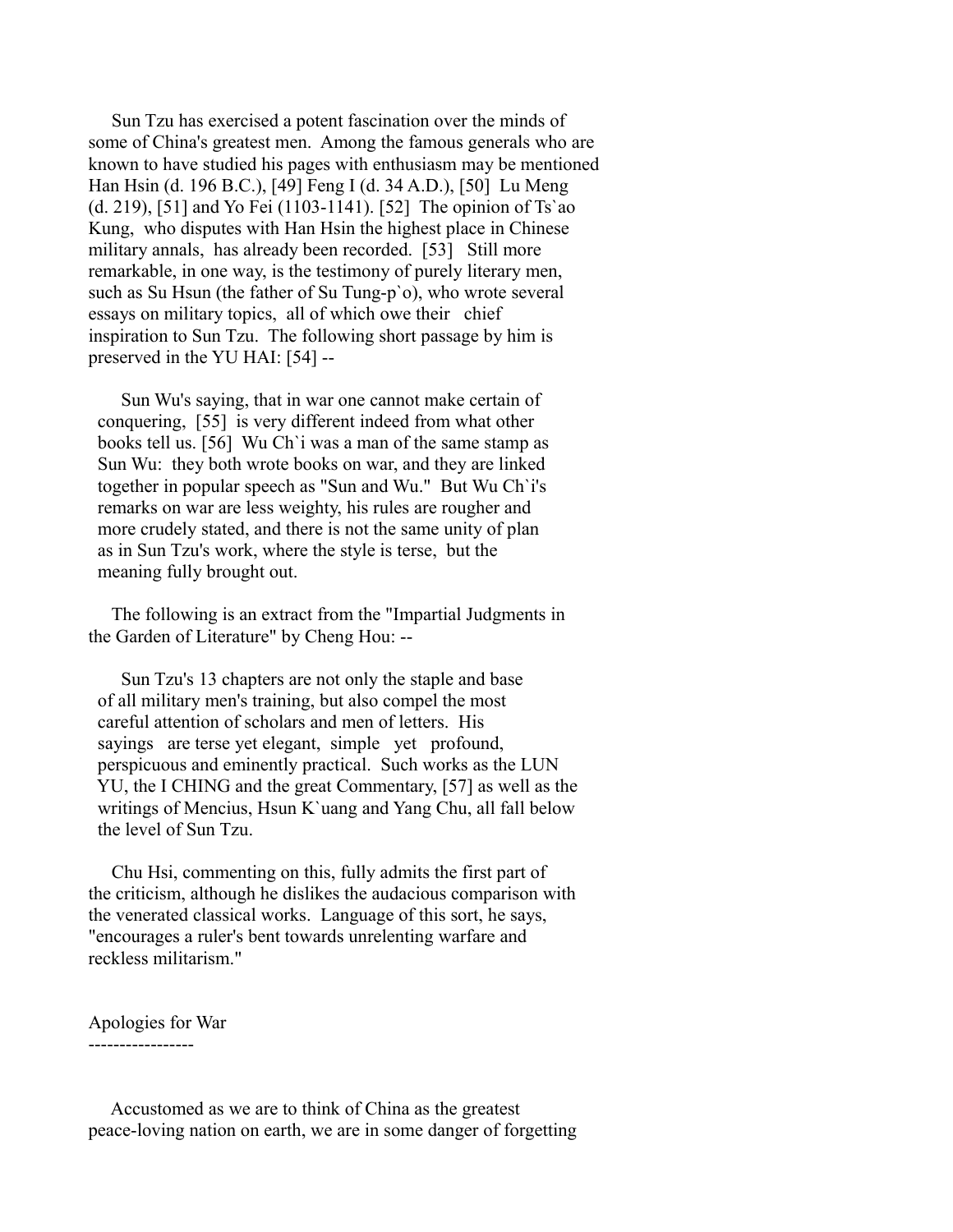that her experience of war in all its phases has also been such as no modern State can parallel. Her long military annals stretch back to a point at which they are lost in the mists of time. She had built the Great Wall and was maintaining a huge standing army along her frontier centuries before the first Roman legionary was seen on the Danube. What with the perpetual collisions of the ancient feudal States, the grim conflicts with Huns, Turks and other invaders after the centralization of government, the terrific upheavals which accompanied the overthrow of so many dynasties, besides the countless rebellions and minor disturbances that have flamed up and flickered out again one by one, it is hardly too much to say that the clash of arms has never ceased to resound in one portion or another of the Empire.

 No less remarkable is the succession of illustrious captains to whom China can point with pride. As in all countries, the greatest are fond of emerging at the most fateful crises of her history. Thus, Po Ch`i stands out conspicuous in the period when Ch`in was entering upon her final struggle with the remaining independent states. The stormy years which followed the break-up of the Ch`in dynasty are illuminated by the transcendent genius of Han Hsin. When the House of Han in turn is tottering to its fall, the great and baleful figure of Ts`ao Ts`ao dominates the scene. And in the establishment of the T`ang dynasty,one of the mightiest tasks achieved by man, the superhuman energy of Li Shih-min (afterwards the Emperor T`ai Tsung) was seconded by the brilliant strategy of Li Ching. None of these generals need fear comparison with the greatest names in the military history of Europe.

 In spite of all this, the great body of Chinese sentiment, from Lao Tzu downwards, and especially as reflected in the standard literature of Confucianism, has been consistently pacific and intensely opposed to militarism in any form. It is such an uncommon thing to find any of the literati defending warfare on principle, that I have thought it worth while to collect and translate a few passages in which the unorthodox view is upheld. The following, by Ssu-ma Ch`ien, shows that for all his ardent admiration of Confucius, he was yet no advocate of peace at any price: --

 Military weapons are the means used by the Sage to punish violence and cruelty, to give peace to troublous times, to remove difficulties and dangers, and to succor those who are in peril. Every animal with blood in its veins and horns on its head will fight when it is attacked. How much more so will man, who carries in his breast the faculties of love and hatred, joy and anger! When he is pleased, a feeling of affection springs up within him; when angry, his poisoned sting is brought into play. That is the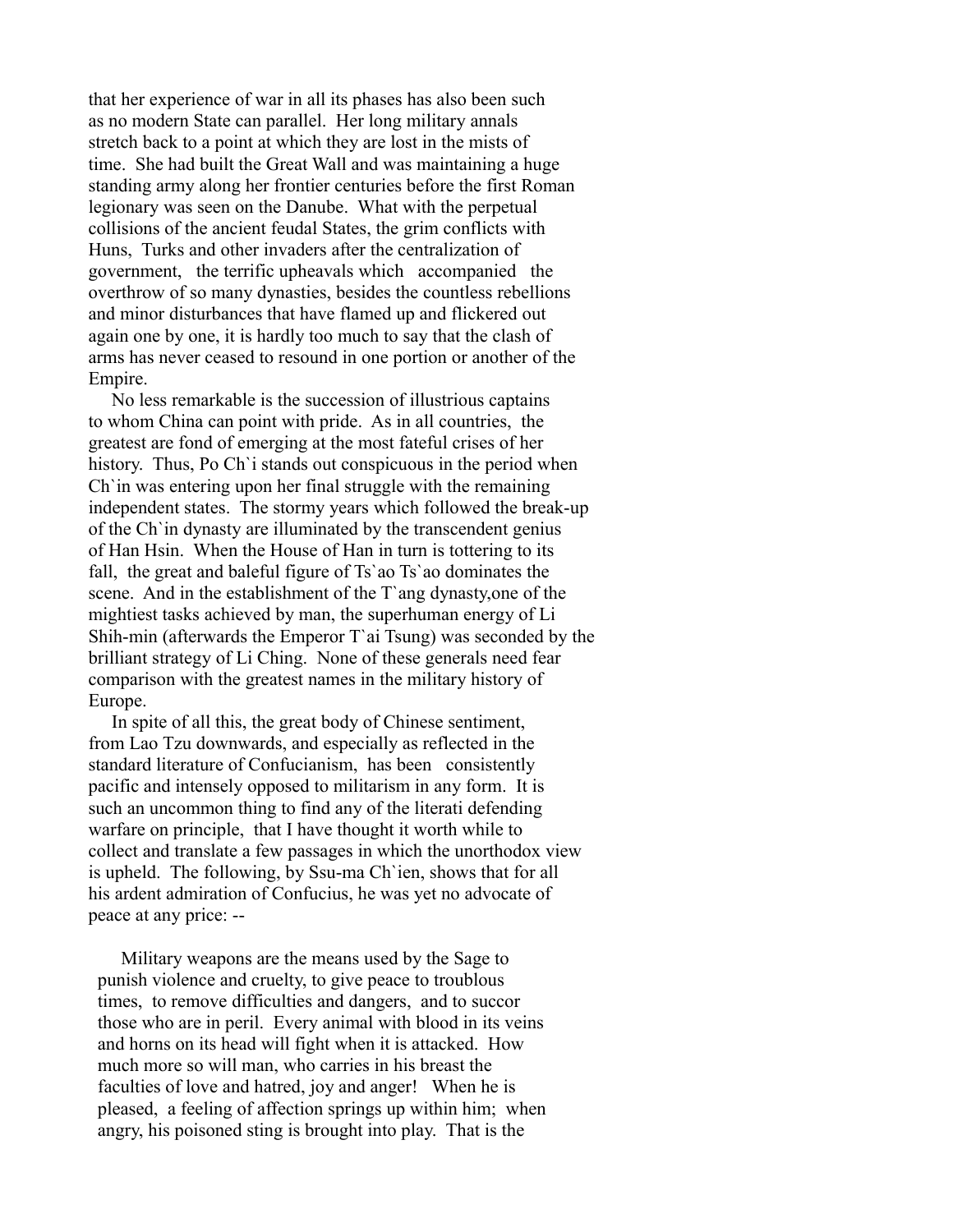natural law which governs his being.... What then shall be said of those scholars of our time, blind to all great issues, and without any appreciation of relative values, who can only bark out their stale formulas about "virtue" and "civilization," condemning the use of military weapons? They will surely bring our country to impotence and dishonor and the loss of her rightful heritage; or, at the very least, they will bring about invasion and rebellion, sacrifice of territory and general enfeeblement. Yet they obstinately refuse to modify the position they have taken up. The truth is that, just as in the family the teacher must not spare the rod, and punishments cannot be dispensed with in the State, so military chastisement can never be allowed to fall into abeyance in the Empire. All one can say is that this power will be exercised wisely by some, foolishly by others, and that among those who bear arms some will be loyal and others rebellious. [58]

 The next piece is taken from Tu Mu's preface to his commentary on Sun Tzu: --

 War may be defined as punishment, which is one of the functions of government. It was the profession of Chung Yu and Jan Ch`iu, both disciples of Confucius. Nowadays, the holding of trials and hearing of litigation, the imprisonment of offenders and their execution by flogging in the market place, are all done by officials. But the wielding of huge armies, the throwing down of fortified cities, the hauling of women and children into captivity, and the beheading of traitors -- this is also work which is done by officials. The objects of the rack and of military weapons are essentially the same. There is no intrinsic difference between the punishment of flogging and cutting off heads in war. For the lesser infractions of law, which are easily dealt with, only a small amount of force need be employed: hence the use of military weapons and wholesale decapitation. In both cases, however, the end in view is to get rid of wicked people, and to give comfort and relief to the good....

 Chi-sun asked Jan Yu, saying: "Have you, Sir, acquired your military aptitude by study, or is it innate?" Jan Yu replied: "It has been acquired by study." [59] "How can that be so," said Chi-sun, "seeing that you are a disciple of Confucius?" "It is a fact," replied Jan Yu; "I was taught by Confucius. It is fitting that the great Sage should exercise both civil and military functions, though to be sure my instruction in the art of fighting has not yet gone very far."

 Now, who the author was of this rigid distinction between the "civil" and the "military," and the limitation of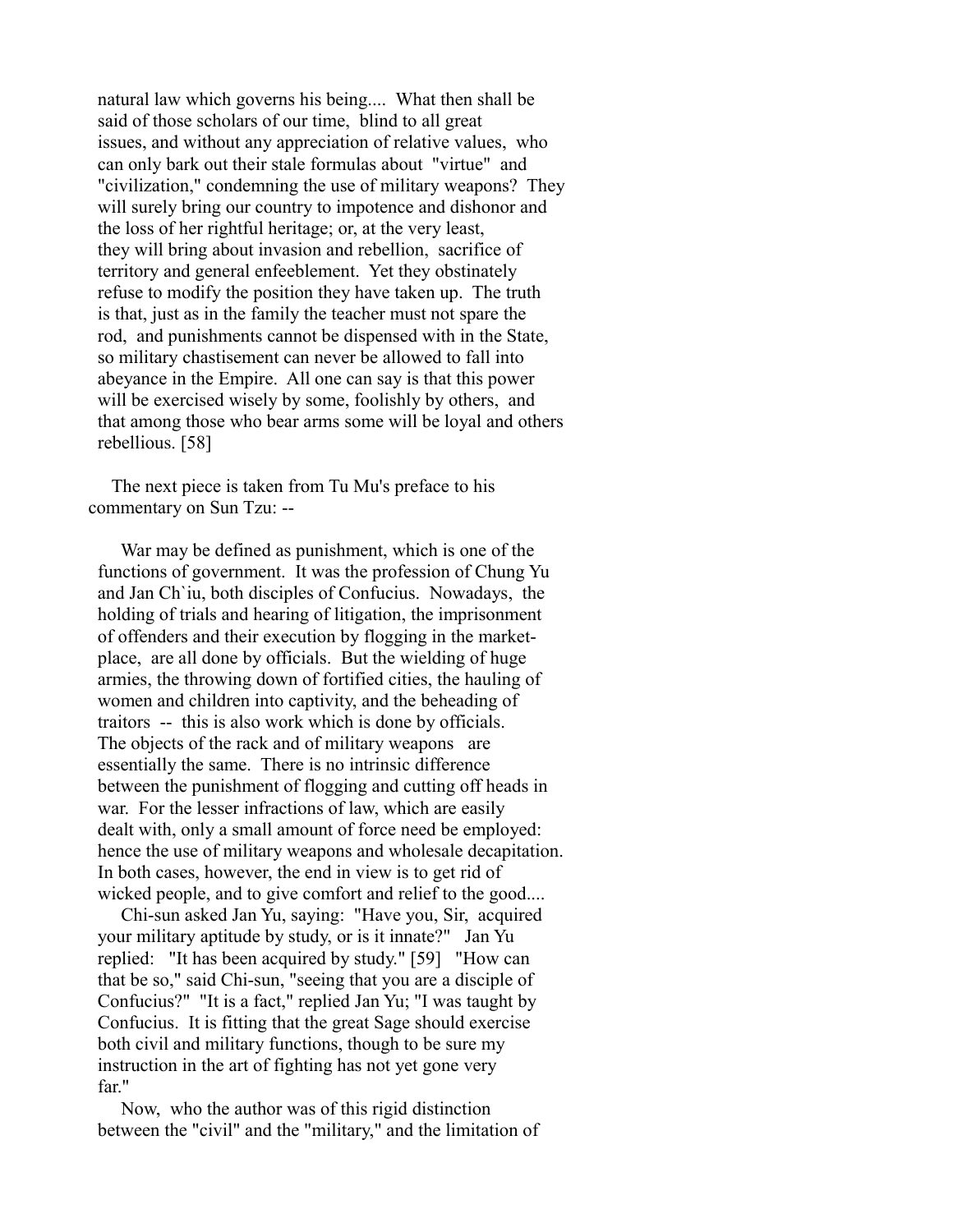each to a separate sphere of action, or in what year of which dynasty it was first introduced, is more than I can say. But, at any rate, it has come about that the members of the governing class are quite afraid of enlarging on military topics, or do so only in a shamefaced manner. If any are bold enough to discuss the subject, they are at once set down as eccentric individuals of coarse and brutal propensities. This is an extraordinary instance in which, through sheer lack of reasoning, men unhappily lose sight of fundamental principles.

 When the Duke of Chou was minister under Ch`eng Wang, he regulated ceremonies and made music, and venerated the arts of scholarship and learning; yet when the barbarians of the River Huai revolted, [60] he sallied forth and chastised them. When Confucius held office under the Duke of Lu, and a meeting was convened at Chia-ku, [61] he said: "If pacific negotiations are in progress, warlike preparations should have been made beforehand." He rebuked and shamed the Marquis of Ch`i, who cowered under him and dared not proceed to violence. How can it be said that these two great Sages had no knowledge of military matters?

We have seen that the great Chu Hsi held Sun Tzu in high esteem. He also appeals to the authority of the Classics: --

 Our Master Confucius, answering Duke Ling of Wei, said: "I have never studied matters connected with armies and battalions." [62] Replying to K`ung Wen-tzu, he said: I have not been instructed about buff-coats and weapons." But if we turn to the meeting at Chia-ku, we find that he used armed force against the men of Lai, so that the marquis of Ch`i was overawed. Again, when the inhabitants of Pi revolted, the ordered his officers to attack them, whereupon they were defeated and fled in confusion. He once uttered the words: "If I fight, I conquer." [63] And Jan Yu also said: "The Sage exercises both civil and military functions." [64] Can it be a fact that Confucius never studied or received instruction in the art of war? We can only say that he did not specially choose matters connected with armies and fighting to be the subject of his teaching.

 Sun Hsing-yen, the editor of Sun Tzu, writes in similar strain: --

 Confucius said: "I am unversed in military matters." [65] He also said: "If I fight, I conquer." Confucius ordered ceremonies and regulated music. Now war constitutes one of the five classes of State ceremonial, [66] and must not be treated as an independent branch of study. Hence, the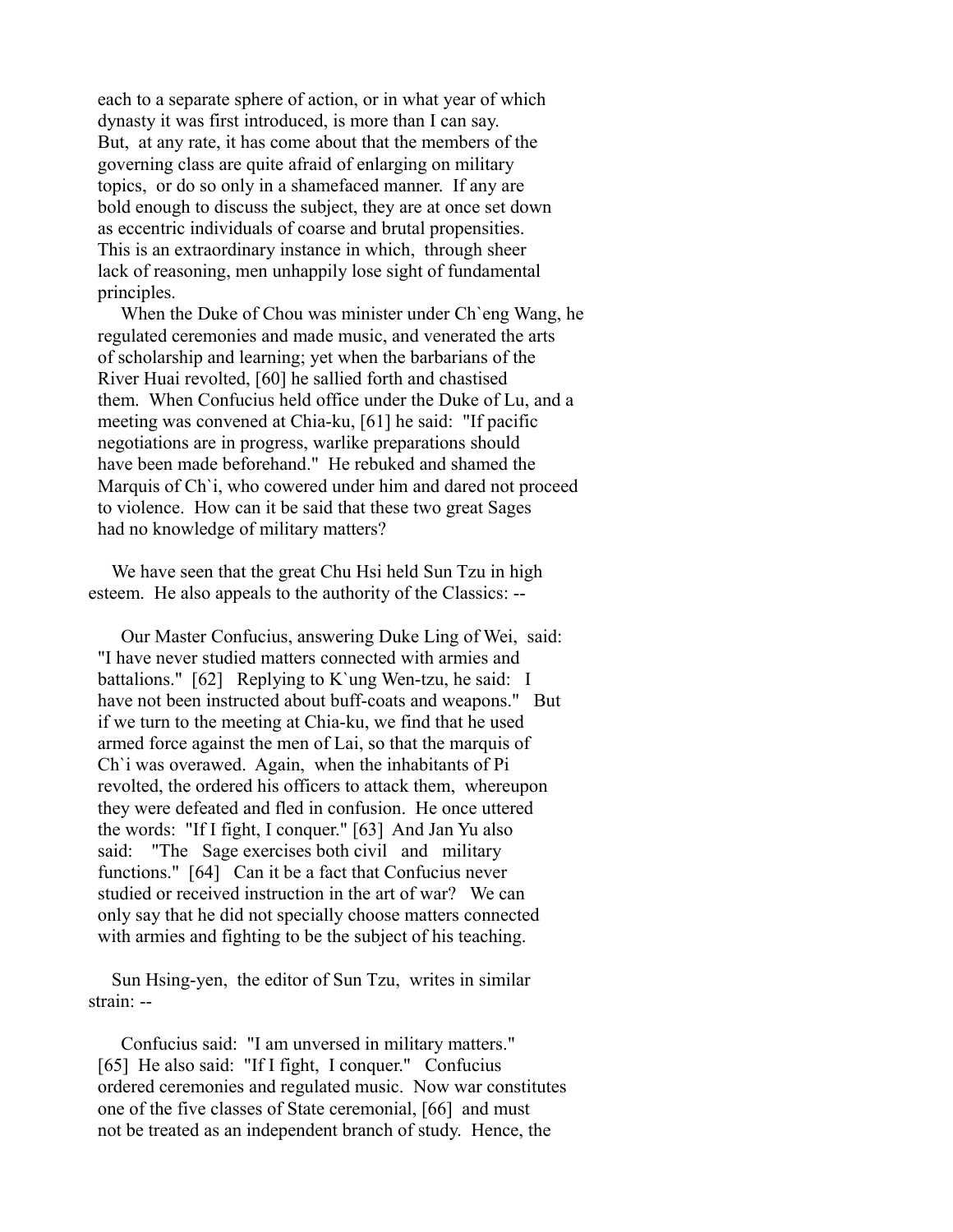words "I am unversed in" must be taken to mean that there are things which even an inspired Teacher does not know. Those who have to lead an army and devise stratagems, must learn the art of war. But if one can command the services of a good general like Sun Tzu, who was employed by Wu Tzu-hsu, there is no need to learn it oneself. Hence the remark added by Confucius: "If I fight, I conquer."

 The men of the present day, however, willfully interpret these words of Confucius in their narrowest sense, as though he meant that books on the art of war were not worth reading. With blind persistency, they adduce the example of Chao Kua, who pored over his father's books to no purpose, [67] as a proof that all military theory is useless. Again, seeing that books on war have to do with such things as opportunism in designing plans, and the conversion of spies, they hold that the art is immoral and unworthy of a sage. These people ignore the fact that the studies of our scholars and the civil administration of our officials also require steady application and practice before efficiency is reached. The ancients were particularly chary of allowing mere novices to botch their work. [68] Weapons are baneful [69] and fighting perilous; and useless unless a general is in constant practice, he ought not to hazard other men's lives in battle. [70] Hence it is essential that Sun Tzu's 13 chapters should be studied.

 Hsiang Liang used to instruct his nephew Chi [71] in the art of war. Chi got a rough idea of the art in its general bearings, but would not pursue his studies to their proper outcome, the consequence being that he was finally defeated and overthrown. He did not realize that the tricks and artifices of war are beyond verbal computation. Duke Hsiang of Sung and King Yen of Hsu were brought to destruction by their misplaced humanity. The treacherous and underhand nature of war necessitates the use of guile and stratagem suited to the occasion. There is a case on record of Confucius himself having violated an extorted oath, [72] and also of his having left the Sung State in disguise. [73] Can we then recklessly arraign Sun Tzu for disregarding truth and honesty?

### Bibliography

------------

 The following are the oldest Chinese treatises on war, after Sun Tzu. The notes on each have been drawn principally from the SSU K`U CH`UAN SHU CHIEN MING MU LU, ch. 9, fol. 22 sqq.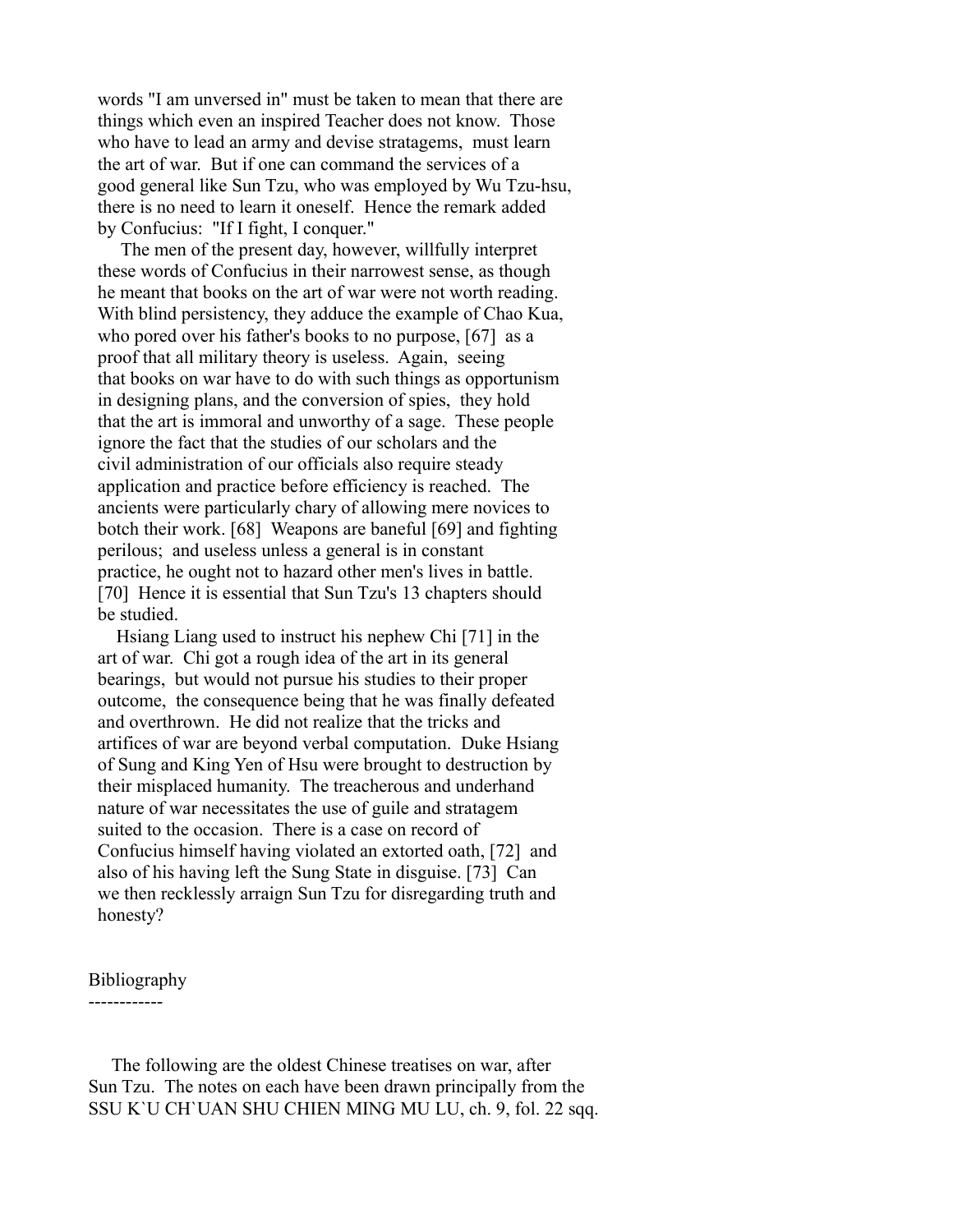1. WU TZU, in 1 CHUAN or 6 chapters. By Wu Ch`i (d. 381 B.C.). A genuine work. See SHIH CHI, ch. 65.

 2. SSU-MA FA, in 1 CHUAN or 5 chapters. Wrongly attributed to Ssu-ma Jang-chu of the 6th century B.C. Its date, however, must be early, as the customs of the three ancient dynasties are constantly to be met within its pages. See SHIH CHI, ch. 64.

 The SSU K`U CH`UAN SHU (ch. 99, f. 1) remarks that the oldest three treatises on war, SUN TZU, WU TZU and SSU-MA FA, are, generally speaking, only concerned with things strictly military -- the art of producing, collecting, training and drilling troops, and the correct theory with regard to measures of expediency, laying plans, transport of goods and the handling of soldiers -- in strong contrast to later works, in which the science of war is usually blended with metaphysics, divination and magical arts in general.

 3. LIU T`AO, in 6 CHUAN, or 60 chapters. Attributed to Lu Wang (or Lu Shang, also known as T`ai Kung) of the 12th century B.C. [74] But its style does not belong to the era of the Three Dynasties. Lu Te-ming (550-625 A.D.) mentions the work, and enumerates the headings of the six sections so that the forgery cannot have been later than Sui dynasty.

 4. WEI LIAO TZU, in 5 CHUAN. Attributed to Wei Liao (4th cent. B.C.), who studied under the famous Kuei-ku Tzu. The work appears to have been originally in 31 chapters, whereas the text we possess contains only 24. Its matter is sound enough in the main, though the strategical devices differ considerably from those of the Warring States period. It is been furnished with a commentary by the well-known Sung philosopher Chang Tsai.

 5. SAN LUEH, in 3 CHUAN. Attributed to Huang-shih Kung, a legendary personage who is said to have bestowed it on Chang Liang (d. 187 B.C.) in an interview on a bridge. But here again, the style is not that of works dating from the Ch`in or Han period. The Han Emperor Kuang Wu [25-57 A.D.] apparently quotes from it in one of his proclamations; but the passage in question may have been inserted later on, in order to prove the genuineness of the work. We shall not be far out if we refer it to the Northern Sung period [420-478 A.D.], or somewhat earlier.

 6. LI WEI KUNG WEN TUI, in 3 sections. Written in the form of a dialogue between T`ai Tsung and his great general Li Ching, it is usually ascribed to the latter. Competent authorities consider it a forgery, though the author was evidently well versed in the art of war.

7. LI CHING PING FA (not to be confounded with the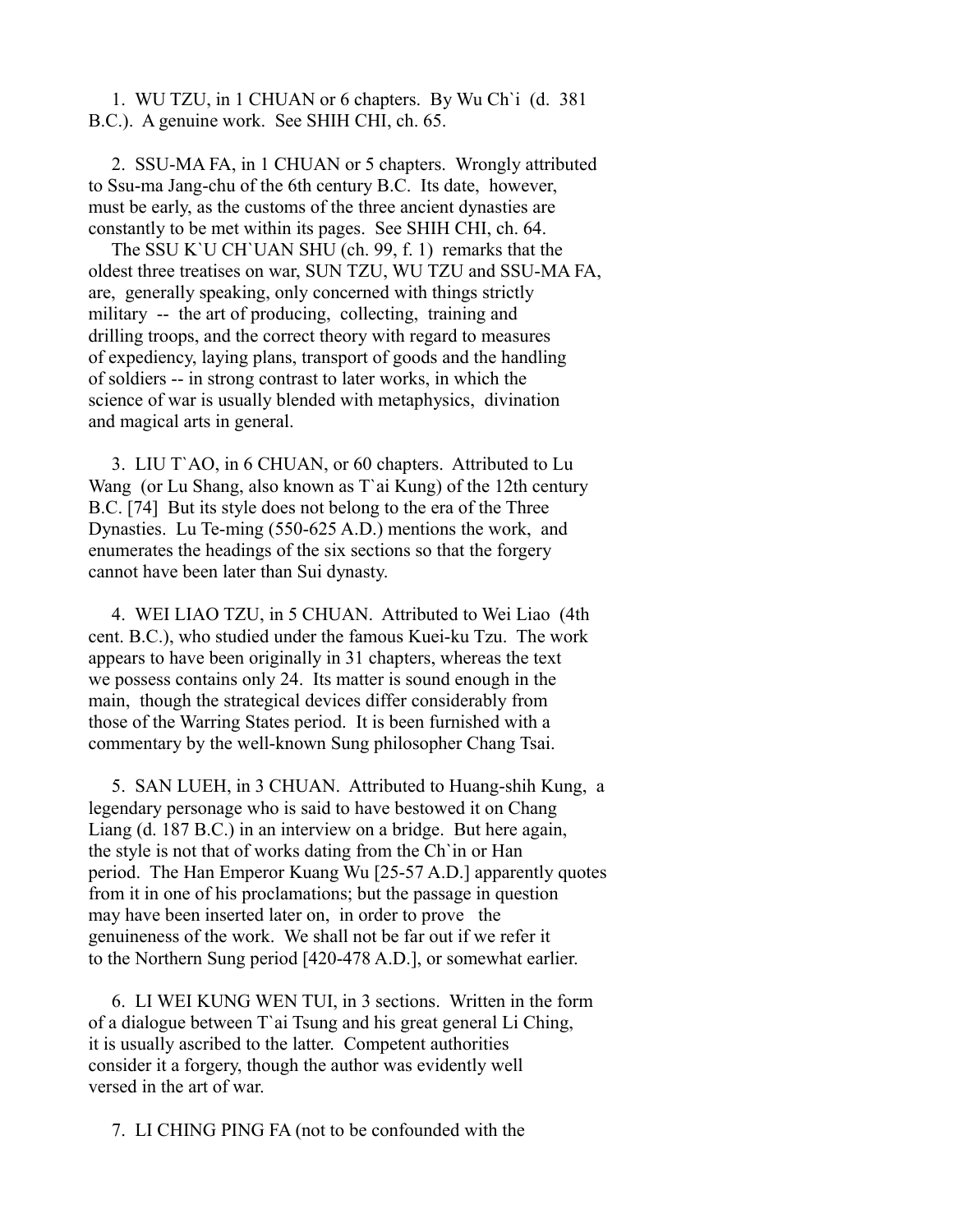foregoing) is a short treatise in 8 chapters, preserved in the T`ung Tien, but not published separately. This fact explains its omission from the SSU K`U CH`UAN SHU.

 8. WU CH`I CHING, in 1 CHUAN. Attributed to the legendary minister Feng Hou, with exegetical notes by Kung-sun Hung of the Han dynasty (d. 121 B.C.), and said to have been eulogized by the celebrated general Ma Lung (d. 300 A.D.). Yet the earliest mention of it is in the SUNG CHIH. Although a forgery, the work is well put together.

 Considering the high popular estimation in which Chu-ko Liang has always been held, it is not surprising to find more than one work on war ascribed to his pen. Such are (1) the SHIH LIU TS`E (1 CHUAN), preserved in the YUNG LO TA TIEN; (2) CHIANG YUAN (1 CHUAN); and (3) HSIN SHU (1 CHUAN), which steals wholesale from Sun Tzu. None of these has the slightest claim to be considered genuine.

 Most of the large Chinese encyclopedias contain extensive sections devoted to the literature of war. The following references may be found useful: --

 T`UNG TIEN (circa 800 A.D.), ch. 148-162. T`AI P`ING YU LAN (983), ch. 270-359. WEN HSIEN TUNG K`AO (13th cent.), ch. 221. YU HAI (13th cent.), ch. 140, 141. SAN TS'AI T'U HUI (16th cent). KUANG PO WU CHIH (1607), ch. 31, 32. CH`IEN CH`IO LEI SHU (1632), ch. 75. YUAN CHIEN LEI HAN (1710), ch. 206-229. KU CHIN T`U SHU CHI CH`ENG (1726), section XXX, esp. ch. 81- 90. HSU WEN HSIEN T`UNG K`AO (1784), ch. 121-134. HUANG CH`AO CHING SHIH WEN PIEN (1826), ch. 76, 77.

 The bibliographical sections of certain historical works also deserve mention: --

 CH`IEN HAN SHU, ch. 30. SUI SHU, ch. 32-35. CHIU T`ANG SHU, ch. 46, 47. HSIN T`ANG SHU, ch. 57,60. SUNG SHIH, ch. 202-209. T`UNG CHIH (circa 1150), ch. 68.

 To these of course must be added the great Catalogue of the Imperial Library: --

SSU K`U CH`UAN SHU TSUNG MU T`I YAO (1790), ch. 99, 100.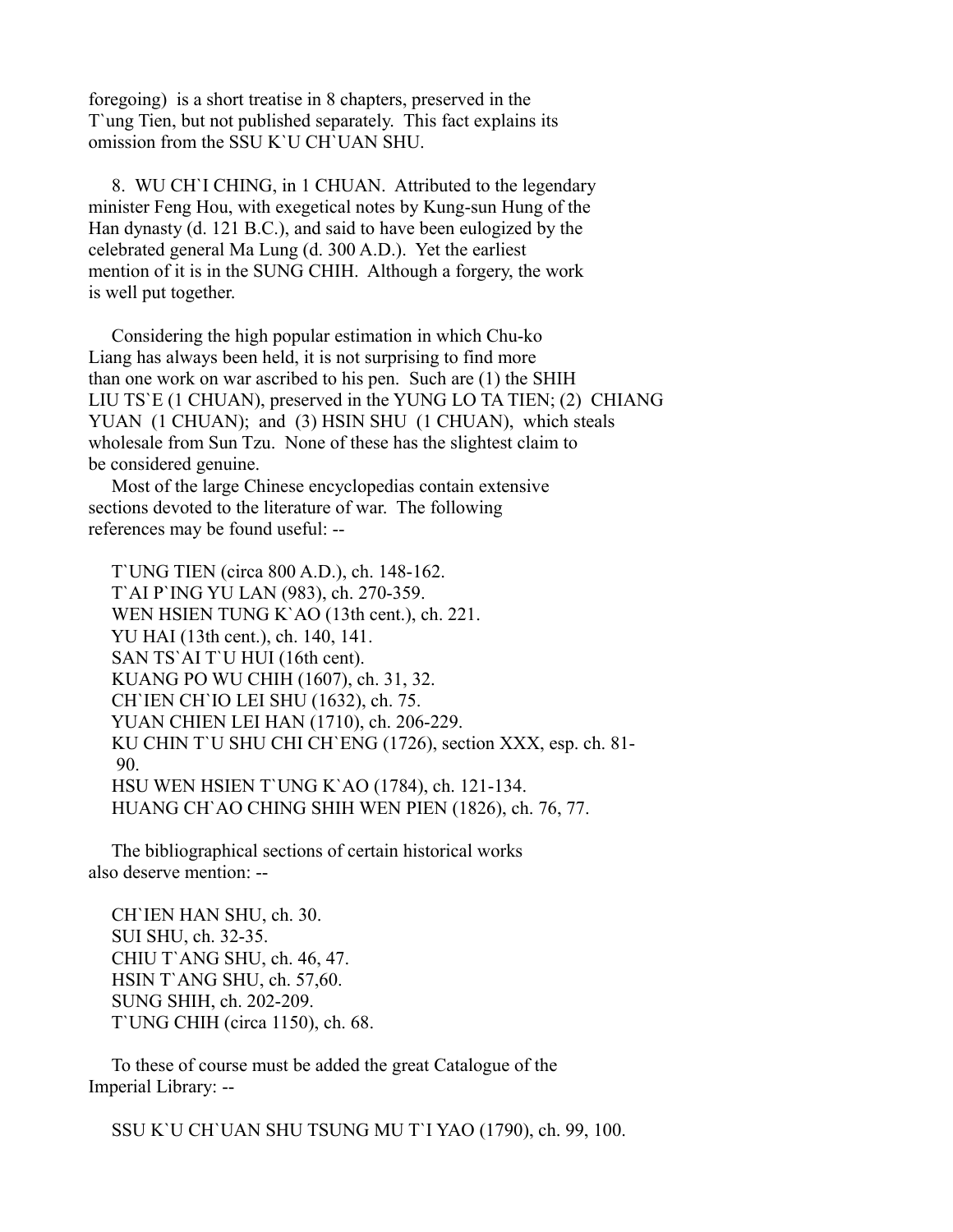#### Footnotes ---------

1. SHI CHI, ch. 65.

- 2. He reigned from 514 to 496 B.C.
- 3. SHI CHI, ch. 130.
- 4. The appellation of Nang Wa.
- 5. SHI CHI, ch. 31.
- 6. SHI CHI, ch. 25.

7. The appellation of Hu Yen, mentioned in ch. 39 under the year 637.

8. Wang-tzu Ch`eng-fu, ch. 32, year 607.

9. The mistake is natural enough. Native critics refer to a work of the Han dynasty, which says: "Ten LI outside the WU gate [of the city of Wu, now Soochow in Kiangsu] there is a great mound, raised to commemorate the entertainment of Sun Wu of Ch`i, who excelled in the art of war, by the King of Wu."

10. "They attached strings to wood to make bows, and sharpened wood to make arrows. The use of bows and arrows is to keep the Empire in awe."

11. The son and successor of Ho Lu. He was finally defeated and overthrown by Kou chien, King of Yueh, in 473 B.C. See post.

12. King Yen of Hsu, a fabulous being, of whom Sun Hsing-yen says in his preface: "His humanity brought him to destruction."

13. The passage I have put in brackets is omitted in the T`U SHU, and may be an interpolation. It was known, however to Chang Shou-chieh of the T`ang dynasty, and appears in the T`AI P`ING YU LAN.

14. Ts`ao Kung seems to be thinking of the first part of chap. II, perhaps especially of ss. 8.

15. See chap. XI.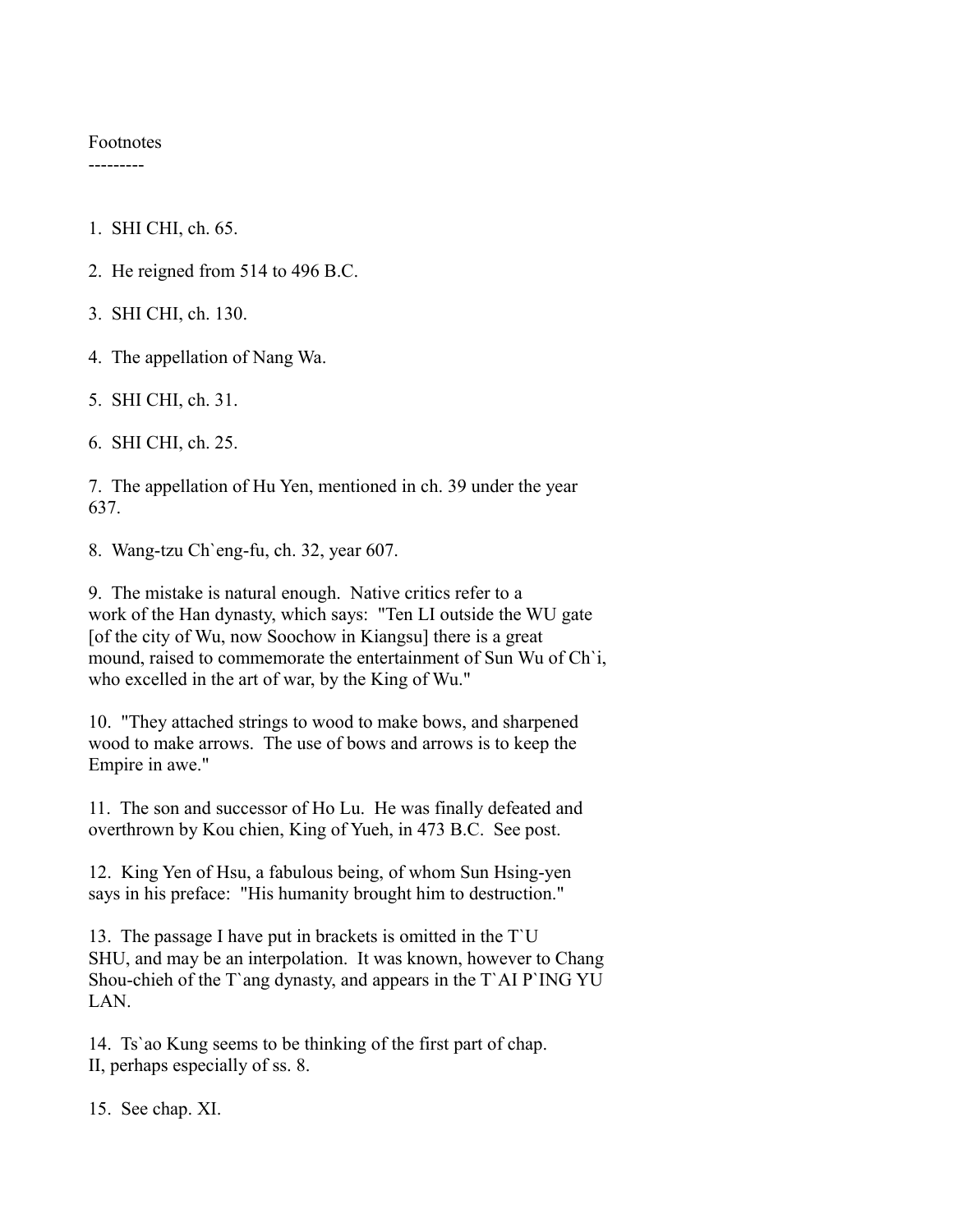16. On the other hand, it is noteworthy that WU TZU, which is not in 6 chapters, has 48 assigned to it in the HAN CHIH. Likewise, the CHUNG YUNG is credited with 49 chapters, though now only in one only. In the case of very short works, one is tempted to think that P`IEN might simply mean "leaves."

17. Yeh Shih of the Sung dynasty [1151-1223].

18. He hardly deserves to be bracketed with assassins.

19. See Chapter 7, ss. 27 and Chapter 11, ss. 28.

20. See Chapter 11, ss. 28. Chuan Chu is the abbreviated form of his name.

21. I.e. Po P`ei. See ante.

22. The nucleus of this work is probably genuine, though large additions have been made by later hands. Kuan chung died in 645 B.C.

23. See infra, beginning of INTRODUCTION.

24. I do not know what this work, unless it be the last chapter of another work. Why that chapter should be singled out, however, is not clear.

25. About 480 B.C.

26. That is, I suppose, the age of Wu Wang and Chou Kung.

27. In the 3rd century B.C.

28. Ssu-ma Jang-chu, whose family name was T`ien, lived in the latter half of the 6th century B.C., and is also believed to have written a work on war. See SHIH CHI, ch. 64, and infra at the beginning of the INTRODUCTION.

29. See Legge's Classics, vol. V, Prolegomena p. 27. Legge thinks that the TSO CHUAN must have been written in the 5th century, but not before 424 B.C.

30. See MENCIUS III. 1. iii. 13-20.

31. When Wu first appears in the CH`UN CH`IU in 584, it is already at variance with its powerful neighbor. The CH`UN CH`IU first mentions Yueh in 537, the TSO CHUAN in 601.

32. This is explicitly stated in the TSO CHUAN, XXXII, 2.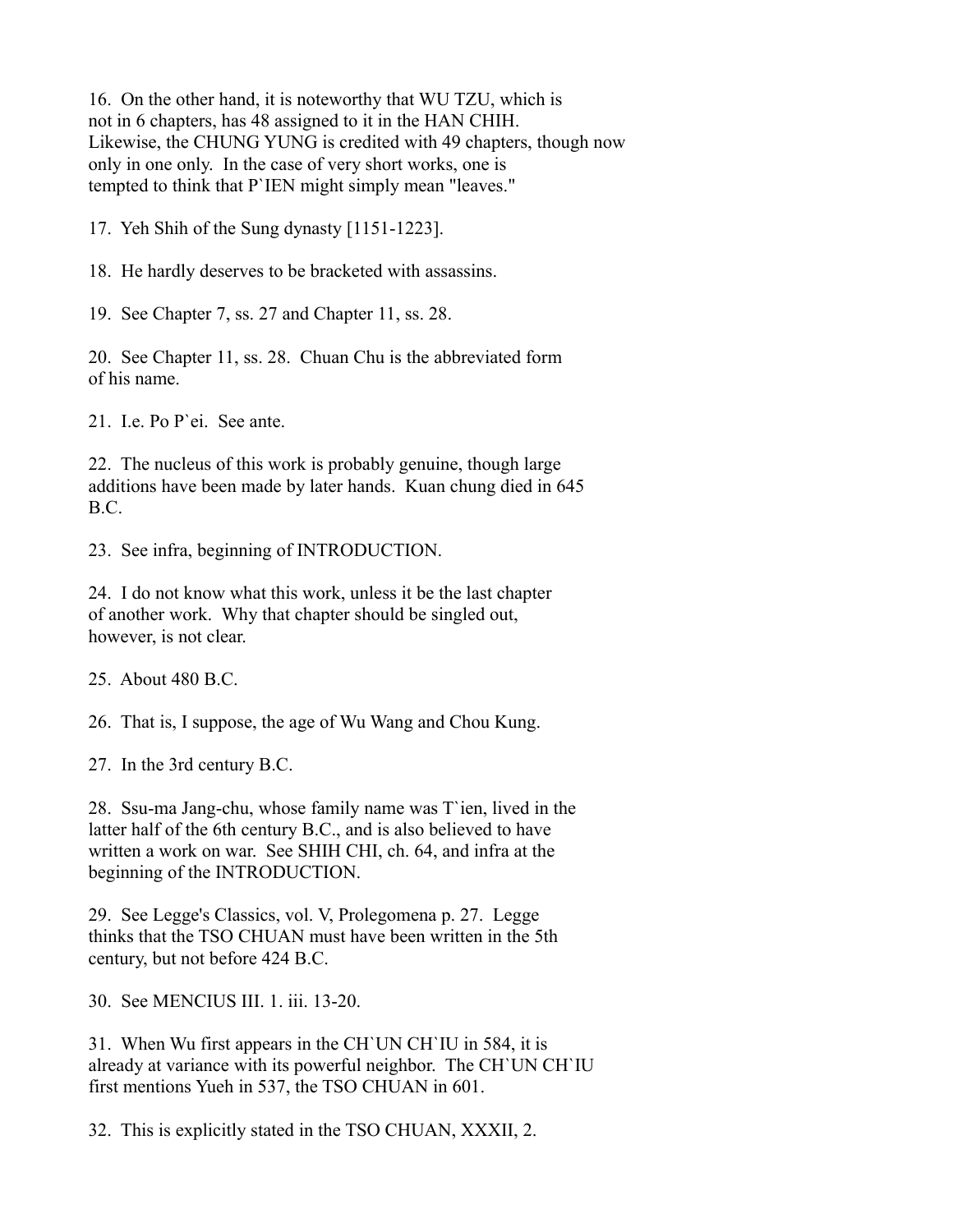33. There is this to be said for the later period, that the feud would tend to grow more bitter after each encounter, and thus more fully justify the language used in XI. ss. 30.

34. With Wu Yuan himself the case is just the reverse: -- a spurious treatise on war has been fathered on him simply because he was a great general. Here we have an obvious inducement to forgery. Sun Wu, on the other hand, cannot have been widely known to fame in the 5th century.

35. From TSO CHUAN: "From the date of King Chao's accession [515] there was no year in which Ch'u was not attacked by Wu."

36. Preface ad fin: "My family comes from Lo-an, and we are really descended from Sun Tzu. I am ashamed to say that I only read my ancestor's work from a literary point of view, without comprehending the military technique. So long have we been enjoying the blessings of peace!"

37. Hoa-yin is about 14 miles from T`ung-kuan on the eastern border of Shensi. The temple in question is still visited by those about the ascent of the Western Sacred Mountain. It is mentioned in a text as being "situated five LI east of the district city of Hua-yin. The temple contains the Hua-shan tablet inscribed by the T`ang Emperor Hsuan Tsung [713-755]."

38. See my "Catalogue of Chinese Books" (Luzac & Co., 1908), no. 40.

39. This is a discussion of 29 difficult passages in Sun Tzu.

40. Cf. Catalogue of the library of Fan family at Ningpo: "His commentary is frequently obscure; it furnishes a clue, but does not fully develop the meaning."

41. WEN HSIEN T`UNG K`AO, ch. 221.

42. It is interesting to note that M. Pelliot has recently discovered chapters 1, 4 and 5 of this lost work in the "Grottos of the Thousand Buddhas." See B.E.F.E.O., t. VIII, nos. 3-4, p. 525.

43. The Hsia, the Shang and the Chou. Although the last-named was nominally existent in Sun Tzu's day, it retained hardly a vestige of power, and the old military organization had practically gone by the board. I can suggest no other explanation of the passage.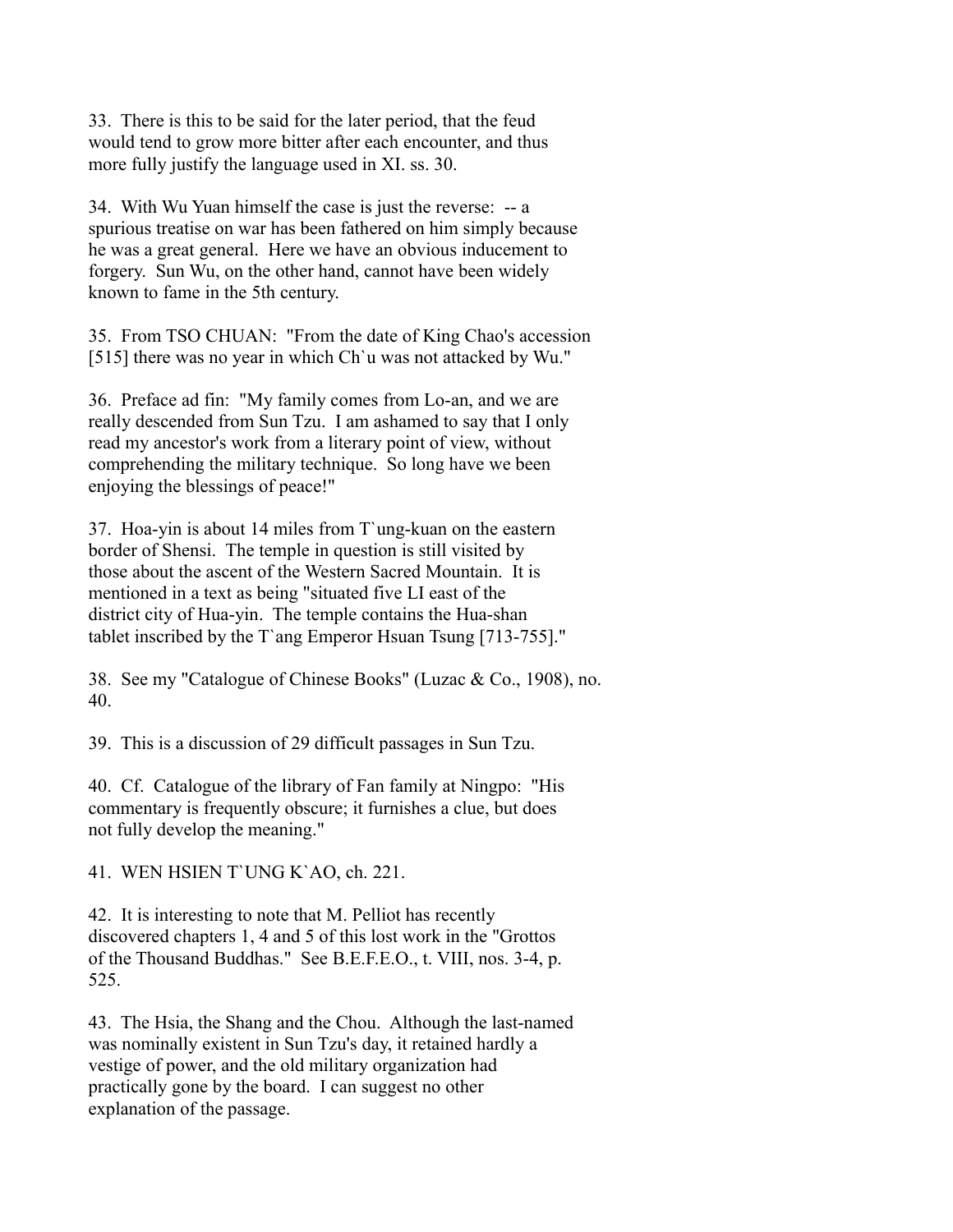44. See CHOU LI, xxix. 6-10.

45. T`UNG K`AO, ch. 221.

46. This appears to be still extant. See Wylie's "Notes," p. 91 (new edition).

47. T`UNG K`AO, loc. cit.

48. A notable person in his day. His biography is given in the SAN KUO CHIH, ch. 10.

49. See XI. ss. 58, note.

50. HOU HAN SHU, ch. 17 ad init.

51. SAN KUO CHIH, ch. 54.

52. SUNG SHIH, ch. 365 ad init.

53. The few Europeans who have yet had an opportunity of acquainting themselves with Sun Tzu are not behindhand in their praise. In this connection, I may perhaps be excused for quoting from a letter from Lord Roberts, to whom the sheets of the present work were submitted previous to publication: "Many of Sun Wu's maxims are perfectly applicable to the present day, and no. 11 [in Chapter VIII] is one that the people of this country would do well to take to heart."

54. Ch. 140.

55. See IV. ss. 3.

56. The allusion may be to Mencius VI. 2. ix. 2.

57. The TSO CHUAN.

58. SHIH CHI, ch. 25, fol. I.

59. Cf. SHIH CHI, ch 47.

60. See SHU CHING, preface ss. 55.

61. See SHIH CHI, ch. 47.

62. Lun Yu, XV. 1.

63. I failed to trace this utterance.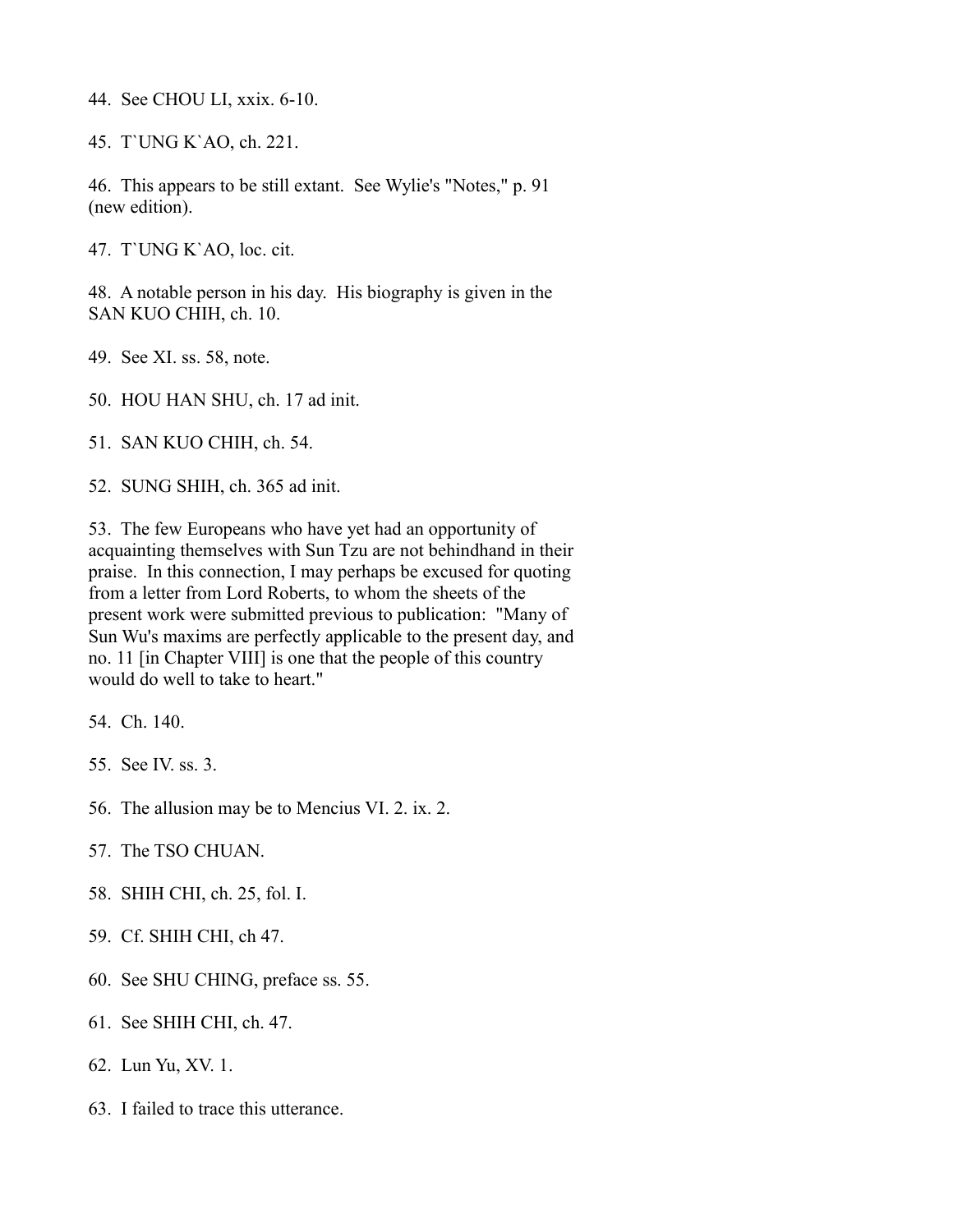64. Supra.

65. Supra.

66. The other four being worship, mourning, entertainment of guests, and festive rites. See SHU CHING, ii. 1. III. 8, and CHOU LI, IX. fol. 49.

67. See XIII. ss. 11, note.

68. This is a rather obscure allusion to the TSO CHUAN, where Tzu-ch`an says: "If you have a piece of beautiful brocade, you will not employ a mere learner to make it up."

69. Cf. TAO TE CHING, ch. 31.

70. Sun Hsing-yen might have quoted Confucius again. See LUN YU, XIII. 29, 30.

71. Better known as Hsiang Yu [233-202 B.C.].

72. SHIH CHI, ch. 47.

73. SHIH CHI, ch. 38.

74. See XIII. ss. 27, note. Further details on T`ai Kung will be found in the SHIH CHI, ch. 32 ad init. Besides the tradition which makes him a former minister of Chou Hsin, two other accounts of him are there given, according to which he would appear to have been first raised from a humble private station by Wen Wang.

 $-$ 

I. LAYING PLANS

 [Ts`ao Kung, in defining the meaning of the Chinese for the title of this chapter, says it refers to the deliberations in the temple selected by the general for his temporary use, or as we should say, in his tent. See. ss. 26.]

 1. Sun Tzu said: The art of war is of vital importance to the State.

 2. It is a matter of life and death, a road either to safety or to ruin. Hence it is a subject of inquiry which can on no account be neglected.

 3. The art of war, then, is governed by five constant factors, to be taken into account in one's deliberations, when seeking to determine the conditions obtaining in the field.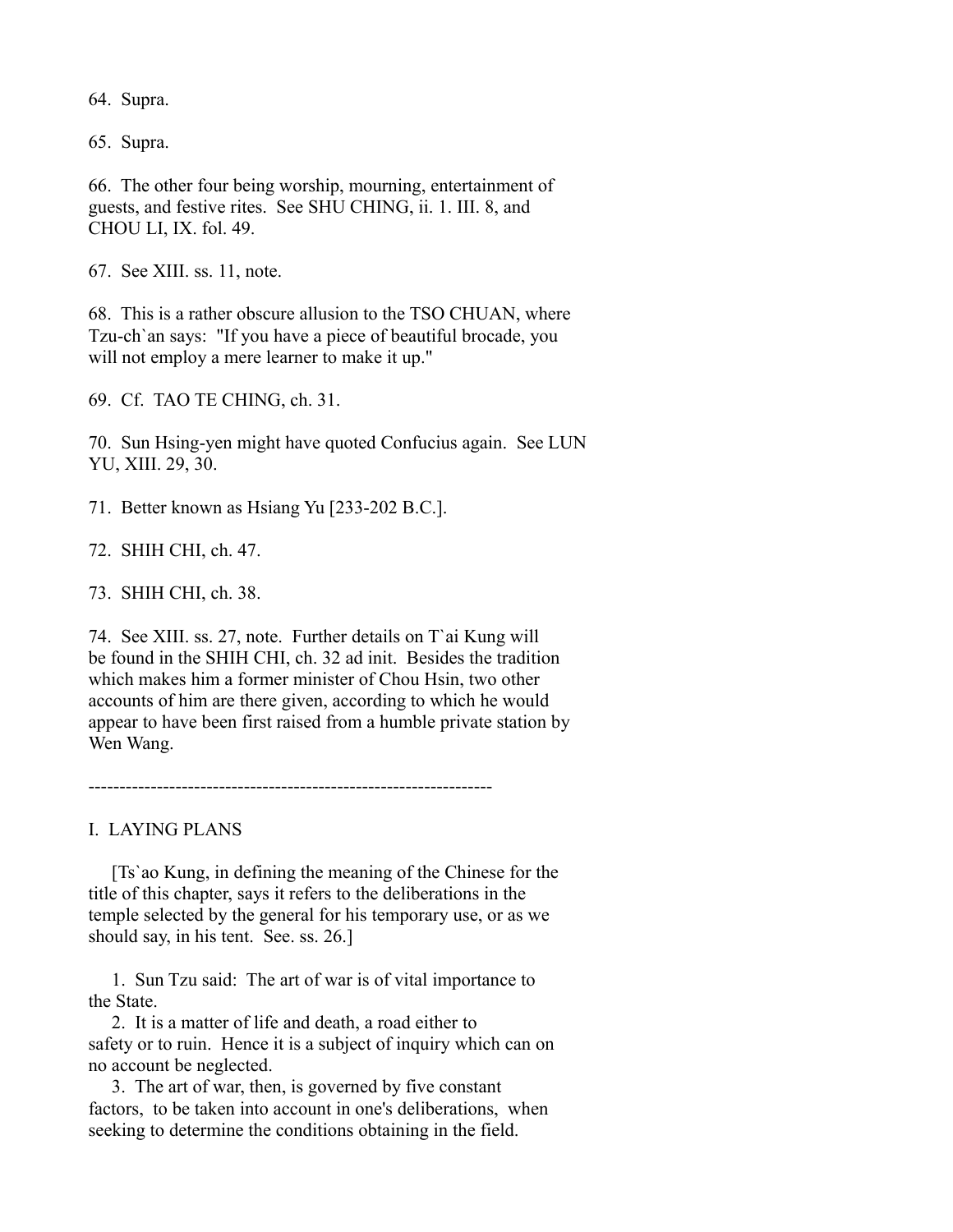4. These are: (1) The Moral Law; (2) Heaven; (3) Earth; (4) The Commander; (5) Method and discipline.

 [It appears from what follows that Sun Tzu means by "Moral Law" a principle of harmony, not unlike the Tao of Lao Tzu in its moral aspect. One might be tempted to render it by "morale," were it not considered as an attribute of the ruler in ss. 13.]

 5, 6. The MORAL LAW causes the people to be in complete accord with their ruler, so that they will follow him regardless of their lives, undismayed by any danger.

 [Tu Yu quotes Wang Tzu as saying: "Without constant practice, the officers will be nervous and undecided when mustering for battle; without constant practice, the general will be wavering and irresolute when the crisis is at hand."]

 7. HEAVEN signifies night and day, cold and heat, times and seasons.

 [The commentators, I think, make an unnecessary mystery of two words here. Meng Shih refers to "the hard and the soft, waxing and waning" of Heaven. Wang Hsi, however, may be right in saying that what is meant is "the general economy of Heaven," including the five elements, the four seasons, wind and clouds, and other phenomena.]

 8. EARTH comprises distances, great and small; danger and security; open ground and narrow passes; the chances of life and death.

 9. The COMMANDER stands for the virtues of wisdom, sincerely, benevolence, courage and strictness.

 [The five cardinal virtues of the Chinese are (1) humanity or benevolence; (2) uprightness of mind; (3) self-respect, selfcontrol, or "proper feeling;" (4) wisdom; (5) sincerity or good faith. Here "wisdom" and "sincerity" are put before "humanity or benevolence," and the two military virtues of "courage" and "strictness" substituted for "uprightness of mind" and "selfrespect, self-control, or 'proper feeling.'"]

 10. By METHOD AND DISCIPLINE are to be understood the marshaling of the army in its proper subdivisions, the graduations of rank among the officers, the maintenance of roads by which supplies may reach the army, and the control of military expenditure.

 11. These five heads should be familiar to every general: he who knows them will be victorious; he who knows them not will fail.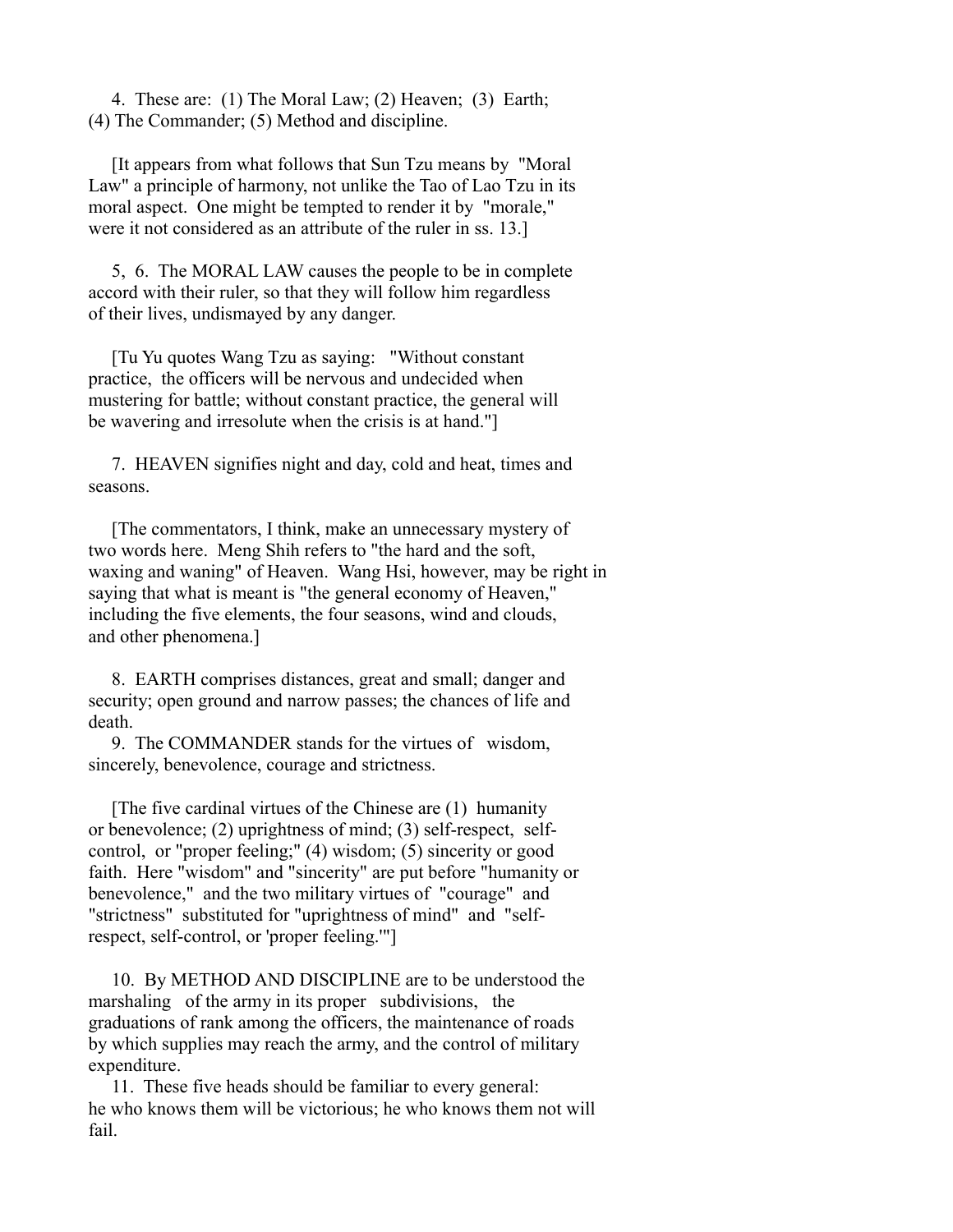12. Therefore, in your deliberations, when seeking to determine the military conditions, let them be made the basis of a comparison, in this wise: --

 13. (1) Which of the two sovereigns is imbued with the Moral law?

[I.e., "is in harmony with his subjects." Cf. ss. 5.]

(2) Which of the two generals has most ability?

 (3) With whom lie the advantages derived from Heaven and Earth?

[See ss. 7,8]

(4) On which side is discipline most rigorously enforced?

 [Tu Mu alludes to the remarkable story of Ts`ao Ts`ao (A.D. 155-220), who was such a strict disciplinarian that once, in accordance with his own severe regulations against injury to standing crops, he condemned himself to death for having allowed him horse to shy into a field of corn! However, in lieu of losing his head, he was persuaded to satisfy his sense of justice by cutting off his hair. Ts`ao Ts`ao's own comment on the present passage is characteristically curt: "when you lay down a law, see that it is not disobeyed; if it is disobeyed the offender must be put to death."]

(5) Which army is stronger?

 [Morally as well as physically. As Mei Yao-ch`en puts it, freely rendered, "ESPIRIT DE CORPS and 'big battalions.'"]

(6) On which side are officers and men more highly trained?

 [Tu Yu quotes Wang Tzu as saying: "Without constant practice, the officers will be nervous and undecided when mustering for battle; without constant practice, the general will be wavering and irresolute when the crisis is at hand."]

 (7) In which army is there the greater constancy both in reward and punishment?

 [On which side is there the most absolute certainty that merit will be properly rewarded and misdeeds summarily punished?]

 14. By means of these seven considerations I can forecast victory or defeat.

 15. The general that hearkens to my counsel and acts upon it, will conquer: --let such a one be retained in command! The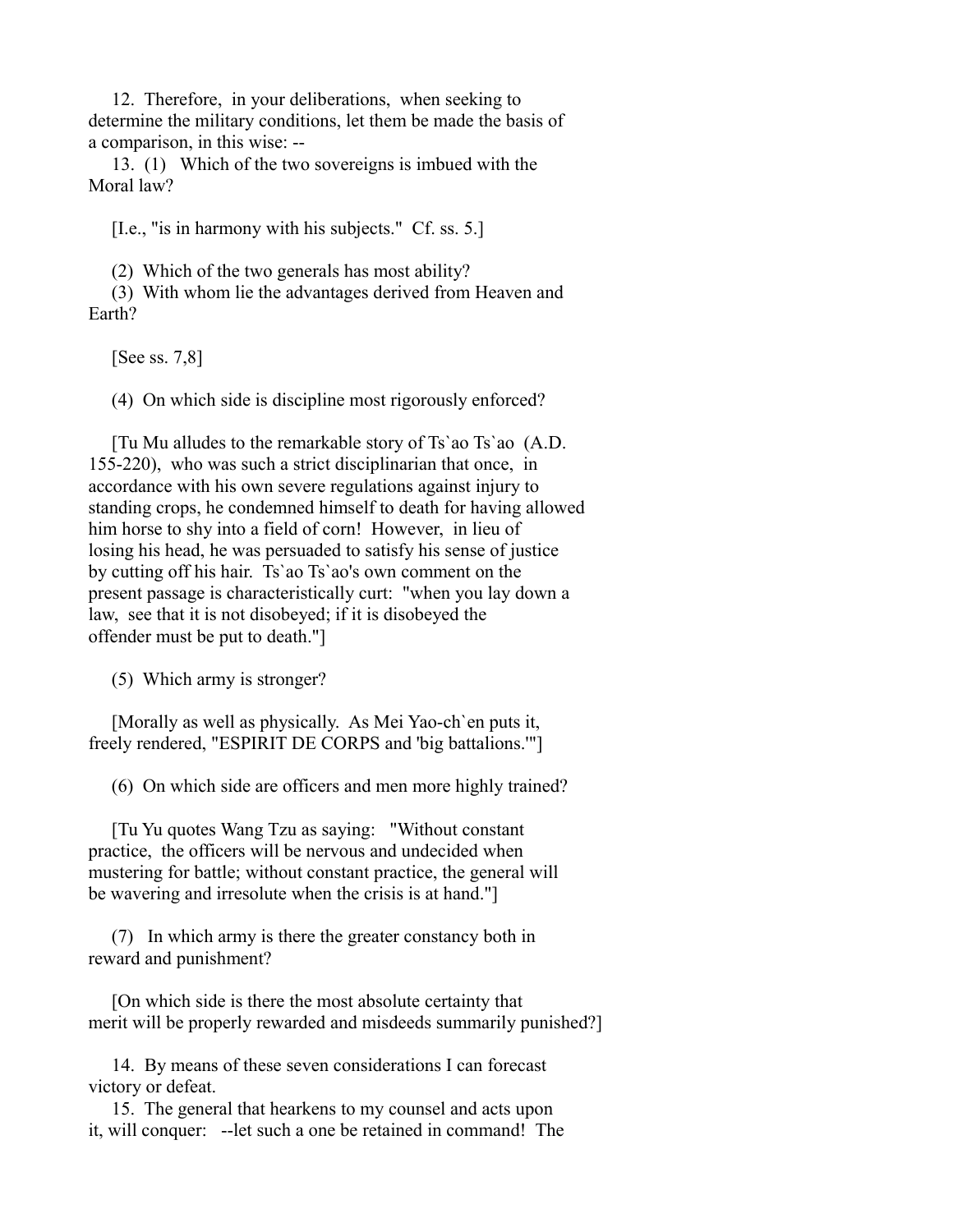general that hearkens not to my counsel nor acts upon it, will suffer defeat: --let such a one be dismissed!

 [The form of this paragraph reminds us that Sun Tzu's treatise was composed expressly for the benefit of his patron Ho Lu, king of the Wu State.]

 16. While heading the profit of my counsel, avail yourself also of any helpful circumstances over and beyond the ordinary rules.

 17. According as circumstances are favorable, one should modify one's plans.

 [Sun Tzu, as a practical soldier, will have none of the "bookish theoric." He cautions us here not to pin our faith to abstract principles; "for," as Chang Yu puts it, "while the main laws of strategy can be stated clearly enough for the benefit of all and sundry, you must be guided by the actions of the enemy in attempting to secure a favorable position in actual warfare." On the eve of the battle of Waterloo, Lord Uxbridge, commanding the cavalry, went to the Duke of Wellington in order to learn what his plans and calculations were for the morrow, because, as he explained, he might suddenly find himself Commander-in-chief and would be unable to frame new plans in a critical moment. The Duke listened quietly and then said: "Who will attack the first tomorrow -- I or Bonaparte?" "Bonaparte," replied Lord Uxbridge. "Well," continued the Duke, "Bonaparte has not given me any idea of his projects; and as my plans will depend upon his, how can you expect me to tell you what mine are?" [1] ]

18. All warfare is based on deception.

 [The truth of this pithy and profound saying will be admitted by every soldier. Col. Henderson tells us that Wellington, great in so many military qualities, was especially distinguished by "the extraordinary skill with which he concealed his movements and deceived both friend and foe."]

 19. Hence, when able to attack, we must seem unable; when using our forces, we must seem inactive; when we are near, we must make the enemy believe we are far away; when far away, we must make him believe we are near.

 20. Hold out baits to entice the enemy. Feign disorder, and crush him.

 [All commentators, except Chang Yu, say, "When he is in disorder, crush him." It is more natural to suppose that Sun Tzu is still illustrating the uses of deception in war.]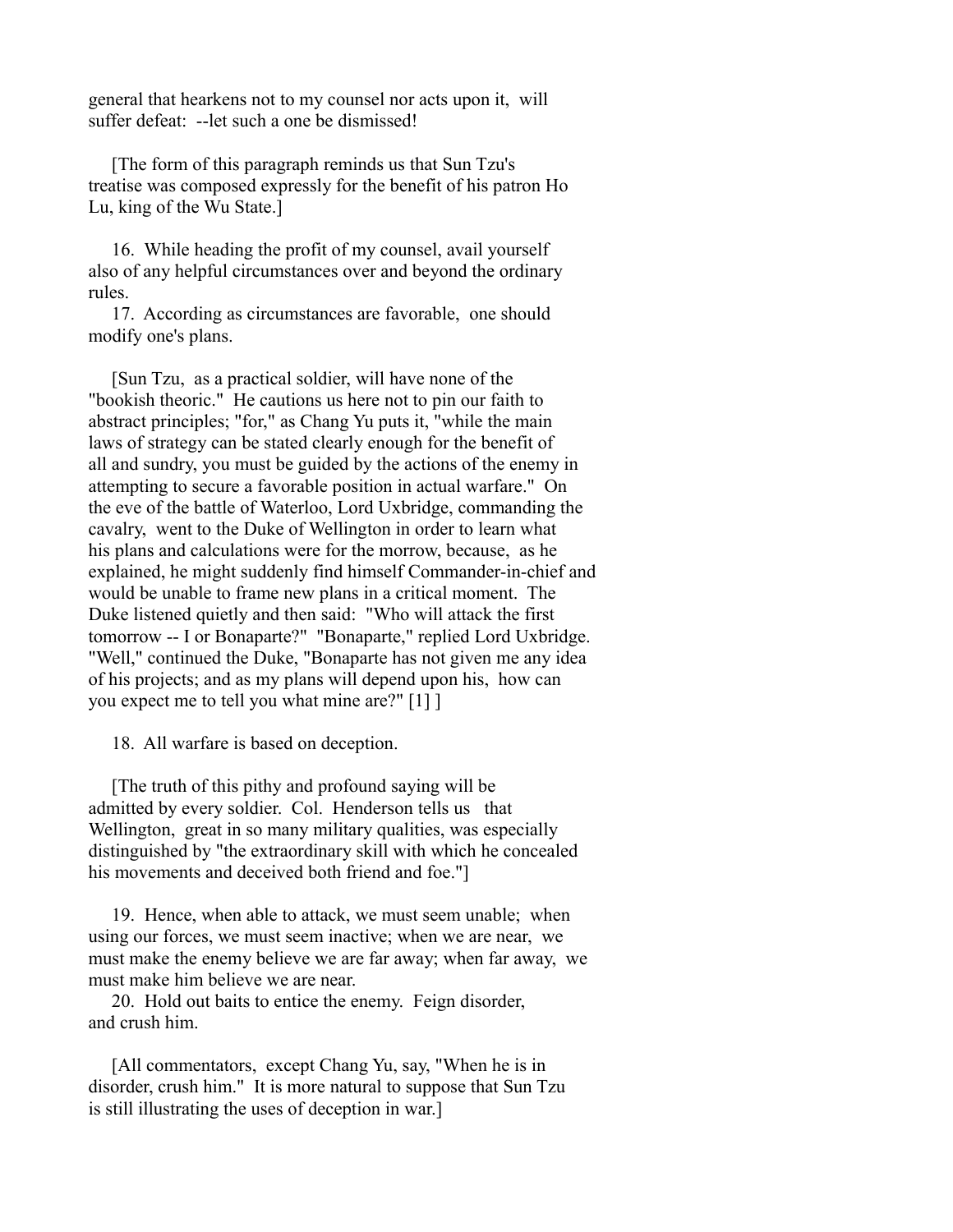21. If he is secure at all points, be prepared for him. If he is in superior strength, evade him.

 22. If your opponent is of choleric temper, seek to irritate him. Pretend to be weak, that he may grow arrogant.

 [Wang Tzu, quoted by Tu Yu, says that the good tactician plays with his adversary as a cat plays with a mouse, first feigning weakness and immobility, and then suddenly pouncing upon him.]

23. If he is taking his ease, give him no rest.

 [This is probably the meaning though Mei Yao-ch`en has the note: "while we are taking our ease, wait for the enemy to tire himself out." The YU LAN has "Lure him on and tire him out."]

If his forces are united, separate them.

 [Less plausible is the interpretation favored by most of the commentators: "If sovereign and subject are in accord, put division between them."]

 24. Attack him where he is unprepared, appear where you are not expected.

 25. These military devices, leading to victory, must not be divulged beforehand.

 26. Now the general who wins a battle makes many calculations in his temple ere the battle is fought.

 [Chang Yu tells us that in ancient times it was customary for a temple to be set apart for the use of a general who was about to take the field, in order that he might there elaborate his plan of campaign.]

The general who loses a battle makes but few calculations beforehand. Thus do many calculations lead to victory, and few calculations to defeat: how much more no calculation at all! It is by attention to this point that I can foresee who is likely to win or lose.

[1] "Words on Wellington," by Sir. W. Fraser.

-----------------------------------------------------------------

# II. WAGING WAR

[Ts`ao Kung has the note: "He who wishes to fight must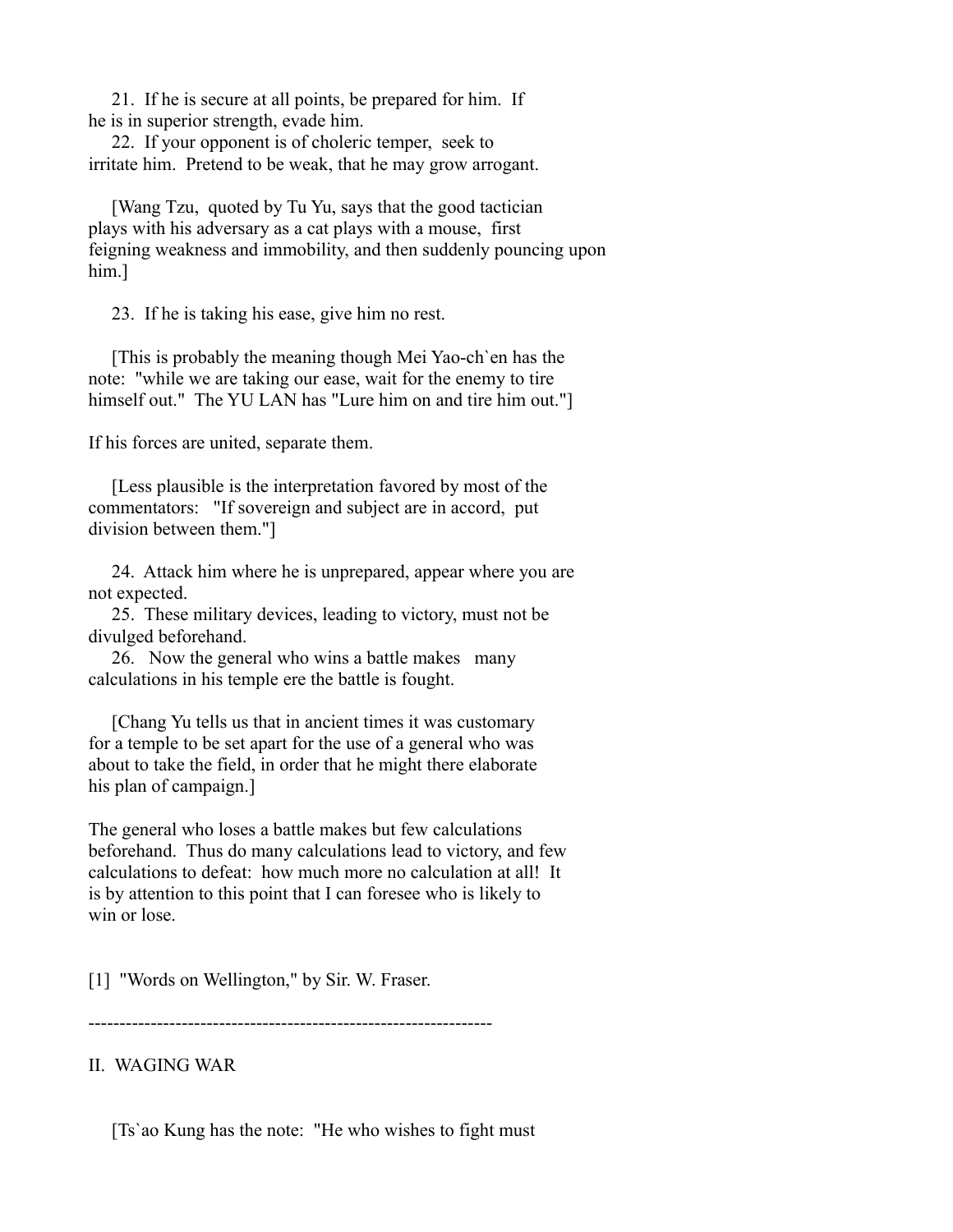first count the cost," which prepares us for the discovery that the subject of the chapter is not what we might expect from the title, but is primarily a consideration of ways and means.]

 1. Sun Tzu said: In the operations of war, where there are in the field a thousand swift chariots, as many heavy chariots, and a hundred thousand mail-clad soldiers,

 [The "swift chariots" were lightly built and, according to Chang Yu, used for the attack; the "heavy chariots" were heavier, and designed for purposes of defense. Li Ch`uan, it is true, says that the latter were light, but this seems hardly probable. It is interesting to note the analogies between early Chinese warfare and that of the Homeric Greeks. In each case, the warchariot was the important factor, forming as it did the nucleus round which was grouped a certain number of foot-soldiers. With regard to the numbers given here, we are informed that each swift chariot was accompanied by 75 footmen, and each heavy chariot by 25 footmen, so that the whole army would be divided up into a thousand battalions, each consisting of two chariots and a hundred men.]

with provisions enough to carry them a thousand LI,

 [2.78 modern LI go to a mile. The length may have varied slightly since Sun Tzu's time.]

the expenditure at home and at the front, including entertainment of guests, small items such as glue and paint, and sums spent on chariots and armor, will reach the total of a thousand ounces of silver per day. Such is the cost of raising an army of 100,000 men.

 2. When you engage in actual fighting, if victory is long in coming, then men's weapons will grow dull and their ardor will be damped. If you lay siege to a town, you will exhaust your strength.

 3. Again, if the campaign is protracted, the resources of the State will not be equal to the strain.

 4. Now, when your weapons are dulled, your ardor damped, your strength exhausted and your treasure spent, other chieftains will spring up to take advantage of your extremity. Then no man, however wise, will be able to avert the consequences that must ensue.

 5. Thus, though we have heard of stupid haste in war, cleverness has never been seen associated with long delays.

 [This concise and difficult sentence is not well explained by any of the commentators. Ts`ao Kung, Li Ch`uan, Meng Shih, Tu Yu, Tu Mu and Mei Yao-ch`en have notes to the effect that a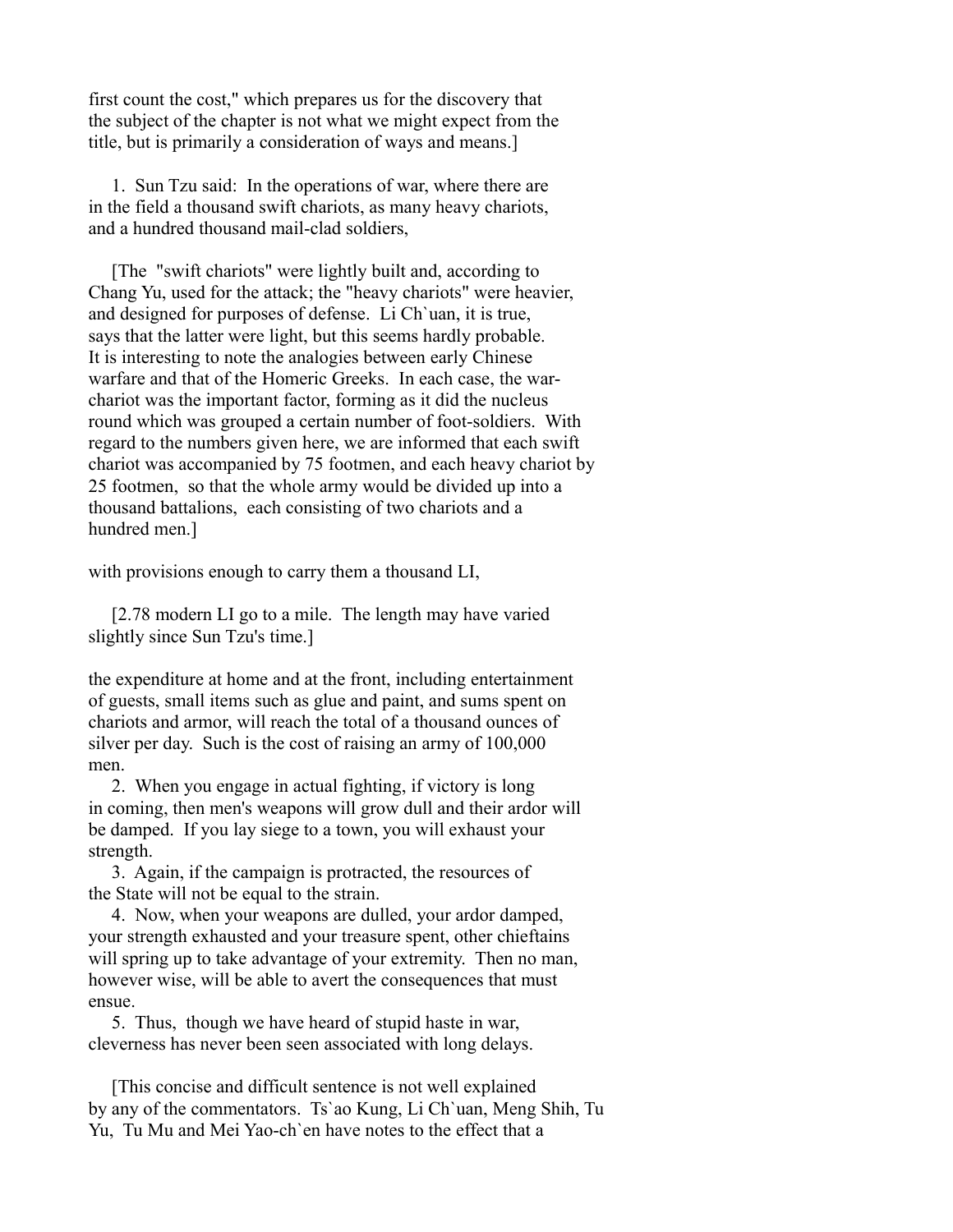general, though naturally stupid, may nevertheless conquer through sheer force of rapidity. Ho Shih says: "Haste may be stupid, but at any rate it saves expenditure of energy and treasure; protracted operations may be very clever, but they bring calamity in their train." Wang Hsi evades the difficulty by remarking: "Lengthy operations mean an army growing old, wealth being expended, an empty exchequer and distress among the people; true cleverness insures against the occurrence of such calamities." Chang Yu says: "So long as victory can be attained, stupid haste is preferable to clever dilatoriness." Now Sun Tzu says nothing whatever, except possibly by implication, about ill-considered haste being better than ingenious but lengthy operations. What he does say is something much more guarded, namely that, while speed may sometimes be injudicious, tardiness can never be anything but foolish -- if only because it means impoverishment to the nation. In considering the point raised here by Sun Tzu, the classic example of Fabius Cunctator will inevitably occur to the mind. That general deliberately measured the endurance of Rome against that of Hannibals's isolated army, because it seemed to him that the latter was more likely to suffer from a long campaign in a strange country. But it is quite a moot question whether his tactics would have proved successful in the long run. Their reversal it is true, led to Cannae; but this only establishes a negative presumption in their favor.]

 6. There is no instance of a country having benefited from prolonged warfare.

 7. It is only one who is thoroughly acquainted with the evils of war that can thoroughly understand the profitable way of carrying it on.

 [That is, with rapidity. Only one who knows the disastrous effects of a long war can realize the supreme importance of rapidity in bringing it to a close. Only two commentators seem to favor this interpretation, but it fits well into the logic of the context, whereas the rendering, "He who does not know the evils of war cannot appreciate its benefits," is distinctly pointless.]

 8. The skillful soldier does not raise a second levy, neither are his supply-wagons loaded more than twice.

 [Once war is declared, he will not waste precious time in waiting for reinforcements, nor will he return his army back for fresh supplies, but crosses the enemy's frontier without delay. This may seem an audacious policy to recommend, but with all great strategists, from Julius Caesar to Napoleon Bonaparte, the value of time -- that is, being a little ahead of your opponent --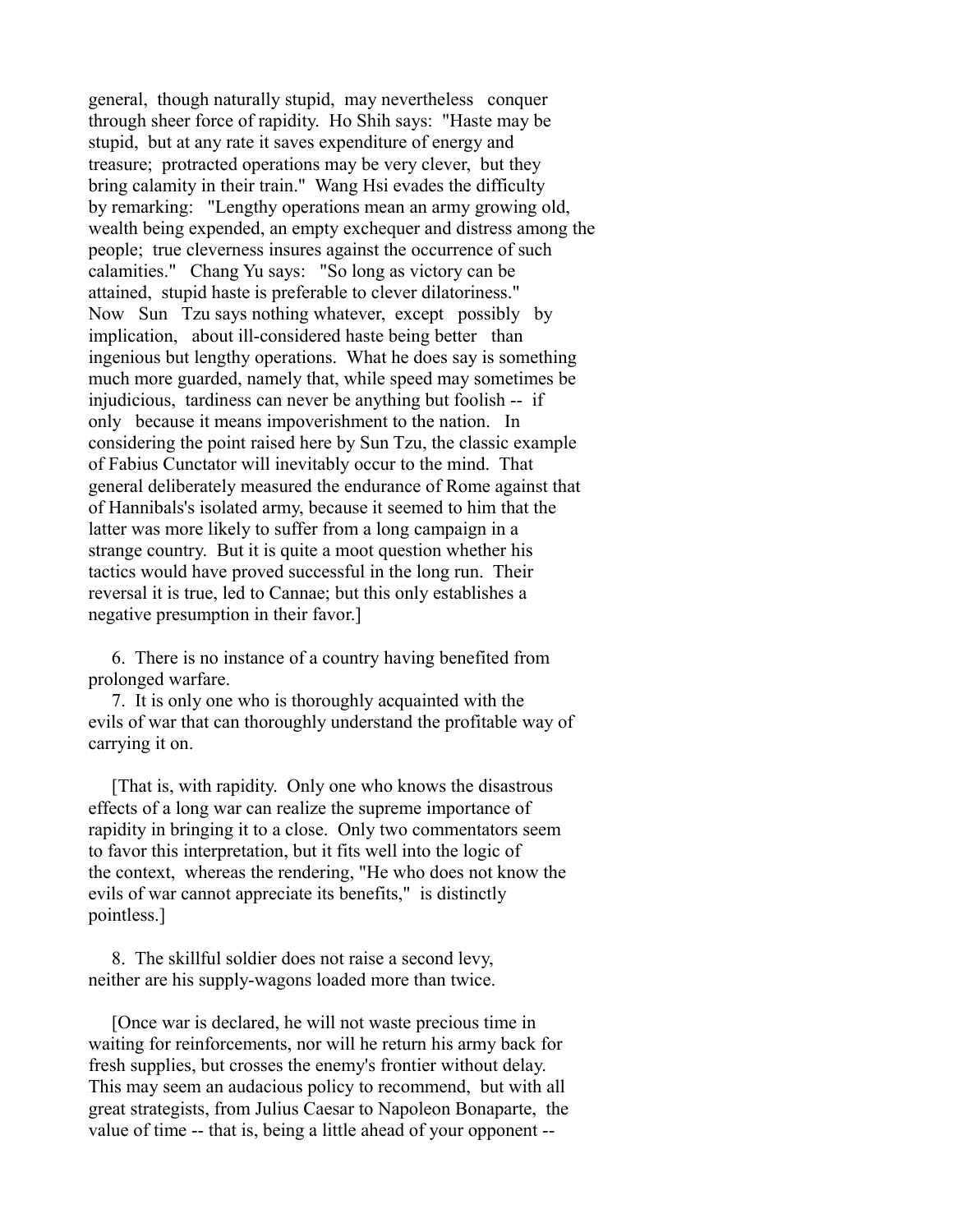has counted for more than either numerical superiority or the nicest calculations with regard to commissariat.]

 9. Bring war material with you from home, but forage on the enemy. Thus the army will have food enough for its needs.

 [The Chinese word translated here as "war material" literally means "things to be used", and is meant in the widest sense. It includes all the impedimenta of an army, apart from provisions.]

 10. Poverty of the State exchequer causes an army to be maintained by contributions from a distance. Contributing to maintain an army at a distance causes the people to be impoverished.

 [The beginning of this sentence does not balance properly with the next, though obviously intended to do so. The arrangement, moreover, is so awkward that I cannot help suspecting some corruption in the text. It never seems to occur to Chinese commentators that an emendation may be necessary for the sense, and we get no help from them there. The Chinese words Sun Tzu used to indicate the cause of the people's impoverishment clearly have reference to some system by which the husbandmen sent their contributions of corn to the army direct. But why should it fall on them to maintain an army in this way, except because the State or Government is too poor to do so?]

 11. On the other hand, the proximity of an army causes prices to go up; and high prices cause the people's substance to be drained away.

 [Wang Hsi says high prices occur before the army has left its own territory. Ts`ao Kung understands it of an army that has already crossed the frontier.]

 12. When their substance is drained away, the peasantry will be afflicted by heavy exactions.

 13, 14. With this loss of substance and exhaustion of strength, the homes of the people will be stripped bare, and three-tenths of their income will be dissipated;

 [Tu Mu and Wang Hsi agree that the people are not mulcted not of 3/10, but of 7/10, of their income. But this is hardly to be extracted from our text. Ho Shih has a characteristic tag: "The PEOPLE being regarded as the essential part of the State, and FOOD as the people's heaven, is it not right that those in authority should value and be careful of both?"]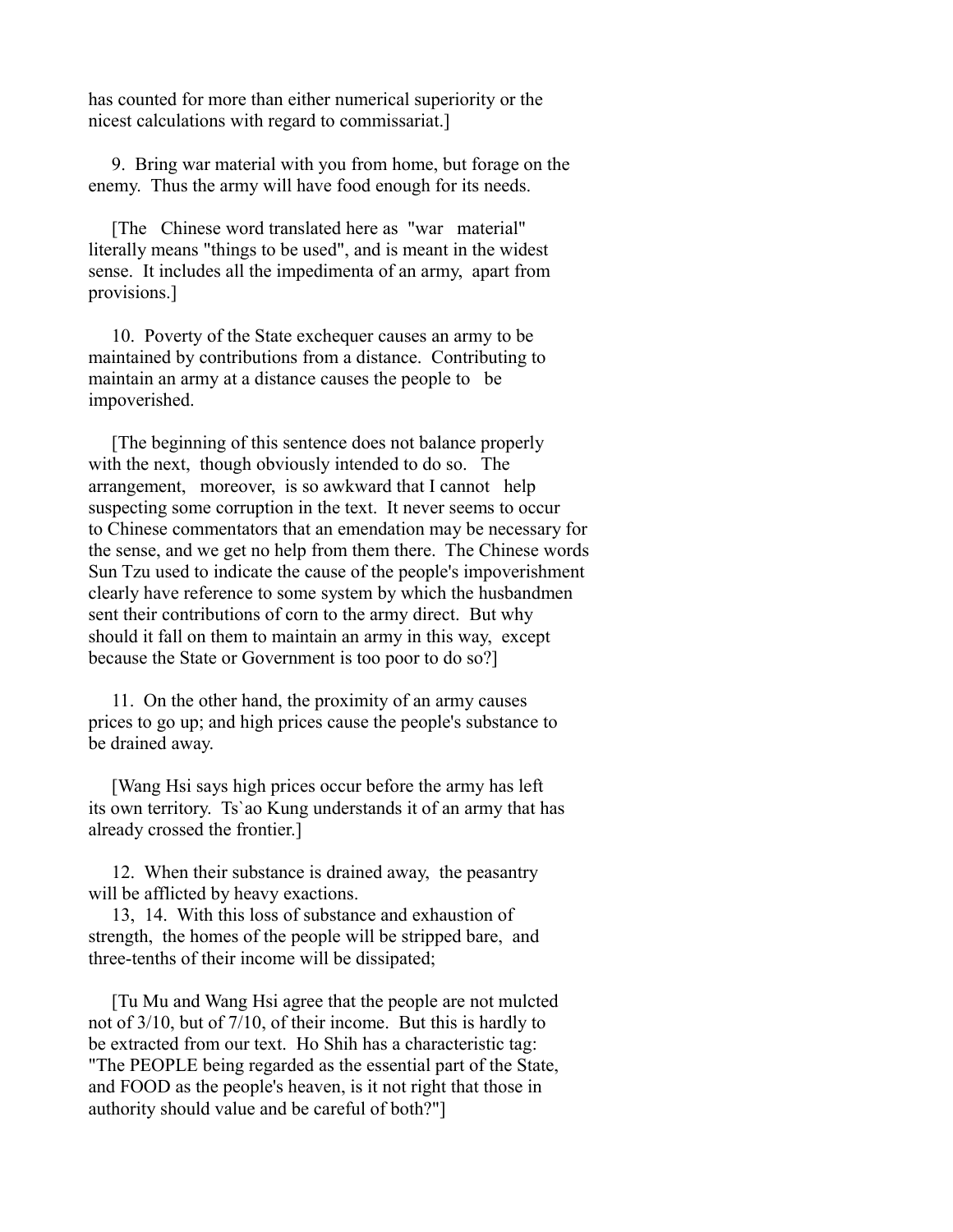while government expenses for broken chariots, worn-out horses, breast-plates and helmets, bows and arrows, spears and shields, protective mantles, draught-oxen and heavy wagons, will amount to four-tenths of its total revenue.

 15. Hence a wise general makes a point of foraging on the enemy. One cartload of the enemy's provisions is equivalent to twenty of one's own, and likewise a single PICUL of his provender is equivalent to twenty from one's own store.

 [Because twenty cartloads will be consumed in the process of transporting one cartload to the front. A PICUL is a unit of measure equal to 133.3 pounds (65.5 kilograms).]

 16. Now in order to kill the enemy, our men must be roused to anger; that there may be advantage from defeating the enemy, they must have their rewards.

 [Tu Mu says: "Rewards are necessary in order to make the soldiers see the advantage of beating the enemy; thus, when you capture spoils from the enemy, they must be used as rewards, so that all your men may have a keen desire to fight, each on his own account."]

 17. Therefore in chariot fighting, when ten or more chariots have been taken, those should be rewarded who took the first. Our own flags should be substituted for those of the enemy, and the chariots mingled and used in conjunction with ours. The captured soldiers should be kindly treated and kept.

 18. This is called, using the conquered foe to augment one's own strength.

 19. In war, then, let your great object be victory, not lengthy campaigns.

 [As Ho Shih remarks: "War is not a thing to be trifled with." Sun Tzu here reiterates the main lesson which this chapter is intended to enforce."]

 20. Thus it may be known that the leader of armies is the arbiter of the people's fate, the man on whom it depends whether the nation shall be in peace or in peril.

-----------------------------------------------------------------

## III. ATTACK BY STRATAGEM

 1. Sun Tzu said: In the practical art of war, the best thing of all is to take the enemy's country whole and intact; to shatter and destroy it is not so good. So, too, it is better to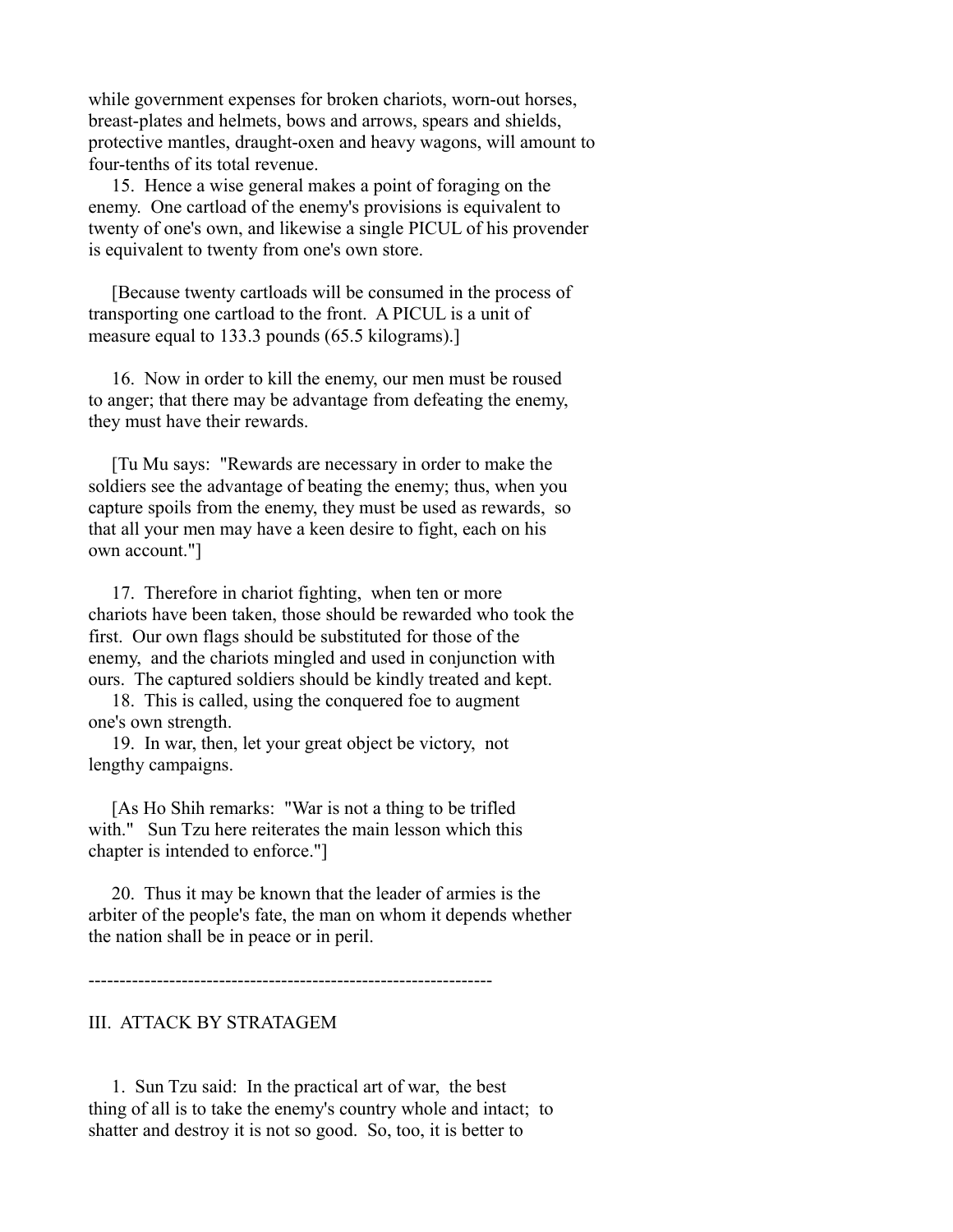recapture an army entire than to destroy it, to capture a regiment, a detachment or a company entire than to destroy them.

 [The equivalent to an army corps, according to Ssu-ma Fa, consisted nominally of 12500 men; according to Ts`ao Kung, the equivalent of a regiment contained 500 men, the equivalent to a detachment consists from any number between 100 and 500, and the equivalent of a company contains from 5 to 100 men. For the last two, however, Chang Yu gives the exact figures of 100 and 5 respectively.]

 2. Hence to fight and conquer in all your battles is not supreme excellence; supreme excellence consists in breaking the enemy's resistance without fighting.

 [Here again, no modern strategist but will approve the words of the old Chinese general. Moltke's greatest triumph, the capitulation of the huge French army at Sedan, was won practically without bloodshed.]

 3. Thus the highest form of generalship is to balk the enemy's plans;

 [Perhaps the word "balk" falls short of expressing the full force of the Chinese word, which implies not an attitude of defense, whereby one might be content to foil the enemy's stratagems one after another, but an active policy of counterattack. Ho Shih puts this very clearly in his note: "When the enemy has made a plan of attack against us, we must anticipate him by delivering our own attack first."

the next best is to prevent the junction of the enemy's forces;

 [Isolating him from his allies. We must not forget that Sun Tzu, in speaking of hostilities, always has in mind the numerous states or principalities into which the China of his day was split up.]

the next in order is to attack the enemy's army in the field;

[When he is already at full strength.]

and the worst policy of all is to besiege walled cities.

 4. The rule is, not to besiege walled cities if it can possibly be avoided.

 [Another sound piece of military theory. Had the Boers acted upon it in 1899, and refrained from dissipating their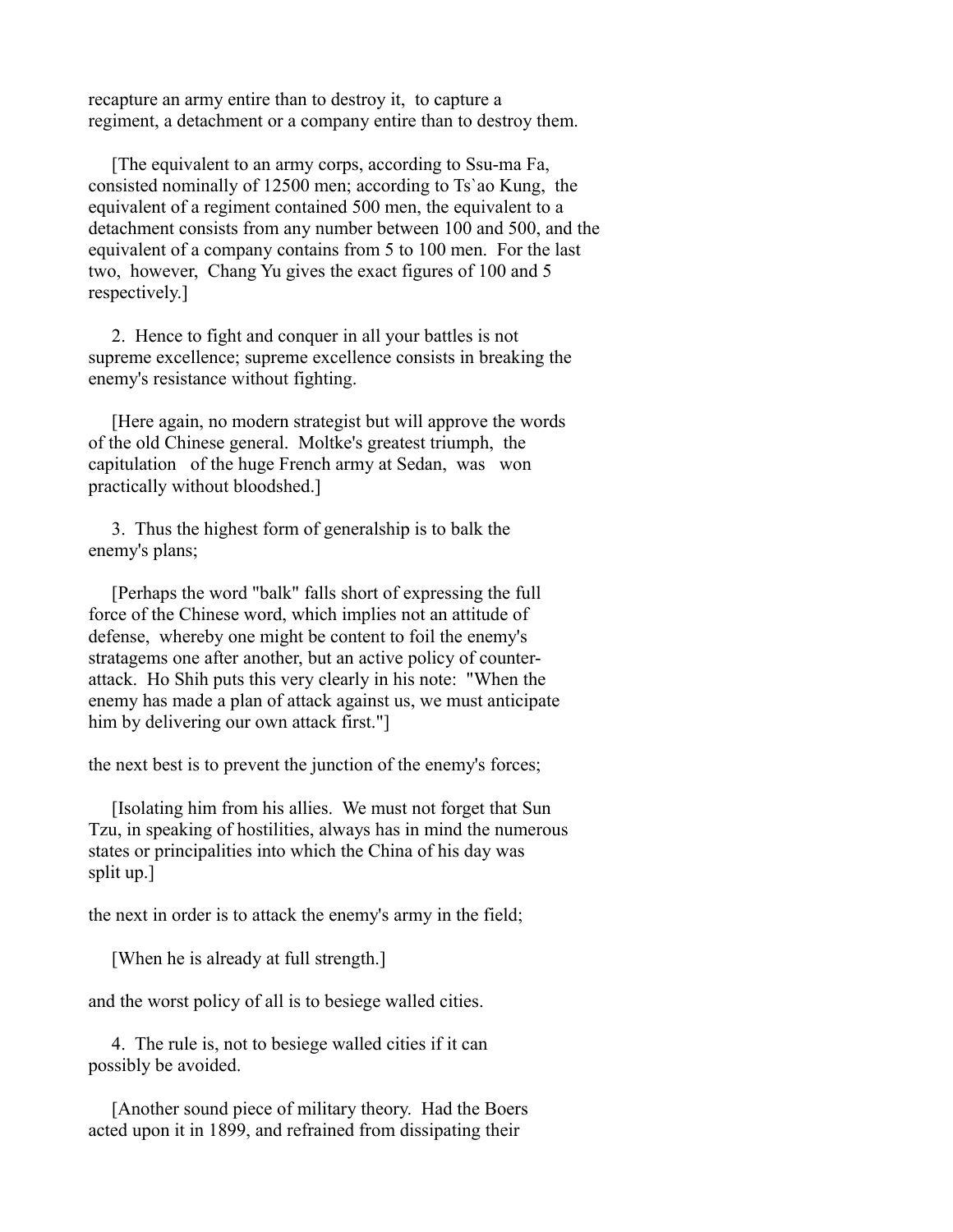strength before Kimberley, Mafeking, or even Ladysmith, it is more than probable that they would have been masters of the situation before the British were ready seriously to oppose them.]

 The preparation of mantlets, movable shelters, and various implements of war, will take up three whole months;

 [It is not quite clear what the Chinese word, here translated as "mantlets", described. Ts`ao Kung simply defines them as "large shields," but we get a better idea of them from Li Ch`uan, who says they were to protect the heads of those who were assaulting the city walls at close quarters. This seems to suggest a sort of Roman TESTUDO, ready made. Tu Mu says they were wheeled vehicles used in repelling attacks, but this is denied by Ch`en Hao. See supra II. 14. The name is also applied to turrets on city walls. Of the "movable shelters" we get a fairly clear description from several commentators. They were wooden missile-proof structures on four wheels, propelled from within, covered over with raw hides, and used in sieges to convey parties of men to and from the walls, for the purpose of filling up the encircling moat with earth. Tu Mu adds that they are now called "wooden donkeys."]

and the piling up of mounds over against the walls will take three months more.

 [These were great mounds or ramparts of earth heaped up to the level of the enemy's walls in order to discover the weak points in the defense, and also to destroy the fortified turrets mentioned in the preceding note.]

 5. The general, unable to control his irritation, will launch his men to the assault like swarming ants,

 [This vivid simile of Ts`ao Kung is taken from the spectacle of an army of ants climbing a wall. The meaning is that the general, losing patience at the long delay, may make a premature attempt to storm the place before his engines of war are ready.]

with the result that one-third of his men are slain, while the town still remains untaken. Such are the disastrous effects of a siege.

 [We are reminded of the terrible losses of the Japanese before Port Arthur, in the most recent siege which history has to record.]

6. Therefore the skillful leader subdues the enemy's troops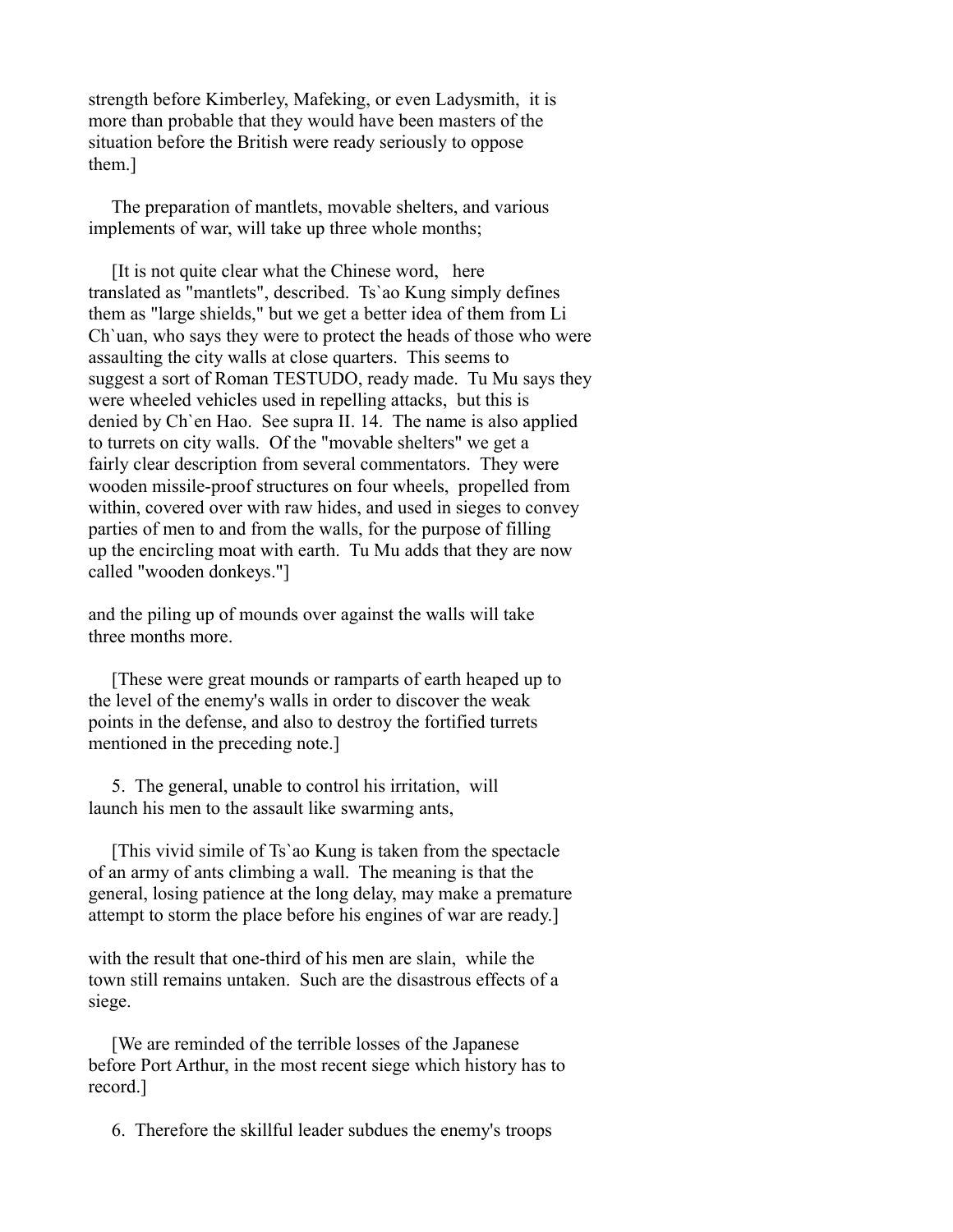without any fighting; he captures their cities without laying siege to them; he overthrows their kingdom without lengthy operations in the field.

 [Chia Lin notes that he only overthrows the Government, but does no harm to individuals. The classical instance is Wu Wang, who after having put an end to the Yin dynasty was acclaimed "Father and mother of the people."]

 7. With his forces intact he will dispute the mastery of the Empire, and thus, without losing a man, his triumph will be complete.

 [Owing to the double meanings in the Chinese text, the latter part of the sentence is susceptible of quite a different meaning: "And thus, the weapon not being blunted by use, its keenness remains perfect."]

This is the method of attacking by stratagem.

 8. It is the rule in war, if our forces are ten to the enemy's one, to surround him; if five to one, to attack him;

[Straightway, without waiting for any further advantage.]

if twice as numerous, to divide our army into two.

 [Tu Mu takes exception to the saying; and at first sight, indeed, it appears to violate a fundamental principle of war. Ts'ao Kung, however, gives a clue to Sun Tzu's meaning: "Being two to the enemy's one, we may use one part of our army in the regular way, and the other for some special diversion." Chang Yu thus further elucidates the point: "If our force is twice as numerous as that of the enemy, it should be split up into two divisions, one to meet the enemy in front, and one to fall upon his rear; if he replies to the frontal attack, he may be crushed from behind; if to the rearward attack, he may be crushed in front." This is what is meant by saying that 'one part may be used in the regular way, and the other for some special diversion.' Tu Mu does not understand that dividing one's army is simply an irregular, just as concentrating it is the regular, strategical method, and he is too hasty in calling this a mistake."]

9. If equally matched, we can offer battle;

 [Li Ch`uan, followed by Ho Shih, gives the following paraphrase: "If attackers and attacked are equally matched in strength, only the able general will fight."]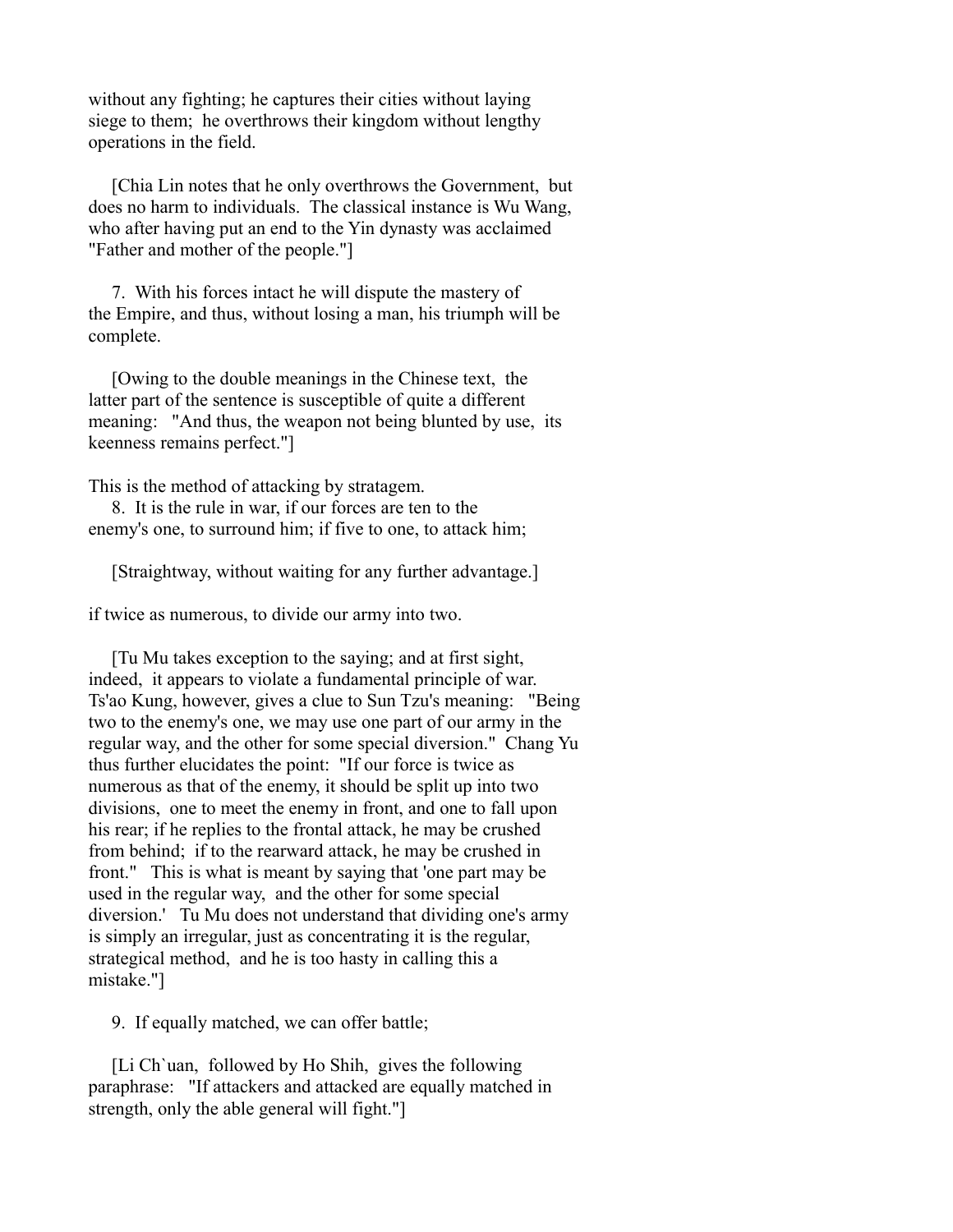if slightly inferior in numbers, we can avoid the enemy;

 [The meaning, "we can WATCH the enemy," is certainly a great improvement on the above; but unfortunately there appears to be no very good authority for the variant. Chang Yu reminds us that the saying only applies if the other factors are equal; a small difference in numbers is often more than counterbalanced by superior energy and discipline.]

if quite unequal in every way, we can flee from him.

 10. Hence, though an obstinate fight may be made by a small force, in the end it must be captured by the larger force.

 11. Now the general is the bulwark of the State; if the bulwark is complete at all points; the State will be strong; if the bulwark is defective, the State will be weak.

 [As Li Ch`uan tersely puts it: "Gap indicates deficiency; if the general's ability is not perfect (i.e. if he is not thoroughly versed in his profession), his army will lack strength."]

 12. There are three ways in which a ruler can bring misfortune upon his army:--

 13. (1) By commanding the army to advance or to retreat, being ignorant of the fact that it cannot obey. This is called hobbling the army.

 [Li Ch`uan adds the comment: "It is like tying together the legs of a thoroughbred, so that it is unable to gallop." One would naturally think of "the ruler" in this passage as being at home, and trying to direct the movements of his army from a distance. But the commentators understand just the reverse, and quote the saying of T`ai Kung: "A kingdom should not be governed from without, and army should not be directed from within." Of course it is true that, during an engagement, or when in close touch with the enemy, the general should not be in the thick of his own troops, but a little distance apart. Otherwise, he will be liable to misjudge the position as a whole, and give wrong orders.]

 14. (2) By attempting to govern an army in the same way as he administers a kingdom, being ignorant of the conditions which obtain in an army. This causes restlessness in the soldier's minds.

 [Ts`ao Kung's note is, freely translated: "The military sphere and the civil sphere are wholly distinct; you can't handle an army in kid gloves." And Chang Yu says: "Humanity and justice are the principles on which to govern a state, but not an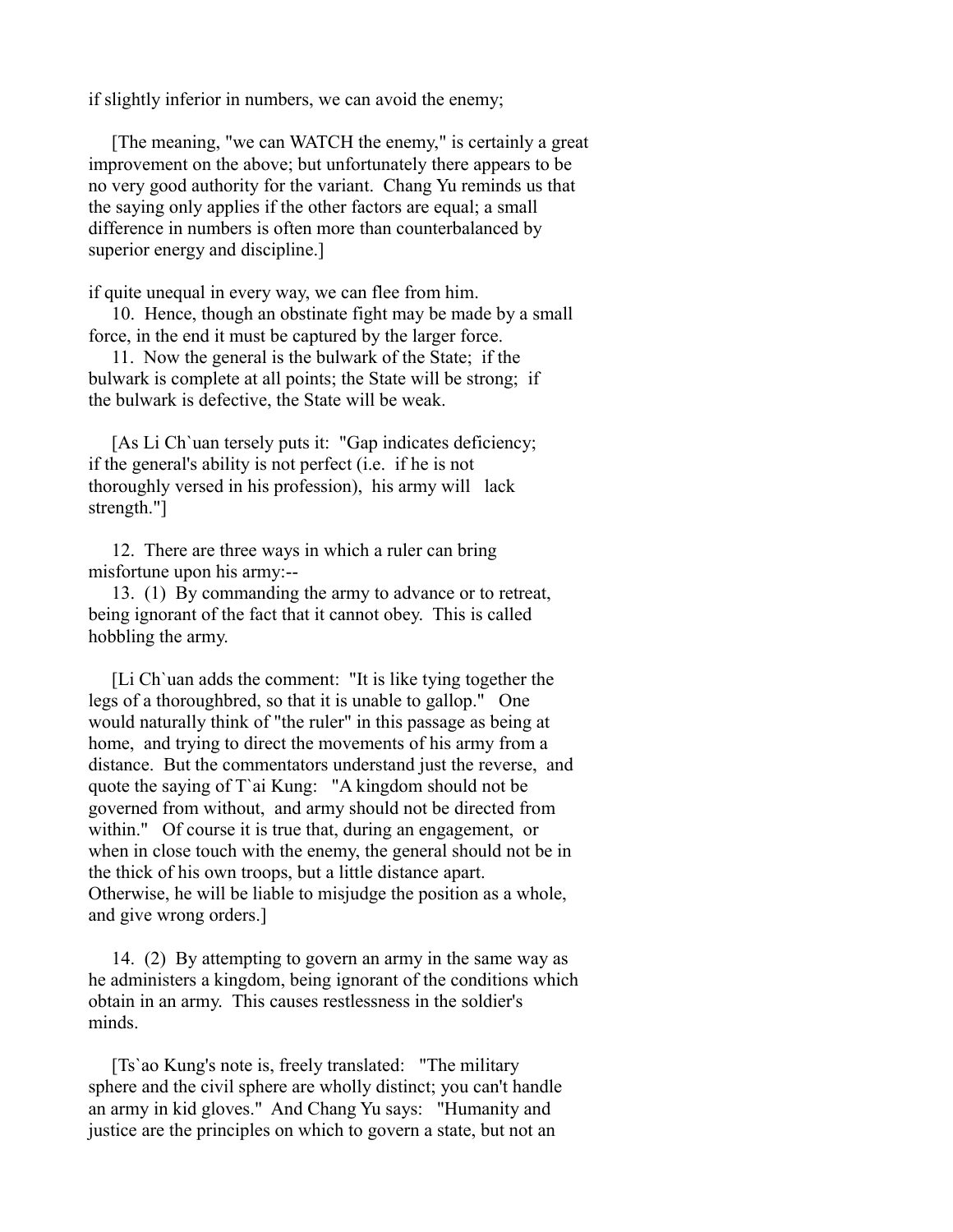army; opportunism and flexibility, on the other hand, are military rather than civil virtues to assimilate the governing of an army"--to that of a State, understood.]

 15. (3) By employing the officers of his army without discrimination,

 [That is, he is not careful to use the right man in the right place.]

through ignorance of the military principle of adaptation to circumstances. This shakes the confidence of the soldiers.

 [I follow Mei Yao-ch`en here. The other commentators refer not to the ruler, as in SS. 13, 14, but to the officers he employs. Thus Tu Yu says: "If a general is ignorant of the principle of adaptability, he must not be entrusted with a position of authority." Tu Mu quotes: "The skillful employer of men will employ the wise man, the brave man, the covetous man, and the stupid man. For the wise man delights in establishing his merit, the brave man likes to show his courage in action, the covetous man is quick at seizing advantages, and the stupid man has no fear of death."]

 16. But when the army is restless and distrustful, trouble is sure to come from the other feudal princes. This is simply bringing anarchy into the army, and flinging victory away.

 17. Thus we may know that there are five essentials for victory: (1) He will win who knows when to fight and when not to fight.

 [Chang Yu says: If he can fight, he advances and takes the offensive; if he cannot fight, he retreats and remains on the defensive. He will invariably conquer who knows whether it is right to take the offensive or the defensive.]

 (2) He will win who knows how to handle both superior and inferior forces.

 [This is not merely the general's ability to estimate numbers correctly, as Li Ch`uan and others make out. Chang Yu expounds the saying more satisfactorily: "By applying the art of war, it is possible with a lesser force to defeat a greater, and vice versa. The secret lies in an eye for locality, and in not letting the right moment slip. Thus Wu Tzu says: 'With a superior force, make for easy ground; with an inferior one, make for difficult ground.'"]

(3) He will win whose army is animated by the same spirit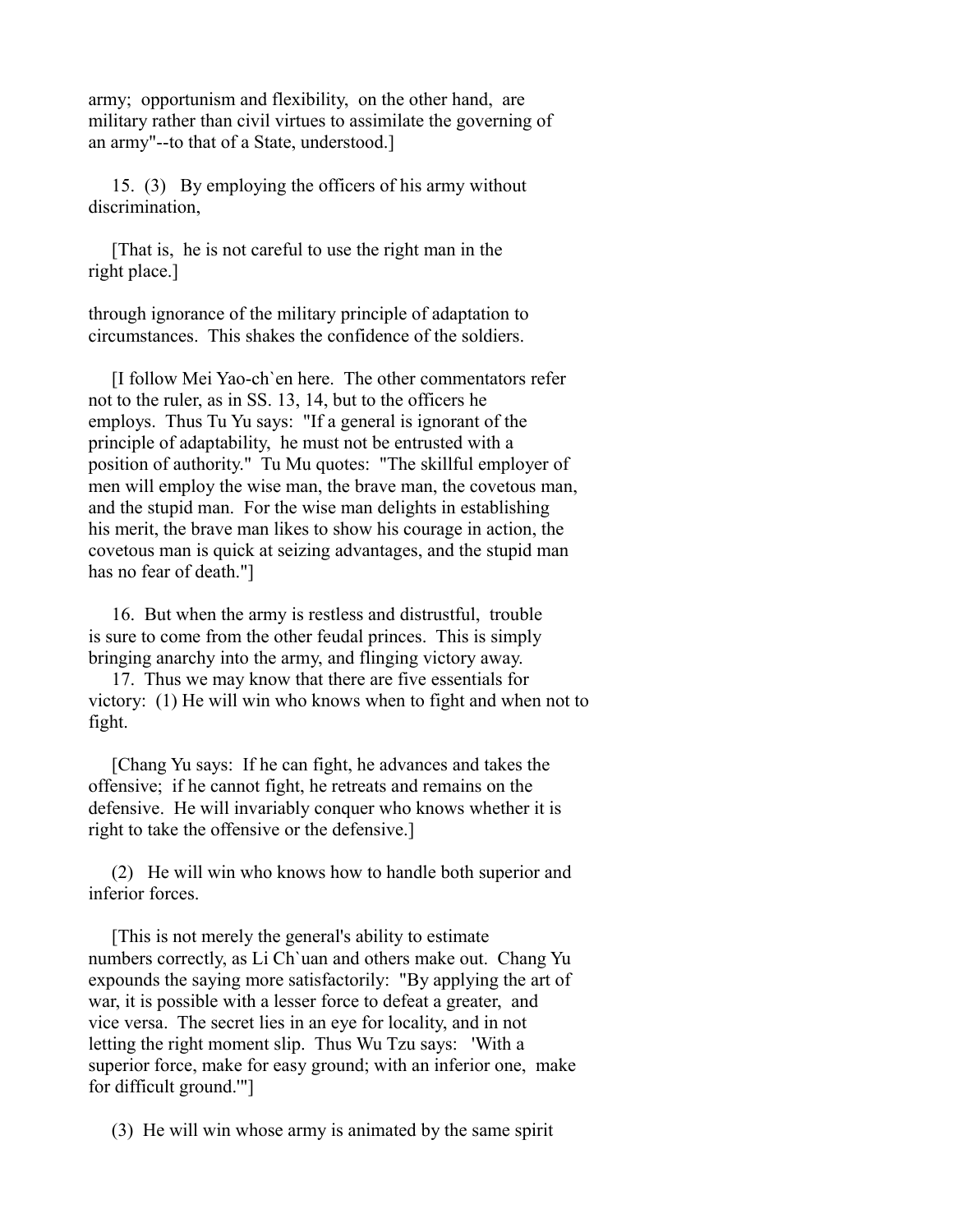throughout all its ranks.

 (4) He will win who, prepared himself, waits to take the enemy unprepared.

 (5) He will win who has military capacity and is not interfered with by the sovereign.

 [Tu Yu quotes Wang Tzu as saying: "It is the sovereign's function to give broad instructions, but to decide on battle it is the function of the general." It is needless to dilate on the military disasters which have been caused by undue interference with operations in the field on the part of the home government. Napoleon undoubtedly owed much of his extraordinary success to the fact that he was not hampered by central authority.]

 18. Hence the saying: If you know the enemy and know yourself, you need not fear the result of a hundred battles. If you know yourself but not the enemy, for every victory gained you will also suffer a defeat.

 [Li Ch`uan cites the case of Fu Chien, prince of Ch`in, who in 383 A.D. marched with a vast army against the Chin Emperor. When warned not to despise an enemy who could command the services of such men as Hsieh An and Huan Ch`ung, he boastfully replied: "I have the population of eight provinces at my back, infantry and horsemen to the number of one million; why, they could dam up the Yangtsze River itself by merely throwing their whips into the stream. What danger have I to fear?" Nevertheless, his forces were soon after disastrously routed at the Fei River, and he was obliged to beat a hasty retreat.]

If you know neither the enemy nor yourself, you will succumb in every battle.

 [Chang Yu said: "Knowing the enemy enables you to take the offensive, knowing yourself enables you to stand on the defensive." He adds: "Attack is the secret of defense; defense is the planning of an attack." It would be hard to find a better epitome of the root-principle of war.]

-----------------------------------------------------------------

## IV. TACTICAL DISPOSITIONS

 [Ts`ao Kung explains the Chinese meaning of the words for the title of this chapter: "marching and countermarching on the part of the two armies with a view to discovering each other's condition." Tu Mu says: "It is through the dispositions of an army that its condition may be discovered. Conceal your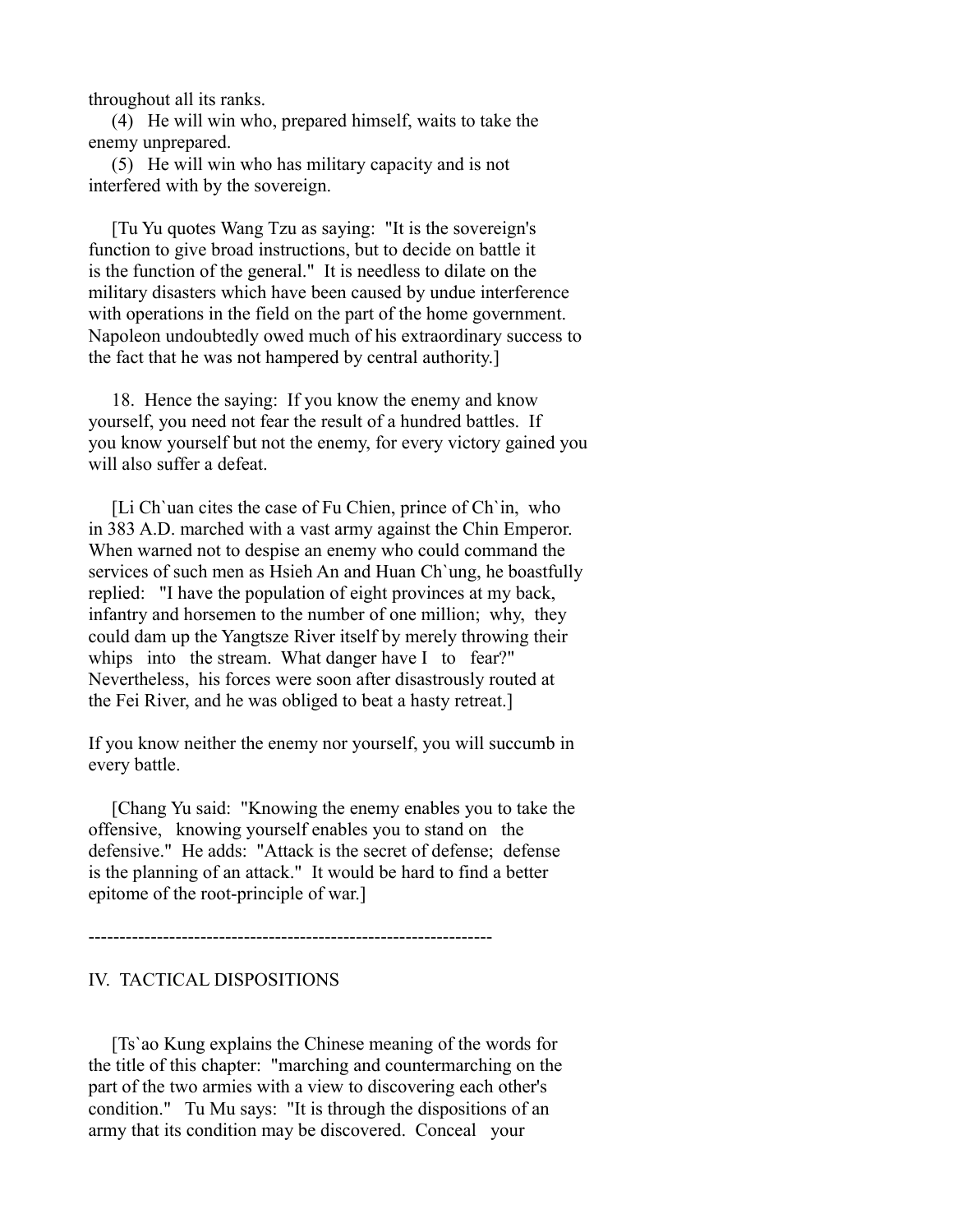dispositions, and your condition will remain secret, which leads to victory,; show your dispositions, and your condition will become patent, which leads to defeat." Wang Hsi remarks that the good general can "secure success by modifying his tactics to meet those of the enemy."]

 1. Sun Tzu said: The good fighters of old first put themselves beyond the possibility of defeat, and then waited for an opportunity of defeating the enemy.

 2. To secure ourselves against defeat lies in our own hands, but the opportunity of defeating the enemy is provided by the enemy himself.

[That is, of course, by a mistake on the enemy's part.]

 3. Thus the good fighter is able to secure himself against defeat,

 [Chang Yu says this is done, "By concealing the disposition of his troops, covering up his tracks, and taking unremitting precautions."]

but cannot make certain of defeating the enemy.

 4. Hence the saying: One may KNOW how to conquer without being able to DO it.

 5. Security against defeat implies defensive tactics; ability to defeat the enemy means taking the offensive.

 [I retain the sense found in a similar passage in ss. 1-3, in spite of the fact that the commentators are all against me. The meaning they give, "He who cannot conquer takes the defensive," is plausible enough.]

 6. Standing on the defensive indicates insufficient strength; attacking, a superabundance of strength.

 7. The general who is skilled in defense hides in the most secret recesses of the earth;

 [Literally, "hides under the ninth earth," which is a metaphor indicating the utmost secrecy and concealment, so that the enemy may not know his whereabouts."]

he who is skilled in attack flashes forth from the topmost heights of heaven.

 [Another metaphor, implying that he falls on his adversary like a thunderbolt, against which there is no time to prepare. This is the opinion of most of the commentators.]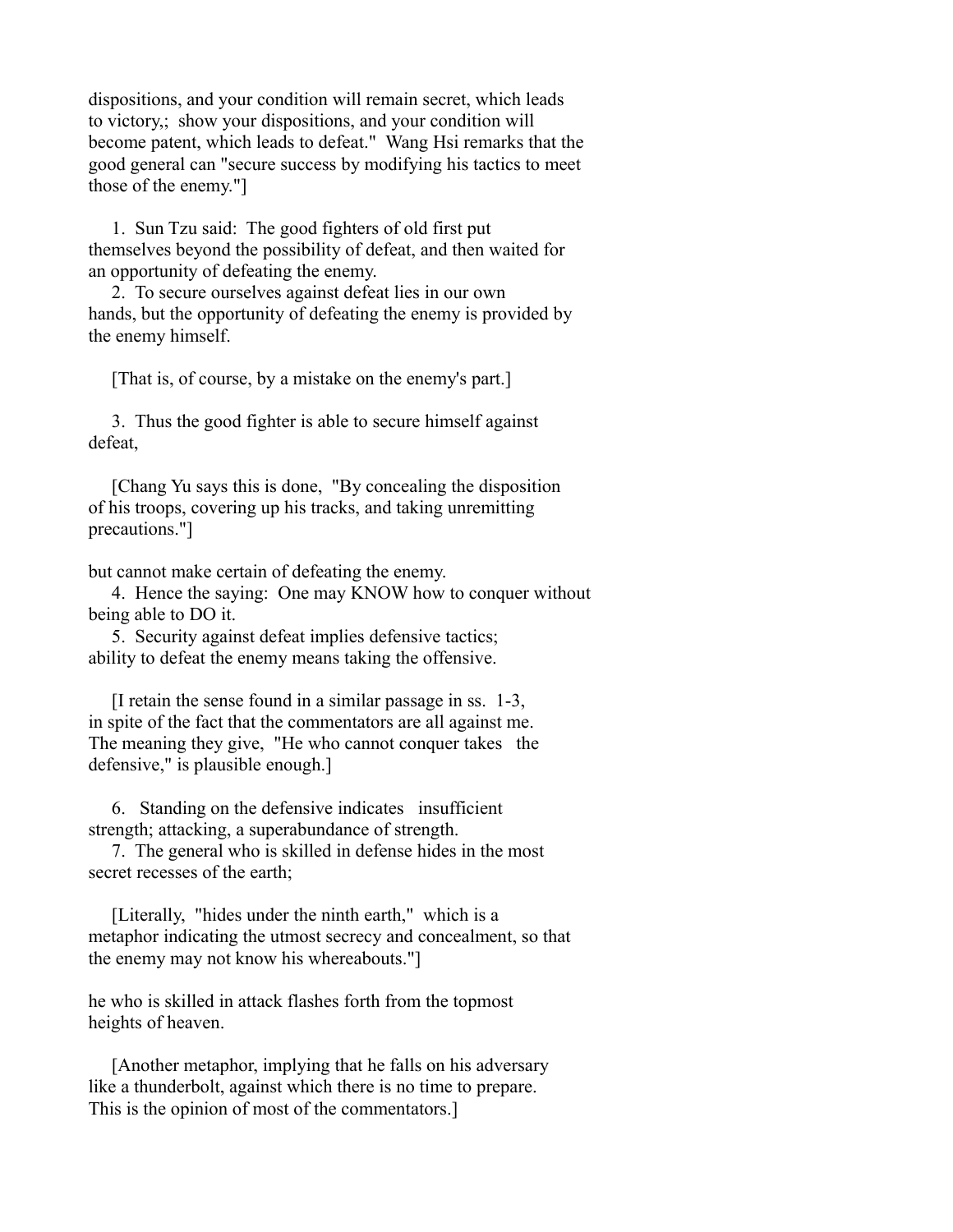Thus on the one hand we have ability to protect ourselves; on the other, a victory that is complete.

 8. To see victory only when it is within the ken of the common herd is not the acme of excellence.

 [As Ts`ao Kung remarks, "the thing is to see the plant before it has germinated," to foresee the event before the action has begun. Li Ch`uan alludes to the story of Han Hsin who, when about to attack the vastly superior army of Chao, which was strongly entrenched in the city of Ch`eng-an, said to his officers: "Gentlemen, we are going to annihilate the enemy, and shall meet again at dinner." The officers hardly took his words seriously, and gave a very dubious assent. But Han Hsin had already worked out in his mind the details of a clever stratagem, whereby, as he foresaw, he was able to capture the city and inflict a crushing defeat on his adversary."]

 9. Neither is it the acme of excellence if you fight and conquer and the whole Empire says, "Well done!"

 [True excellence being, as Tu Mu says: "To plan secretly, to move surreptitiously, to foil the enemy's intentions and balk his schemes, so that at last the day may be won without shedding a drop of blood." Sun Tzu reserves his approbation for things that

> "the world's coarse thumb And finger fail to plumb."]

10. To lift an autumn hair is no sign of great strength;

 ["Autumn" hair" is explained as the fur of a hare, which is finest in autumn, when it begins to grow afresh. The phrase is a very common one in Chinese writers.]

to see the sun and moon is no sign of sharp sight; to hear the noise of thunder is no sign of a quick ear.

 [Ho Shih gives as real instances of strength, sharp sight and quick hearing: Wu Huo, who could lift a tripod weighing 250 stone; Li Chu, who at a distance of a hundred paces could see objects no bigger than a mustard seed; and Shih K`uang, a blind musician who could hear the footsteps of a mosquito.]

 11. What the ancients called a clever fighter is one who not only wins, but excels in winning with ease.

 [The last half is literally "one who, conquering, excels in easy conquering." Mei Yao-ch`en says: "He who only sees the obvious, wins his battles with difficulty; he who looks below the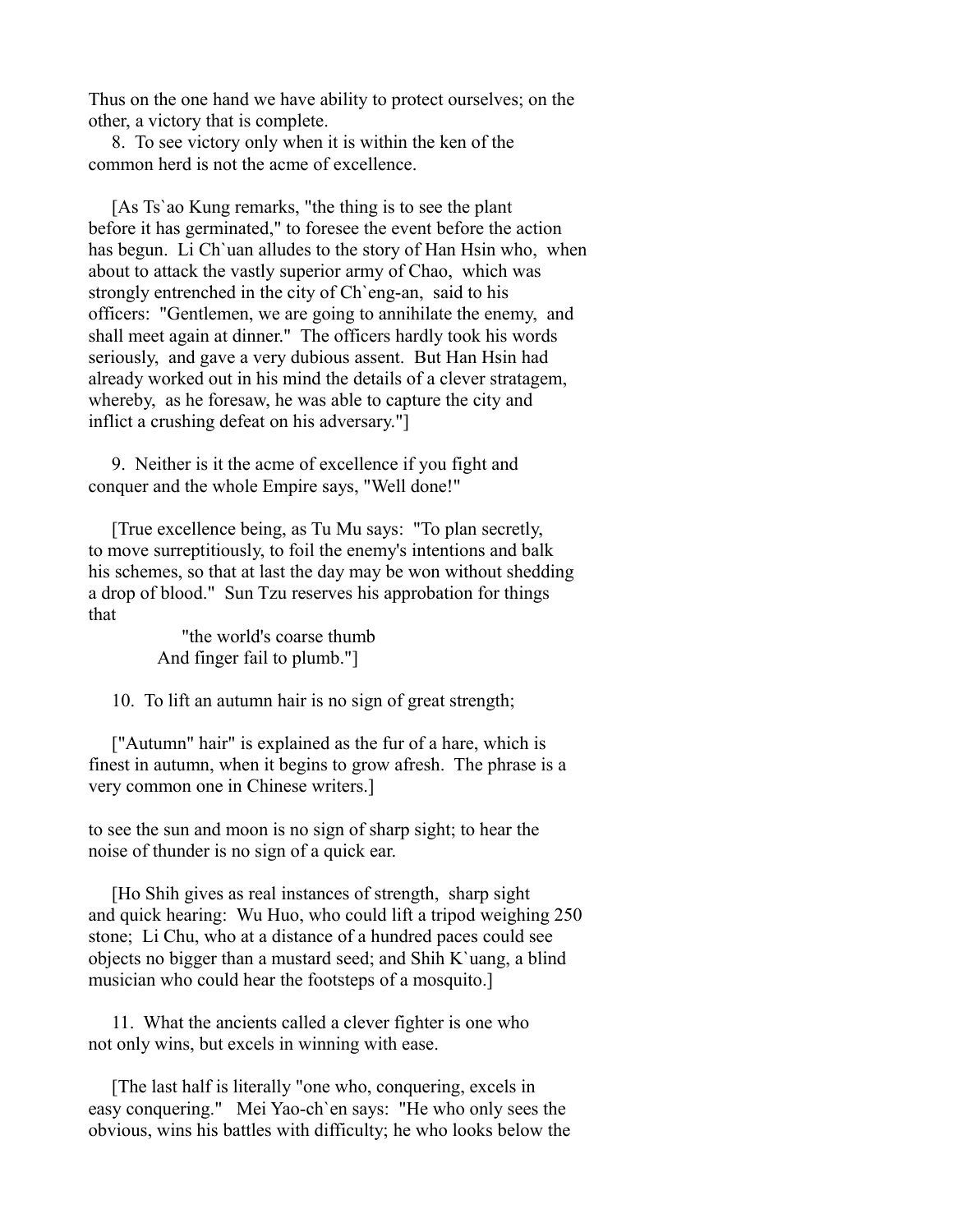surface of things, wins with ease."]

 12. Hence his victories bring him neither reputation for wisdom nor credit for courage.

 [Tu Mu explains this very well: "Inasmuch as his victories are gained over circumstances that have not come to light, the world as large knows nothing of them, and he wins no reputation for wisdom; inasmuch as the hostile state submits before there has been any bloodshed, he receives no credit for courage."

13. He wins his battles by making no mistakes.

 [Ch`en Hao says: "He plans no superfluous marches, he devises no futile attacks." The connection of ideas is thus explained by Chang Yu: "One who seeks to conquer by sheer strength, clever though he may be at winning pitched battles, is also liable on occasion to be vanquished; whereas he who can look into the future and discern conditions that are not yet manifest, will never make a blunder and therefore invariably win."

Making no mistakes is what establishes the certainty of victory, for it means conquering an enemy that is already defeated.

 14. Hence the skillful fighter puts himself into a position which makes defeat impossible, and does not miss the moment for defeating the enemy.

 [A "counsel of perfection" as Tu Mu truly observes. "Position" need not be confined to the actual ground occupied by the troops. It includes all the arrangements and preparations which a wise general will make to increase the safety of his army.]

 15. Thus it is that in war the victorious strategist only seeks battle after the victory has been won, whereas he who is destined to defeat first fights and afterwards looks for victory.

 [Ho Shih thus expounds the paradox: "In warfare, first lay plans which will ensure victory, and then lead your army to battle; if you will not begin with stratagem but rely on brute strength alone, victory will no longer be assured."]

 16. The consummate leader cultivates the moral law, and strictly adheres to method and discipline; thus it is in his power to control success.

 17. In respect of military method, we have, firstly, Measurement; secondly, Estimation of quantity; thirdly, Calculation; fourthly, Balancing of chances; fifthly, Victory.

18. Measurement owes its existence to Earth; Estimation of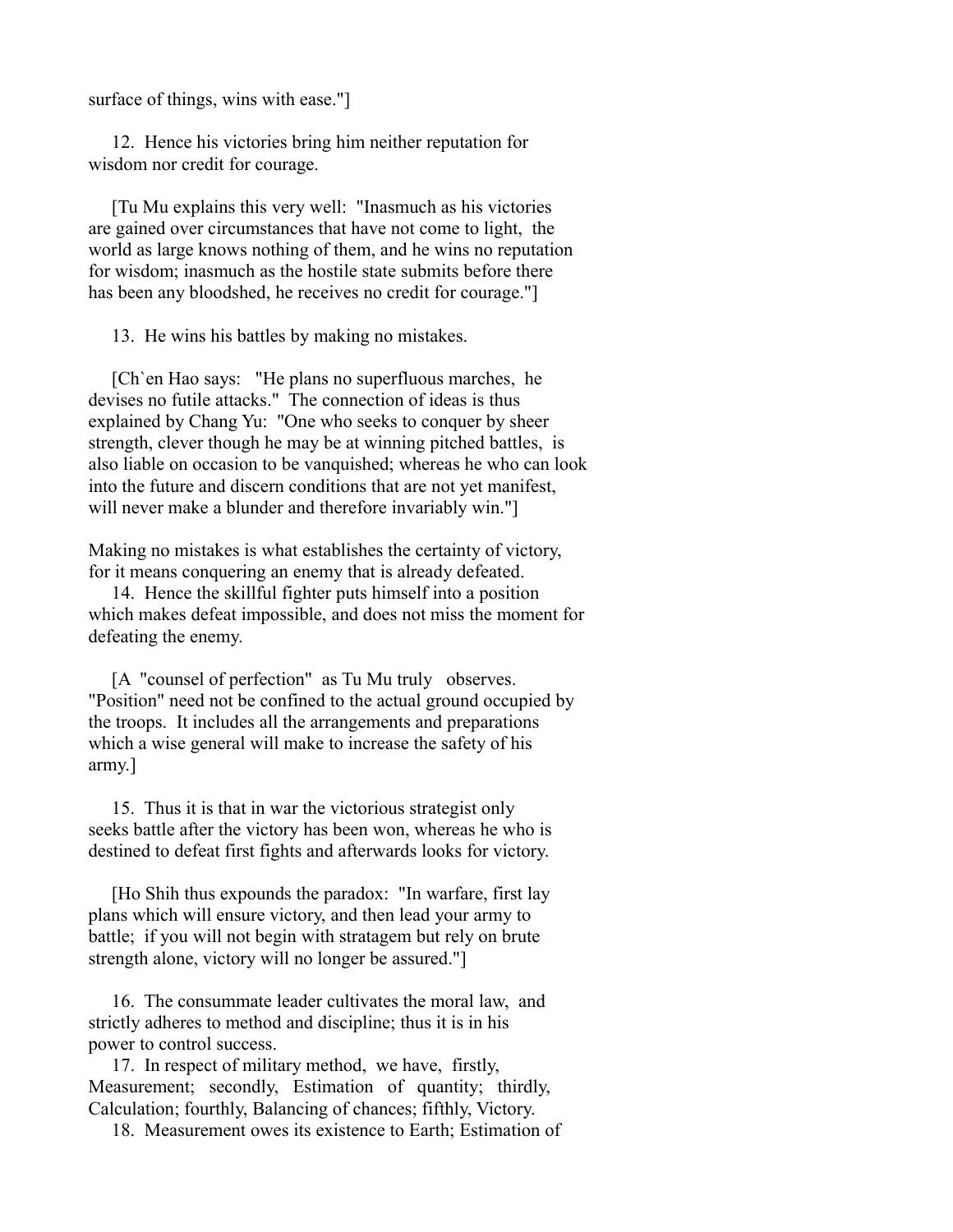quantity to Measurement; Calculation to Estimation of quantity; Balancing of chances to Calculation; and Victory to Balancing of chances.

 [It is not easy to distinguish the four terms very clearly in the Chinese. The first seems to be surveying and measurement of the ground, which enable us to form an estimate of the enemy's strength, and to make calculations based on the data thus obtained; we are thus led to a general weighing-up, or comparison of the enemy's chances with our own; if the latter turn the scale, then victory ensues. The chief difficulty lies in third term, which in the Chinese some commentators take as a calculation of NUMBERS, thereby making it nearly synonymous with the second term. Perhaps the second term should be thought of as a consideration of the enemy's general position or condition, while the third term is the estimate of his numerical strength. On the other hand, Tu Mu says: "The question of relative strength having been settled, we can bring the varied resources of cunning into play." Ho Shih seconds this interpretation, but weakens it. However, it points to the third term as being a calculation of numbers.]

 19. A victorious army opposed to a routed one, is as a pound's weight placed in the scale against a single grain.

 [Literally, "a victorious army is like an I (20 oz.) weighed against a SHU (1/24 oz.); a routed army is a SHU weighed against an I." The point is simply the enormous advantage which a disciplined force, flushed with victory, has over one demoralized by defeat." Legge, in his note on Mencius, I. 2. ix. 2, makes the I to be 24 Chinese ounces, and corrects Chu Hsi's statement that it equaled 20 oz. only. But Li Ch`uan of the T`ang dynasty here gives the same figure as Chu Hsi.]

 20. The onrush of a conquering force is like the bursting of pent-up waters into a chasm a thousand fathoms deep.

-----------------------------------------------------------------

V. ENERGY

 1. Sun Tzu said: The control of a large force is the same principle as the control of a few men: it is merely a question of dividing up their numbers.

 [That is, cutting up the army into regiments, companies, etc., with subordinate officers in command of each. Tu Mu reminds us of Han Hsin's famous reply to the first Han Emperor,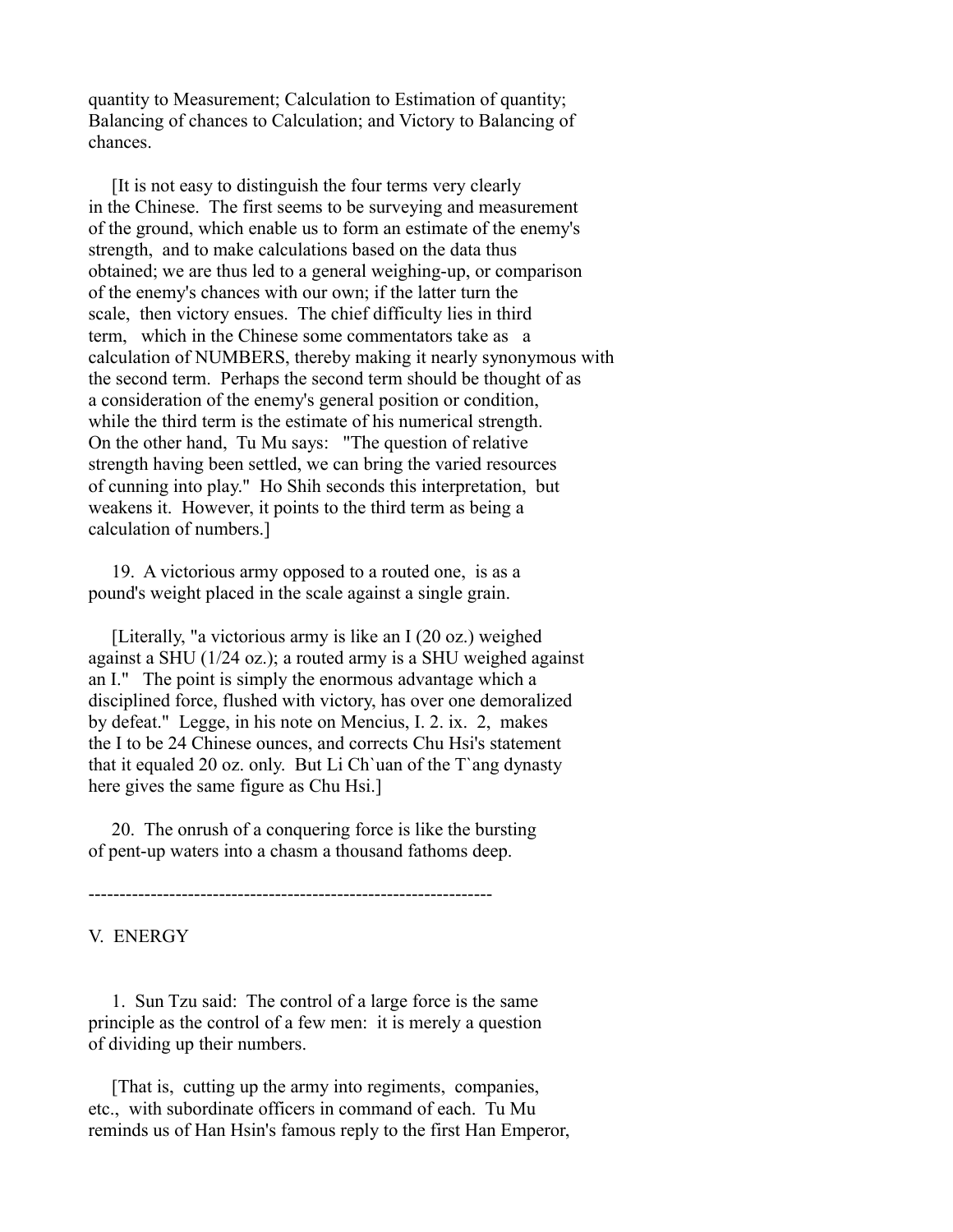who once said to him: "How large an army do you think I could lead?" "Not more than 100,000 men, your Majesty." "And you?" asked the Emperor. "Oh!" he answered, "the more the better."]

 2. Fighting with a large army under your command is nowise different from fighting with a small one: it is merely a question of instituting signs and signals.

 3. To ensure that your whole host may withstand the brunt of the enemy's attack and remain unshaken - this is effected by maneuvers direct and indirect.

 [We now come to one of the most interesting parts of Sun Tzu's treatise, the discussion of the CHENG and the CH`I." As it is by no means easy to grasp the full significance of these two terms, or to render them consistently by good English equivalents; it may be as well to tabulate some of the commentators' remarks on the subject before proceeding further. Li Ch`uan: "Facing the enemy is CHENG, making lateral diversion is CH`I. Chia Lin: "In presence of the enemy, your troops should be arrayed in normal fashion, but in order to secure victory abnormal maneuvers must be employed." Mei Yao-ch`en: "CH`I is active, CHENG is passive; passivity means waiting for an opportunity, activity beings the victory itself." Ho Shih: "We must cause the enemy to regard our straightforward attack as one that is secretly designed, and vice versa; thus CHENG may also be CH`I, and CH`I may also be CHENG." He instances the famous exploit of Han Hsin, who when marching ostensibly against Linchin (now Chao-i in Shensi), suddenly threw a large force across the Yellow River in wooden tubs, utterly disconcerting his opponent. [Ch`ien Han Shu, ch. 3.] Here, we are told, the march on Lin-chin was CHENG, and the surprise maneuver was CH`I." Chang Yu gives the following summary of opinions on the words: "Military writers do not agree with regard to the meaning of CH`I and CHENG. Wei Liao Tzu [4th cent. B.C.] says: 'Direct warfare favors frontal attacks, indirect warfare attacks from the rear.' Ts`ao Kung says: 'Going straight out to join battle is a direct operation; appearing on the enemy's rear is an indirect maneuver.' Li Wei-kung [6th and 7th cent. A.D.] says: 'In war, to march straight ahead is CHENG; turning movements, on the other hand, are CH`I.' These writers simply regard CHENG as CHENG, and CH`I as CH`I; they do not note that the two are mutually interchangeable and run into each other like the two sides of a circle [see infra, ss. 11]. A comment on the T`ang Emperor T`ai Tsung goes to the root of the matter: 'A CH`I maneuver may be CHENG, if we make the enemy look upon it as CHENG; then our real attack will be CH`I, and vice versa. The whole secret lies in confusing the enemy, so that he cannot fathom our real intent.'" To put it perhaps a little more clearly: any attack or other operation is CHENG, on which the enemy has had his attention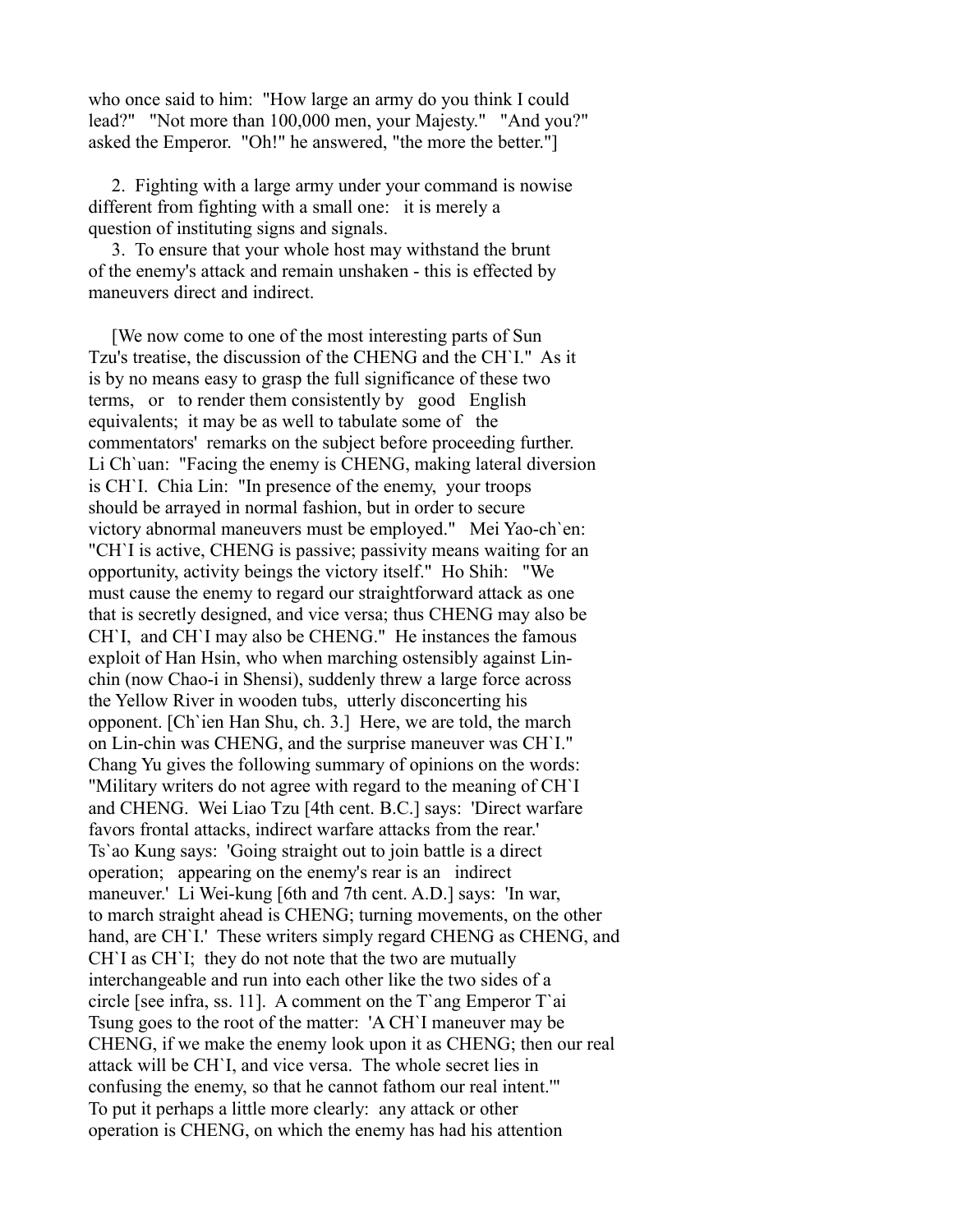fixed; whereas that is CH`I," which takes him by surprise or comes from an unexpected quarter. If the enemy perceives a movement which is meant to be CH`I," it immediately becomes CHENG."]

 4. That the impact of your army may be like a grindstone dashed against an egg - this is effected by the science of weak points and strong.

 5. In all fighting, the direct method may be used for joining battle, but indirect methods will be needed in order to secure victory.

 [Chang Yu says: "Steadily develop indirect tactics, either by pounding the enemy's flanks or falling on his rear." A brilliant example of "indirect tactics" which decided the fortunes of a campaign was Lord Roberts' night march round the Peiwar Kotal in the second Afghan war. [1]

 6. Indirect tactics, efficiently applied, are inexhausible as Heaven and Earth, unending as the flow of rivers and streams; like the sun and moon, they end but to begin anew; like the four seasons, they pass away to return once more.

 [Tu Yu and Chang Yu understand this of the permutations of CH`I and CHENG." But at present Sun Tzu is not speaking of CHENG at all, unless, indeed, we suppose with Cheng Yu-hsien that a clause relating to it has fallen out of the text. Of course, as has already been pointed out, the two are so inextricably interwoven in all military operations, that they cannot really be considered apart. Here we simply have an expression, in figurative language, of the almost infinite resource of a great leader.]

 7. There are not more than five musical notes, yet the combinations of these five give rise to more melodies than can ever be heard.

 8. There are not more than five primary colors (blue, yellow, red, white, and black), yet in combination they produce more hues than can ever been seen.

 9 There are not more than five cardinal tastes (sour, acrid, salt, sweet, bitter), yet combinations of them yield more flavors than can ever be tasted.

 10. In battle, there are not more than two methods of attack - the direct and the indirect; yet these two in combination give rise to an endless series of maneuvers.

 11. The direct and the indirect lead on to each other in turn. It is like moving in a circle - you never come to an end. Who can exhaust the possibilities of their combination?

12. The onset of troops is like the rush of a torrent which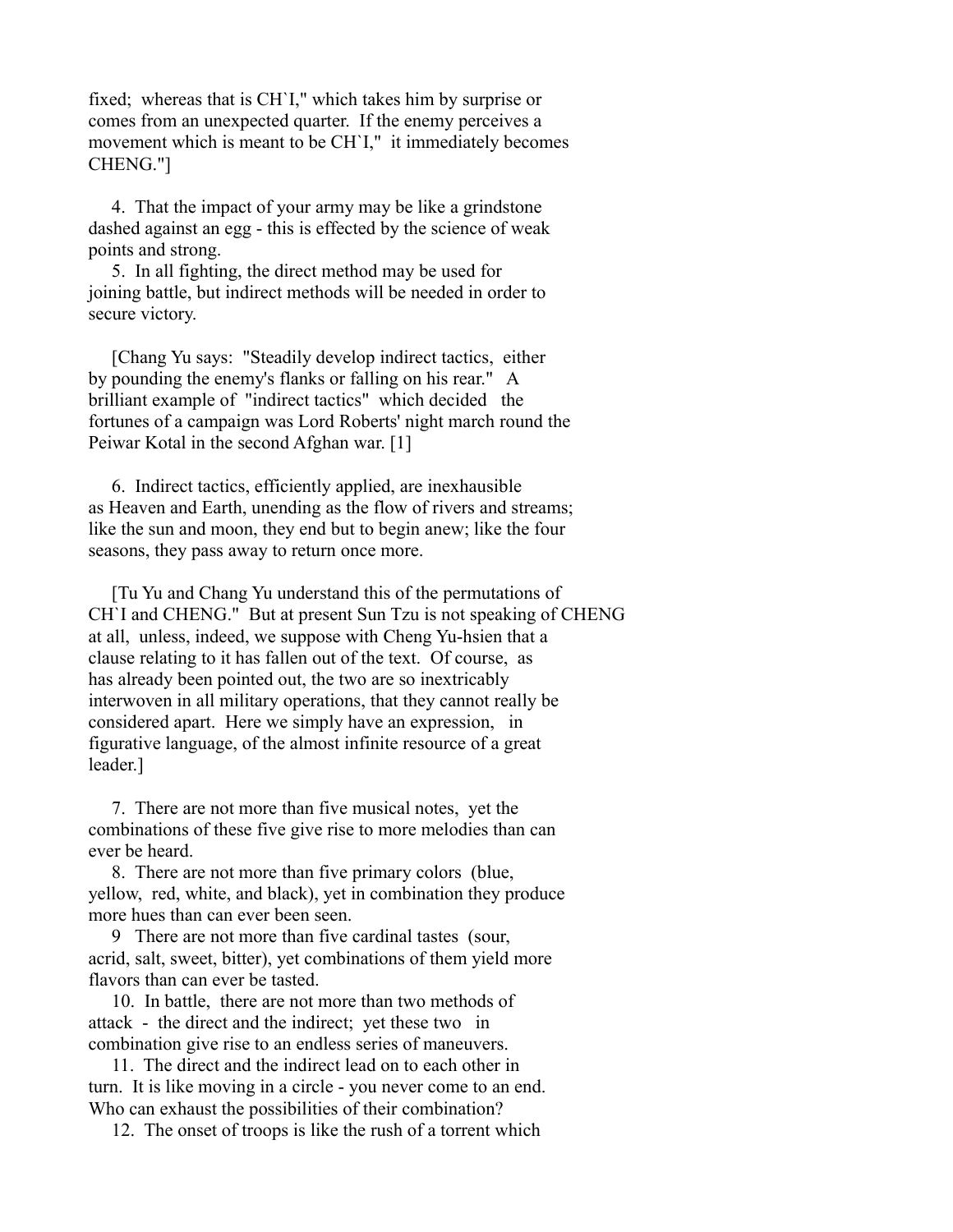will even roll stones along in its course.

 13. The quality of decision is like the well-timed swoop of a falcon which enables it to strike and destroy its victim.

 [The Chinese here is tricky and a certain key word in the context it is used defies the best efforts of the translator. Tu Mu defines this word as "the measurement or estimation of distance." But this meaning does not quite fit the illustrative simile in ss. 15. Applying this definition to the falcon, it seems to me to denote that instinct of SELF RESTRAINT which keeps the bird from swooping on its quarry until the right moment, together with the power of judging when the right moment has arrived. The analogous quality in soldiers is the highly important one of being able to reserve their fire until the very instant at which it will be most effective. When the "Victory" went into action at Trafalgar at hardly more than drifting pace, she was for several minutes exposed to a storm of shot and shell before replying with a single gun. Nelson coolly waited until he was within close range, when the broadside he brought to bear worked fearful havoc on the enemy's nearest ships.]

 14. Therefore the good fighter will be terrible in his onset, and prompt in his decision.

 [The word "decision" would have reference to the measurement of distance mentioned above, letting the enemy get near before striking. But I cannot help thinking that Sun Tzu meant to use the word in a figurative sense comparable to our own idiom "short and sharp." Cf. Wang Hsi's note, which after describing the falcon's mode of attack, proceeds: "This is just how the 'psychological moment' should be seized in war."]

 15. Energy may be likened to the bending of a crossbow; decision, to the releasing of a trigger.

 [None of the commentators seem to grasp the real point of the simile of energy and the force stored up in the bent crossbow until released by the finger on the trigger.]

 16. Amid the turmoil and tumult of battle, there may be seeming disorder and yet no real disorder at all; amid confusion and chaos, your array may be without head or tail, yet it will be proof against defeat.

 [Mei Yao-ch`en says: "The subdivisions of the army having been previously fixed, and the various signals agreed upon, the separating and joining, the dispersing and collecting which will take place in the course of a battle, may give the appearance of disorder when no real disorder is possible. Your formation may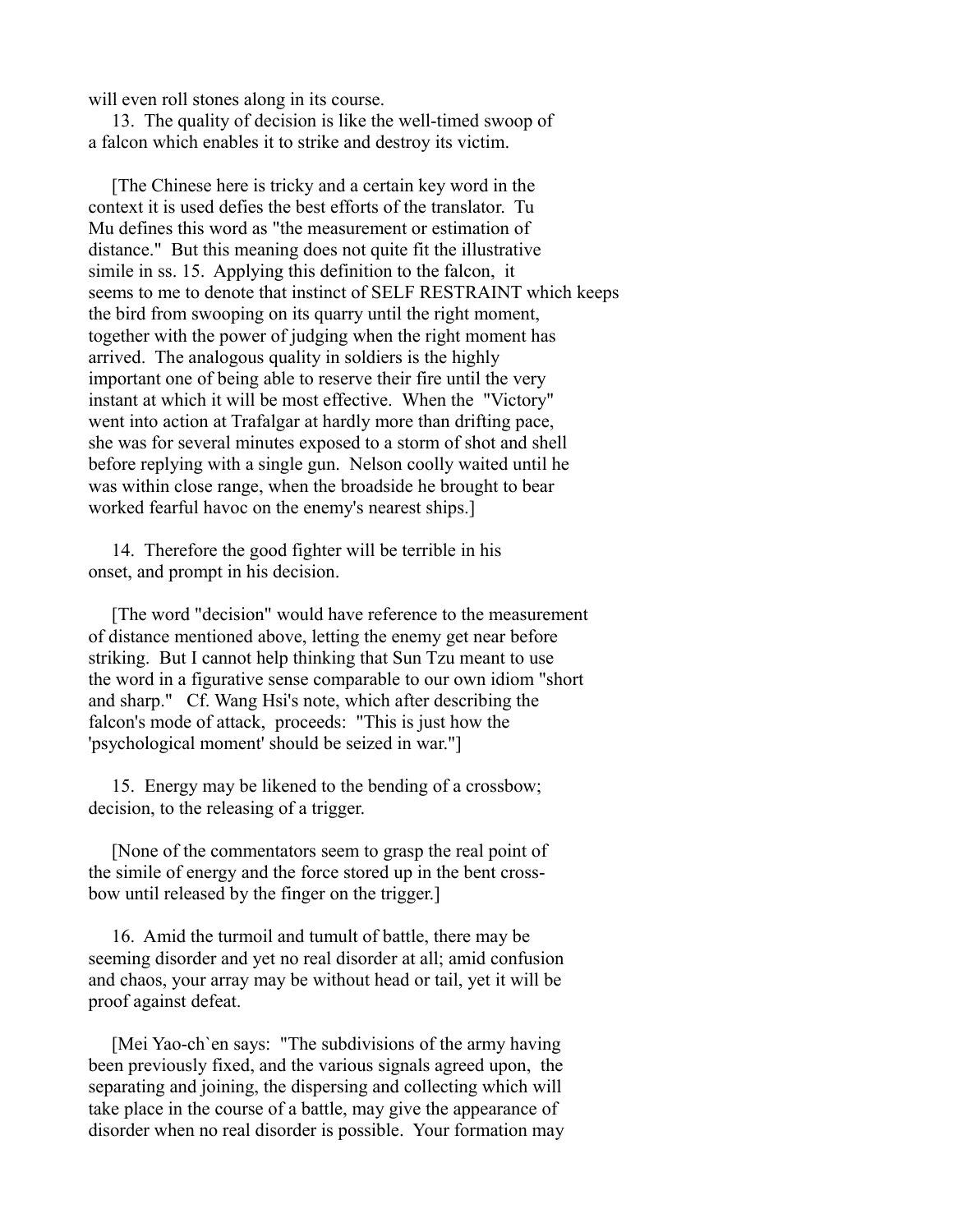be without head or tail, your dispositions all topsy-turvy, and yet a rout of your forces quite out of the question."]

 17. Simulated disorder postulates perfect discipline, simulated fear postulates courage; simulated weakness postulates strength.

 [In order to make the translation intelligible, it is necessary to tone down the sharply paradoxical form of the original. Ts`ao Kung throws out a hint of the meaning in his brief note: "These things all serve to destroy formation and conceal one's condition." But Tu Mu is the first to put it quite plainly: "If you wish to feign confusion in order to lure the enemy on, you must first have perfect discipline; if you wish to display timidity in order to entrap the enemy, you must have extreme courage; if you wish to parade your weakness in order to make the enemy over-confident, you must have exceeding strength."]

 18. Hiding order beneath the cloak of disorder is simply a question of subdivision;

[See supra, ss. 1.]

concealing courage under a show of timidity presupposes a fund of latent energy;

 [The commentators strongly understand a certain Chinese word here differently than anywhere else in this chapter. Thus Tu Mu says: "seeing that we are favorably circumstanced and yet make no move, the enemy will believe that we are really afraid."]

masking strength with weakness is to be effected by tactical dispositions.

 [Chang Yu relates the following anecdote of Kao Tsu, the first Han Emperor: "Wishing to crush the Hsiung-nu, he sent out spies to report on their condition. But the Hsiung-nu, forewarned, carefully concealed all their able-bodied men and well-fed horses, and only allowed infirm soldiers and emaciated cattle to be seen. The result was that spies one and all recommended the Emperor to deliver his attack. Lou Ching alone opposed them, saying: "When two countries go to war, they are naturally inclined to make an ostentatious display of their strength. Yet our spies have seen nothing but old age and infirmity. This is surely some ruse on the part of the enemy, and it would be unwise for us to attack." The Emperor, however, disregarding this advice, fell into the trap and found himself surrounded at Po-teng."]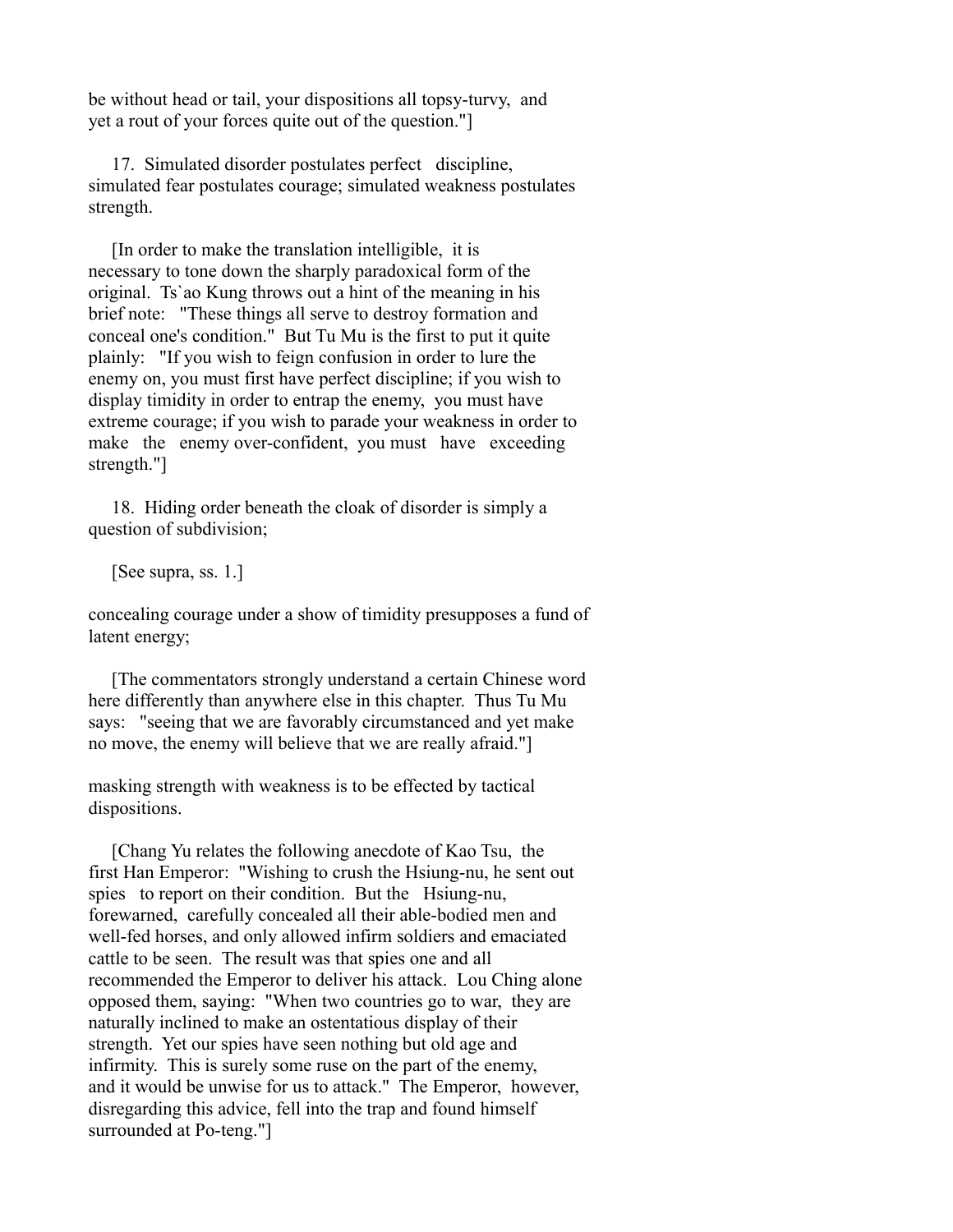19. Thus one who is skillful at keeping the enemy on the move maintains deceitful appearances, according to which the enemy will act.

 [Ts`ao Kung's note is "Make a display of weakness and want." Tu Mu says: "If our force happens to be superior to the enemy's, weakness may be simulated in order to lure him on; but if inferior, he must be led to believe that we are strong, in order that he may keep off. In fact, all the enemy's movements should be determined by the signs that we choose to give him." Note the following anecdote of Sun Pin, a descendent of Sun Wu: In 341 B.C., the Ch`i State being at war with Wei, sent T`ien Chi and Sun Pin against the general P`ang Chuan, who happened to be a deadly personal enemy of the later. Sun Pin said: "The Ch`i State has a reputation for cowardice, and therefore our adversary despises us. Let us turn this circumstance to account." Accordingly, when the army had crossed the border into Wei territory, he gave orders to show 100,000 fires on the first night, 50,000 on the next, and the night after only 20,000. P`ang Chuan pursued them hotly, saying to himself: "I knew these men of Ch`i were cowards: their numbers have already fallen away by more than half." In his retreat, Sun Pin came to a narrow defile, with he calculated that his pursuers would reach after dark. Here he had a tree stripped of its bark, and inscribed upon it the words: "Under this tree shall P`ang Chuan die." Then, as night began to fall, he placed a strong body of archers in ambush near by, with orders to shoot directly they saw a light. Later on, P`ang Chuan arrived at the spot, and noticing the tree, struck a light in order to read what was written on it. His body was immediately riddled by a volley of arrows, and his whole army thrown into confusion. [The above is Tu Mu's version of the story; the SHIH CHI, less dramatically but probably with more historical truth, makes P`ang Chuan cut his own throat with an exclamation of despair, after the rout of his army.] ]

He sacrifices something, that the enemy may snatch at it.

 20. By holding out baits, he keeps him on the march; then with a body of picked men he lies in wait for him.

 [With an emendation suggested by Li Ching, this then reads, "He lies in wait with the main body of his troops."]

 21. The clever combatant looks to the effect of combined energy, and does not require too much from individuals.

 [Tu Mu says: "He first of all considers the power of his army in the bulk; afterwards he takes individual talent into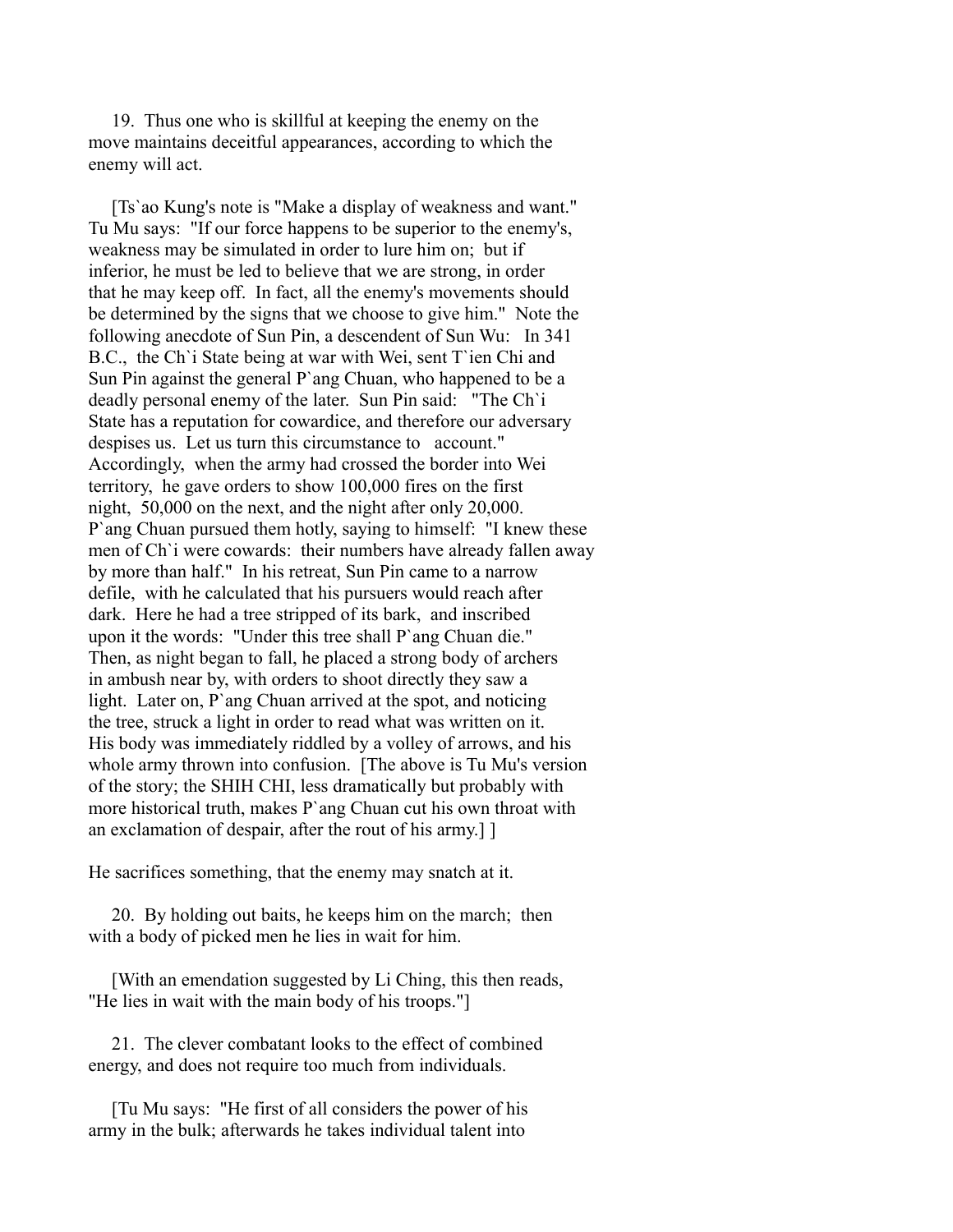account, and uses each men according to his capabilities. He does not demand perfection from the untalented."]

Hence his ability to pick out the right men and utilize combined energy.

 22. When he utilizes combined energy, his fighting men become as it were like unto rolling logs or stones. For it is the nature of a log or stone to remain motionless on level ground, and to move when on a slope; if four-cornered, to come to a standstill, but if round-shaped, to go rolling down.

 [Ts`au Kung calls this "the use of natural or inherent power."]

 23. Thus the energy developed by good fighting men is as the momentum of a round stone rolled down a mountain thousands of feet in height. So much on the subject of energy.

 [The chief lesson of this chapter, in Tu Mu's opinion, is the paramount importance in war of rapid evolutions and sudden rushes. "Great results," he adds, "can thus be achieved with small forces."]

[1] "Forty-one Years in India," chapter 46.

-----------------------------------------------------------------

## VI. WEAK POINTS AND STRONG

 [Chang Yu attempts to explain the sequence of chapters as follows: "Chapter IV, on Tactical Dispositions, treated of the offensive and the defensive; chapter V, on Energy, dealt with direct and indirect methods. The good general acquaints himself first with the theory of attack and defense, and then turns his attention to direct and indirect methods. He studies the art of varying and combining these two methods before proceeding to the subject of weak and strong points. For the use of direct or indirect methods arises out of attack and defense, and the perception of weak and strong points depends again on the above methods. Hence the present chapter comes immediately after the chapter on Energy."]

 1. Sun Tzu said: Whoever is first in the field and awaits the coming of the enemy, will be fresh for the fight; whoever is second in the field and has to hasten to battle will arrive exhausted.

2. Therefore the clever combatant imposes his will on the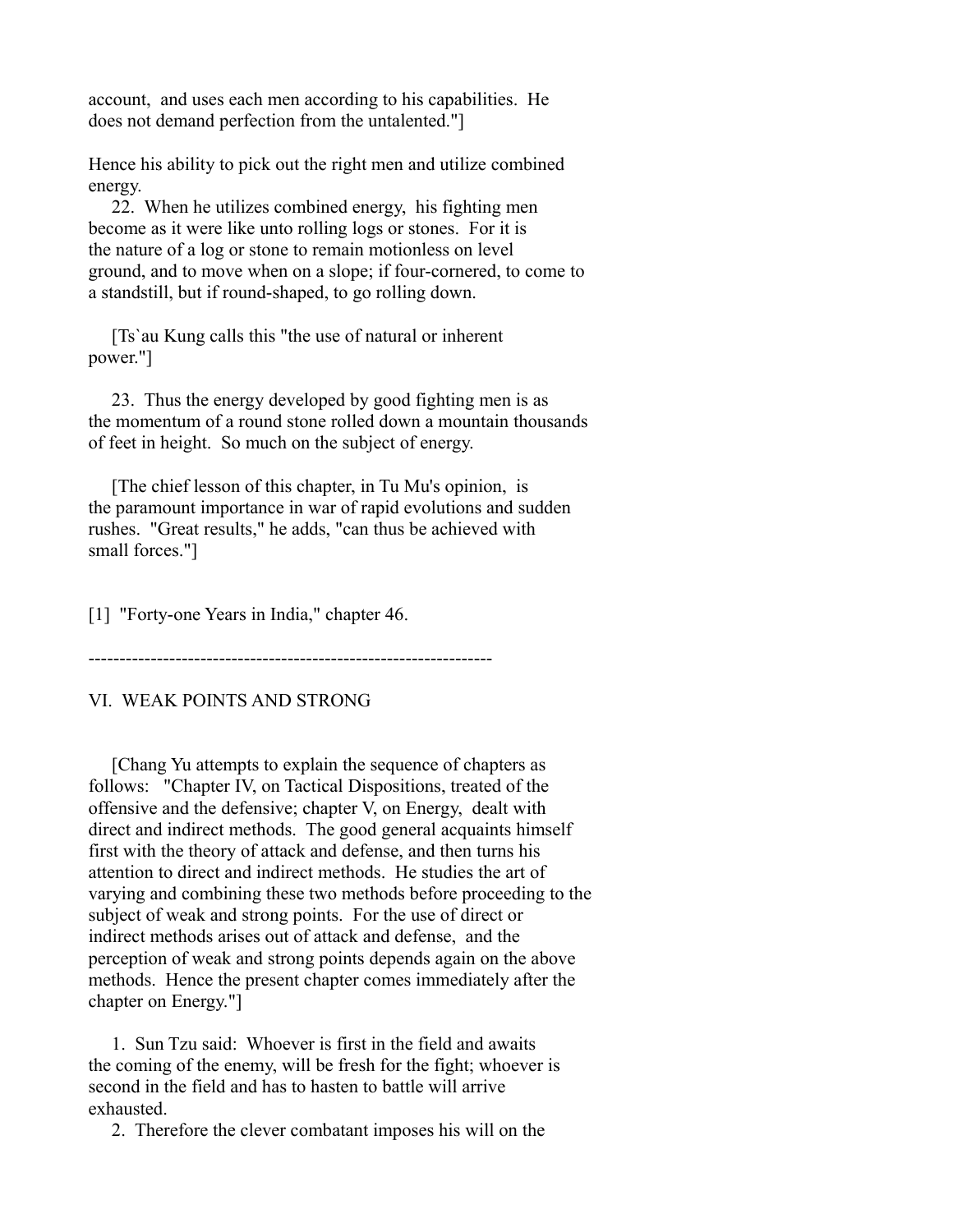enemy, but does not allow the enemy's will to be imposed on him.

 [One mark of a great soldier is that he fight on his own terms or fights not at all. [1] ]

 3. By holding out advantages to him, he can cause the enemy to approach of his own accord; or, by inflicting damage, he can make it impossible for the enemy to draw near.

 [In the first case, he will entice him with a bait; in the second, he will strike at some important point which the enemy will have to defend.]

4. If the enemy is taking his ease, he can harass him;

 [This passage may be cited as evidence against Mei Yao-Ch`en's interpretation of I. ss. 23.]

if well supplied with food, he can starve him out; if quietly encamped, he can force him to move.

 5. Appear at points which the enemy must hasten to defend; march swiftly to places where you are not expected.

 6. An army may march great distances without distress, if it marches through country where the enemy is not.

 [Ts`ao Kung sums up very well: "Emerge from the void [q.d. like "a bolt from the blue"], strike at vulnerable points, shun places that are defended, attack in unexpected quarters."]

 7. You can be sure of succeeding in your attacks if you only attack places which are undefended.

 [Wang Hsi explains "undefended places" as "weak points; that is to say, where the general is lacking in capacity, or the soldiers in spirit; where the walls are not strong enough, or the precautions not strict enough; where relief comes too late, or provisions are too scanty, or the defenders are variance amongst themselves."]

You can ensure the safety of your defense if you only hold positions that cannot be attacked.

 [I.e., where there are none of the weak points mentioned above. There is rather a nice point involved in the interpretation of this later clause. Tu Mu, Ch`en Hao, and Mei Yao-ch`en assume the meaning to be: "In order to make your defense quite safe, you must defend EVEN those places that are not likely to be attacked;" and Tu Mu adds: "How much more, then, those that will be attacked." Taken thus, however, the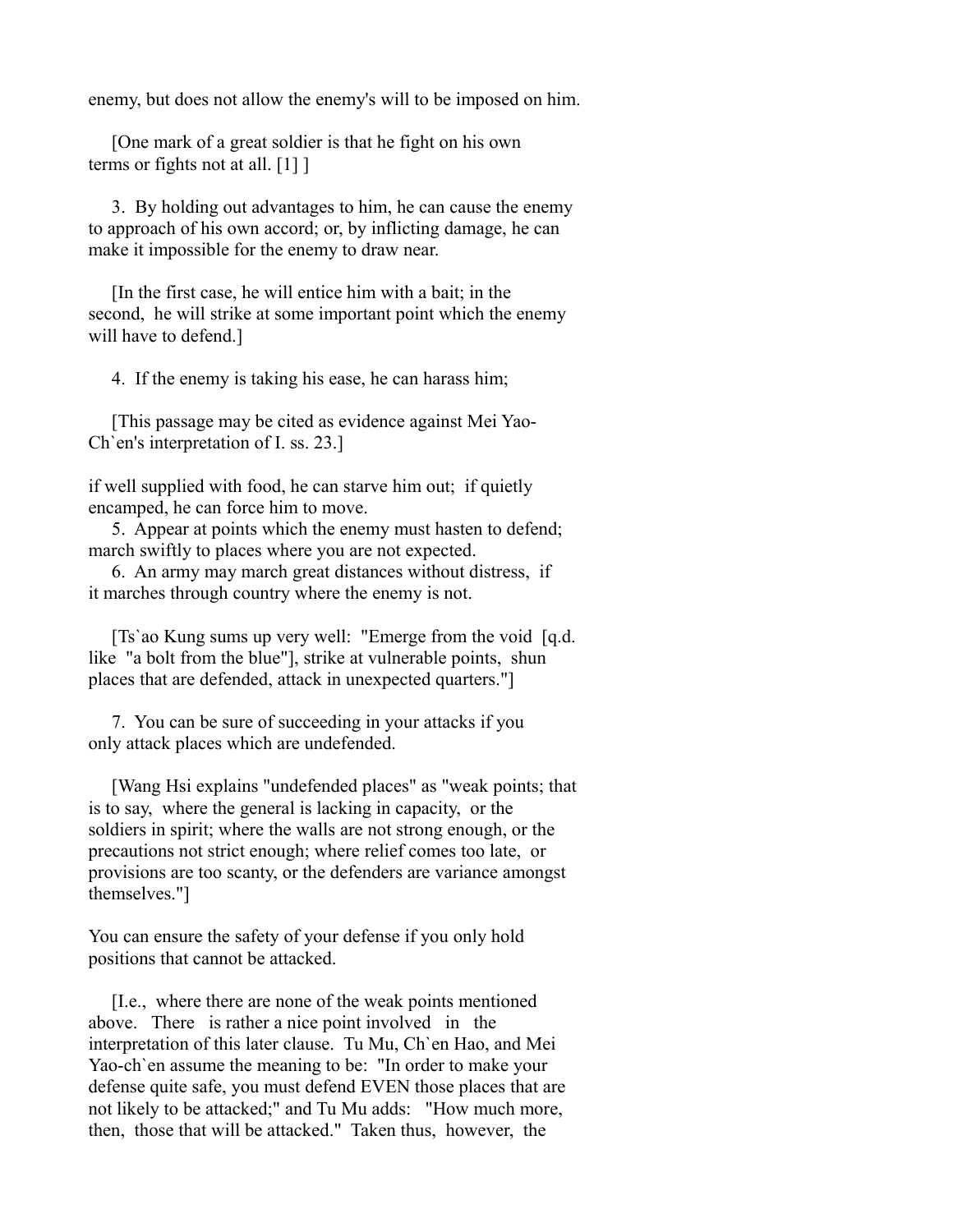clause balances less well with the preceding--always a consideration in the highly antithetical style which is natural to the Chinese. Chang Yu, therefore, seems to come nearer the mark in saying: "He who is skilled in attack flashes forth from the topmost heights of heaven [see IV. ss. 7], making it impossible for the enemy to guard against him. This being so, the places that I shall attack are precisely those that the enemy cannot defend.... He who is skilled in defense hides in the most secret recesses of the earth, making it impossible for the enemy to estimate his whereabouts. This being so, the places that I shall hold are precisely those that the enemy cannot attack."]

 8. Hence that general is skillful in attack whose opponent does not know what to defend; and he is skillful in defense whose opponent does not know what to attack.

[An aphorism which puts the whole art of war in a nutshell.]

 9. O divine art of subtlety and secrecy! Through you we learn to be invisible, through you inaudible;

 [Literally, "without form or sound," but it is said of course with reference to the enemy.]

and hence we can hold the enemy's fate in our hands.

 10. You may advance and be absolutely irresistible, if you make for the enemy's weak points; you may retire and be safe from pursuit if your movements are more rapid than those of the enemy.

 11. If we wish to fight, the enemy can be forced to an engagement even though he be sheltered behind a high rampart and a deep ditch. All we need do is attack some other place that he will be obliged to relieve.

 [Tu Mu says: "If the enemy is the invading party, we can cut his line of communications and occupy the roads by which he will have to return; if we are the invaders, we may direct our attack against the sovereign himself." It is clear that Sun Tzu, unlike certain generals in the late Boer war, was no believer in frontal attacks.]

 12. If we do not wish to fight, we can prevent the enemy from engaging us even though the lines of our encampment be merely traced out on the ground. All we need do is to throw something odd and unaccountable in his way.

 [This extremely concise expression is intelligibly paraphrased by Chia Lin: "even though we have constructed neither wall nor ditch." Li Ch`uan says: "we puzzle him by strange and unusual dispositions;" and Tu Mu finally clinches the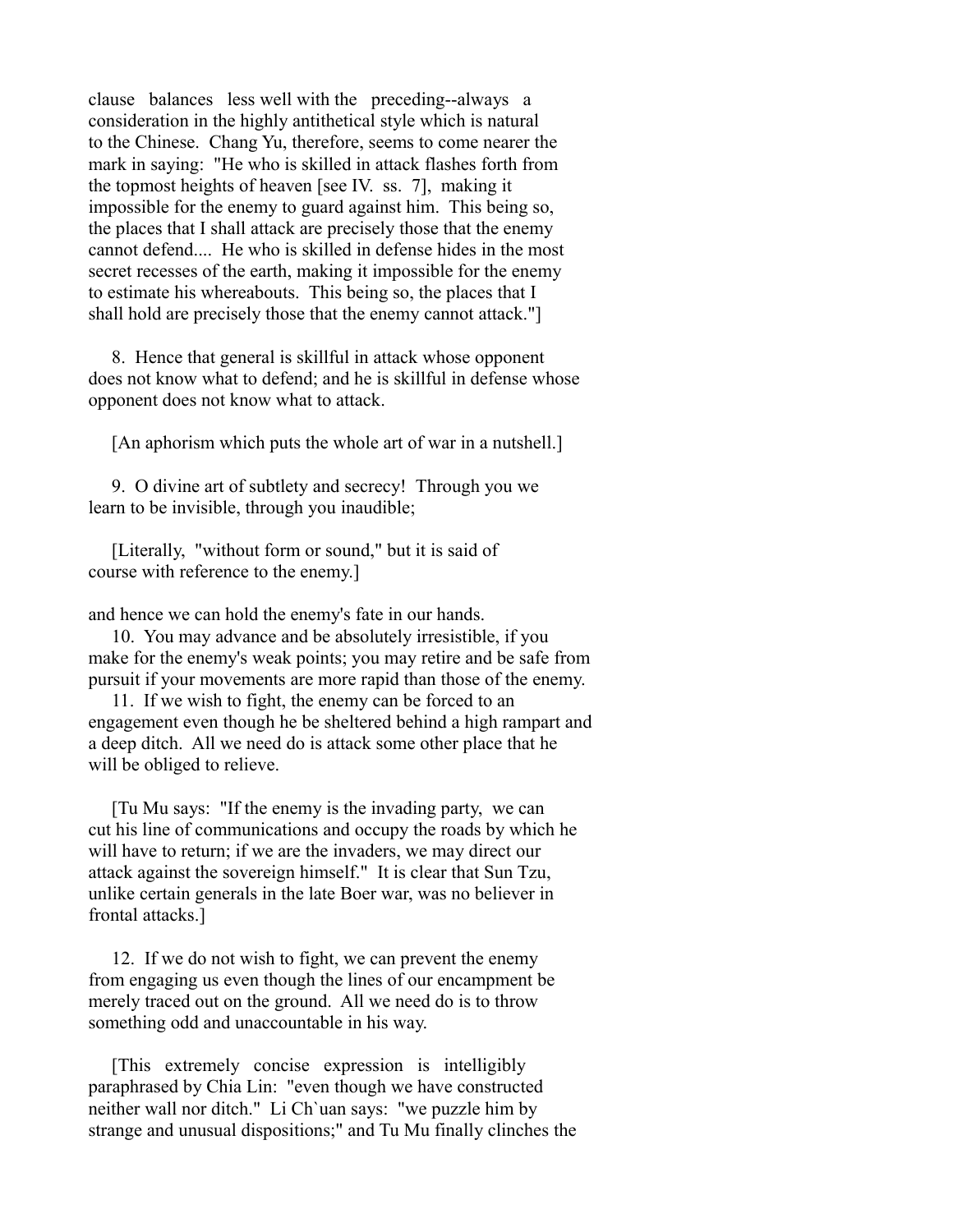meaning by three illustrative anecdotes--one of Chu-ko Liang, who when occupying Yang-p`ing and about to be attacked by Ssu-ma I, suddenly struck his colors, stopped the beating of the drums, and flung open the city gates, showing only a few men engaged in sweeping and sprinkling the ground. This unexpected proceeding had the intended effect; for Ssu-ma I, suspecting an ambush, actually drew off his army and retreated. What Sun Tzu is advocating here, therefore, is nothing more nor less than the timely use of "bluff."]

 13. By discovering the enemy's dispositions and remaining invisible ourselves, we can keep our forces concentrated, while the enemy's must be divided.

 [The conclusion is perhaps not very obvious, but Chang Yu (after Mei Yao-ch`en) rightly explains it thus: "If the enemy's dispositions are visible, we can make for him in one body; whereas, our own dispositions being kept secret, the enemy will be obliged to divide his forces in order to guard against attack from every quarter."]

 14. We can form a single united body, while the enemy must split up into fractions. Hence there will be a whole pitted against separate parts of a whole, which means that we shall be many to the enemy's few.

 15. And if we are able thus to attack an inferior force with a superior one, our opponents will be in dire straits.

 16. The spot where we intend to fight must not be made known; for then the enemy will have to prepare against a possible attack at several different points;

 [Sheridan once explained the reason of General Grant's victories by saying that "while his opponents were kept fully employed wondering what he was going to do, HE was thinking most of what he was going to do himself."]

and his forces being thus distributed in many directions, the numbers we shall have to face at any given point will be proportionately few.

 17. For should the enemy strengthen his van, he will weaken his rear; should he strengthen his rear, he will weaken his van; should he strengthen his left, he will weaken his right; should he strengthen his right, he will weaken his left. If he sends reinforcements everywhere, he will everywhere be weak.

 [In Frederick the Great's INSTRUCTIONS TO HIS GENERALS we read: "A defensive war is apt to betray us into too frequent detachment. Those generals who have had but little experience attempt to protect every point, while those who are better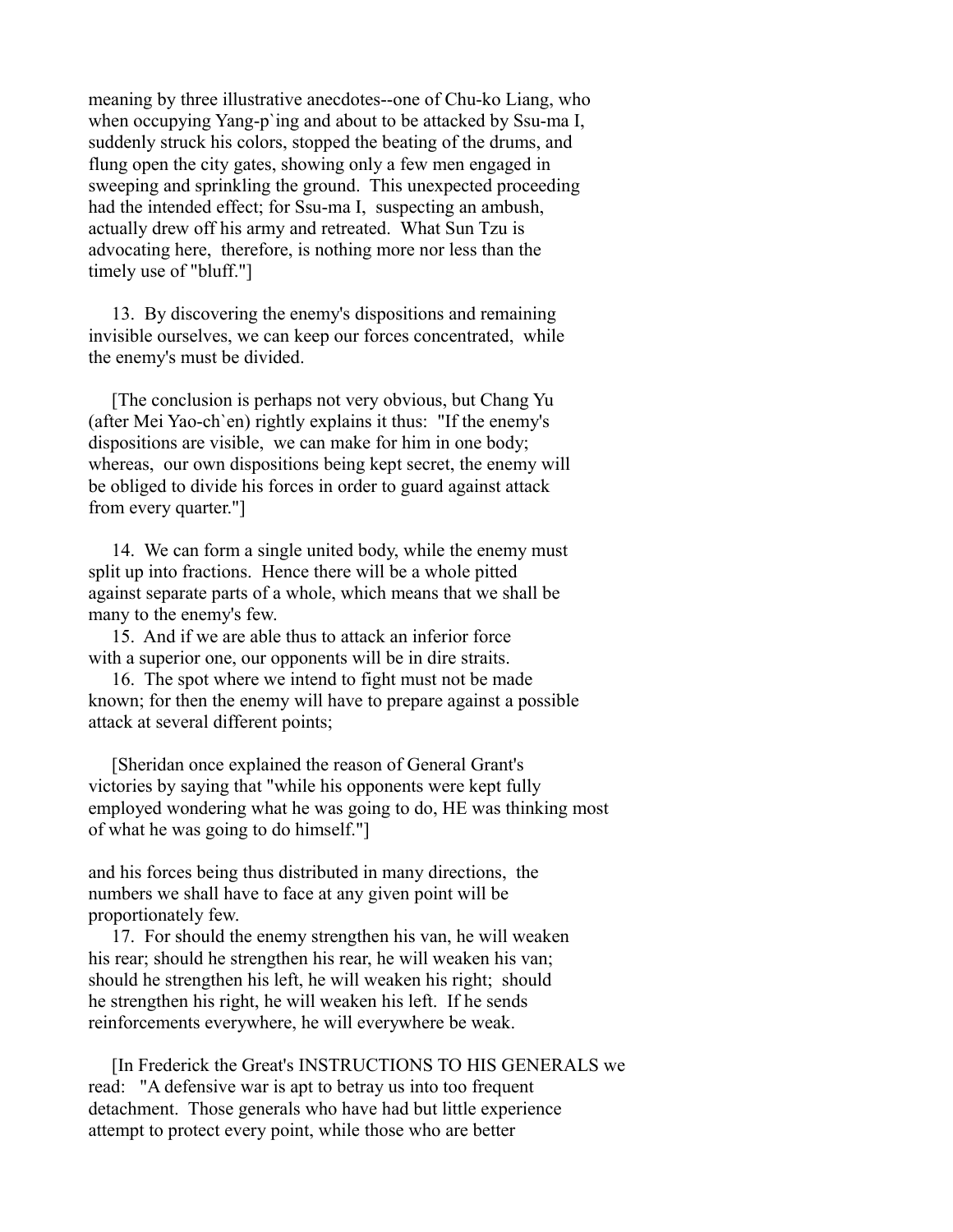acquainted with their profession, having only the capital object in view, guard against a decisive blow, and acquiesce in small misfortunes to avoid greater."]

 18. Numerical weakness comes from having to prepare against possible attacks; numerical strength, from compelling our adversary to make these preparations against us.

 [The highest generalship, in Col. Henderson's words, is "to compel the enemy to disperse his army, and then to concentrate superior force against each fraction in turn."]

 19. Knowing the place and the time of the coming battle, we may concentrate from the greatest distances in order to fight.

 [What Sun Tzu evidently has in mind is that nice calculation of distances and that masterly employment of strategy which enable a general to divide his army for the purpose of a long and rapid march, and afterwards to effect a junction at precisely the right spot and the right hour in order to confront the enemy in overwhelming strength. Among many such successful junctions which military history records, one of the most dramatic and decisive was the appearance of Blucher just at the critical moment on the field of Waterloo.]

 20. But if neither time nor place be known, then the left wing will be impotent to succor the right, the right equally impotent to succor the left, the van unable to relieve the rear, or the rear to support the van. How much more so if the furthest portions of the army are anything under a hundred LI apart, and even the nearest are separated by several LI!

 [The Chinese of this last sentence is a little lacking in precision, but the mental picture we are required to draw is probably that of an army advancing towards a given rendezvous in separate columns, each of which has orders to be there on a fixed date. If the general allows the various detachments to proceed at haphazard, without precise instructions as to the time and place of meeting, the enemy will be able to annihilate the army in detail. Chang Yu's note may be worth quoting here: "If we do not know the place where our opponents mean to concentrate or the day on which they will join battle, our unity will be forfeited through our preparations for defense, and the positions we hold will be insecure. Suddenly happening upon a powerful foe, we shall be brought to battle in a flurried condition, and no mutual support will be possible between wings, vanguard or rear, especially if there is any great distance between the foremost and hindmost divisions of the army."]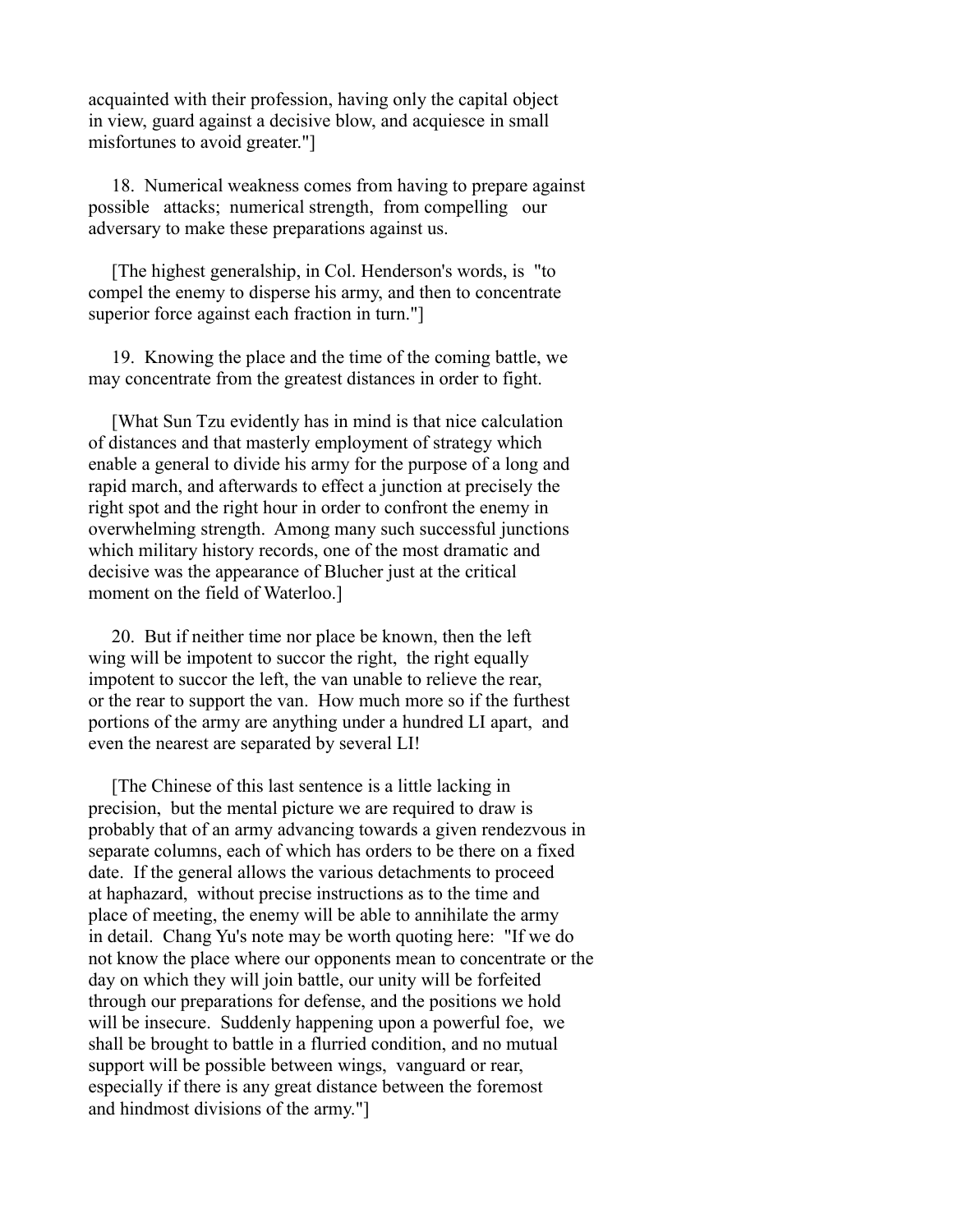21. Though according to my estimate the soldiers of Yueh exceed our own in number, that shall advantage them nothing in the matter of victory. I say then that victory can be achieved.

 [Alas for these brave words! The long feud between the two states ended in 473 B.C. with the total defeat of Wu by Kou Chien and its incorporation in Yueh. This was doubtless long after Sun Tzu's death. With his present assertion compare IV. ss. 4. Chang Yu is the only one to point out the seeming discrepancy, which he thus goes on to explain: "In the chapter on Tactical Dispositions it is said, 'One may KNOW how to conquer without being able to DO it,' whereas here we have the statement that 'victory' can be achieved.' The explanation is, that in the former chapter, where the offensive and defensive are under discussion, it is said that if the enemy is fully prepared, one cannot make certain of beating him. But the present passage refers particularly to the soldiers of Yueh who, according to Sun Tzu's calculations, will be kept in ignorance of the time and place of the impending struggle. That is why he says here that victory can be achieved."]

 22. Though the enemy be stronger in numbers, we may prevent him from fighting. Scheme so as to discover his plans and the likelihood of their success.

 [An alternative reading offered by Chia Lin is: "Know beforehand all plans conducive to our success and to the enemy's failure."

 23. Rouse him, and learn the principle of his activity or inactivity.

 [Chang Yu tells us that by noting the joy or anger shown by the enemy on being thus disturbed, we shall be able to conclude whether his policy is to lie low or the reverse. He instances the action of Cho-ku Liang, who sent the scornful present of a woman's head-dress to Ssu-ma I, in order to goad him out of his Fabian tactics.]

Force him to reveal himself, so as to find out his vulnerable spots.

 24. Carefully compare the opposing army with your own, so that you may know where strength is superabundant and where it is deficient.

 $[Cf. IV. s s. 6.]$ 

 25. In making tactical dispositions, the highest pitch you can attain is to conceal them;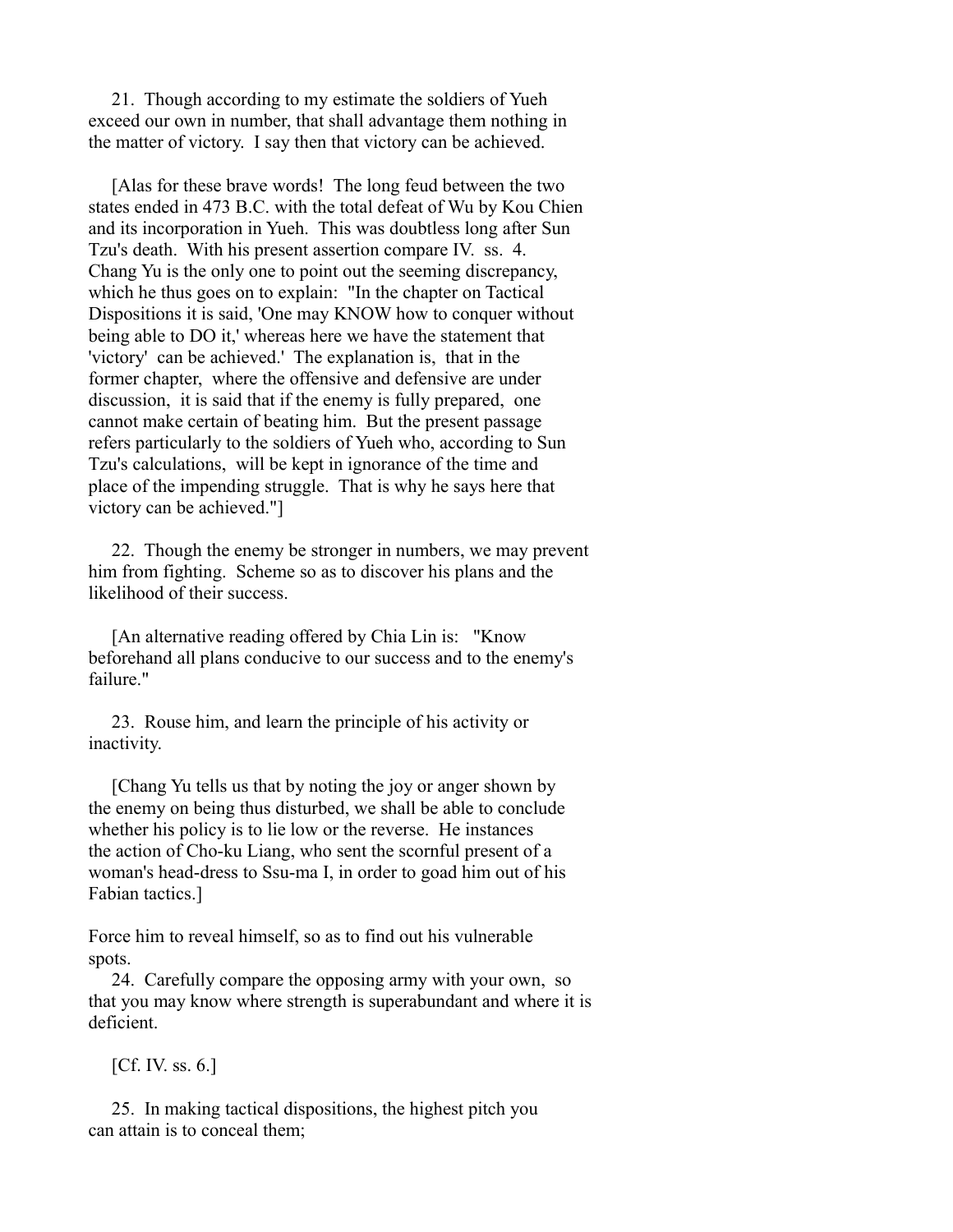[The piquancy of the paradox evaporates in translation. Concealment is perhaps not so much actual invisibility (see supra ss. 9) as "showing no sign" of what you mean to do, of the plans that are formed in your brain.]

conceal your dispositions, and you will be safe from the prying of the subtlest spies, from the machinations of the wisest brains.

 [Tu Mu explains: "Though the enemy may have clever and capable officers, they will not be able to lay any plans against us."]

 26. How victory may be produced for them out of the enemy's own tactics--that is what the multitude cannot comprehend.

 27. All men can see the tactics whereby I conquer, but what none can see is the strategy out of which victory is evolved.

 [I.e., everybody can see superficially how a battle is won; what they cannot see is the long series of plans and combinations which has preceded the battle.]

 28. Do not repeat the tactics which have gained you one victory, but let your methods be regulated by the infinite variety of circumstances.

 [As Wang Hsi sagely remarks: "There is but one rootprinciple underlying victory, but the tactics which lead up to it are infinite in number." With this compare Col. Henderson: "The rules of strategy are few and simple. They may be learned in a week. They may be taught by familiar illustrations or a dozen diagrams. But such knowledge will no more teach a man to lead an army like Napoleon than a knowledge of grammar will teach him to write like Gibbon."]

 29. Military tactics are like unto water; for water in its natural course runs away from high places and hastens downwards.

 30. So in war, the way is to avoid what is strong and to strike at what is weak.

[Like water, taking the line of least resistance.]

 31. Water shapes its course according to the nature of the ground over which it flows; the soldier works out his victory in relation to the foe whom he is facing.

 32. Therefore, just as water retains no constant shape, so in warfare there are no constant conditions.

33. He who can modify his tactics in relation to his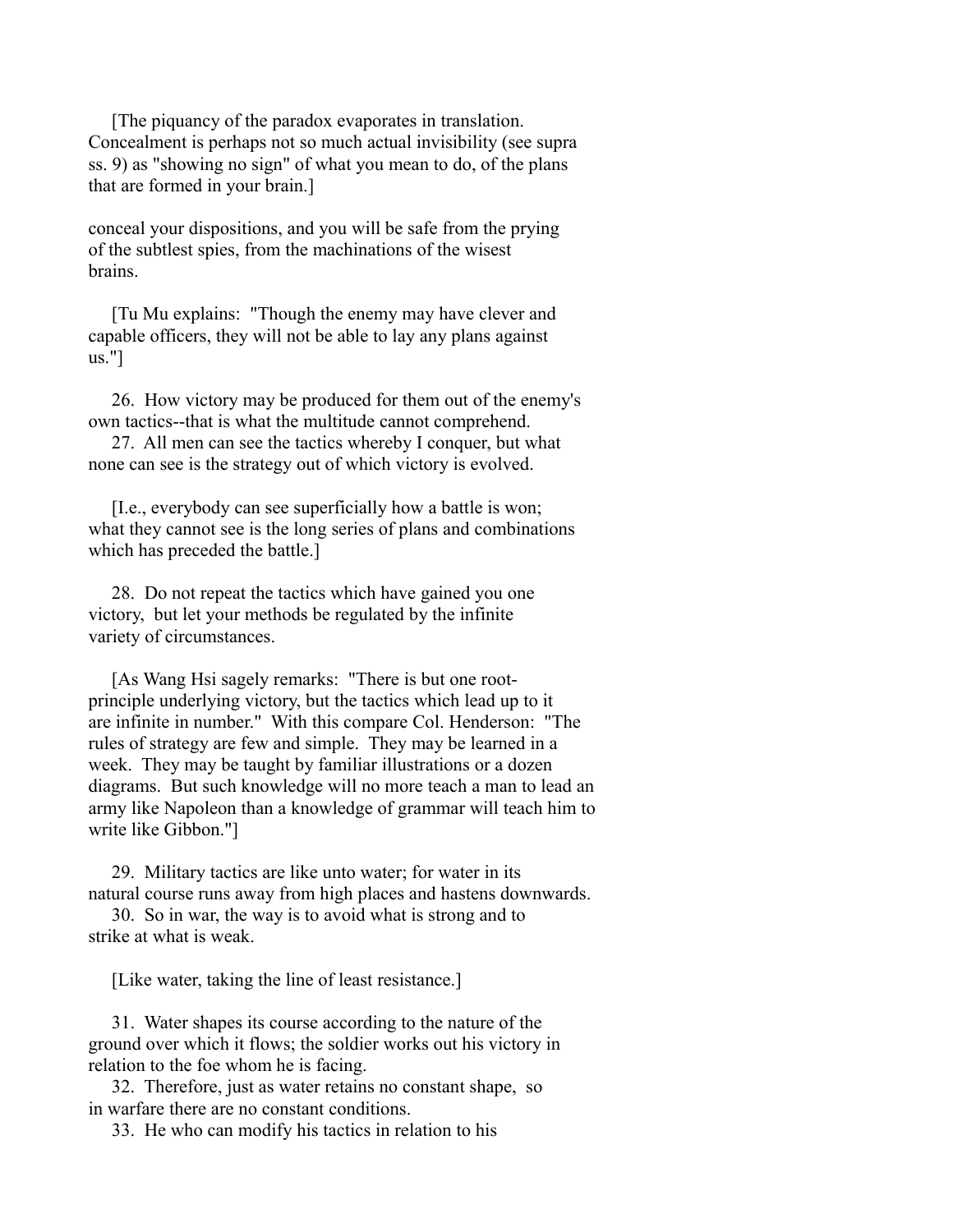opponent and thereby succeed in winning, may be called a heavenborn captain.

 34. The five elements (water, fire, wood, metal, earth) are not always equally predominant;

 [That is, as Wang Hsi says: "they predominate alternately."]

the four seasons make way for each other in turn.

[Literally, "have no invariable seat."]

There are short days and long; the moon has its periods of waning and waxing.

 [Cf. V. ss. 6. The purport of the passage is simply to illustrate the want of fixity in war by the changes constantly taking place in Nature. The comparison is not very happy, however, because the regularity of the phenomena which Sun Tzu mentions is by no means paralleled in war.]

[1] See Col. Henderson's biography of Stonewall Jackson, 1902 ed., vol. II, p. 490.

-----------------------------------------------------------------

VII. MANEUVERING

 1. Sun Tzu said: In war, the general receives his commands from the sovereign.

 2. Having collected an army and concentrated his forces, he must blend and harmonize the different elements thereof before pitching his camp.

["Chang Yu says: "the establishment of harmony and confidence between the higher and lower ranks before venturing into the field;" and he quotes a saying of Wu Tzu (chap. 1 ad init.): "Without harmony in the State, no military expedition can be undertaken; without harmony in the army, no battle array can be formed." In an historical romance Sun Tzu is represented as saying to Wu Yuan: "As a general rule, those who are waging war should get rid of all the domestic troubles before proceeding to attack the external foe."]

 3. After that, comes tactical maneuvering, than which there is nothing more difficult.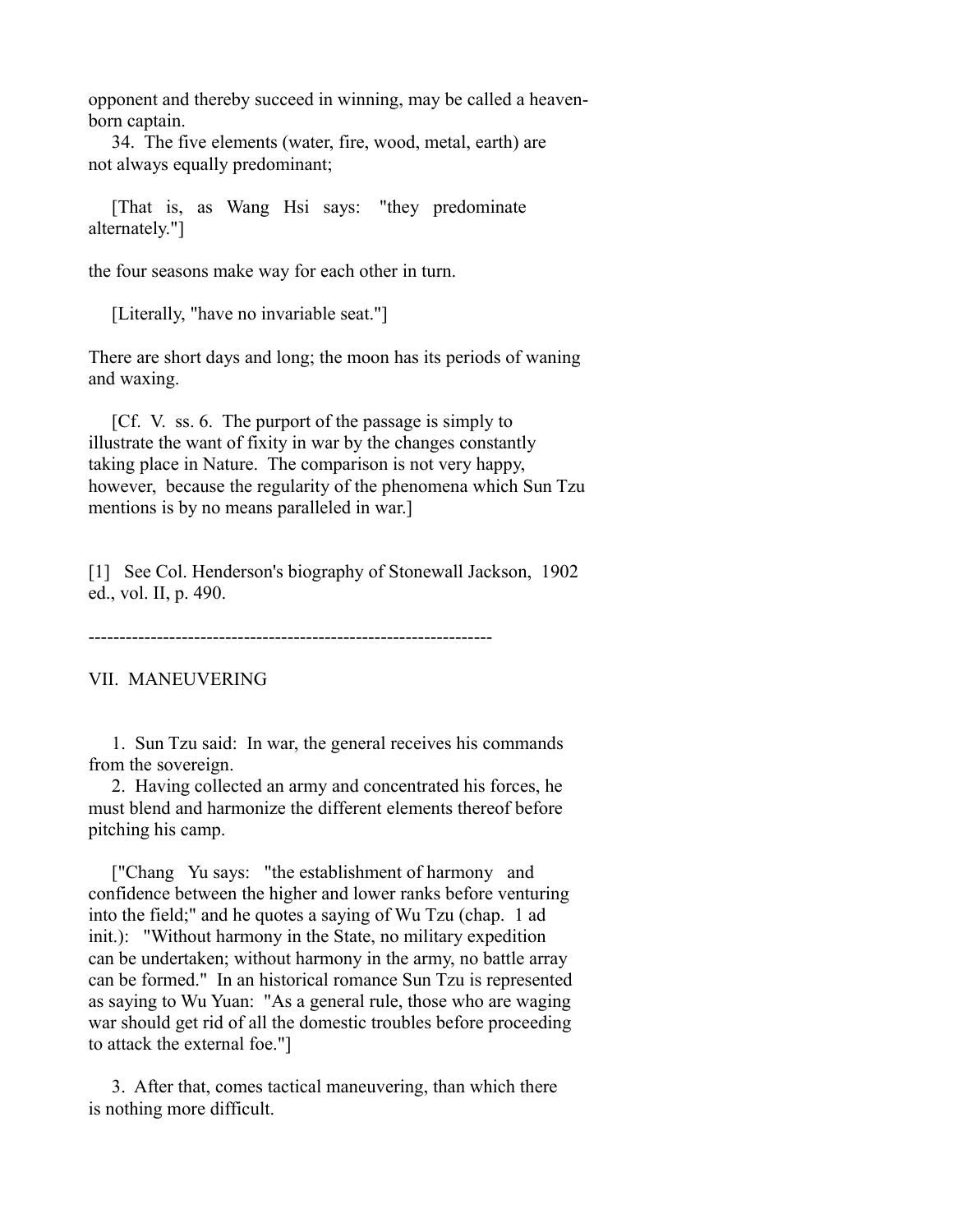[I have departed slightly from the traditional interpretation of Ts`ao Kung, who says: "From the time of receiving the sovereign's instructions until our encampment over against the enemy, the tactics to be pursued are most difficult." It seems to me that the tactics or maneuvers can hardly be said to begin until the army has sallied forth and encamped, and Ch`ien Hao's note gives color to this view: "For levying, concentrating, harmonizing and entrenching an army, there are plenty of old rules which will serve. The real difficulty comes when we engage in tactical operations." Tu Yu also observes that "the great difficulty is to be beforehand with the enemy in seizing favorable position."]

The difficulty of tactical maneuvering consists in turning the devious into the direct, and misfortune into gain.

 [This sentence contains one of those highly condensed and somewhat enigmatical expressions of which Sun Tzu is so fond. This is how it is explained by Ts`ao Kung: "Make it appear that you are a long way off, then cover the distance rapidly and arrive on the scene before your opponent." Tu Mu says: "Hoodwink the enemy, so that he may be remiss and leisurely while you are dashing along with utmost speed." Ho Shih gives a slightly different turn: "Although you may have difficult ground to traverse and natural obstacles to encounter this is a drawback which can be turned into actual advantage by celerity of movement." Signal examples of this saying are afforded by the two famous passages across the Alps--that of Hannibal, which laid Italy at his mercy, and that of Napoleon two thousand years later, which resulted in the great victory of Marengo.]

 4. Thus, to take a long and circuitous route, after enticing the enemy out of the way, and though starting after him, to contrive to reach the goal before him, shows knowledge of the artifice of DEVIATION.

 [Tu Mu cites the famous march of Chao She in 270 B.C. to relieve the town of O-yu, which was closely invested by a Ch`in army. The King of Chao first consulted Lien P`o on the advisability of attempting a relief, but the latter thought the distance too great, and the intervening country too rugged and difficult. His Majesty then turned to Chao She, who fully admitted the hazardous nature of the march, but finally said: "We shall be like two rats fighting in a whole--and the pluckier one will win!" So he left the capital with his army, but had only gone a distance of 30 LI when he stopped and began throwing up entrenchments. For 28 days he continued strengthening his fortifications, and took care that spies should carry the intelligence to the enemy. The Ch`in general was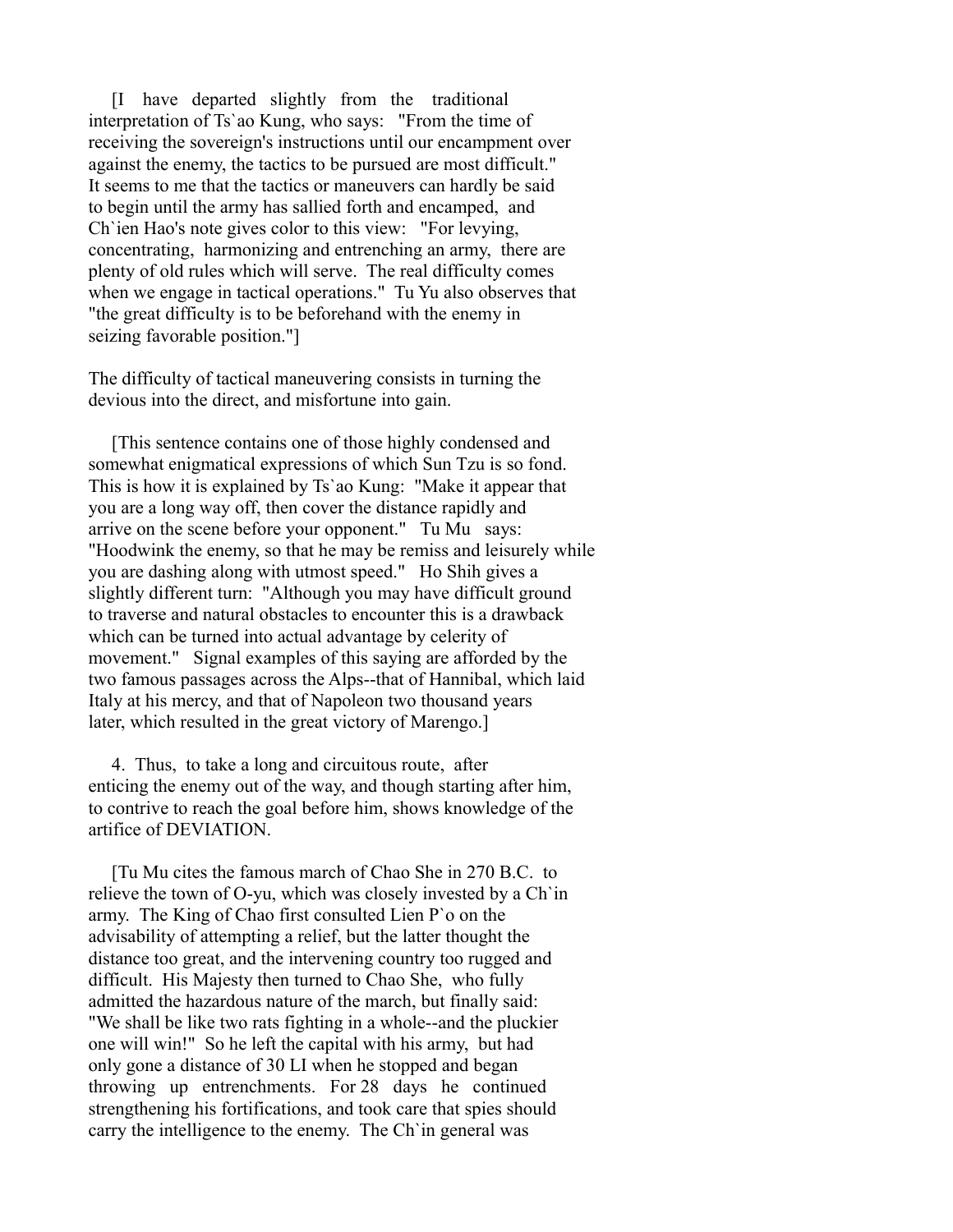overjoyed, and attributed his adversary's tardiness to the fact that the beleaguered city was in the Han State, and thus not actually part of Chao territory. But the spies had no sooner departed than Chao She began a forced march lasting for two days and one night, and arrive on the scene of action with such astonishing rapidity that he was able to occupy a commanding position on the "North hill" before the enemy had got wind of his movements. A crushing defeat followed for the Ch'in forces, who were obliged to raise the siege of O-yu in all haste and retreat across the border.]

 5. Maneuvering with an army is advantageous; with an undisciplined multitude, most dangerous.

 [I adopt the reading of the T`UNG TIEN, Cheng Yu-hsien and the T`U SHU, since they appear to apply the exact nuance required in order to make sense. The commentators using the standard text take this line to mean that maneuvers may be profitable, or they may be dangerous: it all depends on the ability of the general.]

 6. If you set a fully equipped army in march in order to snatch an advantage, the chances are that you will be too late. On the other hand, to detach a flying column for the purpose involves the sacrifice of its baggage and stores.

 [Some of the Chinese text is unintelligible to the Chinese commentators, who paraphrase the sentence. I submit my own rendering without much enthusiasm, being convinced that there is some deep-seated corruption in the text. On the whole, it is clear that Sun Tzu does not approve of a lengthy march being undertaken without supplies. Cf. infra, ss. 11.]

 7. Thus, if you order your men to roll up their buff-coats, and make forced marches without halting day or night, covering double the usual distance at a stretch,

 [The ordinary day's march, according to Tu Mu, was 30 LI; but on one occasion, when pursuing Liu Pei, Ts`ao Ts`ao is said to have covered the incredible distance of 300  $\;$  li within twenty-four hours.]

doing a hundred LI in order to wrest an advantage, the leaders of all your three divisions will fall into the hands of the enemy.

 8. The stronger men will be in front, the jaded ones will fall behind, and on this plan only one-tenth of your army will reach its destination.

 [The moral is, as Ts`ao Kung and others point out: Don't march a hundred LI to gain a tactical advantage, either with or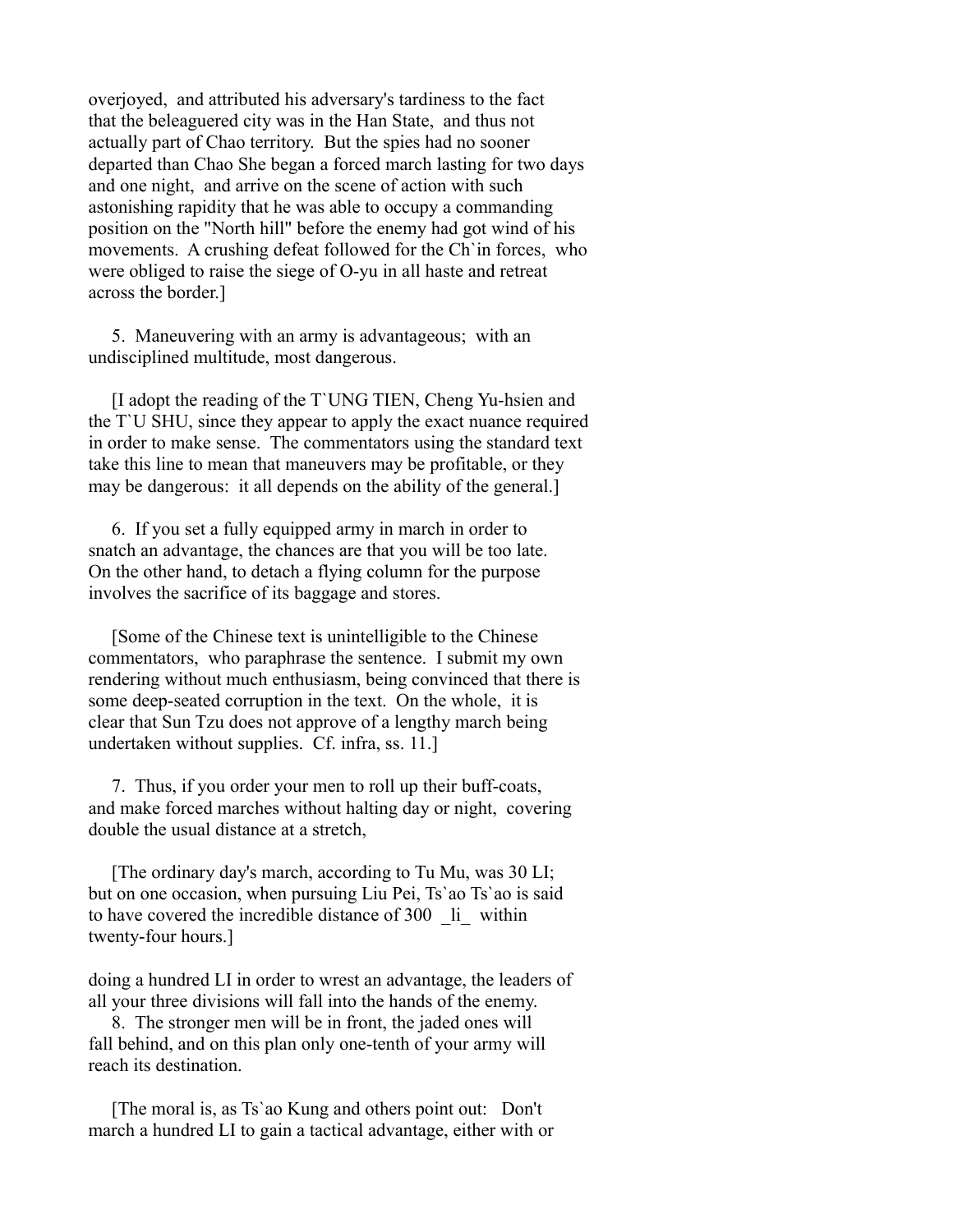without impedimenta. Maneuvers of this description should be confined to short distances. Stonewall Jackson said: "The hardships of forced marches are often more painful than the dangers of battle." He did not often call upon his troops for extraordinary exertions. It was only when he intended a surprise, or when a rapid retreat was imperative, that he sacrificed everything for speed. [1] ]

 9. If you march fifty LI in order to outmaneuver the enemy, you will lose the leader of your first division, and only half your force will reach the goal.

 [Literally, "the leader of the first division will be TORN AWAY."]

 10. If you march thirty LI with the same object, two-thirds of your army will arrive.

 [In the T`UNG TIEN is added: "From this we may know the difficulty of maneuvering."]

 11. We may take it then that an army without its baggagetrain is lost; without provisions it is lost; without bases of supply it is lost.

 [I think Sun Tzu meant "stores accumulated in depots." But Tu Yu says "fodder and the like," Chang Yu says "Goods in general," and Wang Hsi says "fuel, salt, foodstuffs, etc."]

 12. We cannot enter into alliances until we are acquainted with the designs of our neighbors.

 13. We are not fit to lead an army on the march unless we are familiar with the face of the country--its mountains and forests, its pitfalls and precipices, its marshes and swamps.

 14. We shall be unable to turn natural advantage to account unless we make use of local guides.

[ss. 12-14 are repeated in chap. XI. ss. 52.]

15. In war, practice dissimulation, and you will succeed.

 [In the tactics of Turenne, deception of the enemy, especially as to the numerical strength of his troops, took a very prominent position. [2] ]

 16. Whether to concentrate or to divide your troops, must be decided by circumstances.

17. Let your rapidity be that of the wind,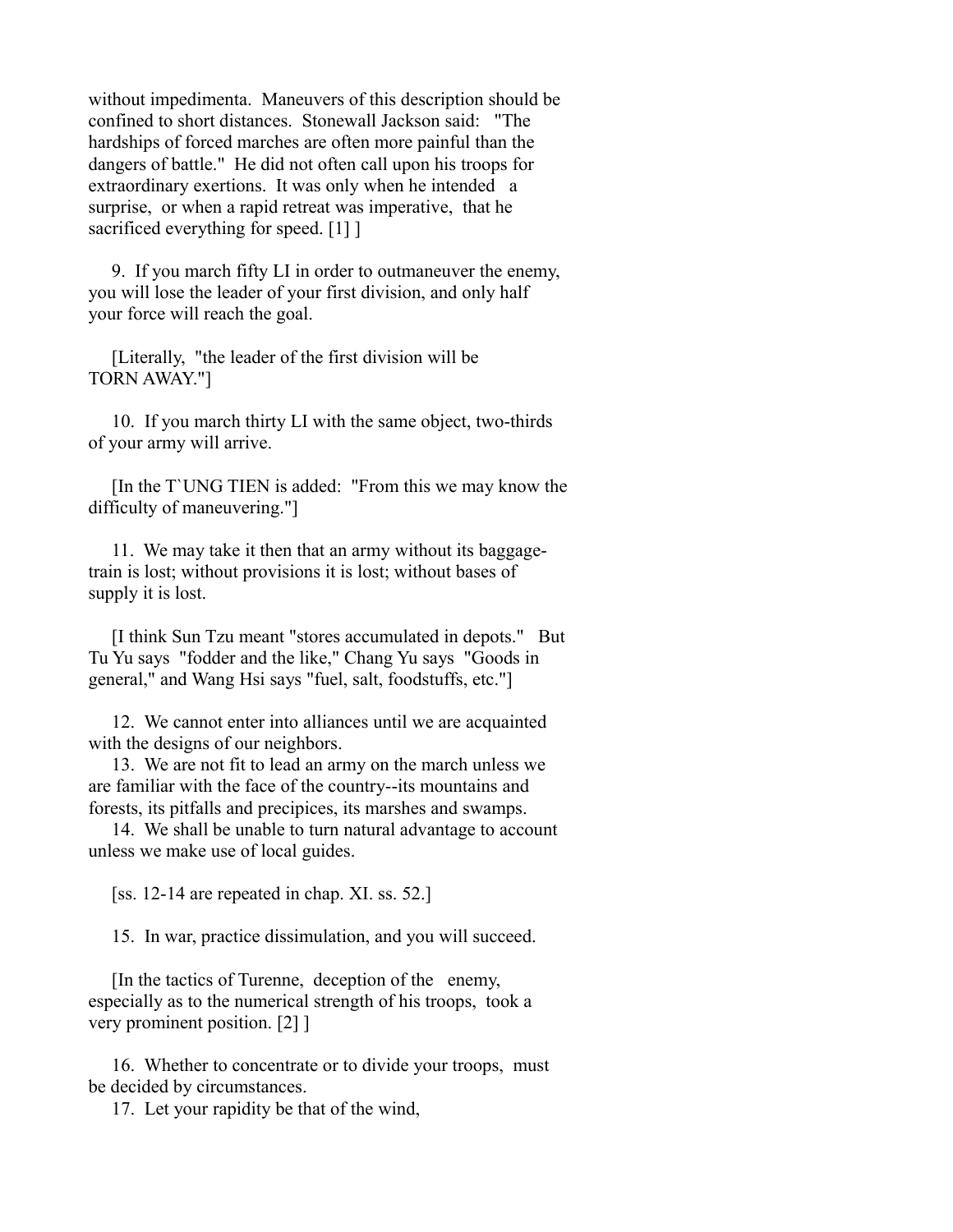[The simile is doubly appropriate, because the wind is not only swift but, as Mei Yao-ch`en points out, "invisible and leaves no tracks."]

your compactness that of the forest.

 [Meng Shih comes nearer to the mark in his note: "When slowly marching, order and ranks must be preserved"--so as to guard against surprise attacks. But natural forest do not grow in rows, whereas they do generally possess the quality of density or compactness.]

18. In raiding and plundering be like fire,

 [Cf. SHIH CHING, IV. 3. iv. 6: "Fierce as a blazing fire which no man can check."]

is immovability like a mountain.

 [That is, when holding a position from which the enemy is trying to dislodge you, or perhaps, as Tu Yu says, when he is trying to entice you into a trap.]

 19. Let your plans be dark and impenetrable as night, and when you move, fall like a thunderbolt.

 [Tu Yu quotes a saying of T`ai Kung which has passed into a proverb: "You cannot shut your ears to the thunder or your eyes to the lighting--so rapid are they." Likewise, an attack should be made so quickly that it cannot be parried.]

 20. When you plunder a countryside, let the spoil be divided amongst your men;

 [Sun Tzu wishes to lessen the abuses of indiscriminate plundering by insisting that all booty shall be thrown into a common stock, which may afterwards be fairly divided amongst all.]

when you capture new territory, cut it up into allotments for the benefit of the soldiery.

 [Ch`en Hao says "quarter your soldiers on the land, and let them sow and plant it." It is by acting on this principle, and harvesting the lands they invaded, that the Chinese have succeeded in carrying out some of their most memorable and triumphant expeditions, such as that of Pan Ch`ao who penetrated to the Caspian, and in more recent years, those of Fu-k`ang-an and Tso Tsung-t`ang.]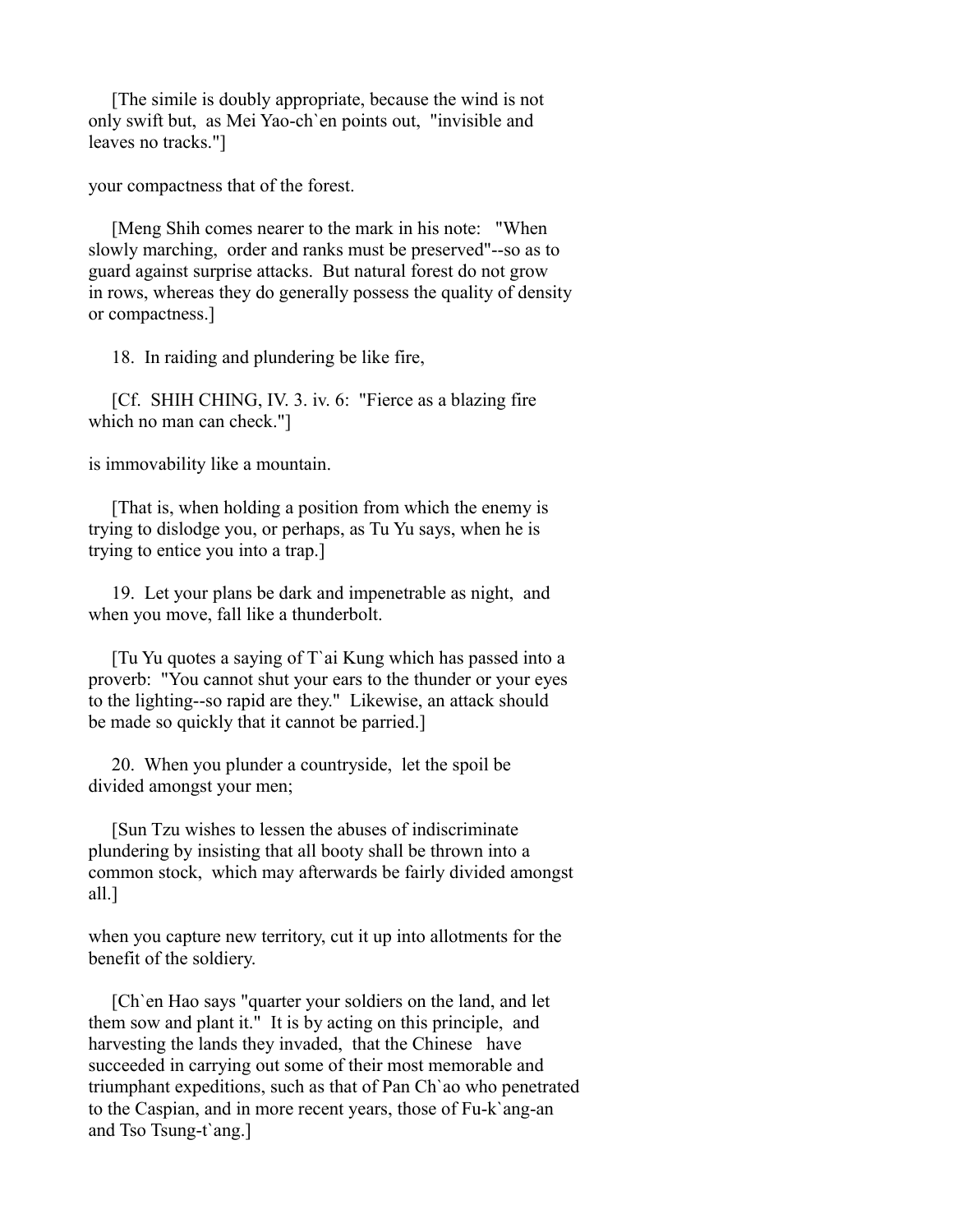21. Ponder and deliberate before you make a move.

 [Chang Yu quotes Wei Liao Tzu as saying that we must not break camp until we have gained the resisting power of the enemy and the cleverness of the opposing general. Cf. the "seven comparisons" in I. ss. 13.]

 22. He will conquer who has learnt the artifice of deviation.

[See supra, SS. 3, 4.]

Such is the art of maneuvering.

 [With these words, the chapter would naturally come to an end. But there now follows a long appendix in the shape of an extract from an earlier book on War, now lost, but apparently extant at the time when Sun Tzu wrote. The style of this fragment is not noticeable different from that of Sun Tzu himself, but no commentator raises a doubt as to its genuineness.]

23. The Book of Army Management says:

 [It is perhaps significant that none of the earlier commentators give us any information about this work. Mei Yao-Ch`en calls it "an ancient military classic," and Wang Hsi, "an old book on war." Considering the enormous amount of fighting that had gone on for centuries before Sun Tzu's time between the various kingdoms and principalities of China, it is not in itself improbable that a collection of military maxims should have been made and written down at some earlier period.]

On the field of battle,

[Implied, though not actually in the Chinese.]

the spoken word does not carry far enough: hence the institution of gongs and drums. Nor can ordinary objects be seen clearly enough: hence the institution of banners and flags.

 24. Gongs and drums, banners and flags, are means whereby the ears and eyes of the host may be focused on one particular point.

 [Chang Yu says: "If sight and hearing converge simultaneously on the same object, the evolutions of as many as a million soldiers will be like those of a single man."!]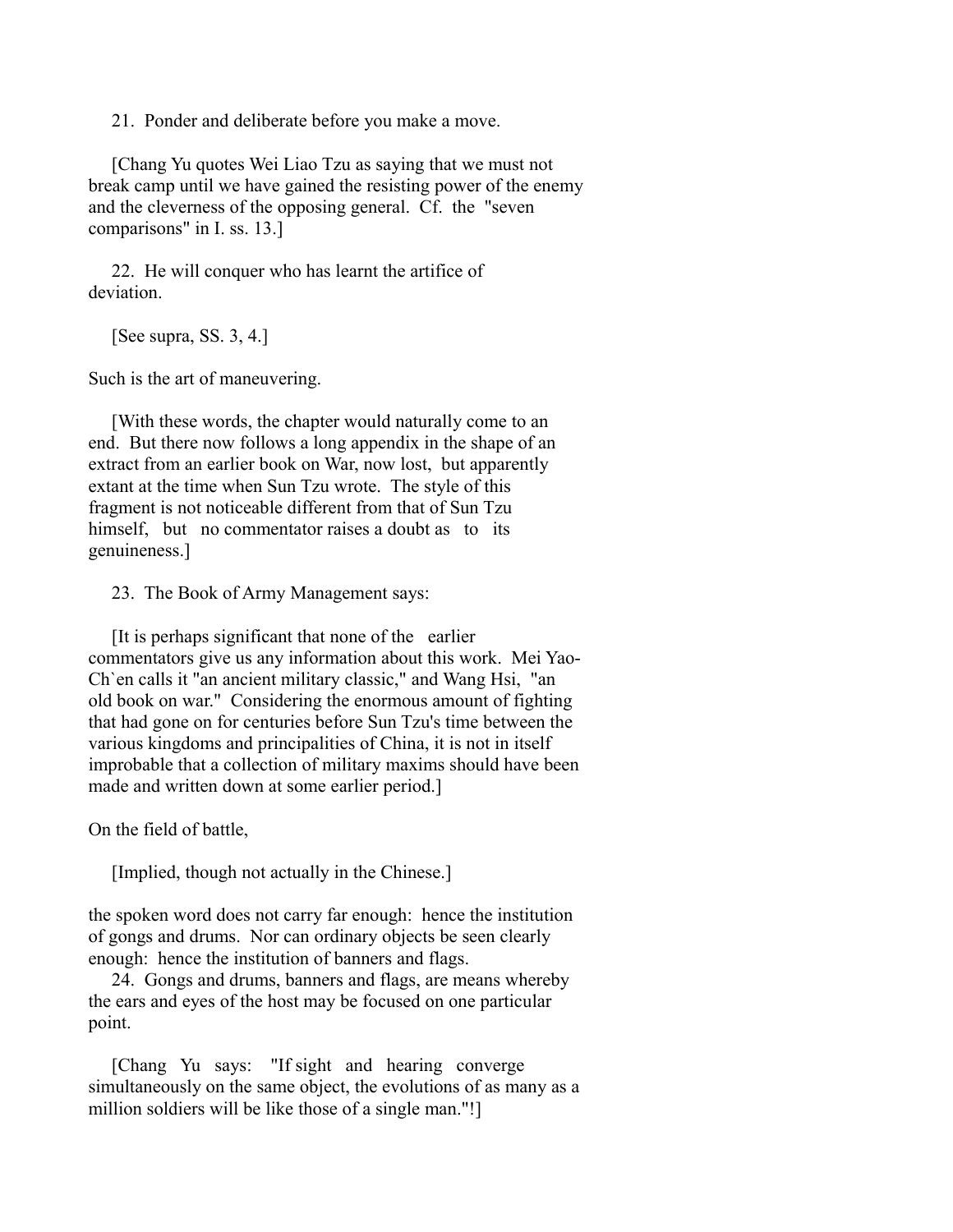25. The host thus forming a single united body, is it impossible either for the brave to advance alone, or for the cowardly to retreat alone.

 [Chuang Yu quotes a saying: "Equally guilty are those who advance against orders and those who retreat against orders." Tu Mu tells a story in this connection of Wu Ch`i, when he was fighting against the Ch`in State. Before the battle had begun, one of his soldiers, a man of matchless daring, sallied forth by himself, captured two heads from the enemy, and returned to camp. Wu Ch' i had the man instantly executed, whereupon an officer ventured to remonstrate, saying: "This man was a good soldier, and ought not to have been beheaded." Wu Ch`i replied: "I fully believe he was a good soldier, but I had him beheaded because he acted without orders."]

This is the art of handling large masses of men.

 26. In night-fighting, then, make much use of signal-fires and drums, and in fighting by day, of flags and banners, as a means of influencing the ears and eyes of your army.

 [Ch`en Hao alludes to Li Kuang-pi's night ride to Ho-yang at the head of 500 mounted men; they made such an imposing display with torches, that though the rebel leader Shih Ssu-ming had a large army, he did not dare to dispute their passage.]

27. A whole army may be robbed of its spirit;

 ["In war," says Chang Yu, "if a spirit of anger can be made to pervade all ranks of an army at one and the same time, its onset will be irresistible. Now the spirit of the enemy's soldiers will be keenest when they have newly arrived on the scene, and it is therefore our cue not to fight at once, but to wait until their ardor and enthusiasm have worn off, and then strike. It is in this way that they may be robbed of their keen spirit." Li Ch'uan and others tell an anecdote (to be found in the TSO CHUAN, year 10, ss. 1) of Ts`ao Kuei, a protege of Duke Chuang of Lu. The latter State was attacked by Ch`i, and the duke was about to join battle at Ch`ang-cho, after the first roll of the enemy's drums, when Ts`ao said: "Not just yet." Only after their drums had beaten for the third time, did he give the word for attack. Then they fought, and the men of Ch`i were utterly defeated. Questioned afterwards by the Duke as to the meaning of his delay, Ts`ao Kuei replied: "In battle, a courageous spirit is everything. Now the first roll of the drum tends to create this spirit, but with the second it is already on the wane, and after the third it is gone altogether. I attacked when their spirit was gone and ours was at its height. Hence our victory." Wu Tzu (chap. 4) puts "spirit" first among the "four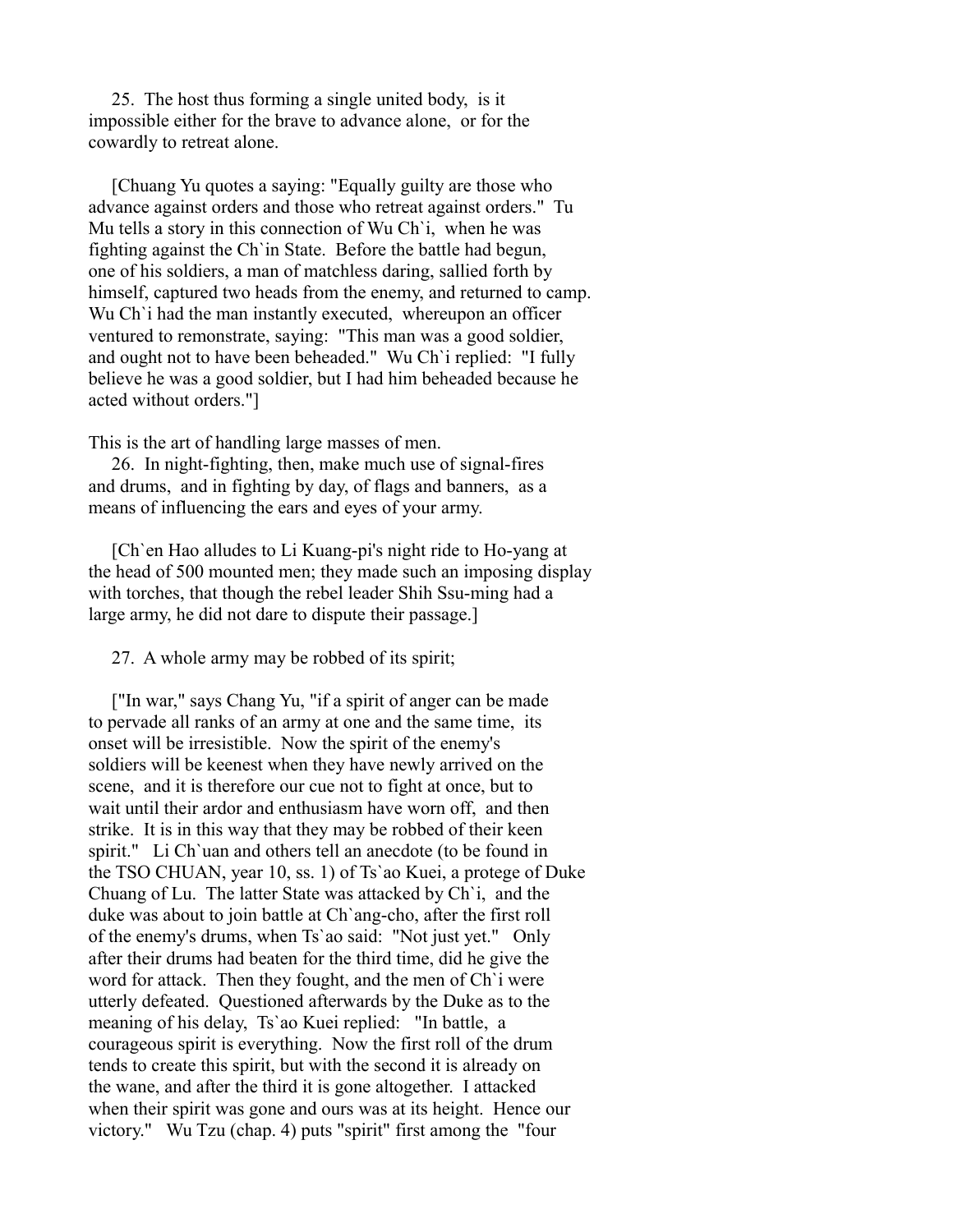important influences" in war, and continues: "The value of a whole army--a mighty host of a million men--is dependent on one man alone: such is the influence of spirit!"]

a commander-in-chief may be robbed of his presence of mind.

 [Chang Yu says: "Presence of mind is the general's most important asset. It is the quality which enables him to discipline disorder and to inspire courage into the panicstricken." The great general Li Ching (A.D. 571-649) has a saying: "Attacking does not merely consist in assaulting walled cities or striking at an army in battle array; it must include the art of assailing the enemy's mental equilibrium."]

28. Now a solider's spirit is keenest in the morning;

 [Always provided, I suppose, that he has had breakfast. At the battle of the Trebia, the Romans were foolishly allowed to fight fasting, whereas Hannibal's men had breakfasted at their leisure. See Livy, XXI, liv. 8, lv. 1 and 8.]

by noonday it has begun to flag; and in the evening, his mind is bent only on returning to camp.

 29. A clever general, therefore, avoids an army when its spirit is keen, but attacks it when it is sluggish and inclined to return. This is the art of studying moods.

 30. Disciplined and calm, to await the appearance of disorder and hubbub amongst the enemy:--this is the art of retaining self-possession.

 31. To be near the goal while the enemy is still far from it, to wait at ease while the enemy is toiling and struggling, to be well-fed while the enemy is famished:--this is the art of husbanding one's strength.

 32. To refrain from intercepting an enemy whose banners are in perfect order, to refrain from attacking an army drawn up in calm and confident array:--this is the art of studying circumstances.

 33. It is a military axiom not to advance uphill against the enemy, nor to oppose him when he comes downhill.

 34. Do not pursue an enemy who simulates flight; do not attack soldiers whose temper is keen.

35. Do not swallow bait offered by the enemy.

 [Li Ch`uan and Tu Mu, with extraordinary inability to see a metaphor, take these words quite literally of food and drink that have been poisoned by the enemy. Ch`en Hao and Chang Yu carefully point out that the saying has a wider application.]

Do not interfere with an army that is returning home.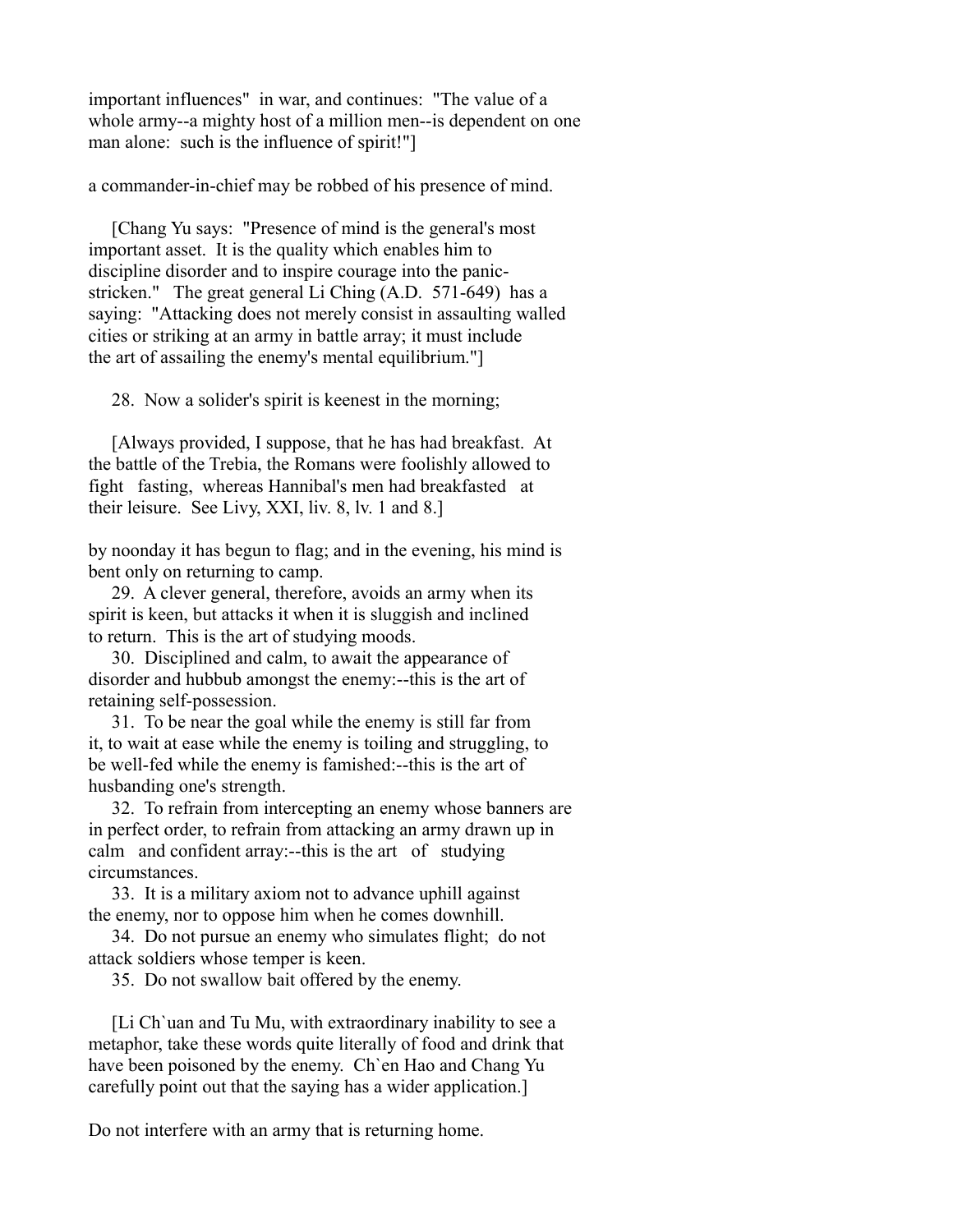[The commentators explain this rather singular piece of advice by saying that a man whose heart is set on returning home will fight to the death against any attempt to bar his way, and is therefore too dangerous an opponent to be tackled. Chang Yu quotes the words of Han Hsin: "Invincible is the soldier who hath his desire and returneth homewards." A marvelous tale is told of Ts`ao Ts`ao's courage and resource in ch. 1 of the SAN KUO CHI: In 198 A.D., he was besieging Chang Hsiu in Jang, when Liu Piao sent reinforcements with a view to cutting off Ts`ao's retreat. The latter was obligbed to draw off his troops, only to find himself hemmed in between two enemies, who were guarding each outlet of a narrow pass in which he had engaged himself. In this desperate plight Ts`ao waited until nightfall, when he bored a tunnel into the mountain side and laid an ambush in it. As soon as the whole army had passed by, the hidden troops fell on his rear, while Ts`ao himself turned and met his pursuers in front, so that they were thrown into confusion and annihilated. Ts`ao Ts`ao said afterwards: "The brigands tried to check my army in its retreat and brought me to battle in a desperate position: hence I knew how to overcome them."]

36. When you surround an army, leave an outlet free.

 [This does not mean that the enemy is to be allowed to escape. The object, as Tu Mu puts it, is "to make him believe that there is a road to safety, and thus prevent his fighting with the courage of despair." Tu Mu adds pleasantly: "After that, you may crush him."]

Do not press a desperate foe too hard.

 [Ch`en Hao quotes the saying: "Birds and beasts when brought to bay will use their claws and teeth." Chang Yu says: "If your adversary has burned his boats and destroyed his cooking-pots, and is ready to stake all on the issue of a battle, he must not be pushed to extremities." Ho Shih illustrates the meaning by a story taken from the life of Yen-ch`ing. That general, together with his colleague Tu Chung-wei was surrounded by a vastly superior army of Khitans in the year 945 A.D. The country was bare and desert-like, and the little Chinese force was soon in dire straits for want of water. The wells they bored ran dry, and the men were reduced to squeezing lumps of mud and sucking out the moisture. Their ranks thinned rapidly, until at last Fu Yen-ch`ing exclaimed: "We are desperate men. Far better to die for our country than to go with fettered hands into captivity!" A strong gale happened to be blowing from the northeast and darkening the air with dense clouds of sandy dust. To Chung-wei was for waiting until this had abated before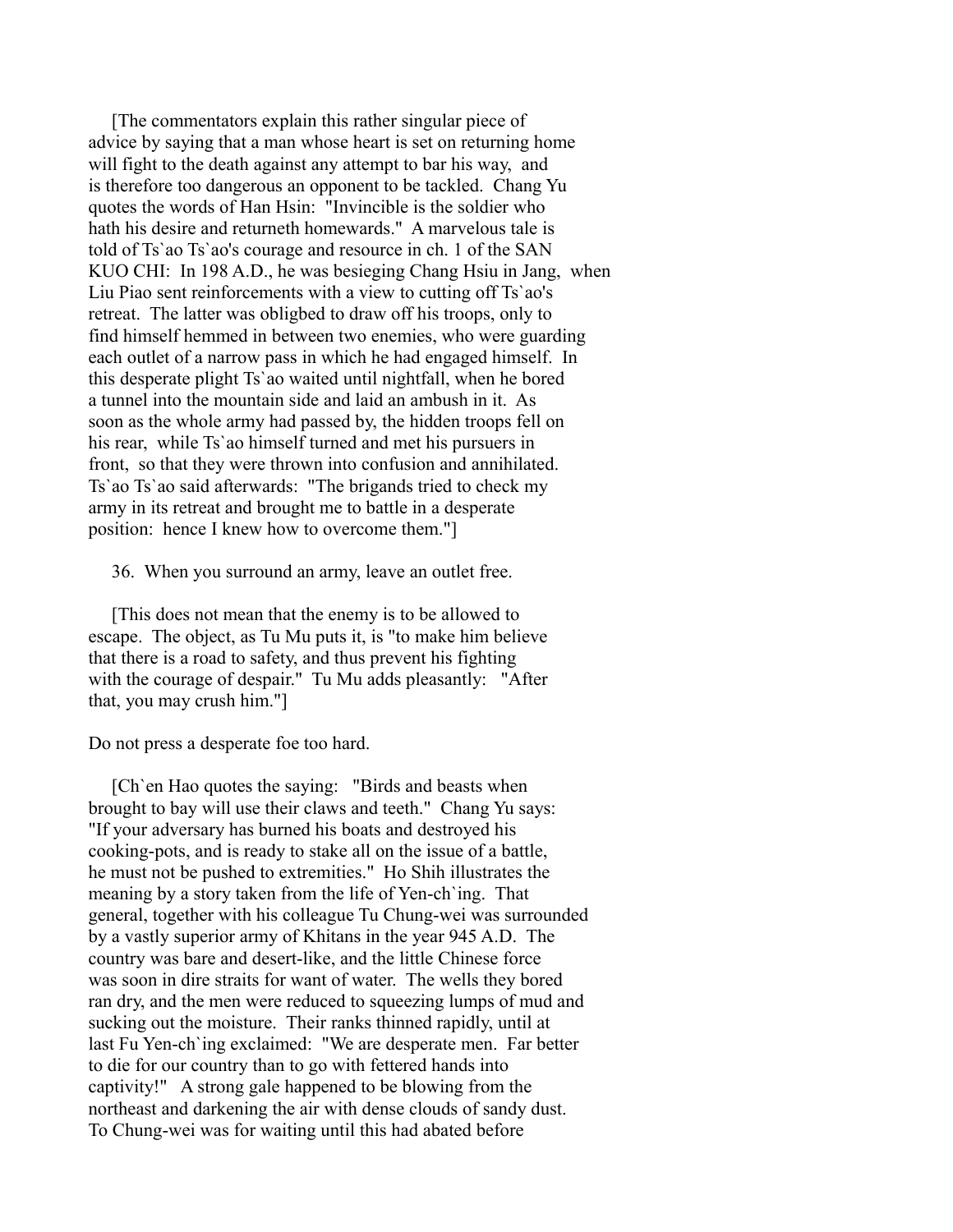deciding on a final attack; but luckily another officer, Li Shoucheng by name, was quicker to see an opportunity, and said: "They are many and we are few, but in the midst of this sandstorm our numbers will not be discernible; victory will go to the strenuous fighter, and the wind will be our best ally." Accordingly, Fu Yen-ch`ing made a sudden and wholly unexpected onslaught with his cavalry, routed the barbarians and succeeded in breaking through to safety.]

37. Such is the art of warfare.

[1] See Col. Henderson, op. cit. vol. I. p. 426.

[2] For a number of maxims on this head, see "Marshal Turenne" (Longmans, 1907), p. 29.

-----------------------------------------------------------------

## VIII. VARIATION IN TACTICS

 [The heading means literally "The Nine Variations," but as Sun Tzu does not appear to enumerate these, and as, indeed, he has already told us (V SS. 6-11) that such deflections from the ordinary course are practically innumerable, we have little option but to follow Wang Hsi, who says that "Nine" stands for an indefinitely large number. "All it means is that in warfare we ought to very our tactics to the utmost degree.... I do not know what Ts'ao Kung makes these Nine Variations out to be, but it has been suggested that they are connected with the Nine Situations" - of chapt. XI. This is the view adopted by Chang Yu. The only other alternative is to suppose that something has been lost--a supposition to which the unusual shortness of the chapter lends some weight.]

 1. Sun Tzu said: In war, the general receives his commands from the sovereign, collects his army and concentrates his forces.

 [Repeated from VII. ss. 1, where it is certainly more in place. It may have been interpolated here merely in order to supply a beginning to the chapter.]

 2. When in difficult country, do not encamp. In country where high roads intersect, join hands with your allies. Do not linger in dangerously isolated positions.

[The last situation is not one of the Nine Situations as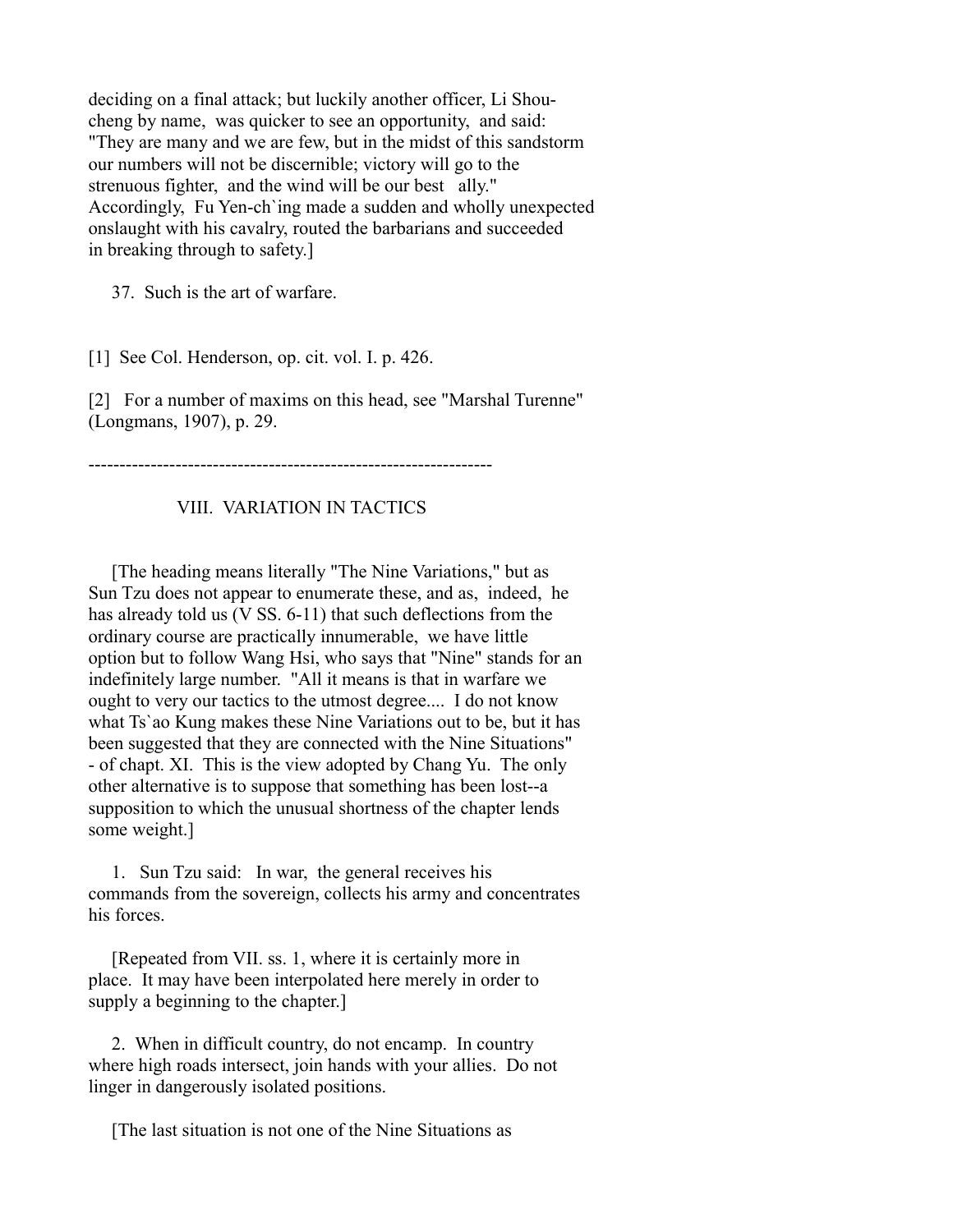given in the beginning of chap. XI, but occurs later on (ibid. ss. 43. q.v.). Chang Yu defines this situation as being situated across the frontier, in hostile territory. Li Ch`uan says it is "country in which there are no springs or wells, flocks or herds, vegetables or firewood;" Chia Lin, "one of gorges, chasms and precipices, without a road by which to advance."]

In hemmed-in situations, you must resort to stratagem. In desperate position, you must fight.

3. There are roads which must not be followed,

 ["Especially those leading through narrow defiles," says Li Ch`uan, "where an ambush is to be feared."]

armies which must be not attacked,

 [More correctly, perhaps, "there are times when an army must not be attacked." Ch`en Hao says: "When you see your way to obtain a rival advantage, but are powerless to inflict a real defeat, refrain from attacking, for fear of overtaxing your men's strength."]

towns which must be besieged,

 [Cf. III. ss. 4 Ts`ao Kung gives an interesting illustration from his own experience. When invading the territory of Hsu-chou, he ignored the city of Hua-pi, which lay directly in his path, and pressed on into the heart of the country. This excellent strategy was rewarded by the subsequent capture of no fewer than fourteen important district cities. Chang Yu says: "No town should be attacked which, if taken, cannot be held, or if left alone, will not cause any trouble." Hsun Ying, when urged to attack Pi-yang, replied: "The city is small and well-fortified; even if I succeed intaking it, it will be no great feat of arms; whereas if I fail, I shall make myself a laughing-stock." In the seventeenth century, sieges still formed a large proportion of war. It was Turenne who directed attention to the importance of marches, countermarches and maneuvers. He said: "It is a great mistake to waste men in taking a town when the same expenditure of soldiers will gain a province." [1] ]

positions which must not be contested, commands of the sovereign which must not be obeyed.

 [This is a hard saying for the Chinese, with their reverence for authority, and Wei Liao Tzu (quoted by Tu Mu) is moved to exclaim: "Weapons are baleful instruments, strife is antagonistic to virtue, a military commander is the negation of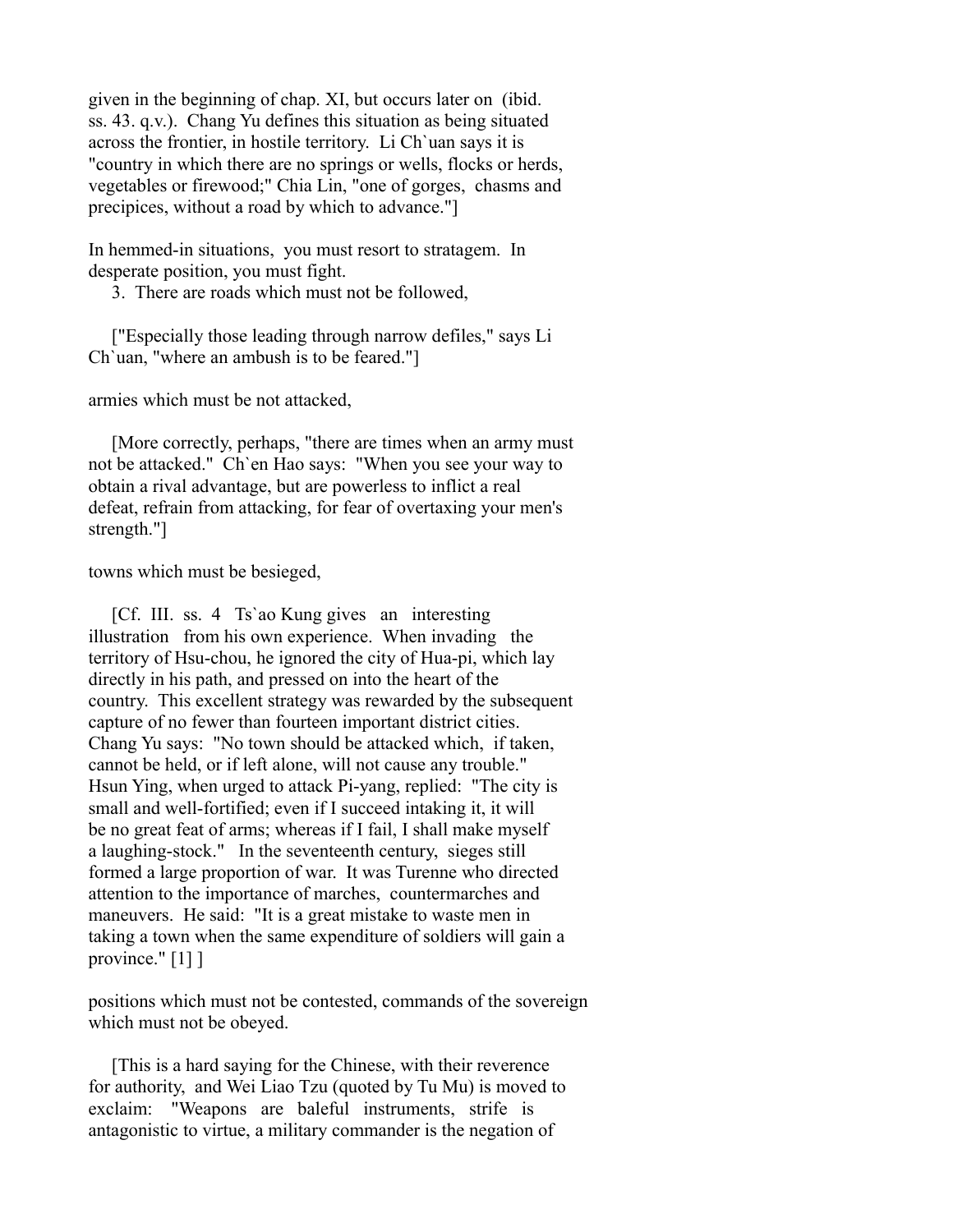civil order!" The unpalatable fact remains, however, that even Imperial wishes must be subordinated to military necessity.]

 4. The general who thoroughly understands the advantages that accompany variation of tactics knows how to handle his troops.

 5. The general who does not understand these, may be well acquainted with the configuration of the country, yet he will not be able to turn his knowledge to practical account.

 [Literally, "get the advantage of the ground," which means not only securing good positions, but availing oneself of natural advantages in every possible way. Chang Yu says: "Every kind of ground is characterized by certain natural features, and also gives scope for a certain variability of plan. How it is possible to turn these natural features to account unless topographical knowledge is supplemented by versatility of mind?"]

 6. So, the student of war who is unversed in the art of war of varying his plans, even though he be acquainted with the Five Advantages, will fail to make the best use of his men.

 [Chia Lin tells us that these imply five obvious and generally advantageous lines of action, namely: "if a certain road is short, it must be followed; if an army is isolated, it must be attacked; if a town is in a parlous condition, it must be besieged; if a position can be stormed, it must be attempted; and if consistent with military operations, the ruler's commands must be obeyed." But there are circumstances which sometimes forbid a general to use these advantages. For instance, "a certain road may be the shortest way for him, but if he knows that it abounds in natural obstacles, or that the enemy has laid an ambush on it, he will not follow that road. A hostile force may be open to attack, but if he knows that it is hard-pressed and likely to fight with desperation, he will refrain from striking," and so on.]

 7. Hence in the wise leader's plans, considerations of advantage and of disadvantage will be blended together.

 ["Whether in an advantageous position or a disadvantageous one," says Ts`ao Kung, "the opposite state should be always present to your mind."]

 8. If our expectation of advantage be tempered in this way, we may succeed in accomplishing the essential part of our schemes.

[Tu Mu says: "If we wish to wrest an advantage from the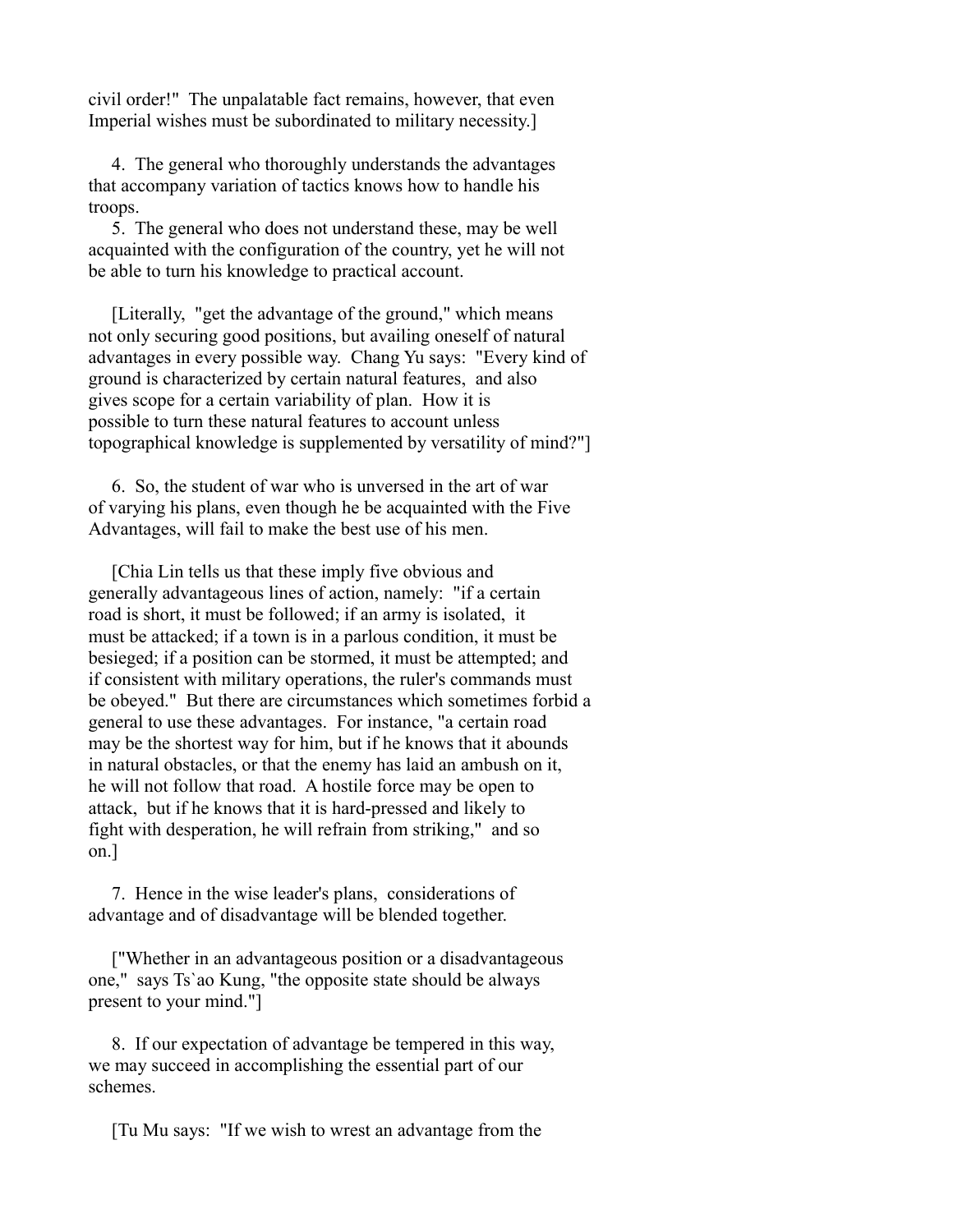enemy, we must not fix our minds on that alone, but allow for the possibility of the enemy also doing some harm to us, and let this enter as a factor into our calculations."]

 9. If, on the other hand, in the midst of difficulties we are always ready to seize an advantage, we may extricate ourselves from misfortune.

 [Tu Mu says: "If I wish to extricate myself from a dangerous position, I must consider not only the enemy's ability to injure me, but also my own ability to gain an advantage over the enemy. If in my counsels these two considerations are properly blended, I shall succeed in liberating myself.... For instance; if I am surrounded by the enemy and only think of effecting an escape, the nervelessness of my policy will incite my adversary to pursue and crush me; it would be far better to encourage my men to deliver a bold counter-attack, and use the advantage thus gained to free myself from the enemy's toils." See the story of Ts'ao Ts'ao, VII. ss. 35, note.]

10. Reduce the hostile chiefs by inflicting damage on them;

 [Chia Lin enumerates several ways of inflicting this injury, some of which would only occur to the Oriental mind:--"Entice away the enemy's best and wisest men, so that he may be left without counselors. Introduce traitors into his country, that the government policy may be rendered futile. Foment intrigue and deceit, and thus sow dissension between the ruler and his ministers. By means of every artful contrivance, cause deterioration amongst his men and waste of his treasure. Corrupt his morals by insidious gifts leading him into excess. Disturb and unsettle his mind by presenting him with lovely women." Chang Yu (after Wang Hsi) makes a different interpretation of Sun Tzu here: "Get the enemy into a position where he must suffer injury, and he will submit of his own accord."]

and make trouble for them,

 [Tu Mu, in this phrase, in his interpretation indicates that trouble should be make for the enemy affecting their "possessions," or, as we might say, "assets," which he considers to be "a large army, a rich exchequer, harmony amongst the soldiers, punctual fulfillment of commands." These give us a whip-hand over the enemy.]

and keep them constantly engaged;

 [Literally, "make servants of them." Tu Yu says "prevent the from having any rest."]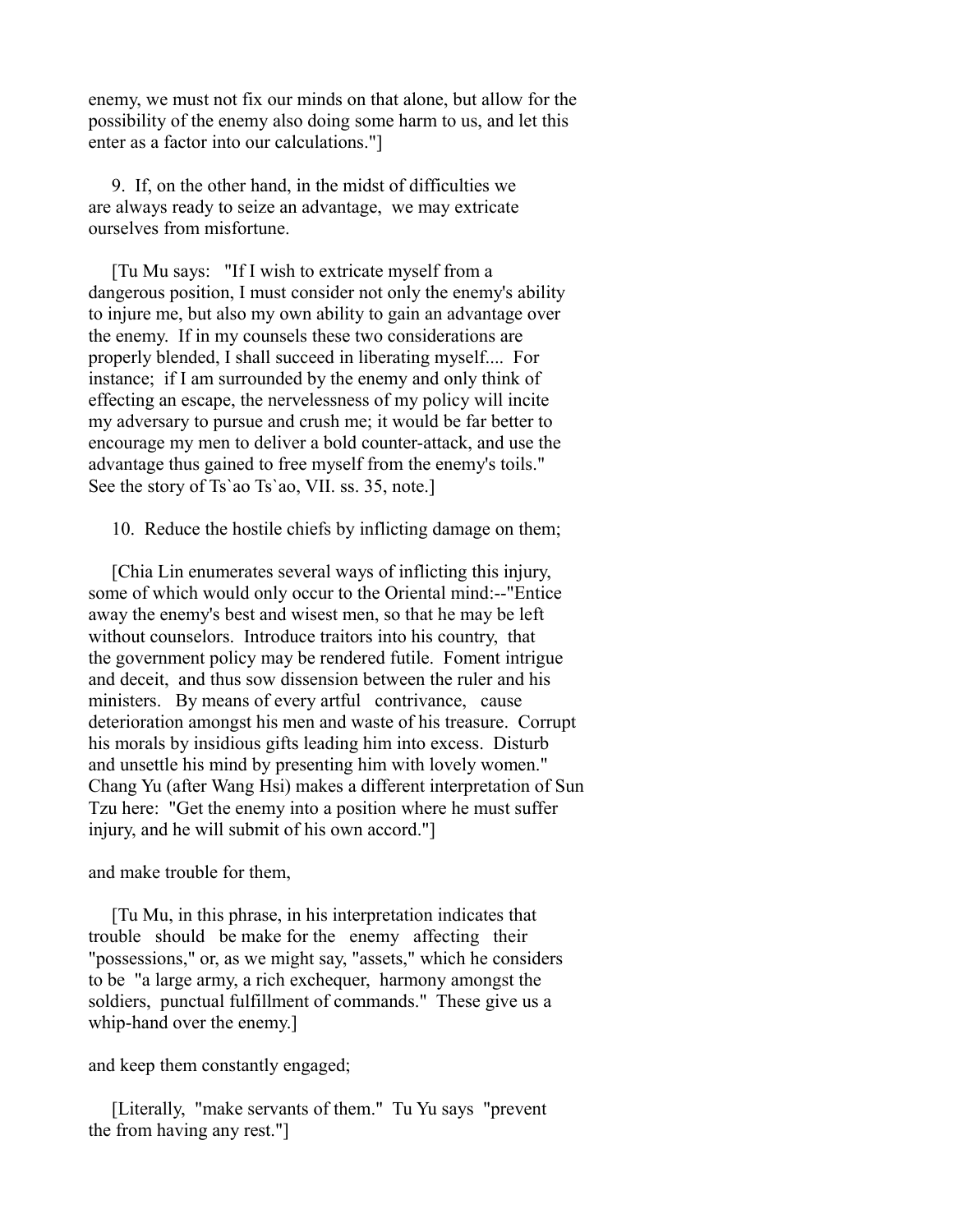hold out specious allurements, and make them rush to any given point.

 [Meng Shih's note contains an excellent example of the idiomatic use of: "cause them to forget PIEN (the reasons for acting otherwise than on their first impulse), and hasten in our direction."]

 11. The art of war teaches us to rely not on the likelihood of the enemy's not coming, but on our own readiness to receive him; not on the chance of his not attacking, but rather on the fact that we have made our position unassailable.

 12. There are five dangerous faults which may affect a general: (1) Recklessness, which leads to destruction;

 ["Bravery without forethought," as Ts`ao Kung analyzes it, which causes a man to fight blindly and desperately like a mad bull. Such an opponent, says Chang Yu, "must not be encountered with brute force, but may be lured into an ambush and slain." Cf. Wu Tzu, chap. IV. ad init.: "In estimating the character of a general, men are wont to pay exclusive attention to his courage, forgetting that courage is only one out of many qualities which a general should possess. The merely brave man is prone to fight recklessly; and he who fights recklessly, without any perception of what is expedient, must be condemned." Ssu-ma Fa, too, make the incisive remark: "Simply going to one's death does not bring about victory."]

(2) cowardice, which leads to capture;

 [Ts`ao Kung defines the Chinese word translated here as "cowardice" as being of the man "whom timidity prevents from advancing to seize an advantage," and Wang Hsi adds "who is quick to flee at the sight of danger." Meng Shih gives the closer paraphrase "he who is bent on returning alive," this is, the man who will never take a risk. But, as Sun Tzu knew, nothing is to be achieved in war unless you are willing to take risks. T`ai Kung said: "He who lets an advantage slip will subsequently bring upon himself real disaster." In 404 A.D., Liu Yu pursued the rebel Huan Hsuan up the Yangtsze and fought a naval battle with him at the island of Ch'eng-hung. The loyal troops numbered only a few thousands, while their opponents were in great force. But Huan Hsuan, fearing the fate which was in store for him should be be overcome, had a light boat made fast to the side of his war-junk, so that he might escape, if necessary, at a moment's notice. The natural result was that the fighting spirit of his soldiers was utterly quenched, and when the loyalists made an attack from windward with fireships, all striving with the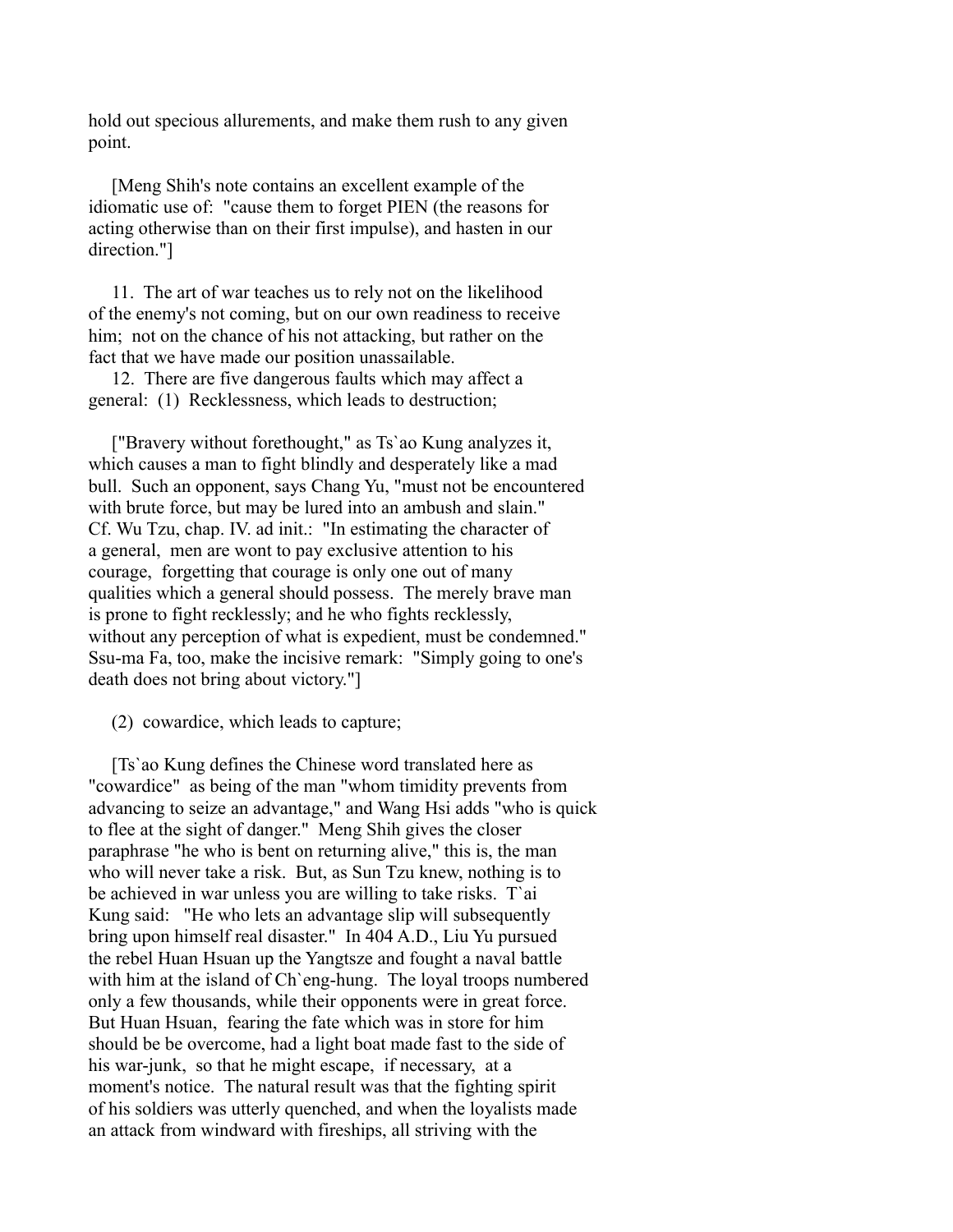utmost ardor to be first in the fray, Huan Hsuan's forces were routed, had to burn all their baggage and fled for two days and nights without stopping. Chang Yu tells a somewhat similar story of Chao Ying-ch`i, a general of the Chin State who during a battle with the army of Ch`u in 597 B.C. had a boat kept in readiness for him on the river, wishing in case of defeat to be the first to get across.]

(3) a hasty temper, which can be provoked by insults;

 [Tu Mu tells us that Yao Hsing, when opposed in 357 A.D. by Huang Mei, Teng Ch`iang and others shut himself up behind his walls and refused to fight. Teng Ch`iang said: "Our adversary is of a choleric temper and easily provoked; let us make constant sallies and break down his walls, then he will grow angry and come out. Once we can bring his force to battle, it is doomed to be our prey." This plan was acted upon, Yao Hsiang came out to fight, was lured as far as San-yuan by the enemy's pretended flight, and finally attacked and slain.]

(4) a delicacy of honor which is sensitive to shame;

 [This need not be taken to mean that a sense of honor is really a defect in a general. What Sun Tzu condemns is rather an exaggerated sensitiveness to slanderous reports, the thin-skinned man who is stung by opprobrium, however undeserved. Mei Yaoch`en truly observes, though somewhat paradoxically: "The seek after glory should be careless of public opinion."]

 (5) over-solicitude for his men, which exposes him to worry and trouble.

 [Here again, Sun Tzu does not mean that the general is to be careless of the welfare of his troops. All he wishes to emphasize is the danger of sacrificing any important military advantage to the immediate comfort of his men. This is a shortsighted policy, because in the long run the troops will suffer more from the defeat, or, at best, the prolongation of the war, which will be the consequence. A mistaken feeling of pity will often induce a general to relieve a beleaguered city, or to reinforce a hard-pressed detachment, contrary to his military instincts. It is now generally admitted that our repeated efforts to relieve Ladysmith in the South African War were so many strategical blunders which defeated their own purpose. And in the end, relief came through the very man who started out with the distinct resolve no longer to subordinate the interests of the whole to sentiment in favor of a part. An old soldier of one of our generals who failed most conspicuously in this war, tried once, I remember, to defend him to me on the ground that he was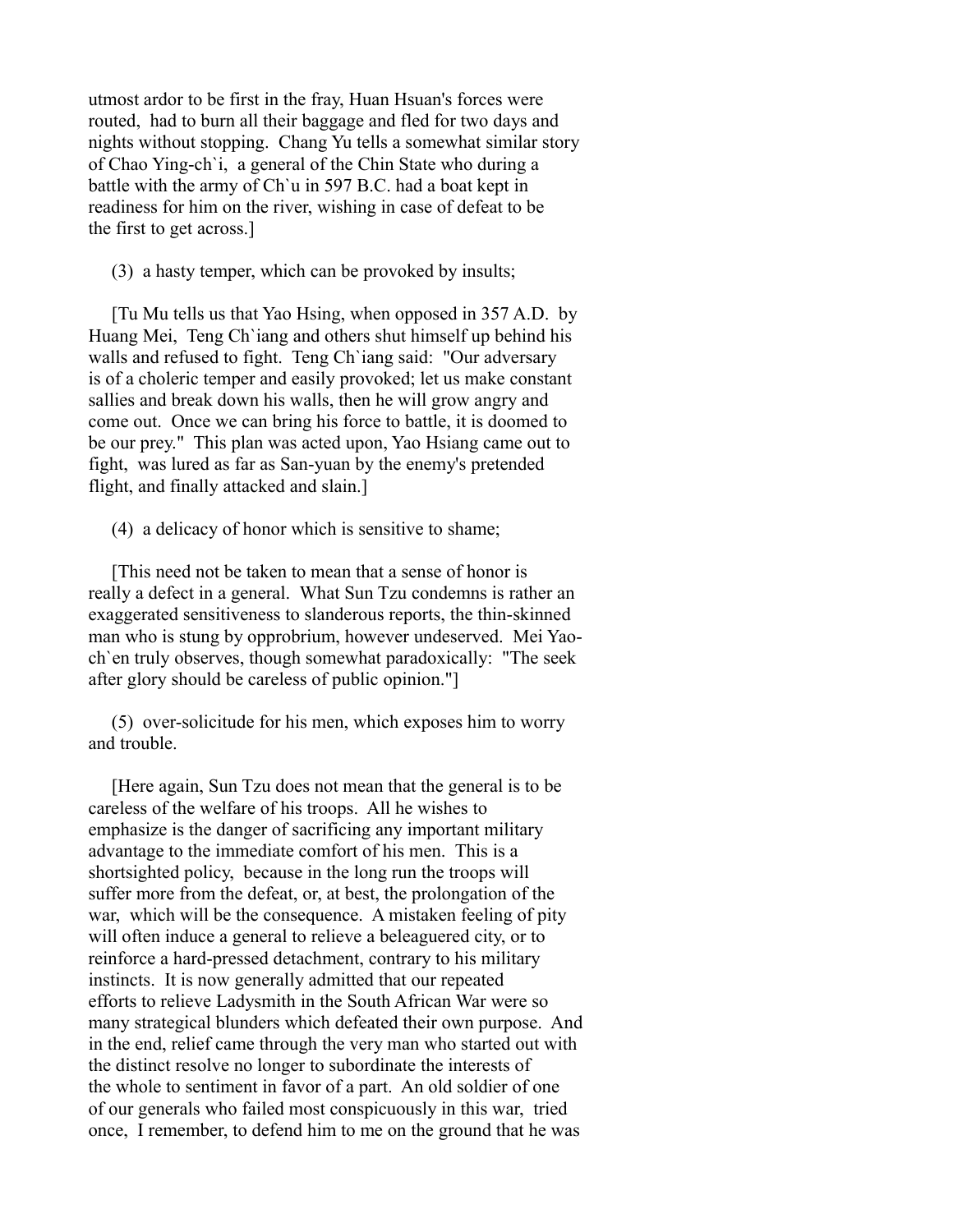always "so good to his men." By this plea, had he but known it, he was only condemning him out of Sun Tzu's mouth.]

 13. These are the five besetting sins of a general, ruinous to the conduct of war.

 14. When an army is overthrown and its leader slain, the cause will surely be found among these five dangerous faults. Let them be a subject of meditation.

[1] "Marshal Turenne," p. 50.

-----------------------------------------------------------------

IX. THE ARMY ON THE MARCH

 [The contents of this interesting chapter are better indicated in ss. 1 than by this heading.]

 1. Sun Tzu said: We come now to the question of encamping the army, and observing signs of the enemy. Pass quickly over mountains, and keep in the neighborhood of valleys.

 [The idea is, not to linger among barren uplands, but to keep close to supplies of water and grass. Cf. Wu Tzu, ch. 3: "Abide not in natural ovens," i.e. "the openings of valleys." Chang Yu tells the following anecdote: Wu-tu Ch`iang was a robber captain in the time of the Later Han, and Ma Yuan was sent to exterminate his gang. Ch`iang having found a refuge in the hills, Ma Yuan made no attempt to force a battle, but seized all the favorable positions commanding supplies of water and forage. Ch`iang was soon in such a desperate plight for want of provisions that he was forced to make a total surrender. He did not know the advantage of keeping in the neighborhood of valleys."]

2. Camp in high places,

 [Not on high hills, but on knolls or hillocks elevated above the surrounding country.]

facing the sun.

 [Tu Mu takes this to mean "facing south," and Ch`en Hao "facing east." Cf. infra, SS. 11, 13.

Do not climb heights in order to fight. So much for mountain warfare.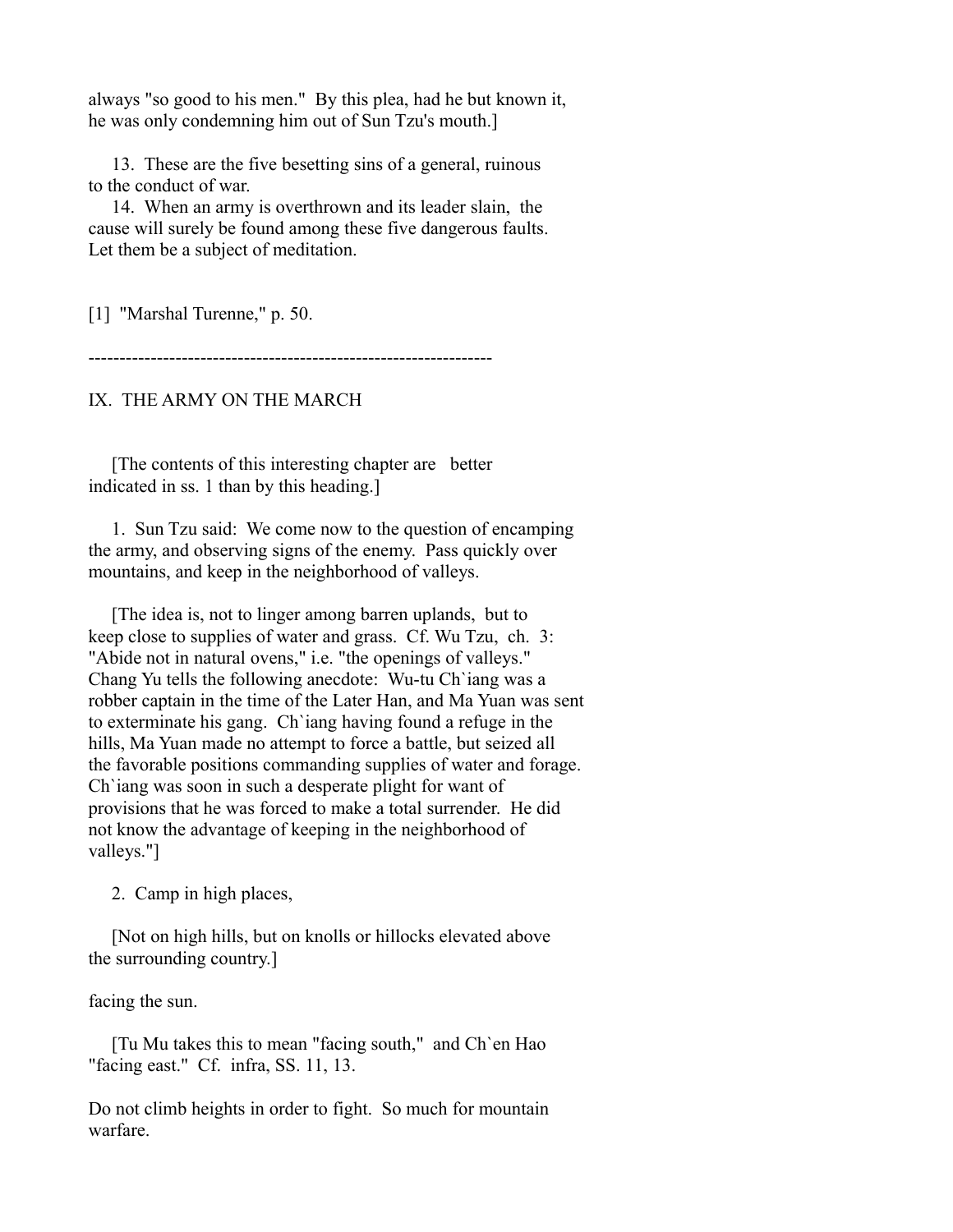3. After crossing a river, you should get far away from it.

 ["In order to tempt the enemy to cross after you," according to Ts`ao Kung, and also, says Chang Yu, "in order not to be impeded in your evolutions." The T`UNG TIEN reads, "If THE ENEMY crosses a river," etc. But in view of the next sentence, this is almost certainly an interpolation.]

 4. When an invading force crosses a river in its onward march, do not advance to meet it in mid-stream. It will be best to let half the army get across, and then deliver your attack.

 [Li Ch`uan alludes to the great victory won by Han Hsin over Lung Chu at the Wei River. Turning to the CH`IEN HAN SHU, ch. 34, fol. 6 verso, we find the battle described as follows: "The two armies were drawn up on opposite sides of the river. In the night, Han Hsin ordered his men to take some ten thousand sacks filled with sand and construct a dam higher up. Then, leading half his army across, he attacked Lung Chu; but after a time, pretending to have failed in his attempt, he hastily withdrew to the other bank. Lung Chu was much elated by this unlooked-for success, and exclaiming: "I felt sure that Han Hsin was really a coward!" he pursued him and began crossing the river in his turn. Han Hsin now sent a party to cut open the sandbags, thus releasing a great volume of water, which swept down and prevented the greater portion of Lung Chu's army from getting across. He then turned upon the force which had been cut off, and annihilated it, Lung Chu himself being amongst the slain. The rest of the army, on the further bank, also scattered and fled in all directions.]

 5. If you are anxious to fight, you should not go to meet the invader near a river which he has to cross.

[For fear of preventing his crossing.]

 6. Moor your craft higher up than the enemy, and facing the sun.

 [See supra, ss. 2. The repetition of these words in connection with water is very awkward. Chang Yu has the note: "Said either of troops marshaled on the river-bank, or of boats anchored in the stream itself; in either case it is essential to be higher than the enemy and facing the sun." The other commentators are not at all explicit.]

Do not move up-stream to meet the enemy.

[Tu Mu says: "As water flows downwards, we must not pitch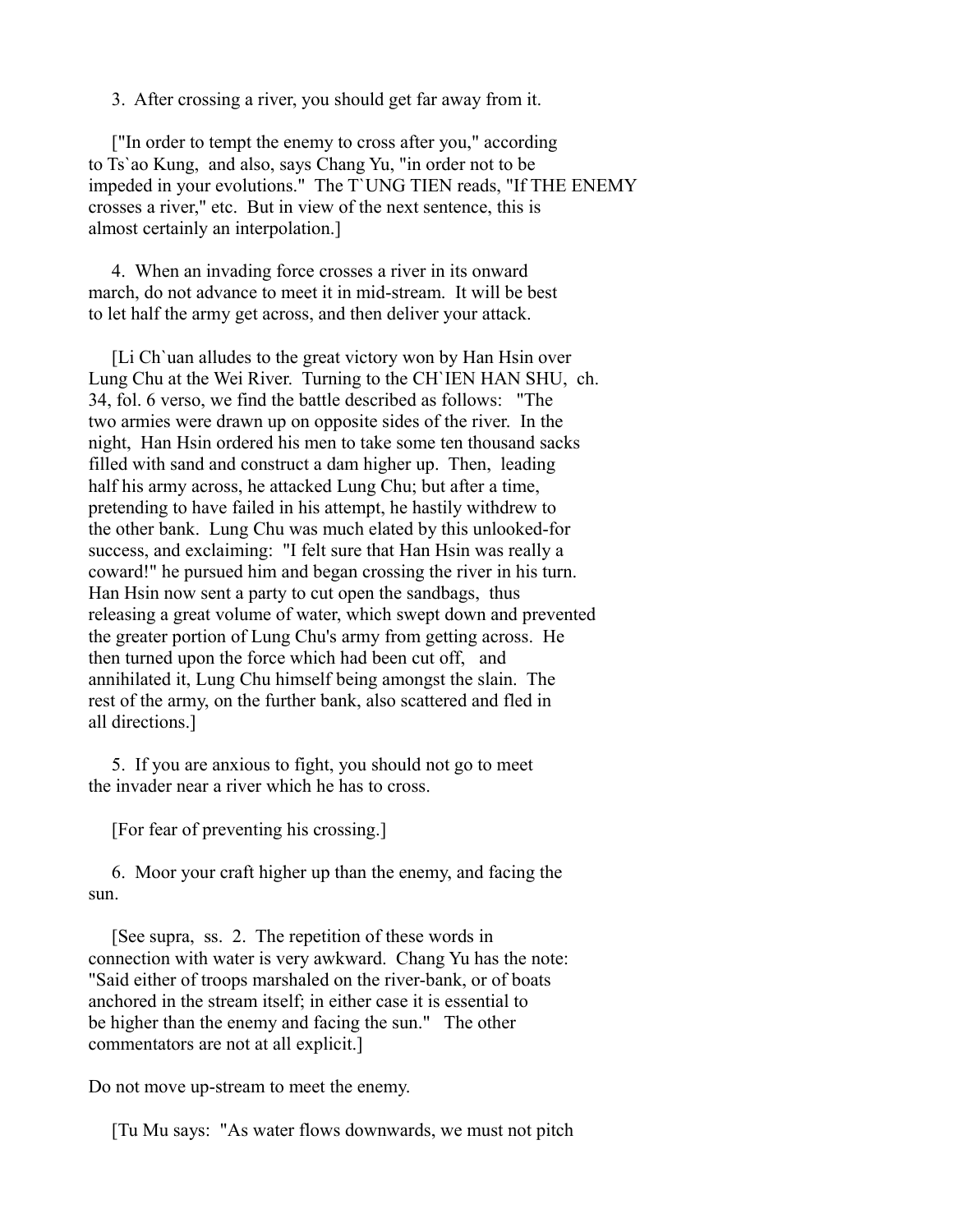our camp on the lower reaches of a river, for fear the enemy should open the sluices and sweep us away in a flood. Chu-ko Wuhou has remarked that 'in river warfare we must not advance against the stream,' which is as much as to say that our fleet must not be anchored below that of the enemy, for then they would be able to take advantage of the current and make short work of us." There is also the danger, noted by other commentators, that the enemy may throw poison on the water to be carried down to us.]

So much for river warfare.

 7. In crossing salt-marshes, your sole concern should be to get over them quickly, without any delay.

 [Because of the lack of fresh water, the poor quality of the herbage, and last but not least, because they are low, flat, and exposed to attack.]

 8. If forced to fight in a salt-marsh, you should have water and grass near you, and get your back to a clump of trees.

 [Li Ch`uan remarks that the ground is less likely to be treacherous where there are trees, while Tu Mu says that they will serve to protect the rear.

So much for operations in salt-marches.

 9. In dry, level country, take up an easily accessible position with rising ground to your right and on your rear,

 [Tu Mu quotes T`ai Kung as saying: "An army should have a stream or a marsh on its left, and a hill or tumulus on its right."]

so that the danger may be in front, and safety lie behind. So much for campaigning in flat country.

 10. These are the four useful branches of military knowledge

 [Those, namely, concerned with (1) mountains, (2) rivers, (3) marshes, and (4) plains. Compare Napoleon's "Military Maxims," no. 1.]

which enabled the Yellow Emperor to vanquish four several sovereigns.

 [Regarding the "Yellow Emperor": Mei Yao-ch`en asks, with some plausibility, whether there is an error in the text as nothing is known of Huang Ti having conquered four other Emperors. The SHIH CHI (ch. 1 ad init.) speaks only of his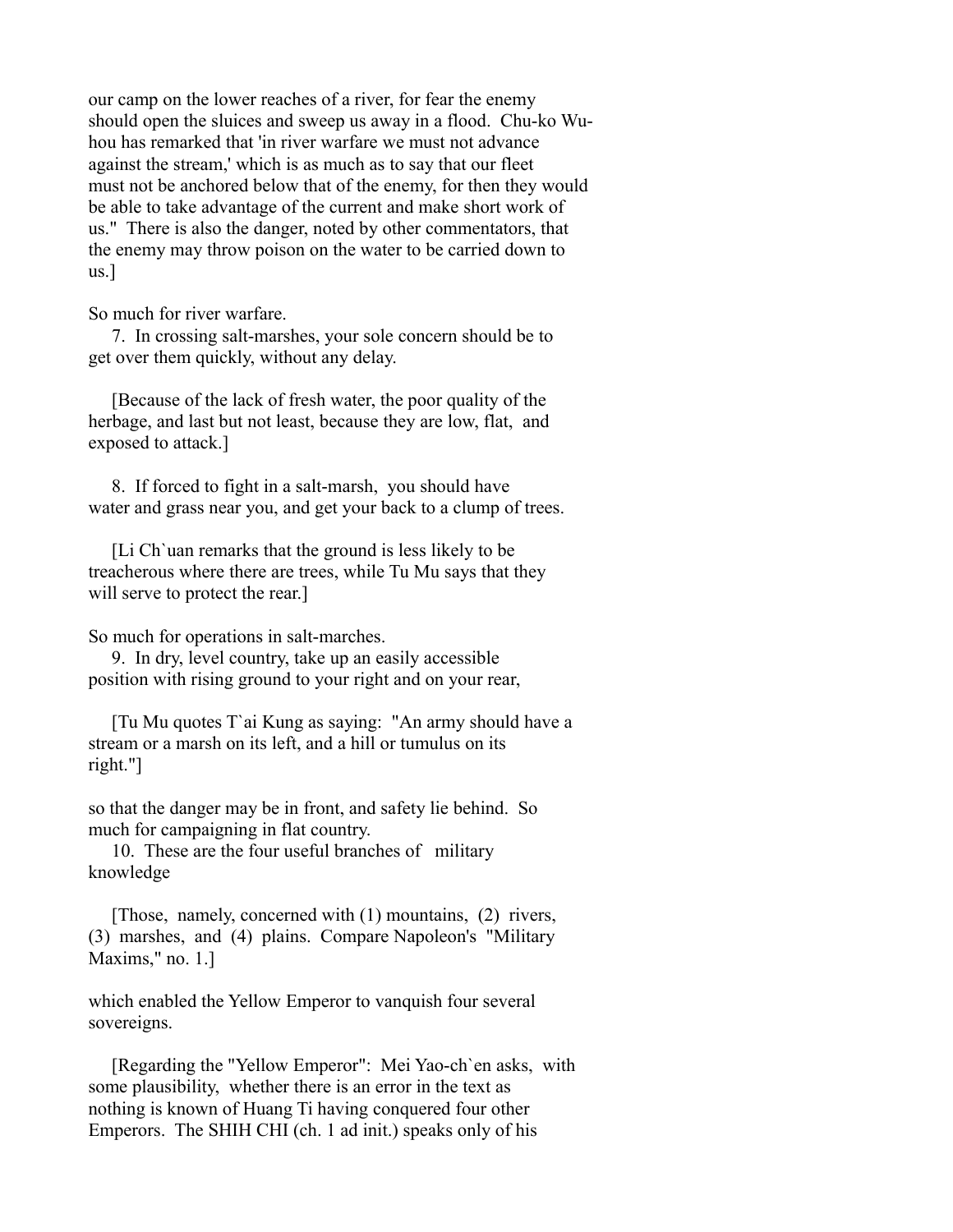victories over Yen Ti and Ch`ih Yu. In the LIU T`AO it is mentioned that he "fought seventy battles and pacified the Empire." Ts`ao Kung's explanation is, that the Yellow Emperor was the first to institute the feudal system of vassals princes, each of whom (to the number of four) originally bore the title of Emperor. Li Ch`uan tells us that the art of war originated under Huang Ti, who received it from his Minister Feng Hou.]

11. All armies prefer high ground to low.

 ["High Ground," says Mei Yao-ch`en, "is not only more agreement and salubrious, but more convenient from a military point of view; low ground is not only damp and unhealthy, but also disadvantageous for fighting."]

and sunny places to dark.

12. If you are careful of your men,

 [Ts`ao Kung says: "Make for fresh water and pasture, where you can turn out your animals to graze."]

and camp on hard ground, the army will be free from disease of every kind,

 [Chang Yu says: "The dryness of the climate will prevent the outbreak of illness."]

and this will spell victory.

 13. When you come to a hill or a bank, occupy the sunny side, with the slope on your right rear. Thus you will at once act for the benefit of your soldiers and utilize the natural advantages of the ground.

 14. When, in consequence of heavy rains up-country, a river which you wish to ford is swollen and flecked with foam, you must wait until it subsides.

 15. Country in which there are precipitous cliffs with torrents running between, deep natural hollows,

 [The latter defined as "places enclosed on every side by steep banks, with pools of water at the bottom.]

confined places,

 [Defined as "natural pens or prisons" or "places surrounded by precipices on three sides--easy to get into, but hard to get out of."]

tangled thickets,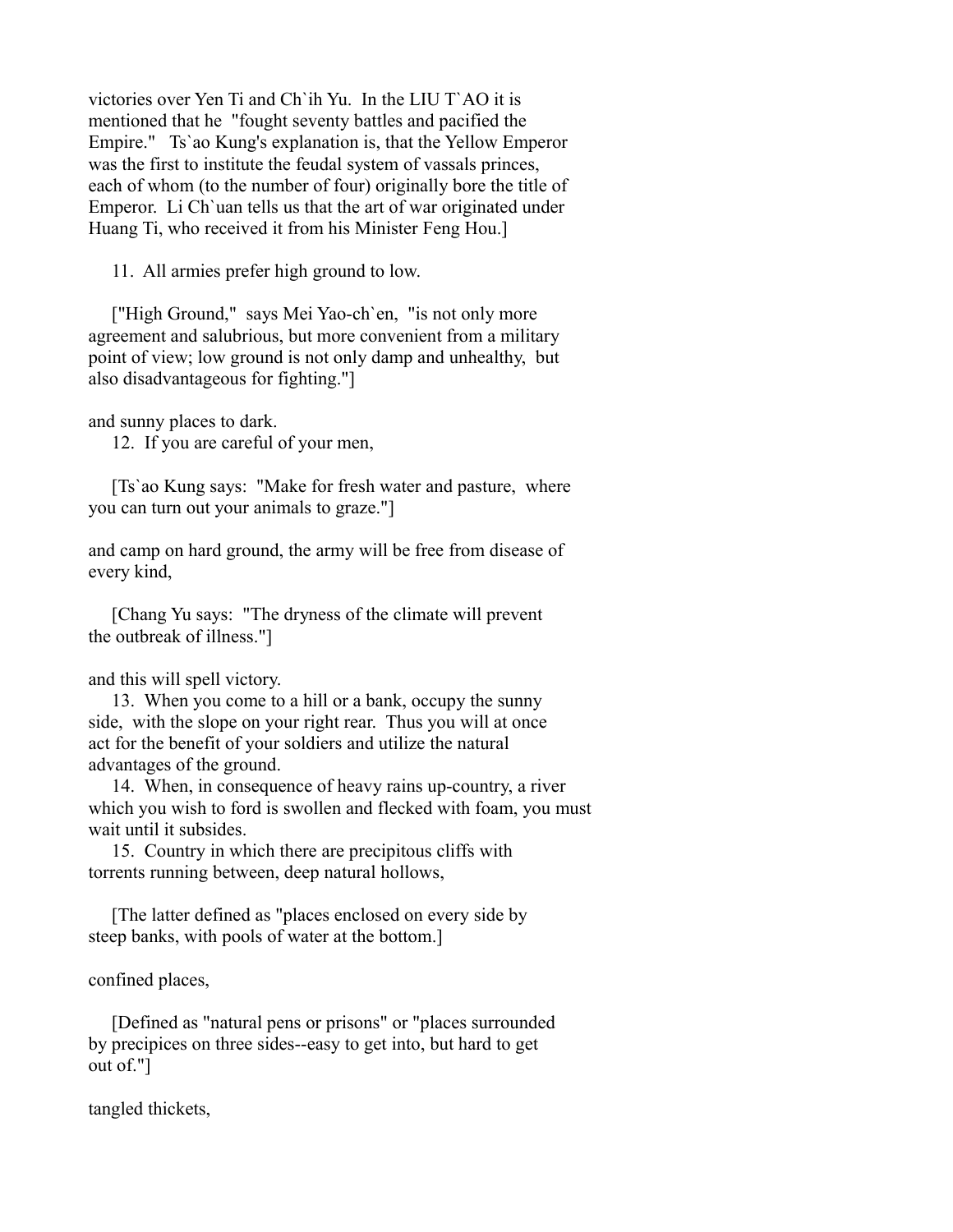[Defined as "places covered with such dense undergrowth that spears cannot be used."]

## quagmires

 [Defined as "low-lying places, so heavy with mud as to be impassable for chariots and horsemen."]

## and crevasses,

 [Defined by Mei Yao-ch`en as "a narrow difficult way between beetling cliffs." Tu Mu's note is "ground covered with trees and rocks, and intersected by numerous ravines and pitfalls." This is very vague, but Chia Lin explains it clearly enough as a defile or narrow pass, and Chang Yu takes much the same view. On the whole, the weight of the commentators certainly inclines to the rendering "defile." But the ordinary meaning of the Chinese in one place is "a crack or fissure" and the fact that the meaning of the Chinese elsewhere in the sentence indicates something in the nature of a defile, make me think that Sun Tzu is here speaking of crevasses.]

should be left with all possible speed and not approached.

 16. While we keep away from such places, we should get the enemy to approach them; while we face them, we should let the enemy have them on his rear.

 17. If in the neighborhood of your camp there should be any hilly country, ponds surrounded by aquatic grass, hollow basins filled with reeds, or woods with thick undergrowth, they must be carefully routed out and searched; for these are places where men in ambush or insidious spies are likely to be lurking.

 [Chang Yu has the note: "We must also be on our guard against traitors who may lie in close covert, secretly spying out our weaknesses and overhearing our instructions."]

 18. When the enemy is close at hand and remains quiet, he is relying on the natural strength of his position.

 [Here begin Sun Tzu's remarks on the reading of signs, much of which is so good that it could almost be included in a modern manual like Gen. Baden-Powell's "Aids to Scouting."]

 19. When he keeps aloof and tries to provoke a battle, he is anxious for the other side to advance.

 [Probably because we are in a strong position from which he wishes to dislodge us. "If he came close up to us, says Tu Mu, "and tried to force a battle, he would seem to despise us, and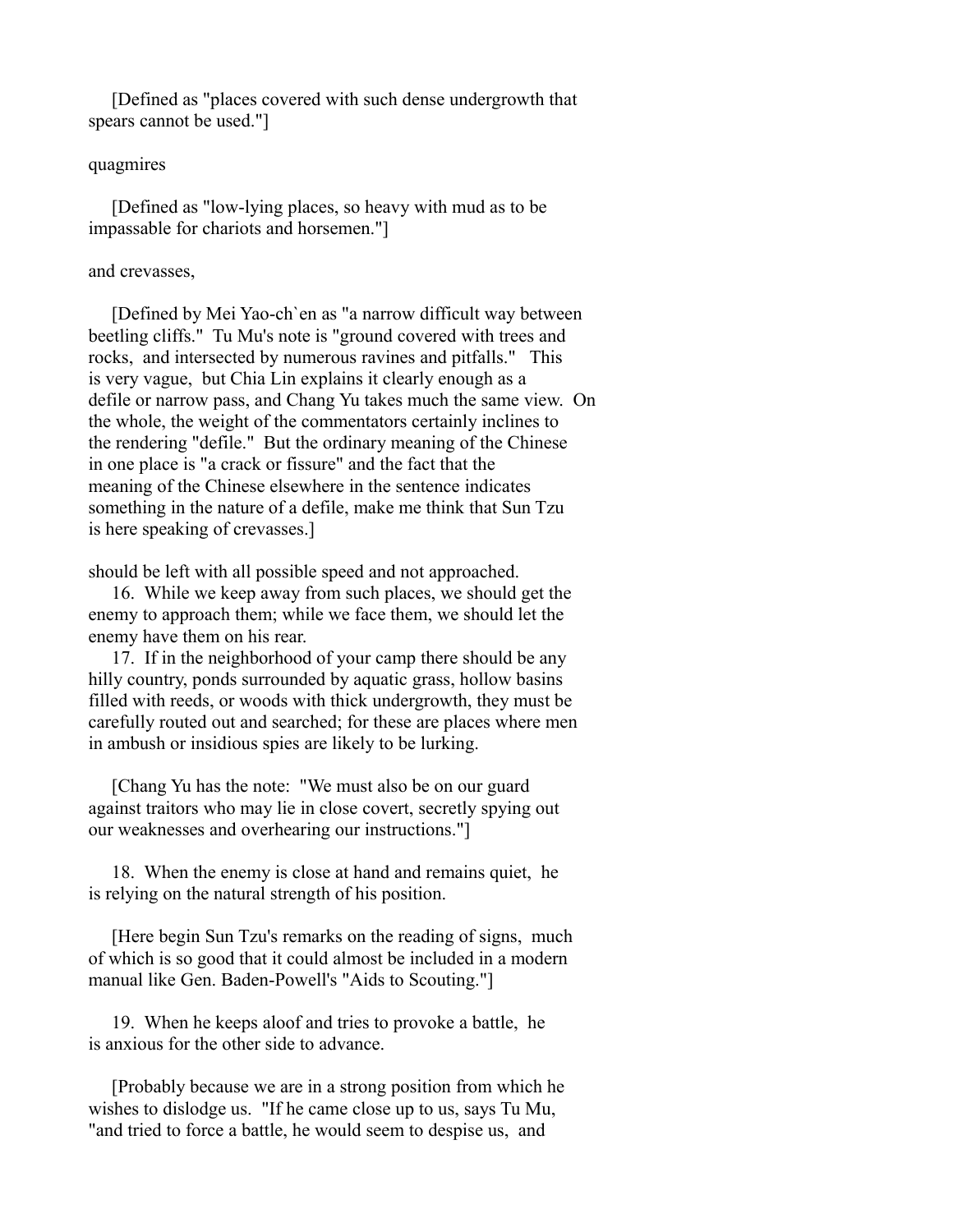there would be less probability of our responding to the challenge."]

 20. If his place of encampment is easy of access, he is tendering a bait.

 21. Movement amongst the trees of a forest shows that the enemy is advancing.

 [Ts`ao Kung explains this as "felling trees to clear a passage," and Chang Yu says: "Every man sends out scouts to climb high places and observe the enemy. If a scout sees that the trees of a forest are moving and shaking, he may know that they are being cut down to clear a passage for the enemy's march."]

The appearance of a number of screens in the midst of thick grass means that the enemy wants to make us suspicious.

 [Tu Yu's explanation, borrowed from Ts`ao Kung's, is as follows: "The presence of a number of screens or sheds in the midst of thick vegetation is a sure sign that the enemy has fled and, fearing pursuit, has constructed these hiding-places in order to make us suspect an ambush." It appears that these "screens" were hastily knotted together out of any long grass which the retreating enemy happened to come across.]

 22. The rising of birds in their flight is the sign of an ambuscade.

 [Chang Yu's explanation is doubtless right: "When birds that are flying along in a straight line suddenly shoot upwards, it means that soldiers are in ambush at the spot beneath."]

Startled beasts indicate that a sudden attack is coming.

 23. When there is dust rising in a high column, it is the sign of chariots advancing; when the dust is low, but spread over a wide area, it betokens the approach of infantry.

 ["High and sharp," or rising to a peak, is of course somewhat exaggerated as applied to dust. The commentators explain the phenomenon by saying that horses and chariots, being heavier than men, raise more dust, and also follow one another in the same wheel-track, whereas foot-soldiers would be marching in ranks, many abreast. According to Chang Yu, "every army on the march must have scouts some way in advance, who on sighting dust raised by the enemy, will gallop back and report it to the commander-in-chief." Cf. Gen. Baden-Powell: "As you move along, say, in a hostile country, your eyes should be looking afar for the enemy or any signs of him: figures, dust rising, birds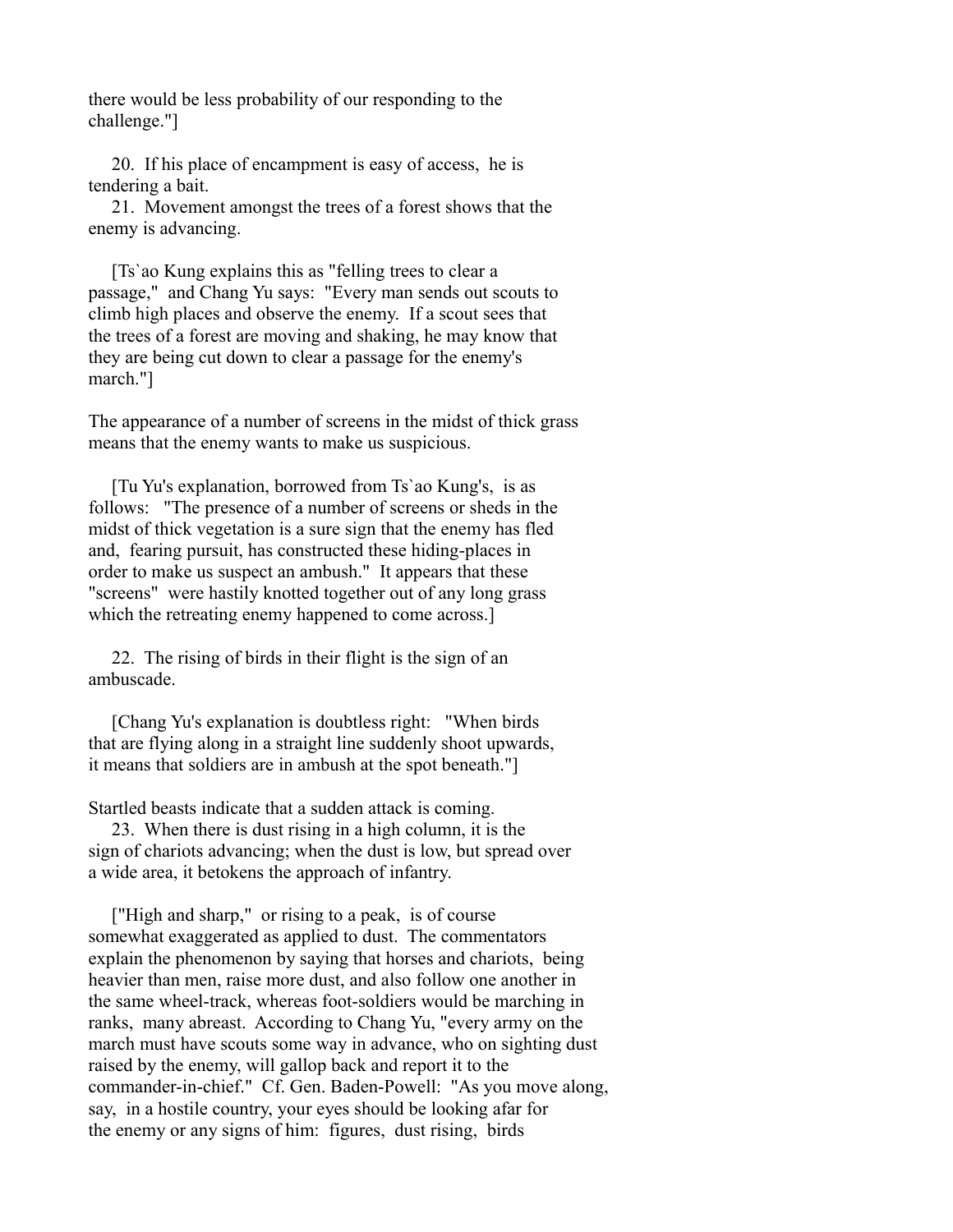getting up, glitter of arms, etc." [1] ]

When it branches out in different directions, it shows that parties have been sent to collect firewood. A few clouds of dust moving to and fro signify that the army is encamping.

 [Chang Yu says: "In apportioning the defenses for a cantonment, light horse will be sent out to survey the position and ascertain the weak and strong points all along its circumference. Hence the small quantity of dust and its motion."]

 24. Humble words and increased preparations are signs that the enemy is about to advance.

 ["As though they stood in great fear of us," says Tu Mu. "Their object is to make us contemptuous and careless, after which they will attack us." Chang Yu alludes to the story of T'ien Tan of the Ch'i-mo against the Yen forces, led by Ch'i Chieh. In ch. 82 of the SHIH CHI we read: "T`ien Tan openly said: 'My only fear is that the Yen army may cut off the noses of their Ch`i prisoners and place them in the front rank to fight against us; that would be the undoing of our city.' The other side being informed of this speech, at once acted on the suggestion; but those within the city were enraged at seeing their fellow-countrymen thus mutilated, and fearing only lest they should fall into the enemy's hands, were nerved to defend themselves more obstinately than ever. Once again T`ien Tan sent back converted spies who reported these words to the enemy: "What I dread most is that the men of Yen may dig up the ancestral tombs outside the town, and by inflicting this indignity on our forefathers cause us to become faint-hearted.' Forthwith the besiegers dug up all the graves and burned the corpses lying in them. And the inhabitants of Chi-mo, witnessing the outrage from the city-walls, wept passionately and were all impatient to go out and fight, their fury being increased tenfold. T`ien Tan knew then that his soldiers were ready for any enterprise. But instead of a sword, he himself too a mattock in his hands, and ordered others to be distributed amongst his best warriors, while the ranks were filled up with their wives and concubines. He then served out all the remaining rations and bade his men eat their fill. The regular soldiers were told to keep out of sight, and the walls were manned with the old and weaker men and with women. This done, envoys were dispatched to the enemy's camp to arrange terms of surrender, whereupon the Yen army began shouting for joy. T ien Tan also collected 20,000 ounces of silver from the people, and got the wealthy citizens of Chi-mo to send it to the Yen general with the prayer that, when the town capitulated, he would allow their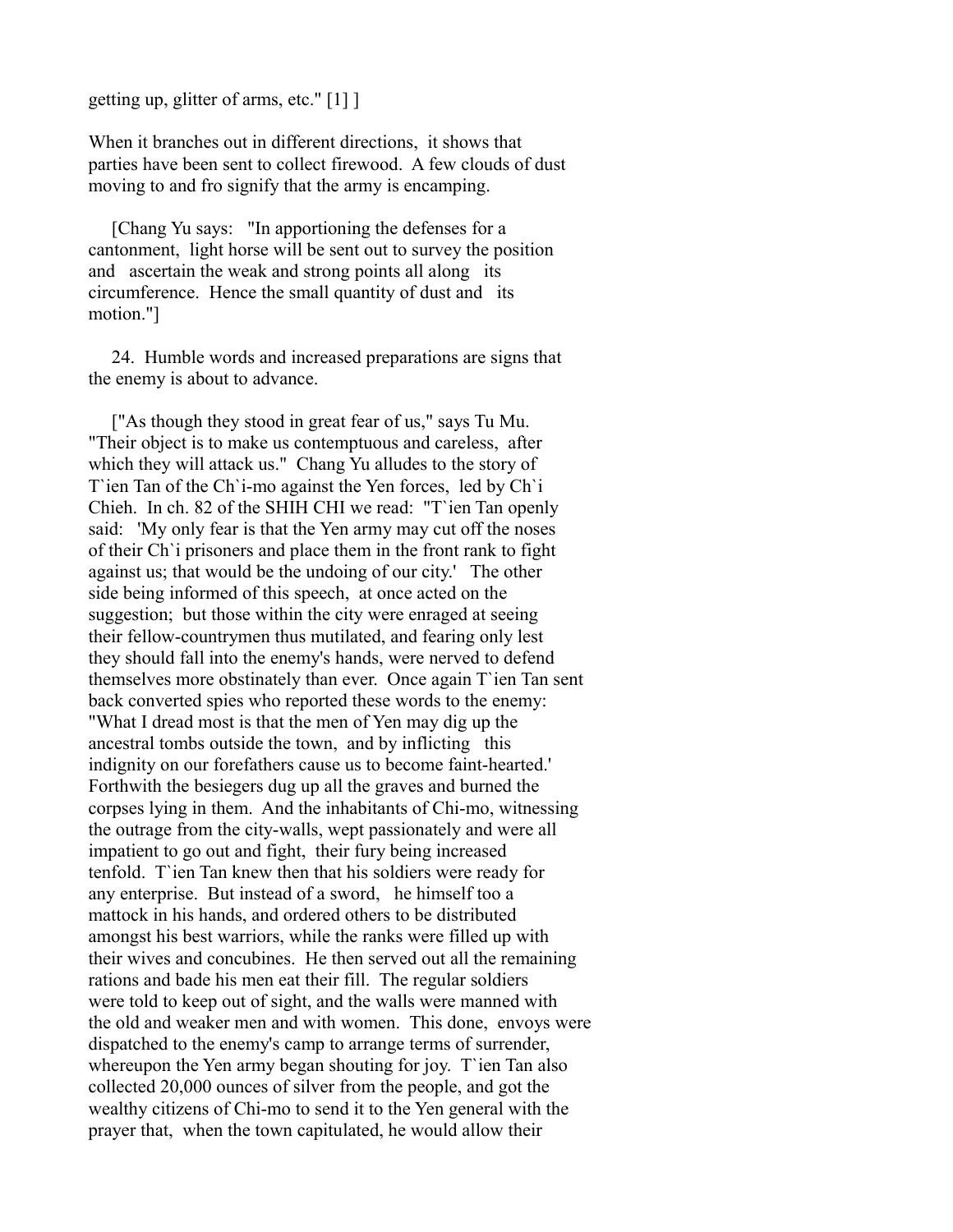homes to be plundered or their women to be maltreated. Ch`i Chieh, in high good humor, granted their prayer; but his army now became increasingly slack and careless. Meanwhile, T`ien Tan got together a thousand oxen, decked them with pieces of red silk, painted their bodies, dragon-like, with colored stripes, and fastened sharp blades on their horns and well-greased rushes on their tails. When night came on, he lighted the ends of the rushes, and drove the oxen through a number of holes which he had pierced in the walls, backing them up with a force of 5000 picked warriors. The animals, maddened with pain, dashed furiously into the enemy's camp where they caused the utmost confusion and dismay; for their tails acted as torches, showing up the hideous pattern on their bodies, and the weapons on their horns killed or wounded any with whom they came into contact. In the meantime, the band of 5000 had crept up with gags in their mouths, and now threw themselves on the enemy. At the same moment a frightful din arose in the city itself, all those that remained behind making as much noise as possible by banging drums and hammering on bronze vessels, until heaven and earth were convulsed by the uproar. Terror-stricken, the Yen army fled in disorder, hotly pursued by the men of Ch`i, who succeeded in slaying their general Ch`i Chien.... The result of the battle was the ultimate recovery of some seventy cities which had belonged to the Ch`i State."]

Violent language and driving forward as if to the attack are signs that he will retreat.

 25. When the light chariots come out first and take up a position on the wings, it is a sign that the enemy is forming for battle.

 26. Peace proposals unaccompanied by a sworn covenant indicate a plot.

 [The reading here is uncertain. Li Ch`uan indicates "a treaty confirmed by oaths and hostages." Wang Hsi and Chang Yu, on the other hand, simply say "without reason," "on a frivolous pretext."]

27. When there is much running about

 [Every man hastening to his proper place under his own regimental banner.]

and the soldiers fall into rank, it means that the critical moment has come.

 28. When some are seen advancing and some retreating, it is a lure.

 29. When the soldiers stand leaning on their spears, they are faint from want of food.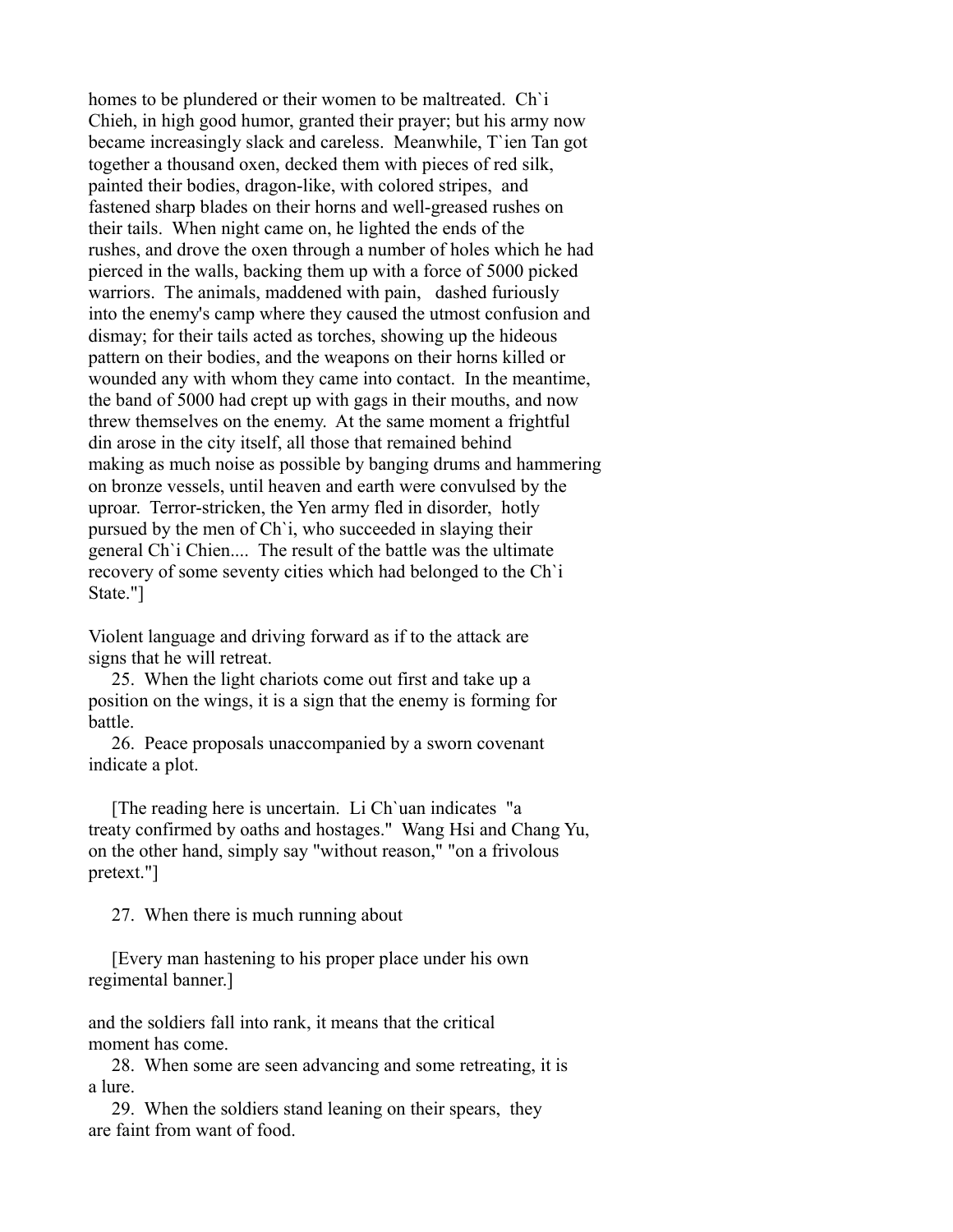30. If those who are sent to draw water begin by drinking themselves, the army is suffering from thirst.

 [As Tu Mu remarks: "One may know the condition of a whole army from the behavior of a single man."]

 31. If the enemy sees an advantage to be gained and makes no effort to secure it, the soldiers are exhausted.

32. If birds gather on any spot, it is unoccupied.

 [A useful fact to bear in mind when, for instance, as Ch`en Hao says, the enemy has secretly abandoned his camp.]

Clamor by night betokens nervousness.

 33. If there is disturbance in the camp, the general's authority is weak. If the banners and flags are shifted about, sedition is afoot. If the officers are angry, it means that the men are weary.

 [Tu Mu understands the sentence differently: "If all the officers of an army are angry with their general, it means that they are broken with fatigue" owing to the exertions which he has demanded from them.]

 34. When an army feeds its horses with grain and kills its cattle for food,

 [In the ordinary course of things, the men would be fed on grain and the horses chiefly on grass.]

and when the men do not hang their cooking-pots over the campfires, showing that they will not return to their tents, you may know that they are determined to fight to the death.

 [I may quote here the illustrative passage from the HOU HAN SHU, ch. 71, given in abbreviated form by the P`EI WEN YUN FU: "The rebel Wang Kuo of Liang was besieging the town of Ch`ents`ang, and Huang-fu Sung, who was in supreme command, and Tung Cho were sent out against him. The latter pressed for hasty measures, but Sung turned a deaf ear to his counsel. At last the rebels were utterly worn out, and began to throw down their weapons of their own accord. Sung was not advancing to the attack, but Cho said: 'It is a principle of war not to pursue desperate men and not to press a retreating host.' Sung answered: 'That does not apply here. What I am about to attack is a jaded army, not a retreating host; with disciplined troops I am falling on a disorganized multitude, not a band of desperate men.' Thereupon he advances to the attack unsupported by his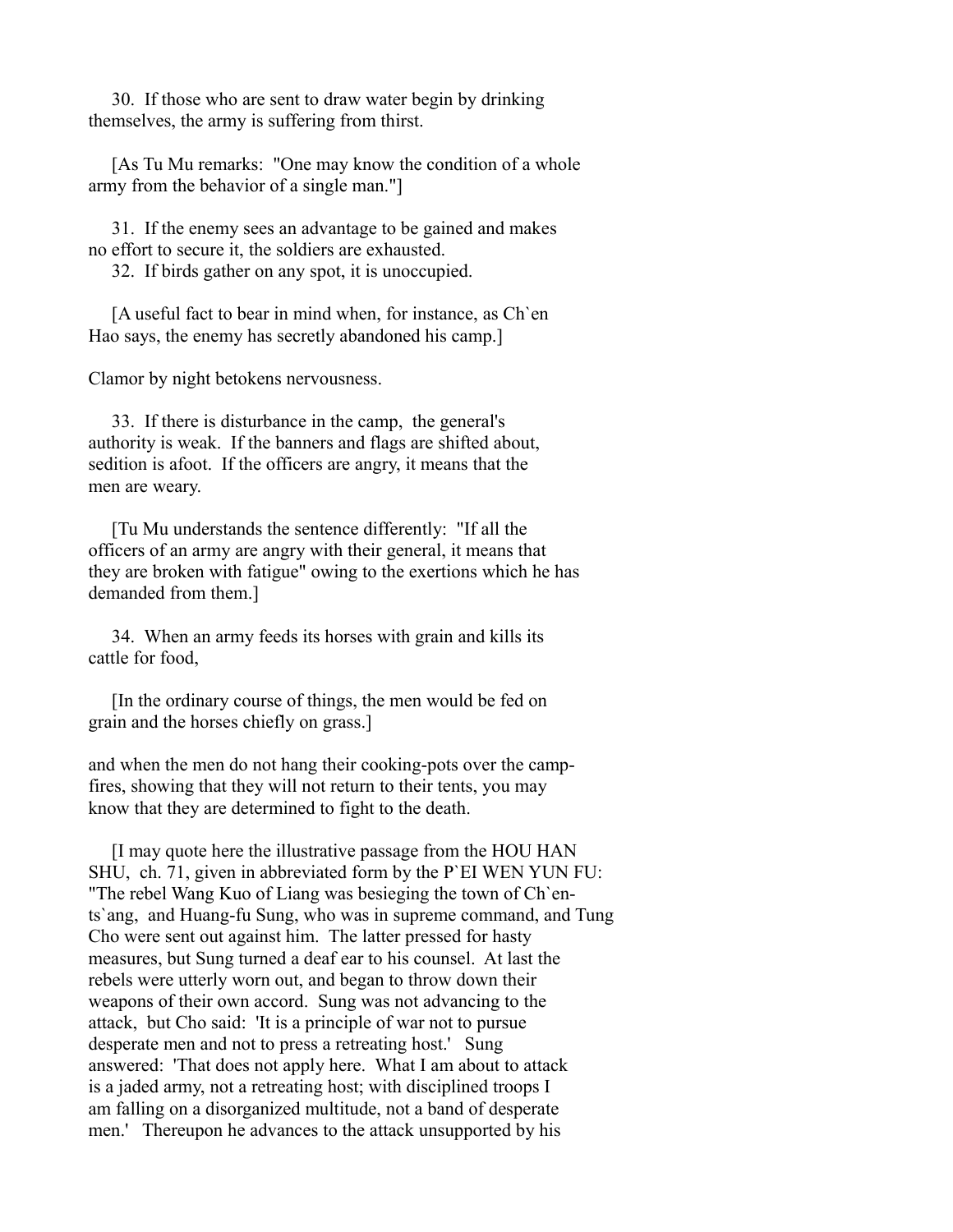colleague, and routed the enemy, Wang Kuo being slain."]

 35. The sight of men whispering together in small knots or speaking in subdued tones points to disaffection amongst the rank and file.

 36. Too frequent rewards signify that the enemy is at the end of his resources;

 [Because, when an army is hard pressed, as Tu Mu says, there is always a fear of mutiny, and lavish rewards are given to keep the men in good temper.]

too many punishments betray a condition of dire distress.

 [Because in such case discipline becomes relaxed, and unwonted severity is necessary to keep the men to their duty.]

 37. To begin by bluster, but afterwards to take fright at the enemy's numbers, shows a supreme lack of intelligence.

 [I follow the interpretation of Ts`ao Kung, also adopted by Li Ch`uan, Tu Mu, and Chang Yu. Another possible meaning set forth by Tu Yu, Chia Lin, Mei Tao-ch`en and Wang Hsi, is: "The general who is first tyrannical towards his men, and then in terror lest they should mutiny, etc." This would connect the sentence with what went before about rewards and punishments.]

 38. When envoys are sent with compliments in their mouths, it is a sign that the enemy wishes for a truce.

 [Tu Mu says: "If the enemy open friendly relations be sending hostages, it is a sign that they are anxious for an armistice, either because their strength is exhausted or for some other reason." But it hardly needs a Sun Tzu to draw such an obvious inference.]

 39. If the enemy's troops march up angrily and remain facing ours for a long time without either joining battle or taking themselves off again, the situation is one that demands great vigilance and circumspection.

 [Ts`ao Kung says a maneuver of this sort may be only a ruse to gain time for an unexpected flank attack or the laying of an ambush.]

 40. If our troops are no more in number than the enemy, that is amply sufficient; it only means that no direct attack can be made.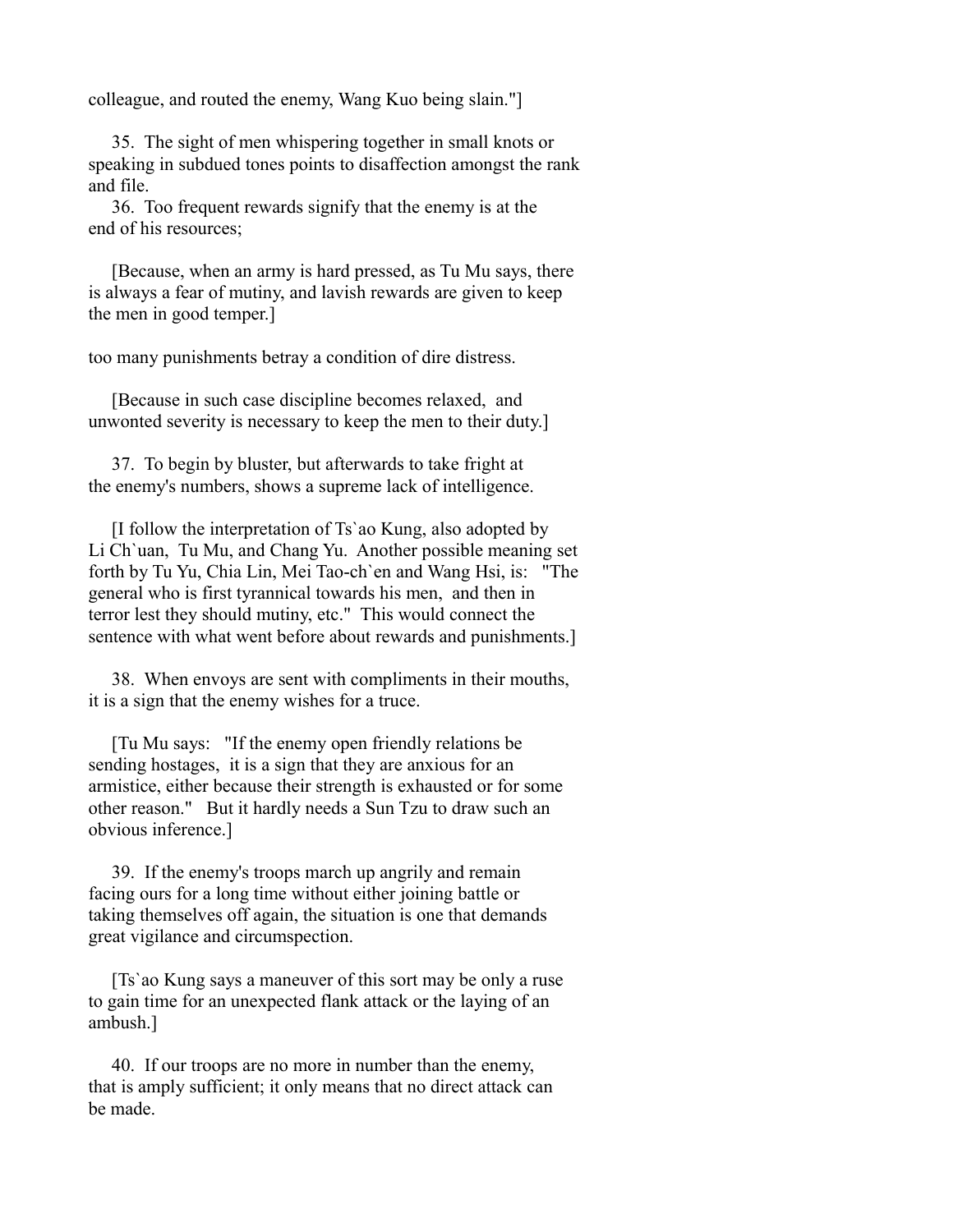[Literally, "no martial advance." That is to say, CHENG tactics and frontal attacks must be eschewed, and stratagem resorted to instead.]

What we can do is simply to concentrate all our available strength, keep a close watch on the enemy, and obtain reinforcements.

 [This is an obscure sentence, and none of the commentators succeed in squeezing very good sense out of it. I follow Li Ch`uan, who appears to offer the simplest explanation: "Only the side that gets more men will win." Fortunately we have Chang Yu to expound its meaning to us in language which is lucidity itself: "When the numbers are even, and no favorable opening presents itself, although we may not be strong enough to deliver a sustained attack, we can find additional recruits amongst our sutlers and camp-followers, and then, concentrating our forces and keeping a close watch on the enemy, contrive to snatch the victory. But we must avoid borrowing foreign soldiers to help us." He then quotes from Wei Liao Tzu, ch. 3: "The nominal strength of mercenary troops may be 100,000, but their real value will be not more than half that figure."

 41. He who exercises no forethought but makes light of his opponents is sure to be captured by them.

 [Ch`en Hao, quoting from the TSO CHUAN, says: "If bees and scorpions carry poison, how much more will a hostile state! Even a puny opponent, then, should not be treated with contempt."]

 42. If soldiers are punished before they have grown attached to you, they will not prove submissive; and, unless submissive, then will be practically useless. If, when the soldiers have become attached to you, punishments are not enforced, they will still be unless.

 43. Therefore soldiers must be treated in the first instance with humanity, but kept under control by means of iron discipline.

 [Yen Tzu [B.C. 493] said of Ssu-ma Jang-chu: "His civil virtues endeared him to the people; his martial prowess kept his enemies in awe." Cf. Wu Tzu, ch. 4 init.: "The ideal commander unites culture with a warlike temper; the profession of arms requires a combination of hardness and tenderness."]

This is a certain road to victory.

 44. If in training soldiers commands are habitually enforced, the army will be well-disciplined; if not, its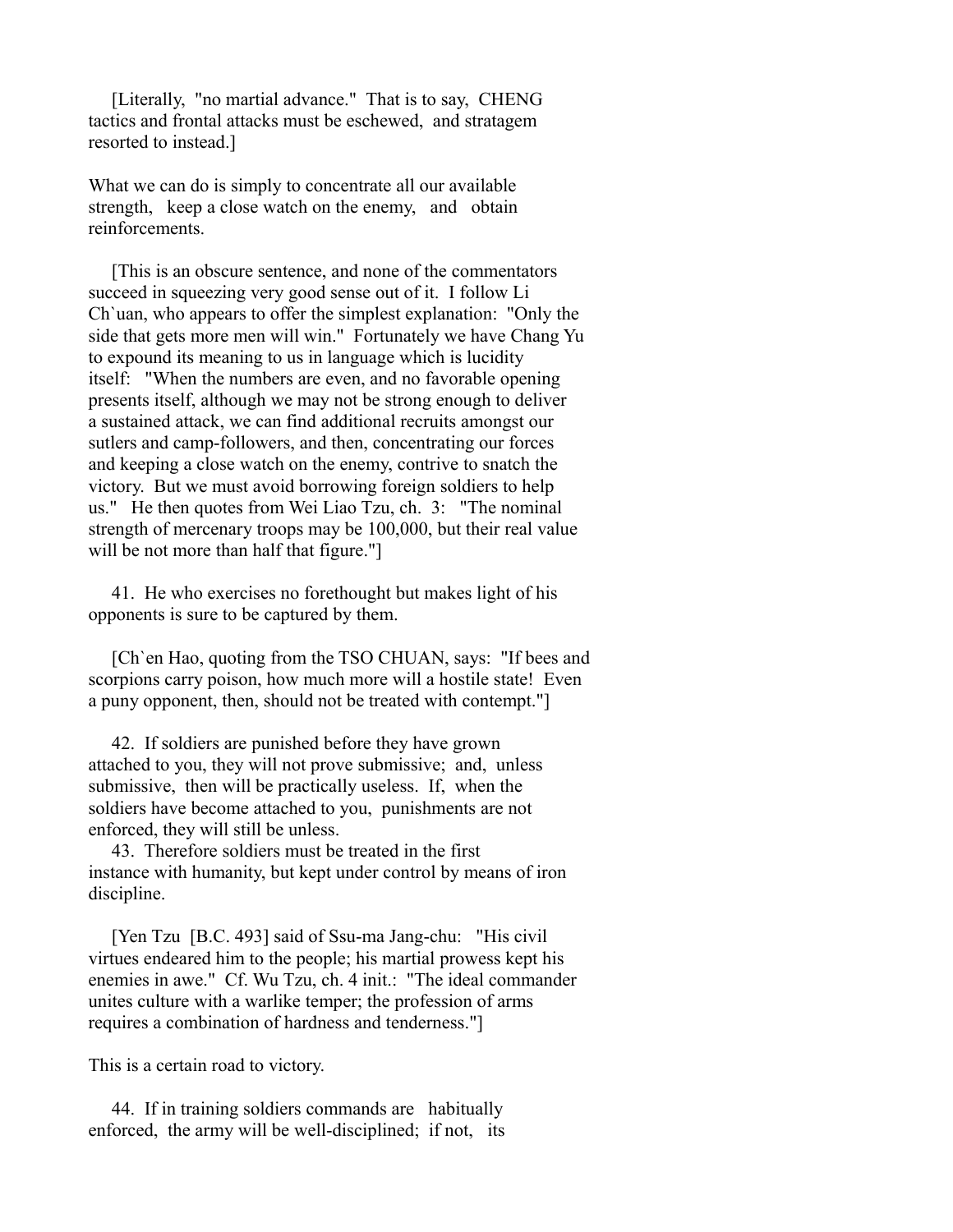discipline will be bad.

 45. If a general shows confidence in his men but always insists on his orders being obeyed,

 [Tu Mu says: "A general ought in time of peace to show kindly confidence in his men and also make his authority respected, so that when they come to face the enemy, orders may be executed and discipline maintained, because they all trust and look up to him." What Sun Tzu has said in ss. 44, however, would lead one rather to expect something like this: "If a general is always confident that his orders will be carried out," etc."]

the gain will be mutual.

 [Chang Yu says: "The general has confidence in the men under his command, and the men are docile, having confidence in him. Thus the gain is mutual" He quotes a pregnant sentence from Wei Liao Tzu, ch. 4: "The art of giving orders is not to try to rectify minor blunders and not to be swayed by petty doubts." Vacillation and fussiness are the surest means of sapping the confidence of an army.]

[1] "Aids to Scouting," p. 26.

-----------------------------------------------------------------

## X. TERRAIN

 [Only about a third of the chapter, comprising ss. ss. 1-13, deals with "terrain," the subject being more fully treated in ch. XI. The "six calamities" are discussed in SS. 14-20, and the rest of the chapter is again a mere string of desultory remarks, though not less interesting, perhaps, on that account.]

 1. Sun Tzu said: We may distinguish six kinds of terrain, to wit: (1) Accessible ground;

 [Mei Yao-ch`en says: "plentifully provided with roads and means of communications."]

(2) entangling ground;

 [The same commentator says: "Net-like country, venturing into which you become entangled."]

(3) temporizing ground;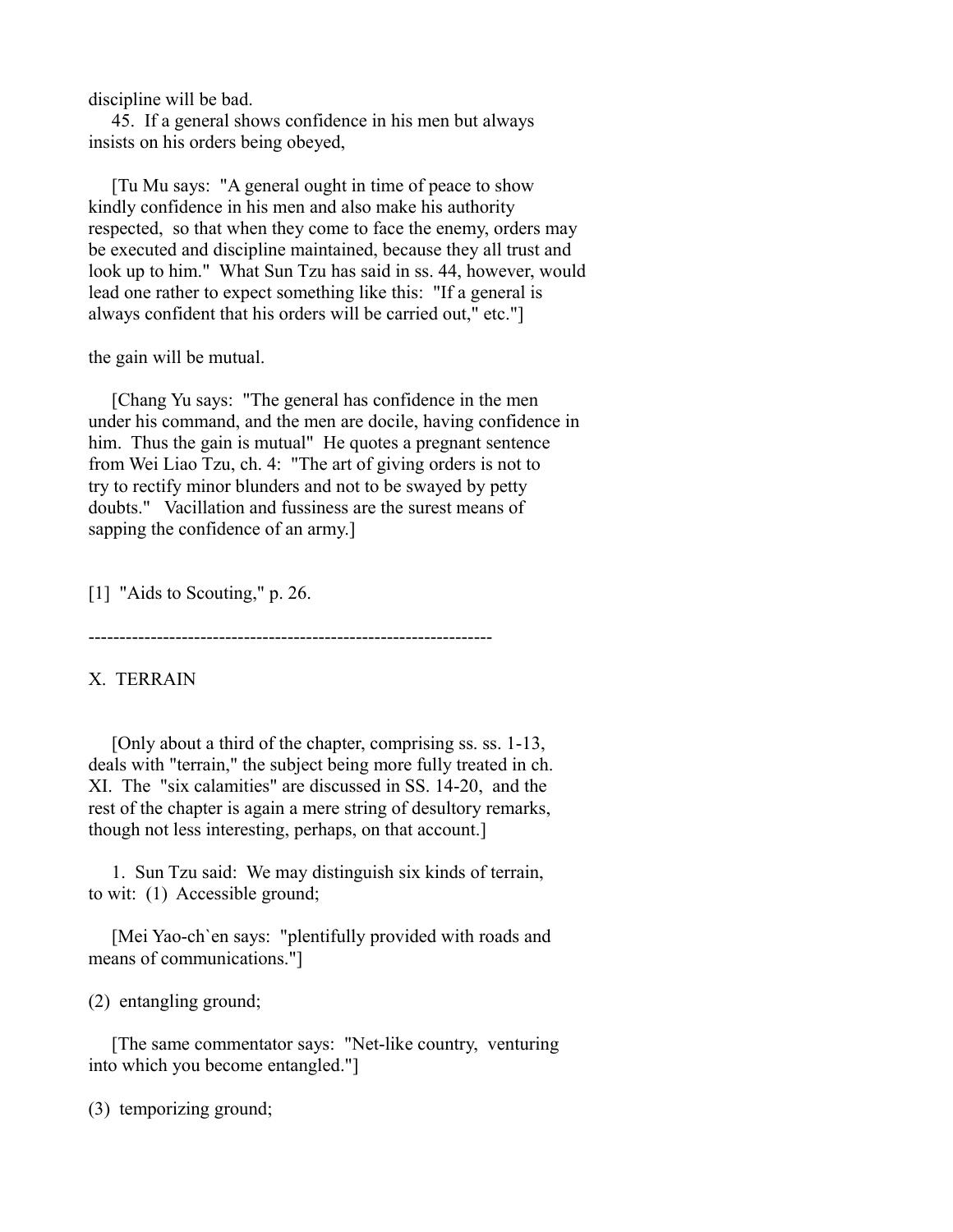[Ground which allows you to "stave off" or "delay."]

(4) narrow passes; (5) precipitous heights; (6) positions at a great distance from the enemy.

 [It is hardly necessary to point out the faultiness of this classification. A strange lack of logical perception is shown in the Chinaman's unquestioning acceptance of glaring crossdivisions such as the above.]

 2. Ground which can be freely traversed by both sides is called ACCESSIBLE.

 3. With regard to ground of this nature, be before the enemy in occupying the raised and sunny spots, and carefully guard your line of supplies.

 [The general meaning of the last phrase is doubtlessly, as Tu Yu says, "not to allow the enemy to cut your communications." In view of Napoleon's dictum, "the secret of war lies in the communications," [1] we could wish that Sun Tzu had done more than skirt the edge of this important subject here and in I. ss. 10, VII. ss. 11. Col. Henderson says: "The line of supply may be said to be as vital to the existence of an army as the heart to the life of a human being. Just as the duelist who finds his adversary's point menacing him with certain death, and his own guard astray, is compelled to conform to his adversary's movements, and to content himself with warding off his thrusts, so the commander whose communications are suddenly threatened finds himself in a false position, and he will be fortunate if he has not to change all his plans, to split up his force into more or less isolated detachments, and to fight with inferior numbers on ground which he has not had time to prepare, and where defeat will not be an ordinary failure, but will entail the ruin or surrender of his whole army." [2]

Then you will be able to fight with advantage.

 4. Ground which can be abandoned but is hard to re-occupy is called ENTANGLING.

 5. From a position of this sort, if the enemy is unprepared, you may sally forth and defeat him. But if the enemy is prepared for your coming, and you fail to defeat him, then, return being impossible, disaster will ensue.

 6. When the position is such that neither side will gain by making the first move, it is called TEMPORIZING ground.

 [Tu Mu says: "Each side finds it inconvenient to move, and the situation remains at a deadlock."]

7. In a position of this sort, even though the enemy should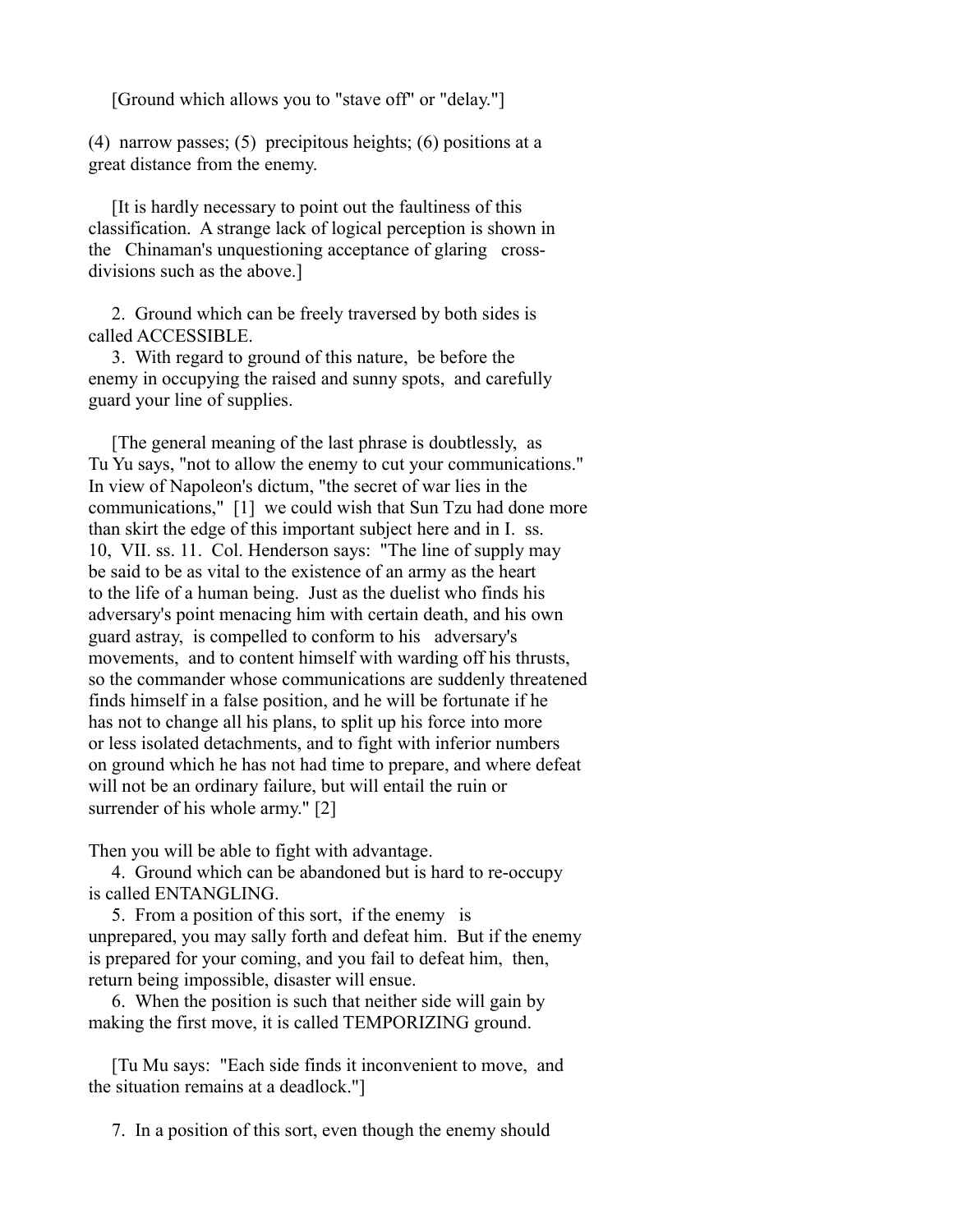offer us an attractive bait,

 [Tu Yu says, "turning their backs on us and pretending to flee." But this is only one of the lures which might induce us to quit our position.]

it will be advisable not to stir forth, but rather to retreat, thus enticing the enemy in his turn; then, when part of his army has come out, we may deliver our attack with advantage.

 8. With regard to NARROW PASSES, if you can occupy them first, let them be strongly garrisoned and await the advent of the enemy.

 [Because then, as Tu Yu observes, "the initiative will lie with us, and by making sudden and unexpected attacks we shall have the enemy at our mercy."]

 9. Should the army forestall you in occupying a pass, do not go after him if the pass is fully garrisoned, but only if it is weakly garrisoned.

 10. With regard to PRECIPITOUS HEIGHTS, if you are beforehand with your adversary, you should occupy the raised and sunny spots, and there wait for him to come up.

 [Ts`ao Kung says: "The particular advantage of securing heights and defiles is that your actions cannot then be dictated by the enemy." [For the enunciation of the grand principle alluded to, see VI. ss. 2]. Chang Yu tells the following anecdote of P`ei Hsing-chien (A.D. 619-682), who was sent on a punitive expedition against the Turkic tribes. "At night he pitched his camp as usual, and it had already been completely fortified by wall and ditch, when suddenly he gave orders that the army should shift its quarters to a hill near by. This was highly displeasing to his officers, who protested loudly against the extra fatigue which it would entail on the men. P`ei Hsingchien, however, paid no heed to their remonstrances and had the camp moved as quickly as possible. The same night, a terrific storm came on, which flooded their former place of encampment to the depth of over twelve feet. The recalcitrant officers were amazed at the sight, and owned that they had been in the wrong. 'How did you know what was going to happen?' they asked. P`ei Hsing-chien replied: 'From this time forward be content to obey orders without asking unnecessary questions.' From this it may be seen," Chang Yu continues, "that high and sunny places are advantageous not only for fighting, but also because they are immune from disastrous floods."]

 11. If the enemy has occupied them before you, do not follow him, but retreat and try to entice him away.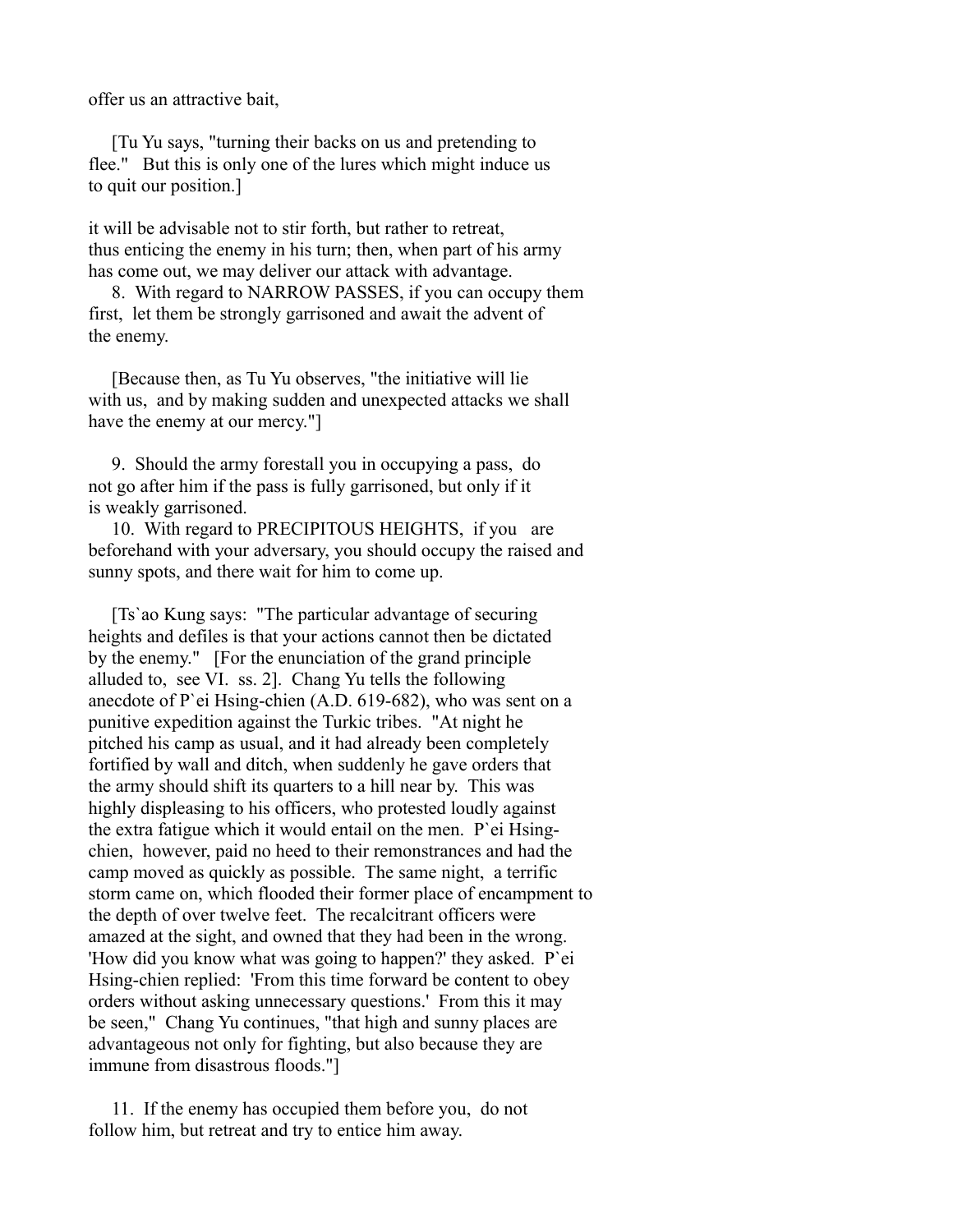[The turning point of Li Shih-min's campaign in 621 A.D. against the two rebels, Tou Chien-te, King of Hsia, and Wang Shih-ch`ung, Prince of Cheng, was his seizure of the heights of Wu-lao, in spike of which Tou Chien-te persisted in his attempt to relieve his ally in Lo-yang, was defeated and taken prisoner. See CHIU T`ANG, ch. 2, fol. 5 verso, and also ch. 54.]

 12. If you are situated at a great distance from the enemy, and the strength of the two armies is equal, it is not easy to provoke a battle,

 [The point is that we must not think of undertaking a long and wearisome march, at the end of which, as Tu Yu says, "we should be exhausted and our adversary fresh and keen."]

and fighting will be to your disadvantage.

13. These six are the principles connected with Earth.

 [Or perhaps, "the principles relating to ground." See, however, I. ss. 8.]

The general who has attained a responsible post must be careful to study them.

 14. Now an army is exposed to six several calamities, not arising from natural causes, but from faults for which the general is responsible. These are: (1) Flight; (2) insubordination; (3) collapse; (4) ruin; (5) disorganization; (6) rout.

 15. Other conditions being equal, if one force is hurled against another ten times its size, the result will be the FLIGHT of the former.

 16. When the common soldiers are too strong and their officers too weak, the result is INSUBORDINATION.

 [Tu Mu cites the unhappy case of T`ien Pu [HSIN T`ANG SHU, ch. 148], who was sent to Wei in 821 A.D. with orders to lead an army against Wang T`ing-ts`ou. But the whole time he was in command, his soldiers treated him with the utmost contempt, and openly flouted his authority by riding about the camp on donkeys, several thousands at a time. T`ien Pu was powerless to put a stop to this conduct, and when, after some months had passed, he made an attempt to engage the enemy, his troops turned tail and dispersed in every direction. After that, the unfortunate man committed suicide by cutting his throat.]

When the officers are too strong and the common soldiers too weak, the result is COLLAPSE.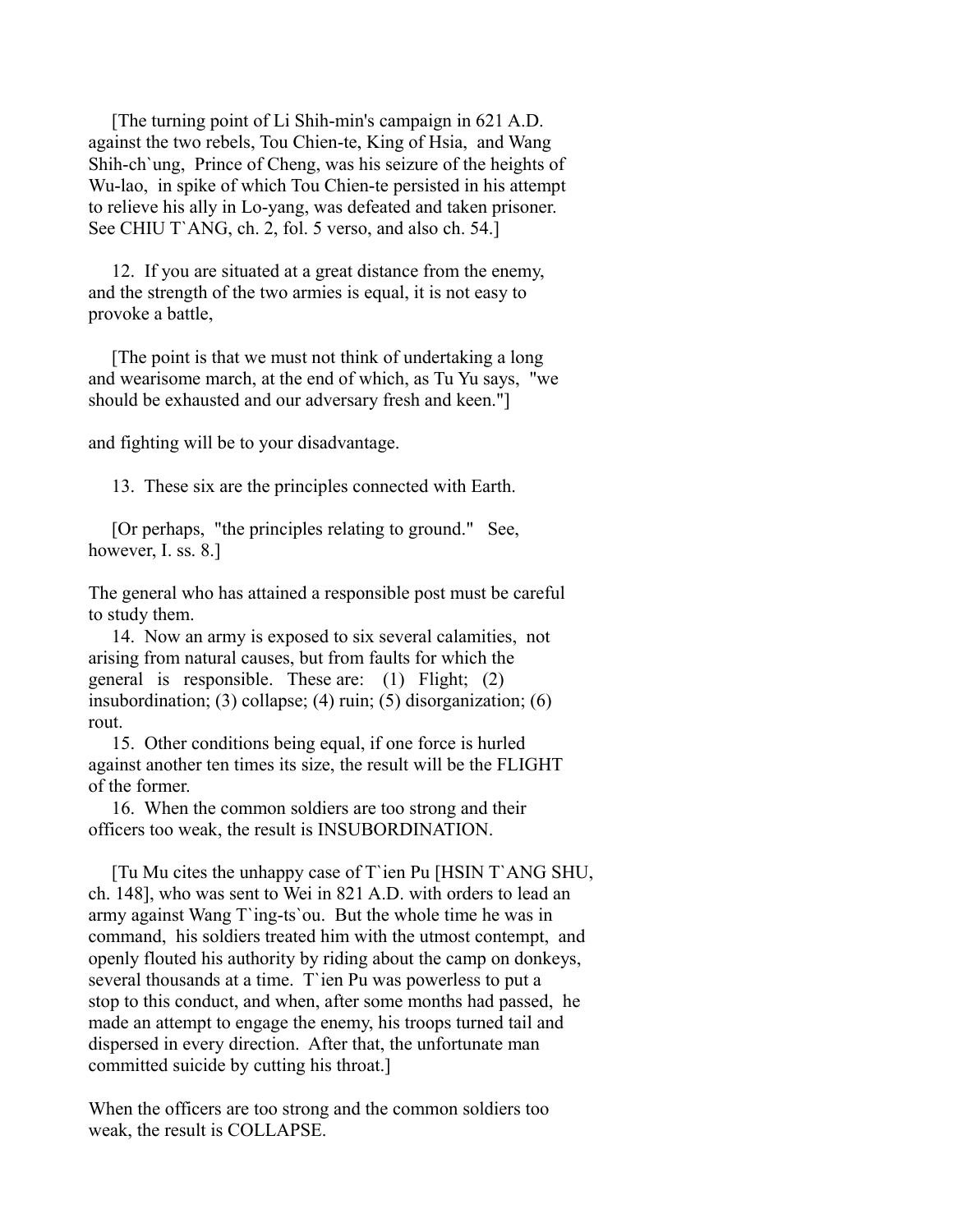[Ts`ao Kung says: "The officers are energetic and want to press on, the common soldiers are feeble and suddenly collapse."]

 17. When the higher officers are angry and insubordinate, and on meeting the enemy give battle on their own account from a feeling of resentment, before the commander-in-chief can tell whether or no he is in a position to fight, the result is RUIN.

 [Wang Hsi`s note is: "This means, the general is angry without cause, and at the same time does not appreciate the ability of his subordinate officers; thus he arouses fierce resentment and brings an avalanche of ruin upon his head."]

 18. When the general is weak and without authority; when his orders are not clear and distinct;

 [Wei Liao Tzu (ch. 4) says: "If the commander gives his orders with decision, the soldiers will not wait to hear them twice; if his moves are made without vacillation, the soldiers will not be in two minds about doing their duty." General Baden-Powell says, italicizing the words: "The secret of getting successful work out of your trained men lies in one nutshell--in the clearness of the instructions they receive." [3] Cf. also Wu Tzu ch. 3: "the most fatal defect in a military leader is difference; the worst calamities that befall an army arise from hesitation."]

when there are no fixes duties assigned to officers and men,

 [Tu Mu says: "Neither officers nor men have any regular routine."]

and the ranks are formed in a slovenly haphazard manner, the result is utter DISORGANIZATION.

 19. When a general, unable to estimate the enemy's strength, allows an inferior force to engage a larger one, or hurls a weak detachment against a powerful one, and neglects to place picked soldiers in the front rank, the result must be ROUT.

 [Chang Yu paraphrases the latter part of the sentence and continues: "Whenever there is fighting to be done, the keenest spirits should be appointed to serve in the front ranks, both in order to strengthen the resolution of our own men and to demoralize the enemy." Cf. the primi ordines of Caesar ("De Bello Gallico," V. 28, 44, et al.).]

 20. These are six ways of courting defeat, which must be carefully noted by the general who has attained a responsible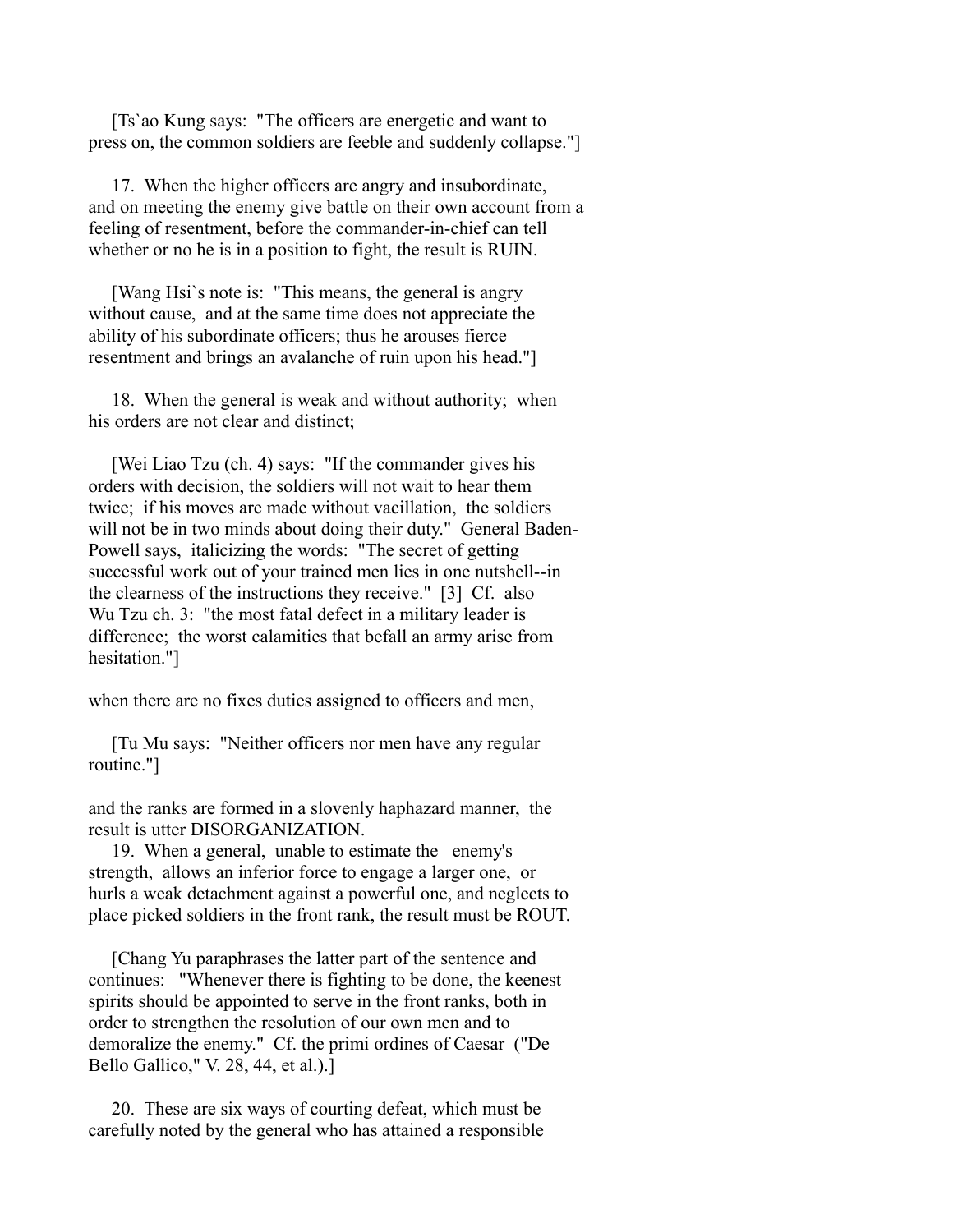post.

[See supra, ss. 13.]

 21. The natural formation of the country is the soldier's best ally;

 [Ch`en Hao says: "The advantages of weather and season are not equal to those connected with ground."]

but a power of estimating the adversary, of controlling the forces of victory, and of shrewdly calculating difficulties, dangers and distances, constitutes the test of a great general.

 22. He who knows these things, and in fighting puts his knowledge into practice, will win his battles. He who knows them not, nor practices them, will surely be defeated.

 23. If fighting is sure to result in victory, then you must fight, even though the ruler forbid it; if fighting will not result in victory, then you must not fight even at the ruler's bidding.

 [Cf. VIII. ss. 3 fin. Huang Shih-kung of the Ch`in dynasty, who is said to have been the patron of Chang Liang and to have written the SAN LUEH, has these words attributed to him: "The responsibility of setting an army in motion must devolve on the general alone; if advance and retreat are controlled from the Palace, brilliant results will hardly be achieved. Hence the god-like ruler and the enlightened monarch are content to play a humble part in furthering their country's cause [lit., kneel down to push the chariot wheel]." This means that "in matters lying outside the zenana, the decision of the military commander must be absolute." Chang Yu also quote the saying: "Decrees from the Son of Heaven do not penetrate the walls of a camp."]

 24. The general who advances without coveting fame and retreats without fearing disgrace,

 [It was Wellington, I think, who said that the hardest thing of all for a soldier is to retreat.]

whose only thought is to protect his country and do good service for his sovereign, is the jewel of the kingdom.

 [A noble presentiment, in few words, of the Chinese "happy warrior." Such a man, says Ho Shih, "even if he had to suffer punishment, would not regret his conduct."]

 25. Regard your soldiers as your children, and they will follow you into the deepest valleys; look upon them as your own beloved sons, and they will stand by you even unto death.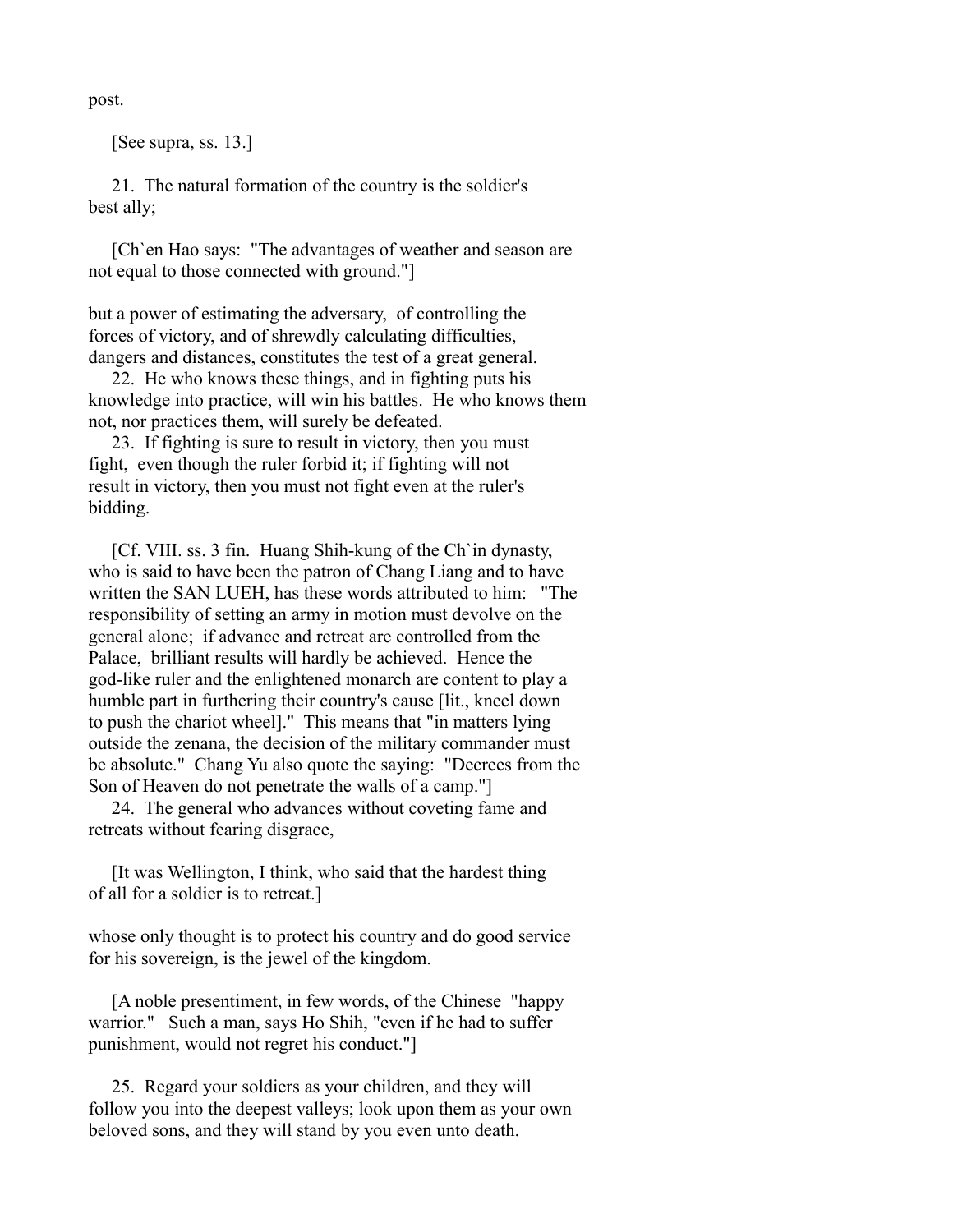[Cf. I. ss. 6. In this connection, Tu Mu draws for us an engaging picture of the famous general Wu Ch`i, from whose treatise on war I have frequently had occasion to quote: "He wore the same clothes and ate the same food as the meanest of his soldiers, refused to have either a horse to ride or a mat to sleep on, carried his own surplus rations wrapped in a parcel, and shared every hardship with his men. One of his soldiers was suffering from an abscess, and Wu Ch`i himself sucked out the virus. The soldier's mother, hearing this, began wailing and lamenting. Somebody asked her, saying: 'Why do you cry? Your son is only a common soldier, and yet the commander-in-chief himself has sucked the poison from his sore.' The woman replied, 'Many years ago, Lord Wu performed a similar service for my husband, who never left him afterwards, and finally met his death at the hands of the enemy. And now that he has done the same for my son, he too will fall fighting I know not where.'" Li Ch`uan mentions the Viscount of Ch`u, who invaded the small state of Hsiao during the winter. The Duke of Shen said to him: "Many of the soldiers are suffering severely from the cold." So he made a round of the whole army, comforting and encouraging the men; and straightway they felt as if they were clothed in garments lined with floss silk.]

 26. If, however, you are indulgent, but unable to make your authority felt; kind-hearted, but unable to enforce your commands; and incapable, moreover, of quelling disorder: then your soldiers must be likened to spoilt children; they are useless for any practical purpose.

 [Li Ching once said that if you could make your soldiers afraid of you, they would not be afraid of the enemy. Tu Mu recalls an instance of stern military discipline which occurred in 219 A.D., when Lu Meng was occupying the town of Chiang-ling. He had given stringent orders to his army not to molest the inhabitants nor take anything from them by force. Nevertheless, a certain officer serving under his banner, who happened to be a fellow-townsman, ventured to appropriate a bamboo hat belonging to one of the people, in order to wear it over his regulation helmet as a protection against the rain. Lu Meng considered that the fact of his being also a native of Ju-nan should not be allowed to palliate a clear breach of discipline, and accordingly he ordered his summary execution, the tears rolling down his face, however, as he did so. This act of severity filled the army with wholesome awe, and from that time forth even articles dropped in the highway were not picked up.]

 27. If we know that our own men are in a condition to attack, but are unaware that the enemy is not open to attack, we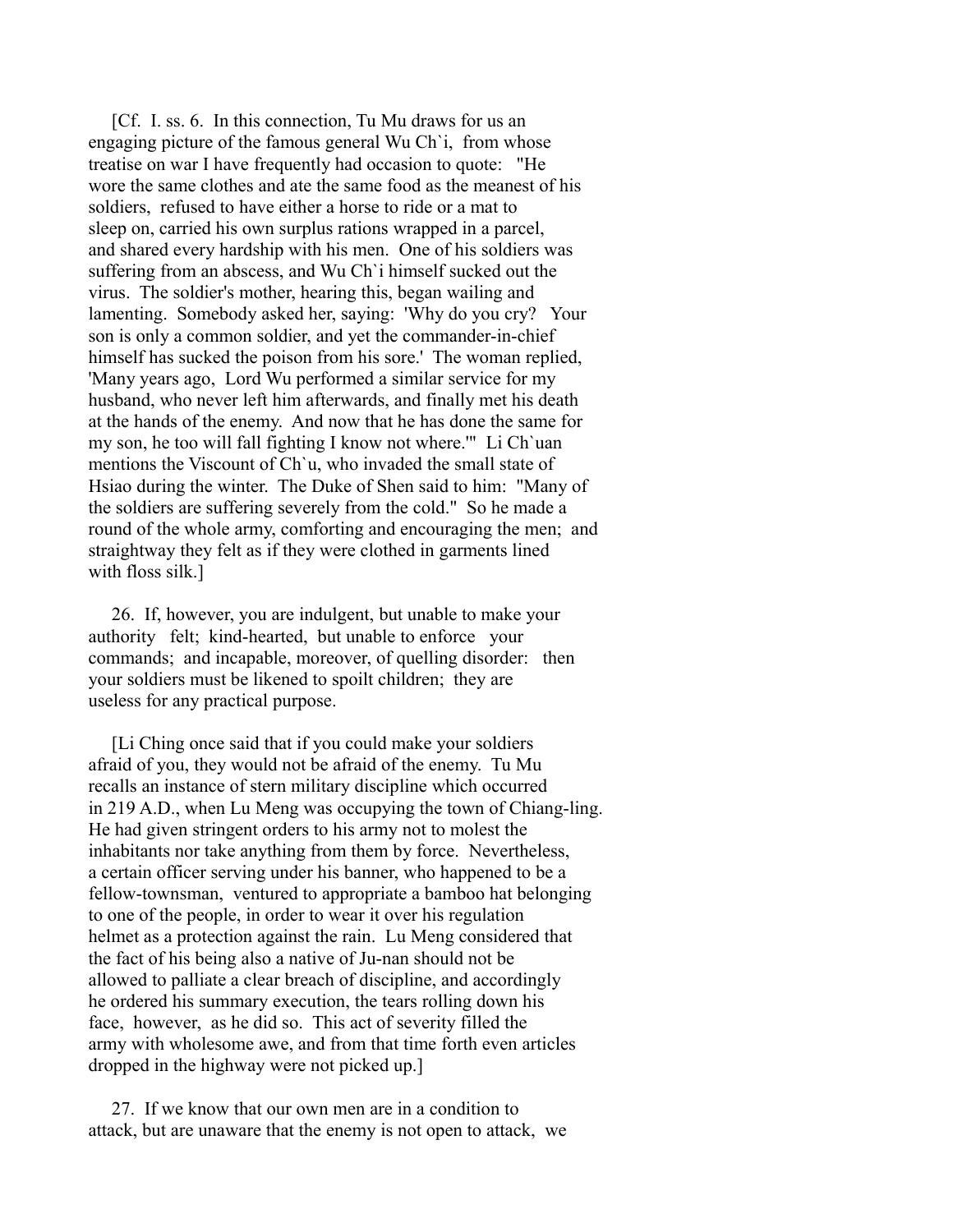have gone only halfway towards victory.

 [That is, Ts`ao Kung says, "the issue in this case is uncertain."]

 28. If we know that the enemy is open to attack, but are unaware that our own men are not in a condition to attack, we have gone only halfway towards victory.

[Cf. III. ss. 13 (1).]

 29. If we know that the enemy is open to attack, and also know that our men are in a condition to attack, but are unaware that the nature of the ground makes fighting impracticable, we have still gone only halfway towards victory.

 30. Hence the experienced soldier, once in motion, is never bewildered; once he has broken camp, he is never at a loss.

 [The reason being, according to Tu Mu, that he has taken his measures so thoroughly as to ensure victory beforehand. "He does not move recklessly," says Chang Yu, "so that when he does move, he makes no mistakes."]

 31. Hence the saying: If you know the enemy and know yourself, your victory will not stand in doubt; if you know Heaven and know Earth, you may make your victory complete.

 [Li Ch`uan sums up as follows: "Given a knowledge of three things--the affairs of men, the seasons of heaven and the natural advantages of earth--, victory will invariably crown your battles."]

[1] See "Pensees de Napoleon 1er," no. 47.

[2] "The Science of War," chap. 2.

[3] "Aids to Scouting," p. xii.

-----------------------------------------------------------------

## XI. THE NINE SITUATIONS

 1. Sun Tzu said: The art of war recognizes nine varieties of ground: (1) Dispersive ground; (2) facile ground; (3) contentious ground; (4) open ground; (5) ground of intersecting highways; (6) serious ground; (7) difficult ground; (8) hemmed-in ground; (9) desperate ground.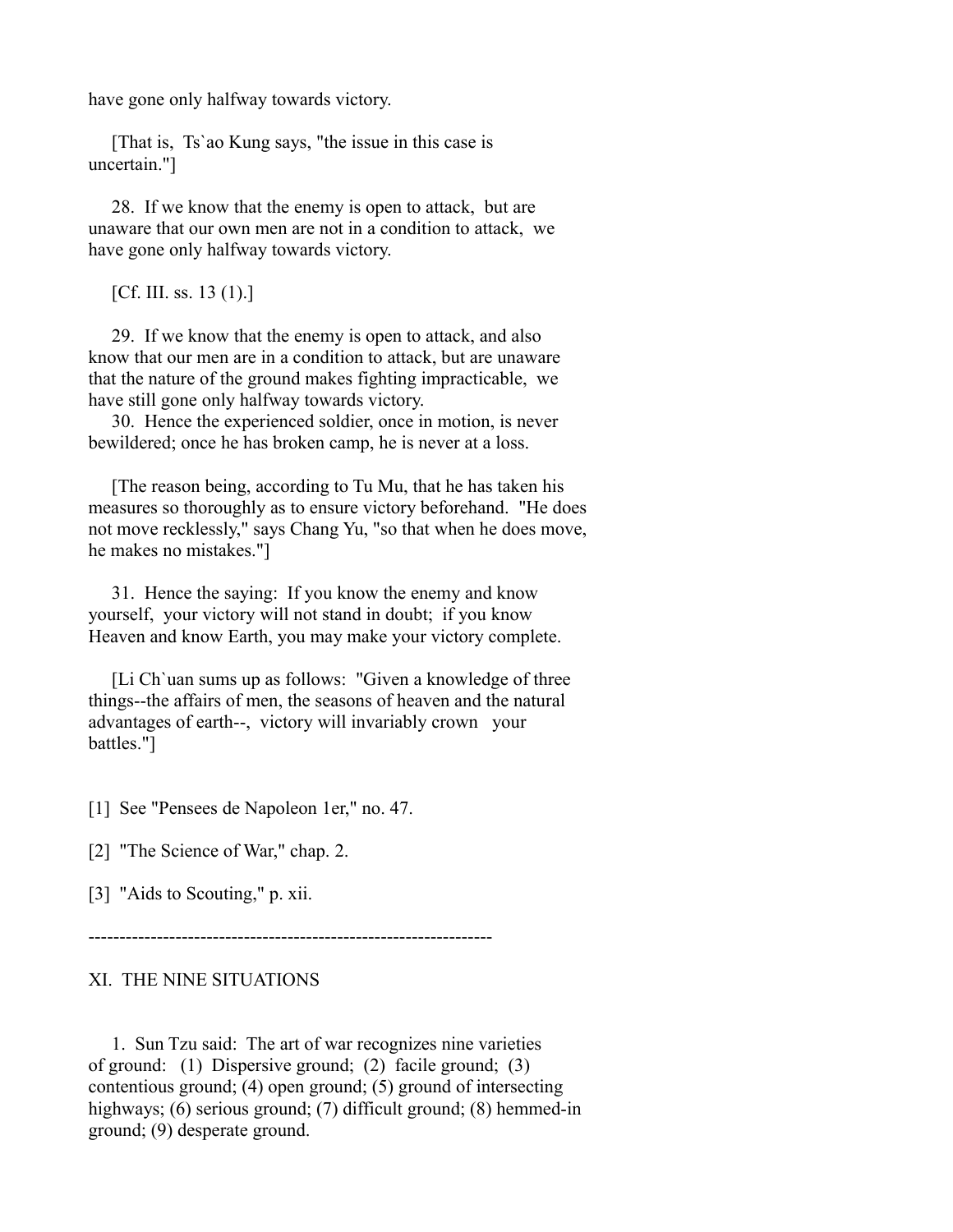2. When a chieftain is fighting in his own territory, it is dispersive ground.

 [So called because the soldiers, being near to their homes and anxious to see their wives and children, are likely to seize the opportunity afforded by a battle and scatter in every direction. "In their advance," observes Tu Mu, "they will lack the valor of desperation, and when they retreat, they will find harbors of refuge."]

 3. When he has penetrated into hostile territory, but to no great distance, it is facile ground.

 [Li Ch`uan and Ho Shih say "because of the facility for retreating," and the other commentators give similar explanations. Tu Mu remarks: "When your army has crossed the border, you should burn your boats and bridges, in order to make it clear to everybody that you have no hankering after home."]

 4. Ground the possession of which imports great advantage to either side, is contentious ground.

 [Tu Mu defines the ground as ground "to be contended for." Ts`ao Kung says: "ground on which the few and the weak can defeat the many and the strong," such as "the neck of a pass," instanced by Li Ch`uan. Thus, Thermopylae was of this classification because the possession of it, even for a few days only, meant holding the entire invading army in check and thus gaining invaluable time. Cf. Wu Tzu, ch. V. ad init.: "For those who have to fight in the ratio of one to ten, there is nothing better than a narrow pass." When Lu Kuang was returning from his triumphant expedition to Turkestan in 385 A.D., and had got as far as I-ho, laden with spoils, Liang Hsi, administrator of Liang-chou, taking advantage of the death of Fu Chien, King of Ch`in, plotted against him and was for barring his way into the province. Yang Han, governor of Kao-ch`ang, counseled him, saying: "Lu Kuang is fresh from his victories in the west, and his soldiers are vigorous and mettlesome. If we oppose him in the shifting sands of the desert, we shall be no match for him, and we must therefore try a different plan. Let us hasten to occupy the defile at the mouth of the Kao-wu pass, thus cutting him off from supplies of water, and when his troops are prostrated with thirst, we can dictate our own terms without moving. Or if you think that the pass I mention is too far off, we could make a stand against him at the I-wu pass, which is nearer. The cunning and resource of Tzu-fang himself would be expended in vain against the enormous strength of these two positions." Liang Hsi, refusing to act on this advice, was overwhelmed and swept away by the invader.]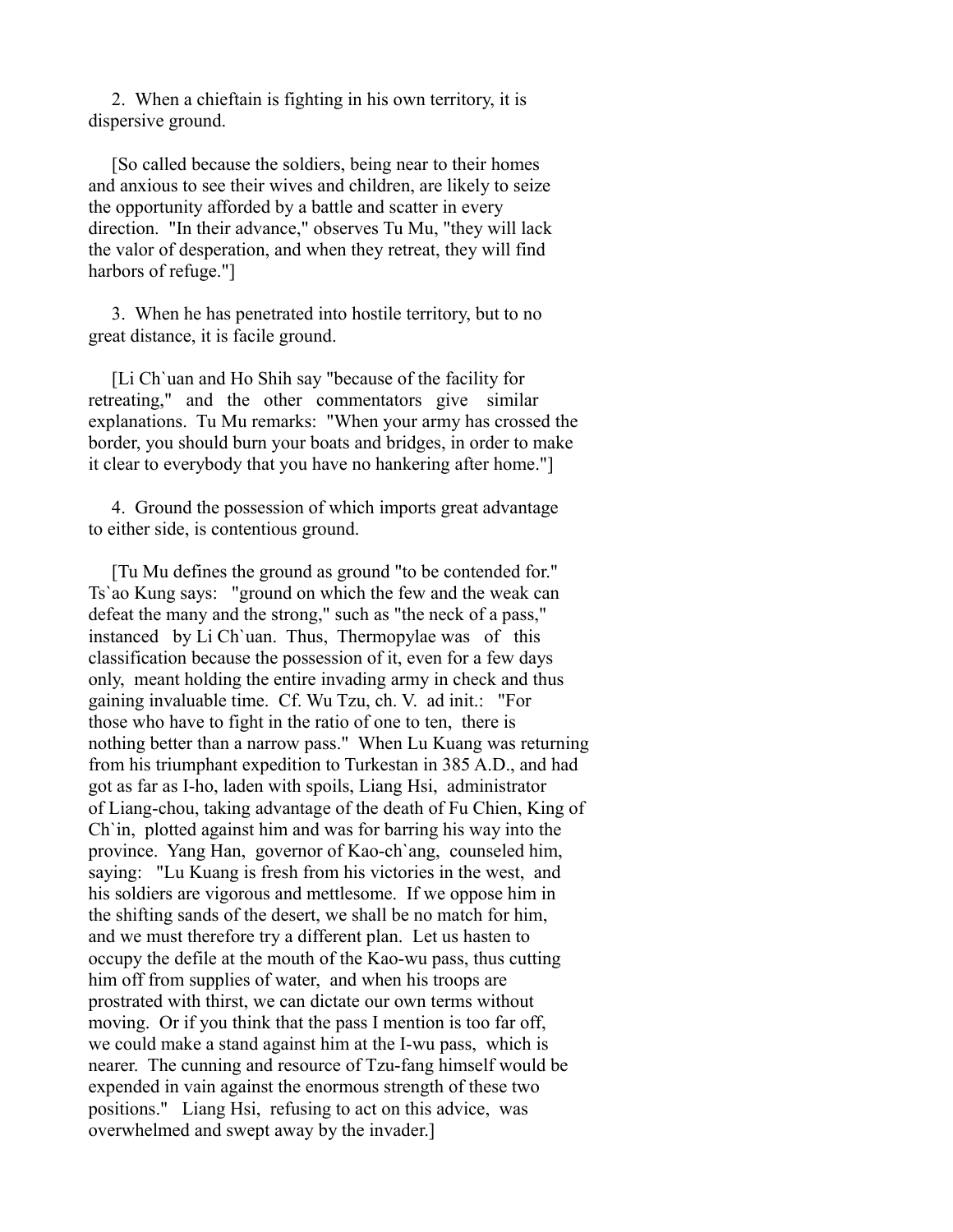5. Ground on which each side has liberty of movement is open ground.

 [There are various interpretations of the Chinese adjective for this type of ground. Ts`ao Kung says it means "ground covered with a network of roads," like a chessboard. Ho Shih suggested: "ground on which intercommunication is easy."]

6. Ground which forms the key to three contiguous states,

 [Ts`au Kung defines this as: "Our country adjoining the enemy's and a third country conterminous with both." Meng Shih instances the small principality of Cheng, which was bounded on the north-east by Ch`i, on the west by Chin, and on the south by Ch`u.]

so that he who occupies it first has most of the Empire at his command,

 [The belligerent who holds this dominating position can constrain most of them to become his allies.]

is a ground of intersecting highways.

 7. When an army has penetrated into the heart of a hostile country, leaving a number of fortified cities in its rear, it is serious ground.

 [Wang Hsi explains the name by saying that "when an army has reached such a point, its situation is serious."]

8. Mountain forests,

[Or simply "forests."]

rugged steeps, marshes and fens--all country that is hard to traverse: this is difficult ground.

 9. Ground which is reached through narrow gorges, and from which we can only retire by tortuous paths, so that a small number of the enemy would suffice to crush a large body of our men: this is hemmed in ground.

 10. Ground on which we can only be saved from destruction by fighting without delay, is desperate ground.

 [The situation, as pictured by Ts`ao Kung, is very similar to the "hemmed-in ground" except that here escape is no longer possible: "A lofty mountain in front, a large river behind, advance impossible, retreat blocked." Ch`en Hao says: "to be on 'desperate ground' is like sitting in a leaking boat or crouching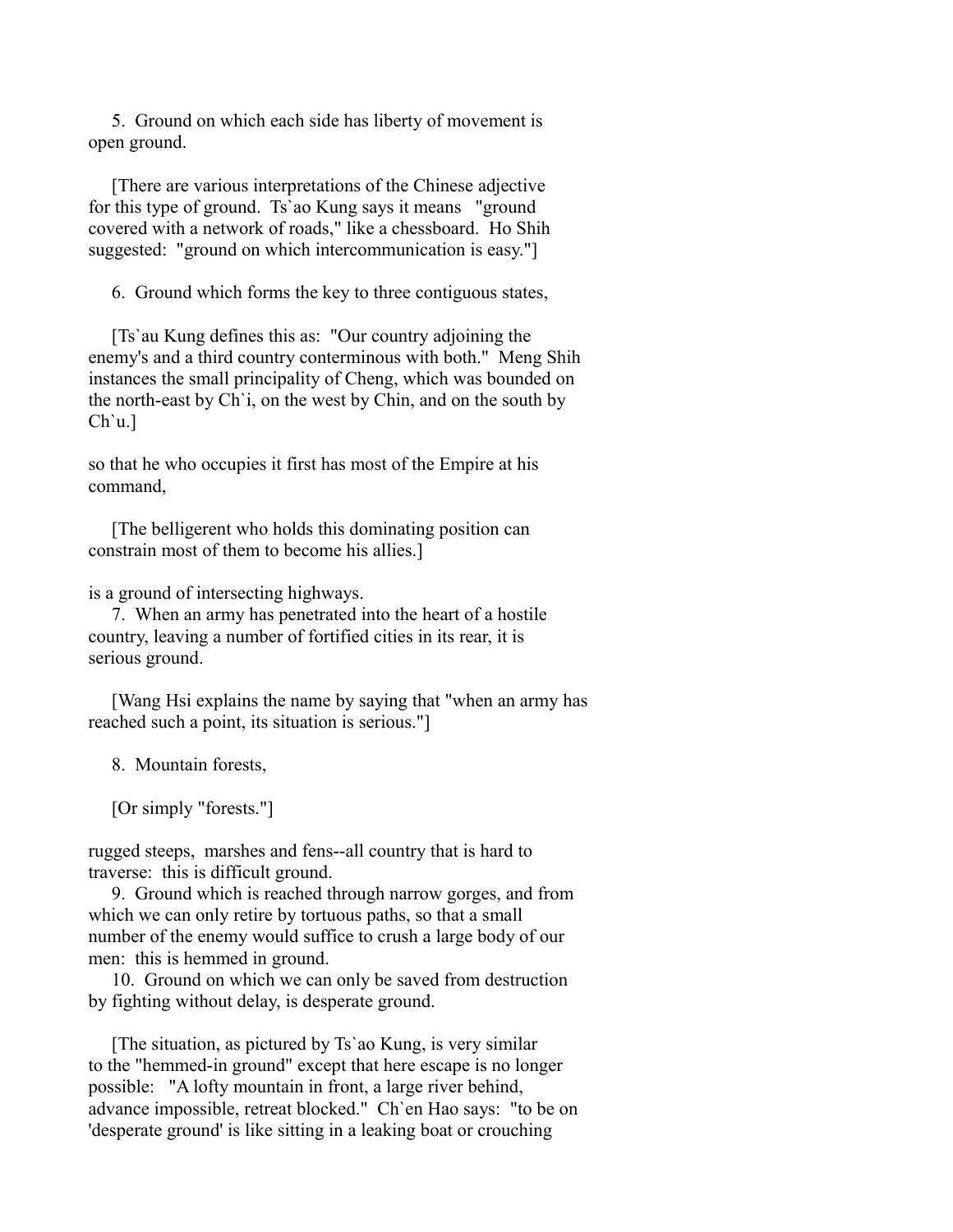in a burning house." Tu Mu quotes from Li Ching a vivid description of the plight of an army thus entrapped: "Suppose an army invading hostile territory without the aid of local guides: -- it falls into a fatal snare and is at the enemy's mercy. A ravine on the left, a mountain on the right, a pathway so perilous that the horses have to be roped together and the chariots carried in slings, no passage open in front, retreat cut off behind, no choice but to proceed in single file. Then, before there is time to range our soldiers in order of battle, the enemy is overwhelming strength suddenly appears on the scene. Advancing, we can nowhere take a breathing-space; retreating, we have no haven of refuge. We seek a pitched battle, but in vain; yet standing on the defensive, none of us has a moment's respite. If we simply maintain our ground, whole days and months will crawl by; the moment we make a move, we have to sustain the enemy's attacks on front and rear. The country is wild, destitute of water and plants; the army is lacking in the necessaries of life, the horses are jaded and the men worn-out, all the resources of strength and skill unavailing, the pass so narrow that a single man defending it can check the onset of ten thousand; all means of offense in the hands of the enemy, all points of vantage already forfeited by ourselves:--in this terrible plight, even though we had the most valiant soldiers and the keenest of weapons, how could they be employed with the slightest effect?" Students of Greek history may be reminded of the awful close to the Sicilian expedition, and the agony of the Athenians under Nicias and Demonsthenes. [See Thucydides, VII. 78 sqq.].]

 11. On dispersive ground, therefore, fight not. On facile ground, halt not. On contentious ground, attack not.

 [But rather let all your energies be bent on occupying the advantageous position first. So Ts`ao Kung. Li Ch`uan and others, however, suppose the meaning to be that the enemy has already forestalled us, sot that it would be sheer madness to attack. In the SUN TZU HSU LU, when the King of Wu inquires what should be done in this case, Sun Tzu replies: "The rule with regard to contentious ground is that those in possession have the advantage over the other side. If a position of this kind is secured first by the enemy, beware of attacking him. Lure him away by pretending to flee--show your banners and sound your drums--make a dash for other places that he cannot afford to lose--trail brushwood and raise a dust--confound his ears and eyes--detach a body of your best troops, and place it secretly in ambuscade. Then your opponent will sally forth to the rescue."]

12. On open ground, do not try to block the enemy's way.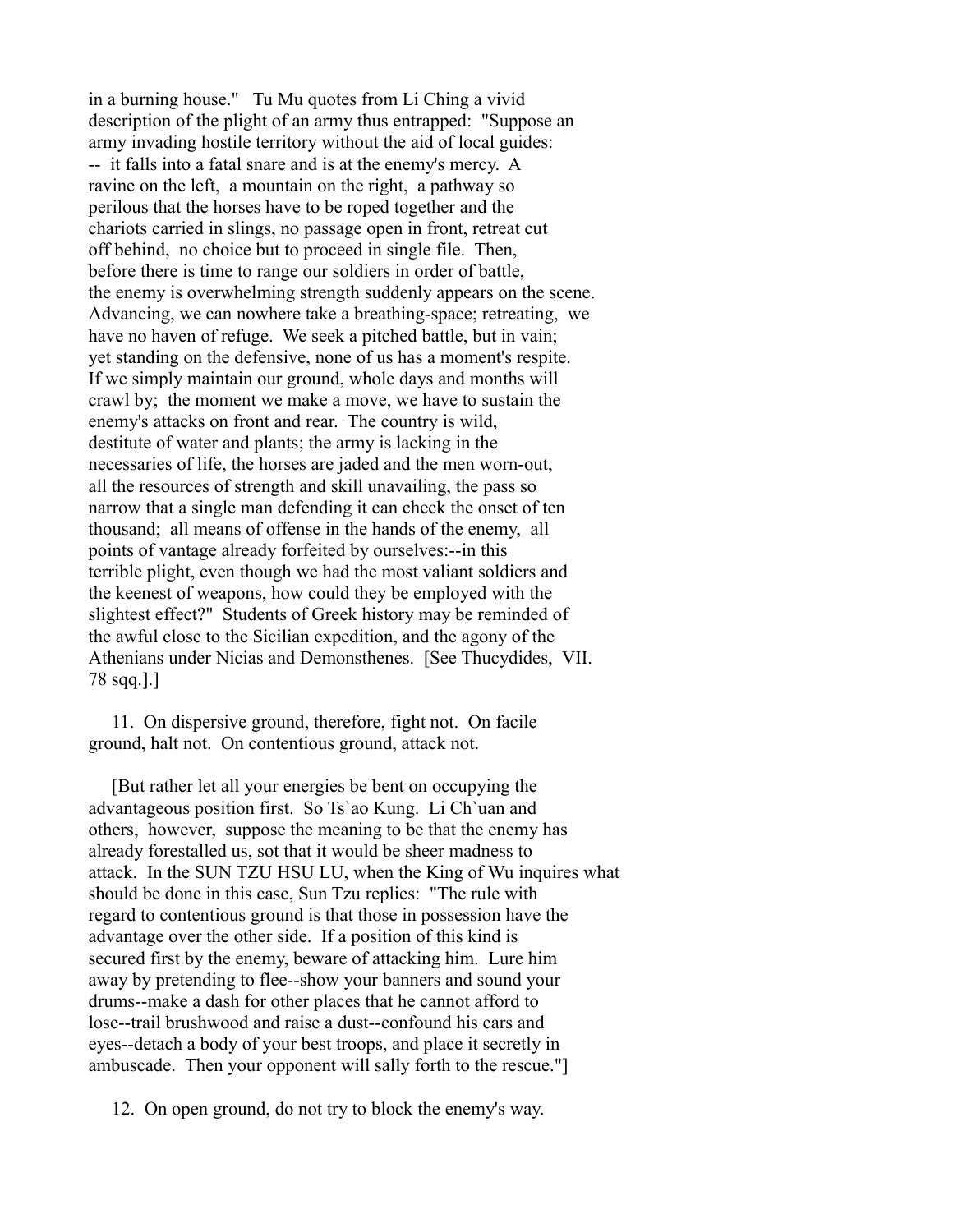[Because the attempt would be futile, and would expose the blocking force itself to serious risks. There are two interpretations available here. I follow that of Chang Yu. The other is indicated in Ts`ao Kung's brief note: "Draw closer together"--i.e., see that a portion of your own army is not cut off.]

On the ground of intersecting highways, join hands with your allies.

[Or perhaps, "form alliances with neighboring states."]

13. On serious ground, gather in plunder.

 [On this, Li Ch`uan has the following delicious note: "When an army penetrates far into the enemy's country, care must be taken not to alienate the people by unjust treatment. Follow the example of the Han Emperor Kao Tsu, whose march into Ch`in territory was marked by no violation of women or looting of valuables. [Nota bene: this was in 207 B.C., and may well cause us to blush for the Christian armies that entered Peking in 1900 A.D.] Thus he won the hearts of all. In the present passage, then, I think that the true reading must be, not 'plunder,' but 'do not plunder.'" Alas, I fear that in this instance the worthy commentator's feelings outran his judgment. Tu Mu, at least, has no such illusions. He says: "When encamped on 'serious ground,' there being no inducement as yet to advance further, and no possibility of retreat, one ought to take measures for a protracted resistance by bringing in provisions from all sides, and keep a close watch on the enemy."]

In difficult ground, keep steadily on the march.

[Or, in the words of VIII. ss. 2, "do not encamp.]

14. On hemmed-in ground, resort to stratagem.

 [Ts`au Kung says: "Try the effect of some unusual artifice;" and Tu Yu amplifies this by saying: "In such a position, some scheme must be devised which will suit the circumstances, and if we can succeed in deluding the enemy, the peril may be escaped." This is exactly what happened on the famous occasion when Hannibal was hemmed in among the mountains on the road to Casilinum, and to all appearances entrapped by the dictator Fabius. The stratagem which Hannibal devised to baffle his foes was remarkably like that which T`ien Tan had also employed with success exactly 62 years before. [See IX. ss. 24, note.] When night came on, bundles of twigs were fastened to the horns of some 2000 oxen and set on fire, the terrified animals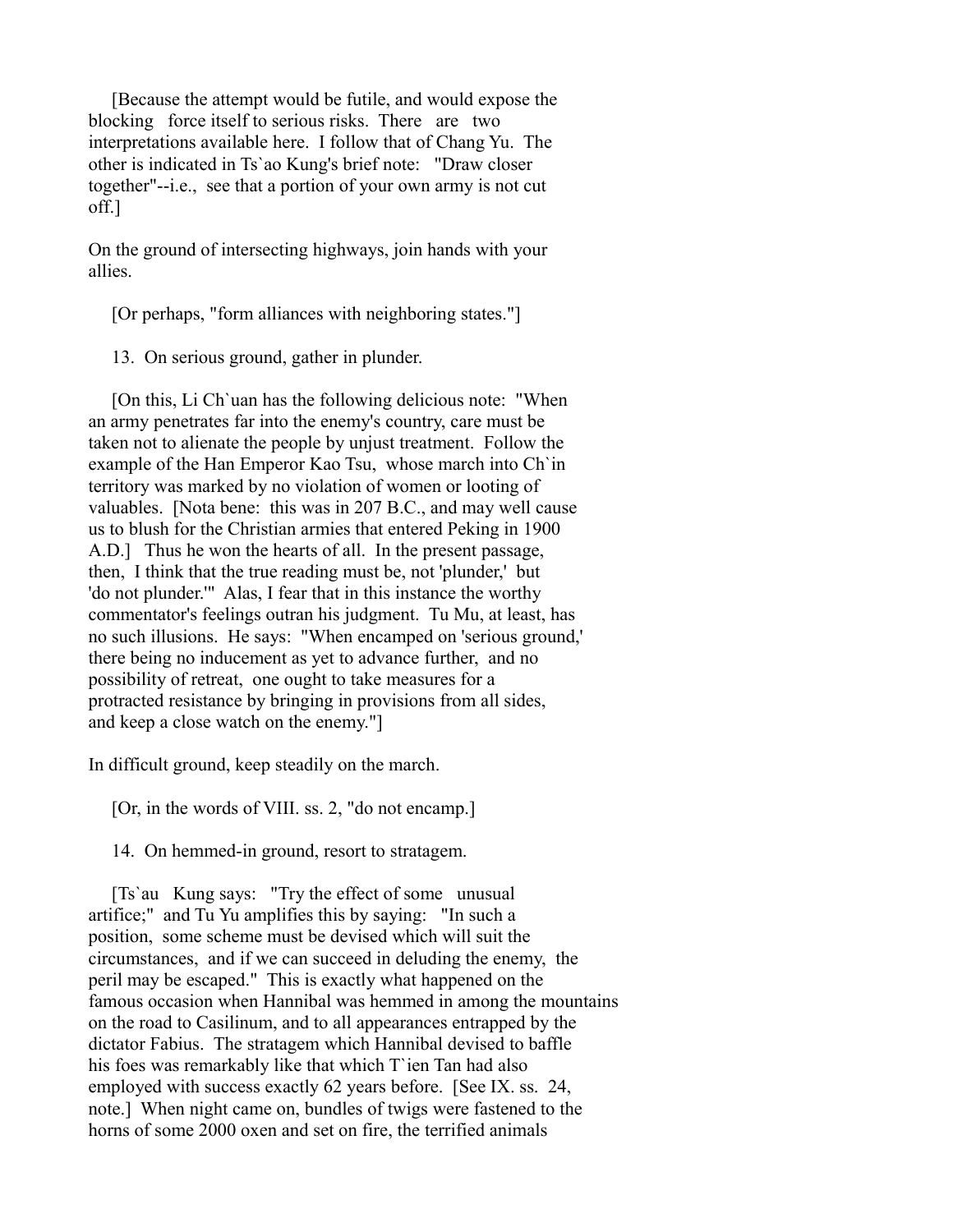being then quickly driven along the mountain side towards the passes which were beset by the enemy. The strange spectacle of these rapidly moving lights so alarmed and discomfited the Romans that they withdrew from their position, and Hannibal's army passed safely through the defile. [See Polybius, III. 93, 94; Livy, XXII. 16 17.]

On desperate ground, fight.

 [For, as Chia Lin remarks: "if you fight with all your might, there is a chance of life; where as death is certain if you cling to your corner."]

 15. Those who were called skillful leaders of old knew how to drive a wedge between the enemy's front and rear;

 [More literally, "cause the front and rear to lose touch with each other."]

to prevent co-operation between his large and small divisions; to hinder the good troops from rescuing the bad, the officers from rallying their men.

 16. When the enemy's men were united, they managed to keep them in disorder.

 17. When it was to their advantage, they made a forward move; when otherwise, they stopped still.

 [Mei Yao-ch`en connects this with the foregoing: "Having succeeded in thus dislocating the enemy, they would push forward in order to secure any advantage to be gained; if there was no advantage to be gained, they would remain where they were."]

 18. If asked how to cope with a great host of the enemy in orderly array and on the point of marching to the attack, I should say: "Begin by seizing something which your opponent holds dear; then he will be amenable to your will."

 [Opinions differ as to what Sun Tzu had in mind. Ts`ao Kung thinks it is "some strategical advantage on which the enemy is depending." Tu Mu says: "The three things which an enemy is anxious to do, and on the accomplishment of which his success depends, are: (1) to capture our favorable positions; (2) to ravage our cultivated land; (3) to guard his own communications." Our object then must be to thwart his plans in these three directions and thus render him helpless. [Cf. III. ss. 3.] By boldly seizing the initiative in this way, you at once throw the other side on the defensive.]

19. Rapidity is the essence of war: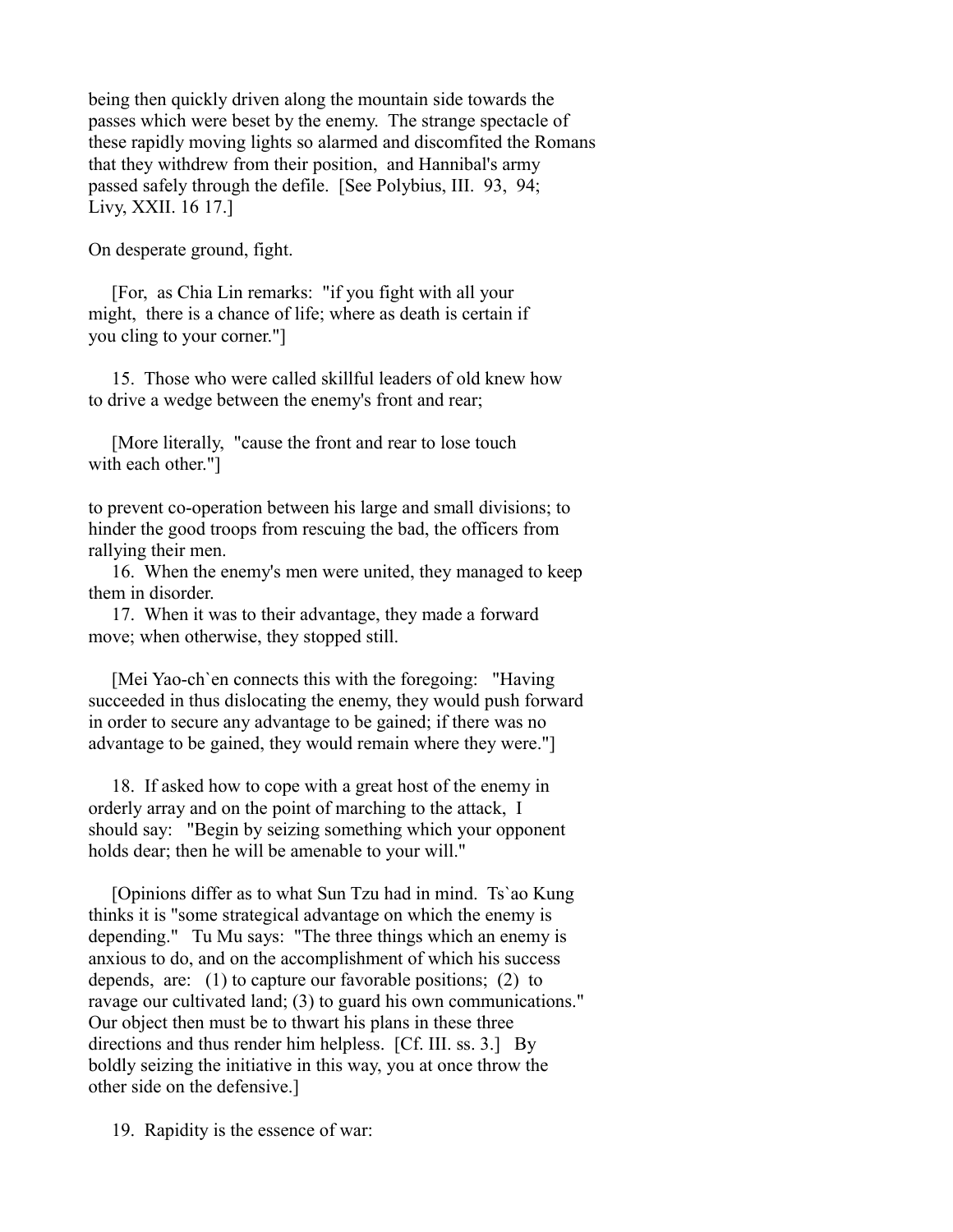[According to Tu Mu, "this is a summary of leading principles in warfare," and he adds: "These are the profoundest truths of military science, and the chief business of the general." The following anecdotes, told by Ho Shih, shows the importance attached to speed by two of China's greatest generals. In 227 A.D., Meng Ta, governor of Hsin-ch`eng under the Wei Emperor Wen Ti, was meditating defection to the House of Shu, and had entered into correspondence with Chu-ko Liang, Prime Minister of that State. The Wei general Ssu-ma I was then military governor of Wan, and getting wind of Meng Ta's treachery, he at once set off with an army to anticipate his revolt, having previously cajoled him by a specious message of friendly import. Ssu-ma's officers came to him and said: "If Meng Ta has leagued himself with Wu and Shu, the matter should be thoroughly investigated before we make a move." Ssu-ma I replied: "Meng Ta is an unprincipled man, and we ought to go and punish him at once, while he is still wavering and before he has thrown off the mask." Then, by a series of forced marches, be brought his army under the walls of Hsin-ch`eng with in a space of eight days. Now Meng Ta had previously said in a letter to Chu-ko Liang: "Wan is 1200 LI from here. When the news of my revolt reaches Ssu-ma I, he will at once inform his imperial master, but it will be a whole month before any steps can be taken, and by that time my city will be well fortified. Besides, Ssu-ma I is sure not to come himself, and the generals that will be sent against us are not worth troubling about." The next letter, however, was filled with consternation: "Though only eight days have passed since I threw off my allegiance, an army is already at the city-gates. What miraculous rapidity is this!" A fortnight later, Hsinch`eng had fallen and Meng Ta had lost his head. [See CHIN SHU, ch. 1, f. 3.] In 621 A.D., Li Ching was sent from K`uei-chou in Ssu-ch`uan to reduce the successful rebel Hsiao Hsien, who had set up as Emperor at the modern Ching-chou Fu in Hupeh. It was autumn, and the Yangtsze being then in flood, Hsiao Hsien never dreamt that his adversary would venture to come down through the gorges, and consequently made no preparations. But Li Ching embarked his army without loss of time, and was just about to start when the other generals implored him to postpone his departure until the river was in a less dangerous state for navigation. Li Ching replied: "To the soldier, overwhelming speed is of paramount importance, and he must never miss opportunities. Now is the time to strike, before Hsiao Hsien even knows that we have got an army together. If we seize the present moment when the river is in flood, we shall appear before his capital with startling suddenness, like the thunder which is heard before you have time to stop your ears against it. [See VII. ss. 19, note.] This is the great principle in war. Even if he gets to know of our approach, he will have to levy his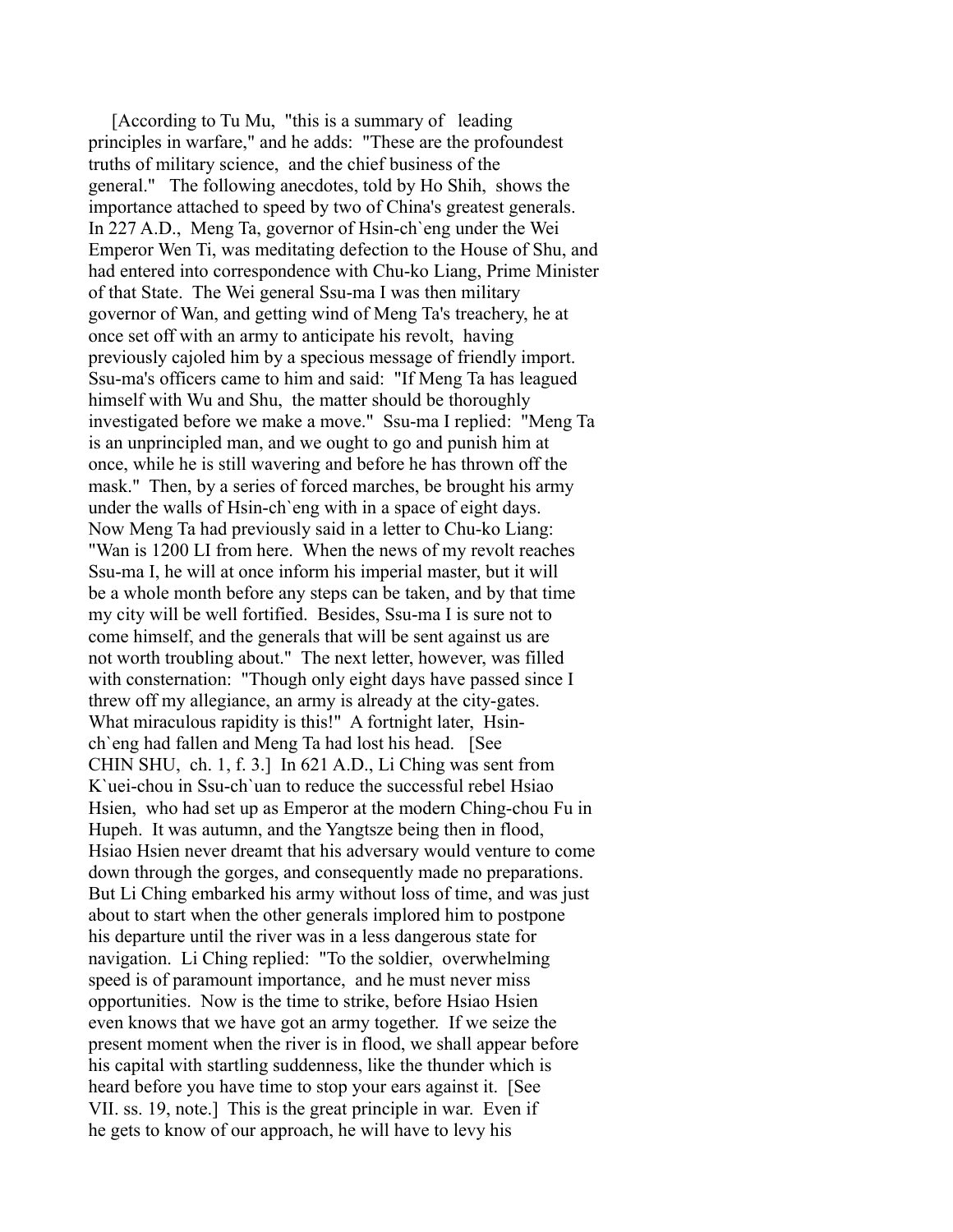soldiers in such a hurry that they will not be fit to oppose us. Thus the full fruits of victory will be ours." All came about as he predicted, and Hsiao Hsien was obliged to surrender, nobly stipulating that his people should be spared and he alone suffer the penalty of death.]

take advantage of the enemy's unreadiness, make your way by unexpected routes, and attack unguarded spots.

 20. The following are the principles to be observed by an invading force: The further you penetrate into a country, the greater will be the solidarity of your troops, and thus the defenders will not prevail against you.

 21. Make forays in fertile country in order to supply your army with food.

 [Cf. supra, ss. 13. Li Ch`uan does not venture on a note here.]

22. Carefully study the well-being of your men,

 [For "well-being", Wang Hsi means, "Pet them, humor them, give them plenty of food and drink, and look after them generally."]

and do not overtax them. Concentrate your energy and hoard your strength.

 [Ch`en recalls the line of action adopted in 224 B.C. by the famous general Wang Chien, whose military genius largely contributed to the success of the First Emperor. He had invaded the Ch`u State, where a universal levy was made to oppose him. But, being doubtful of the temper of his troops, he declined all invitations to fight and remained strictly on the defensive. In vain did the Ch`u general try to force a battle: day after day Wang Chien kept inside his walls and would not come out, but devoted his whole time and energy to winning the affection and confidence of his men. He took care that they should be well fed, sharing his own meals with them, provided facilities for bathing, and employed every method of judicious indulgence to weld them into a loyal and homogenous body. After some time had elapsed, he told off certain persons to find out how the men were amusing themselves. The answer was, that they were contending with one another in putting the weight and long-jumping. When Wang Chien heard that they were engaged in these athletic pursuits, he knew that their spirits had been strung up to the required pitch and that they were now ready for fighting. By this time the Ch`u army, after repeating their challenge again and again, had marched away eastwards in disgust. The Ch`in general immediately broke up his camp and followed them, and in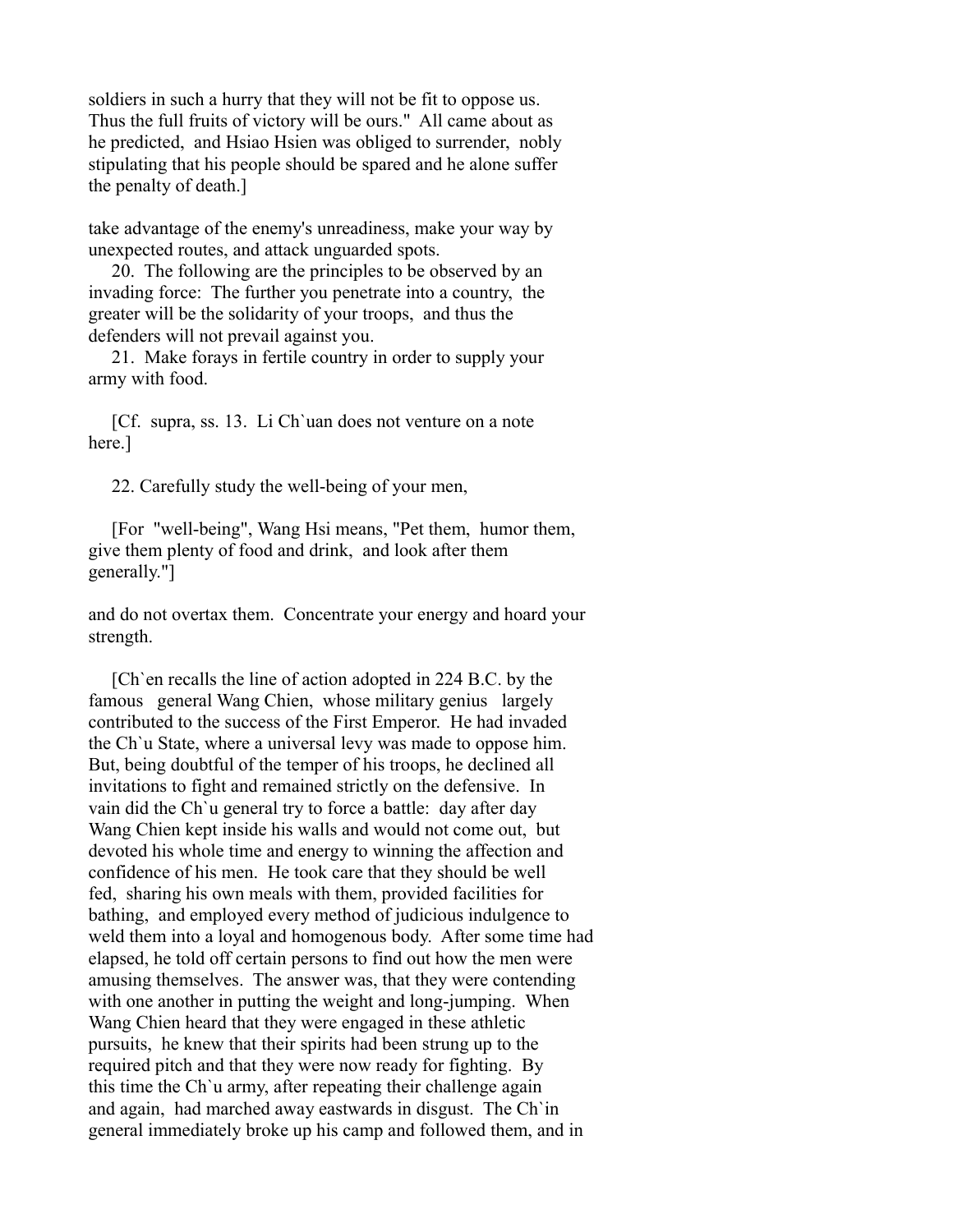the battle that ensued they were routed with great slaughter. Shortly afterwards, the whole of Ch`u was conquered by Ch`in, and the king Fu-ch`u led into captivity.]

Keep your army continually on the move,

 [In order that the enemy may never know exactly where you are. It has struck me, however, that the true reading might be "link your army together."]

and devise unfathomable plans.

 23. Throw your soldiers into positions whence there is no escape, and they will prefer death to flight. If they will face death, there is nothing they may not achieve.

 [Chang Yu quotes his favorite Wei Liao Tzu (ch. 3): "If one man were to run amok with a sword in the market-place, and everybody else tried to get our of his way, I should not allow that this man alone had courage and that all the rest were contemptible cowards. The truth is, that a desperado and a man who sets some value on his life do not meet on even terms."]

Officers and men alike will put forth their uttermost strength.

 [Chang Yu says: "If they are in an awkward place together, they will surely exert their united strength to get out of it."]

 24. Soldiers when in desperate straits lose the sense of fear. If there is no place of refuge, they will stand firm. If they are in hostile country, they will show a stubborn front. If there is no help for it, they will fight hard.

 25. Thus, without waiting to be marshaled, the soldiers will be constantly on the qui vive; without waiting to be asked, they will do your will;

[Literally, "without asking, you will get."]

without restrictions, they will be faithful; without giving orders, they can be trusted.

 26. Prohibit the taking of omens, and do away with superstitious doubts. Then, until death itself comes, no calamity need be feared.

 [The superstitious, "bound in to saucy doubts and fears," degenerate into cowards and "die many times before their deaths." Tu Mu quotes Huang Shih-kung: "'Spells and incantations should be strictly forbidden, and no officer allowed to inquire by divination into the fortunes of an army, for fear the soldiers' minds should be seriously perturbed.' The meaning is," he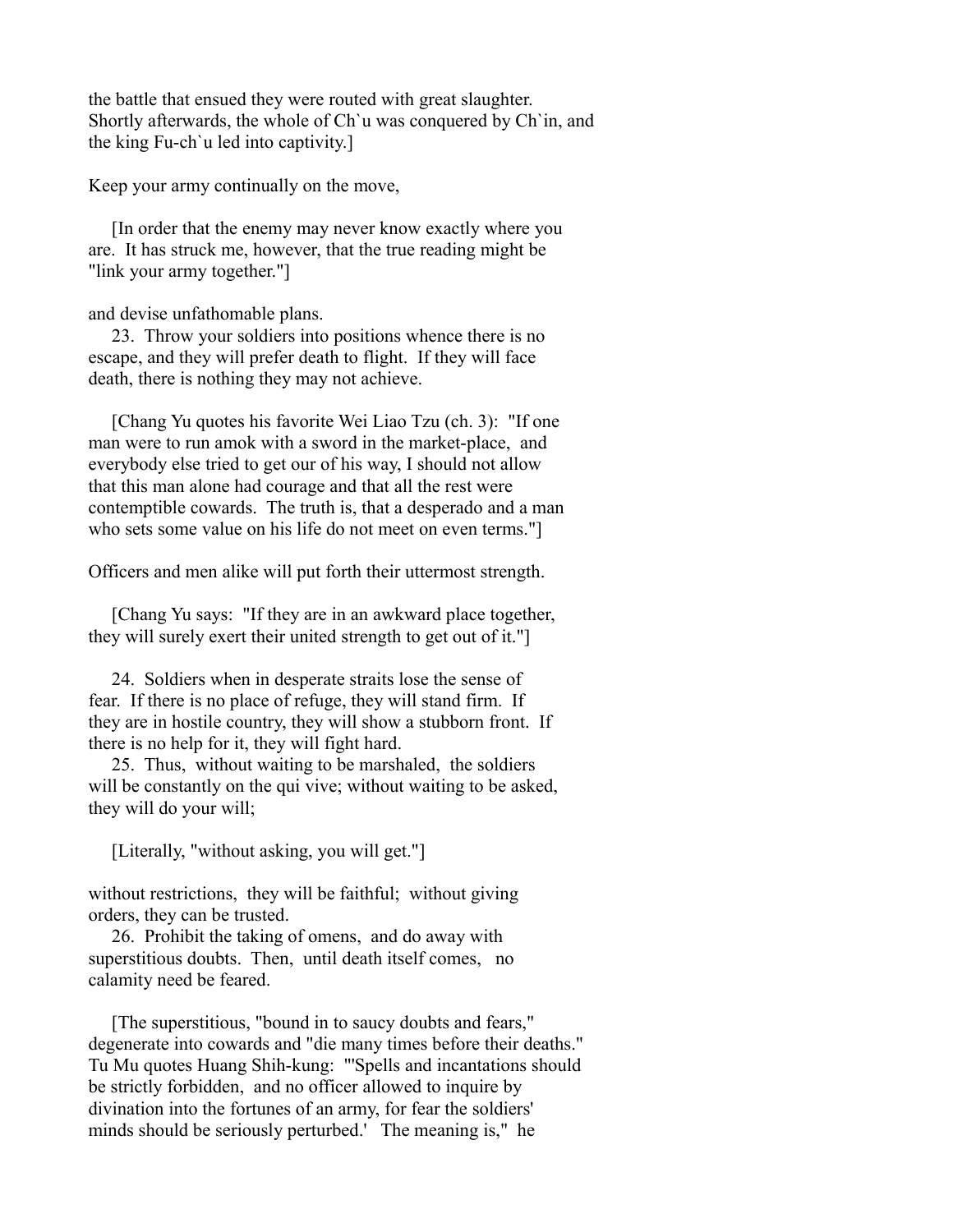continues, "that if all doubts and scruples are discarded, your men will never falter in their resolution until they die."]

 27. If our soldiers are not overburdened with money, it is not because they have a distaste for riches; if their lives are not unduly long, it is not because they are disinclined to longevity.

 [Chang Yu has the best note on this passage: "Wealth and long life are things for which all men have a natural inclination. Hence, if they burn or fling away valuables, and sacrifice their own lives, it is not that they dislike them, but simply that they have no choice." Sun Tzu is slyly insinuating that, as soldiers are but human, it is for the general to see that temptations to shirk fighting and grow rich are not thrown in their way.]

 28. On the day they are ordered out to battle, your soldiers may weep,

 [The word in the Chinese is "snivel." This is taken to indicate more genuine grief than tears alone.]

those sitting up bedewing their garments, and those lying down letting the tears run down their cheeks.

 [Not because they are afraid, but because, as Ts`ao Kung says, "all have embraced the firm resolution to do or die." We may remember that the heroes of the Iliad were equally childlike in showing their emotion. Chang Yu alludes to the mournful parting at the I River between Ching K`o and his friends, when the former was sent to attempt the life of the King of Ch`in (afterwards First Emperor) in 227 B.C. The tears of all flowed down like rain as he bade them farewell and uttered the following lines: "The shrill blast is blowing, Chilly the burn; Your champion is going--Not to return." [1] ]

But let them once be brought to bay, and they will display the courage of a Chu or a Kuei.

 [Chu was the personal name of Chuan Chu, a native of the Wu State and contemporary with Sun Tzu himself, who was employed by Kung-tzu Kuang, better known as Ho Lu Wang, to assassinate his sovereign Wang Liao with a dagger which he secreted in the belly of a fish served up at a banquet. He succeeded in his attempt, but was immediately hacked to pieced by the king's bodyguard. This was in 515 B.C. The other hero referred to, Ts`ao Kuei (or Ts`ao Mo), performed the exploit which has made his name famous 166 years earlier, in 681 B.C. Lu had been thrice defeated by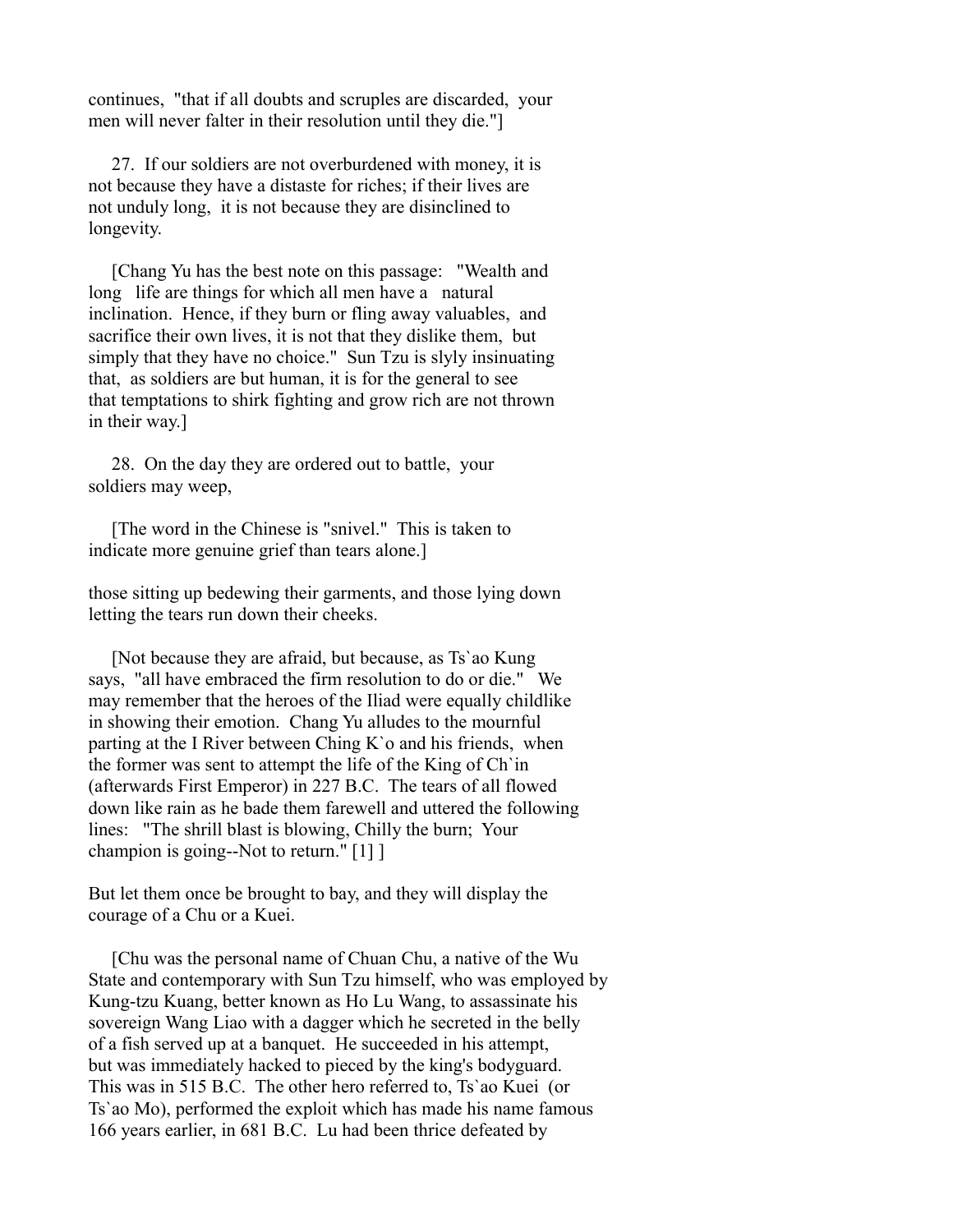Ch`i, and was just about to conclude a treaty surrendering a large slice of territory, when Ts`ao Kuei suddenly seized Huan Kung, the Duke of Ch`i, as he stood on the altar steps and held a dagger against his chest. None of the duke's retainers dared to move a muscle, and Ts`ao Kuei proceeded to demand full restitution, declaring the Lu was being unjustly treated because she was a smaller and a weaker state. Huan Kung, in peril of his life, was obliged to consent, whereupon Ts`ao Kuei flung away his dagger and quietly resumed his place amid the terrified assemblage without having so much as changed color. As was to be expected, the Duke wanted afterwards to repudiate the bargain, but his wise old counselor Kuan Chung pointed out to him the impolicy of breaking his word, and the upshot was that this bold stroke regained for Lu the whole of what she had lost in three pitched battles.]

 29. The skillful tactician may be likened to the SHUAI-JAN. Now the SHUAI-JAN is a snake that is found in the Ch`ang mountains.

 ["Shuai-jan" means "suddenly" or "rapidly," and the snake in question was doubtless so called owing to the rapidity of its movements. Through this passage, the term in the Chinese has now come to be used in the sense of "military maneuvers."]

Strike at its head, and you will be attacked by its tail; strike at its tail, and you will be attacked by its head; strike at its middle, and you will be attacked by head and tail both.

30. Asked if an army can be made to imitate the SHUAI-JAN,

 [That is, as Mei Yao-ch`en says, "Is it possible to make the front and rear of an army each swiftly responsive to attack on the other, just as though they were part of a single living body?"]

I should answer, Yes. For the men of Wu and the men of Yueh are enemies;

[Cf. VI. ss. 21.]

yet if they are crossing a river in the same boat and are caught by a storm, they will come to each other's assistance just as the left hand helps the right.

 [The meaning is: If two enemies will help each other in a time of common peril, how much more should two parts of the same army, bound together as they are by every tie of interest and fellow-feeling. Yet it is notorious that many a campaign has been ruined through lack of cooperation, especially in the case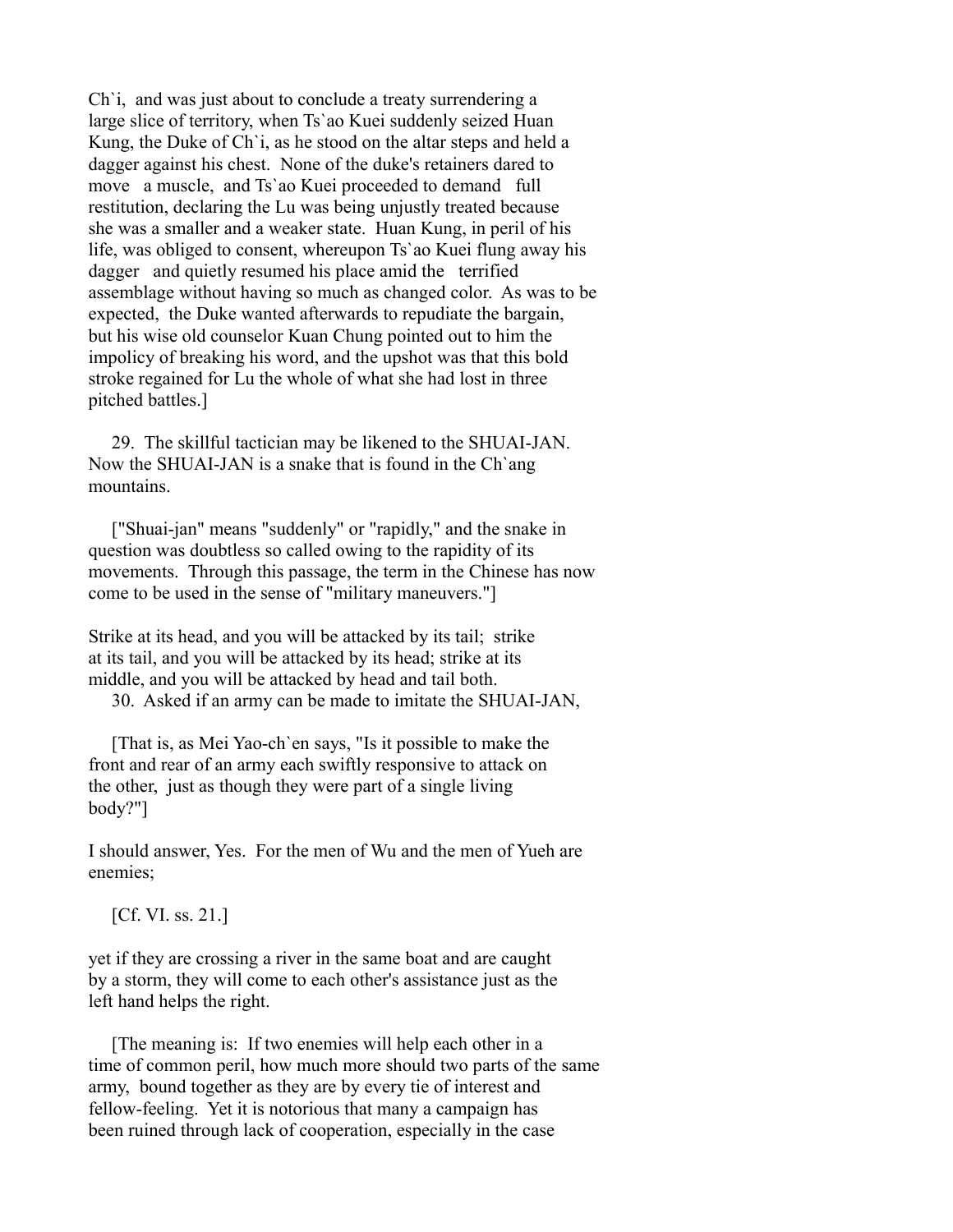of allied armies.]

 31. Hence it is not enough to put one's trust in the tethering of horses, and the burying of chariot wheels in the ground

 [These quaint devices to prevent one's army from running away recall the Athenian hero Sophanes, who carried the anchor with him at the battle of Plataea, by means of which he fastened himself firmly to one spot. [See Herodotus, IX. 74.] It is not enough, says Sun Tzu, to render flight impossible by such mechanical means. You will not succeed unless your men have tenacity and unity of purpose, and, above all, a spirit of sympathetic cooperation. This is the lesson which can be learned from the SHUAI-JAN.]

 32. The principle on which to manage an army is to set up one standard of courage which all must reach.

 [Literally, "level the courage [of all] as though [it were that of] one." If the ideal army is to form a single organic whole, then it follows that the resolution and spirit of its component parts must be of the same quality, or at any rate must not fall below a certain standard. Wellington's seemingly ungrateful description of his army at Waterloo as "the worst he had ever commanded" meant no more than that it was deficient in this important particular--unity of spirit and courage. Had he not foreseen the Belgian defections and carefully kept those troops in the background, he would almost certainly have lost the day.]

 33. How to make the best of both strong and weak--that is a question involving the proper use of ground.

 [Mei Yao-ch`en's paraphrase is: "The way to eliminate the differences of strong and weak and to make both serviceable is to utilize accidental features of the ground." Less reliable troops, if posted in strong positions, will hold out as long as better troops on more exposed terrain. The advantage of position neutralizes the inferiority in stamina and courage. Col. Henderson says: "With all respect to the text books, and to the ordinary tactical teaching, I am inclined to think that the study of ground is often overlooked, and that by no means sufficient importance is attached to the selection of positions... and to the immense advantages that are to be derived, whether you are defending or attacking, from the proper utilization of natural features." [2] ]

34. Thus the skillful general conducts his army just as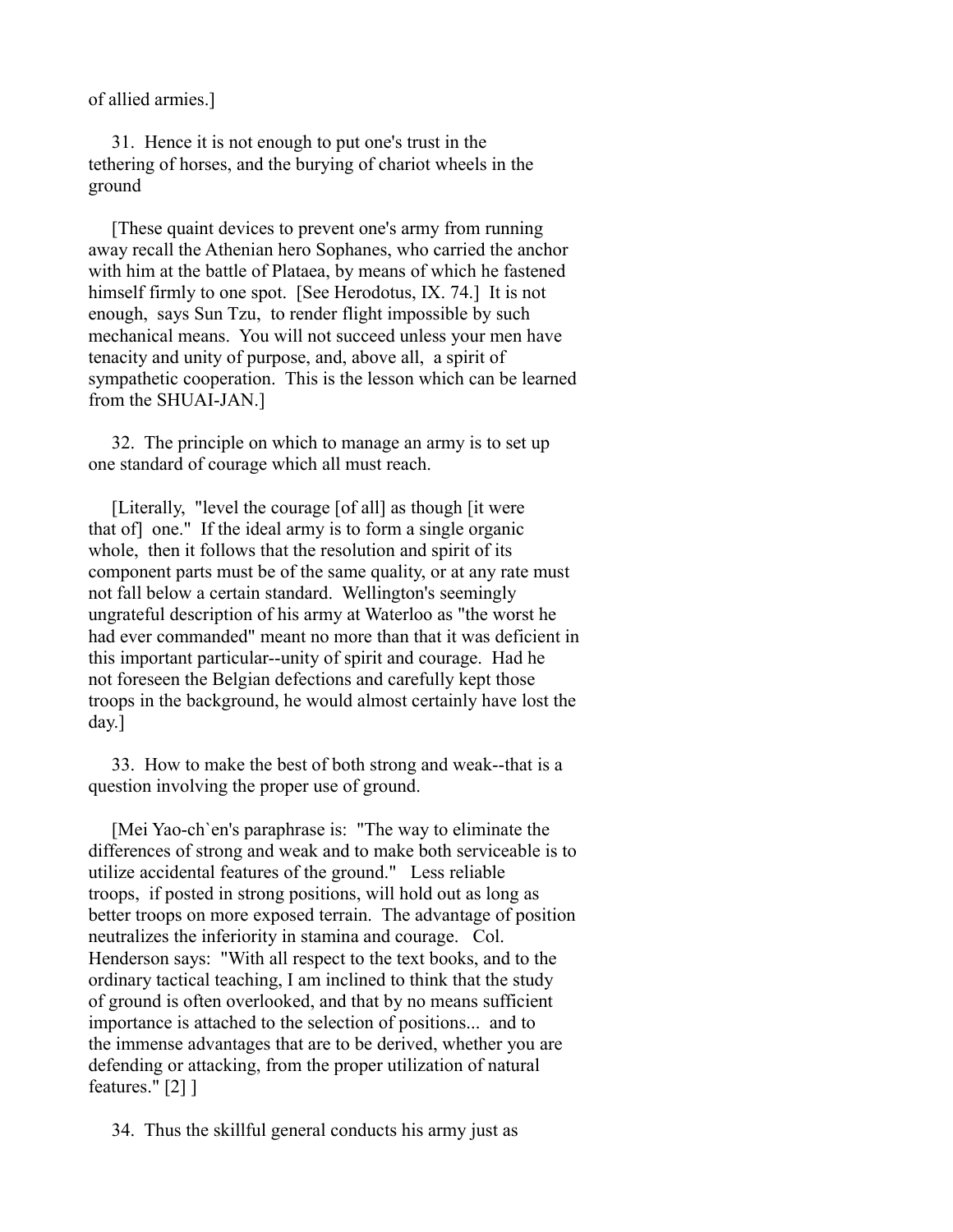though he were leading a single man, willy-nilly, by the hand.

 [Tu Mu says: "The simile has reference to the ease with which he does it."]

 35. It is the business of a general to be quiet and thus ensure secrecy; upright and just, and thus maintain order.

 36. He must be able to mystify his officers and men by false reports and appearances,

[Literally, "to deceive their eyes and ears."]

and thus keep them in total ignorance.

 [Ts`ao Kung gives us one of his excellent apophthegms: "The troops must not be allowed to share your schemes in the beginning; they may only rejoice with you over their happy outcome." "To mystify, mislead, and surprise the enemy," is one of the first principles in war, as had been frequently pointed out. But how about the other process--the mystification of one's own men? Those who may think that Sun Tzu is over-emphatic on this point would do well to read Col. Henderson's remarks on Stonewall Jackson's Valley campaign: "The infinite pains," he says, "with which Jackson sought to conceal, even from his most trusted staff officers, his movements, his intentions, and his thoughts, a commander less thorough would have pronounced useless"--etc. etc. [3] In the year 88 A.D., as we read in ch. 47 of the HOU HAN SHU, "Pan Ch`ao took the field with 25,000 men from Khotan and other Central Asian states with the object of crushing Yarkand. The King of Kutcha replied by dispatching his chief commander to succor the place with an army drawn from the kingdoms of Wen-su, Ku-mo, and Wei-t`ou, totaling 50,000 men. Pan Ch`ao summoned his officers and also the King of Khotan to a council of war, and said: 'Our forces are now outnumbered and unable to make head against the enemy. The best plan, then, is for us to separate and disperse, each in a different direction. The King of Khotan will march away by the easterly route, and I will then return myself towards the west. Let us wait until the evening drum has sounded and then start.' Pan Ch`ao now secretly released the prisoners whom he had taken alive, and the King of Kutcha was thus informed of his plans. Much elated by the news, the latter set off at once at the head of 10,000 horsemen to bar Pan Ch`ao's retreat in the west, while the King of Wen-su rode eastward with 8000 horse in order to intercept the King of Khotan. As soon as Pan Ch`ao knew that the two chieftains had gone, he called his divisions together, got them well in hand, and at cock-crow hurled them against the army of Yarkand, as it lay encamped. The barbarians, panic-stricken, fled in confusion, and were closely pursued by Pan Ch`ao. Over 5000 heads were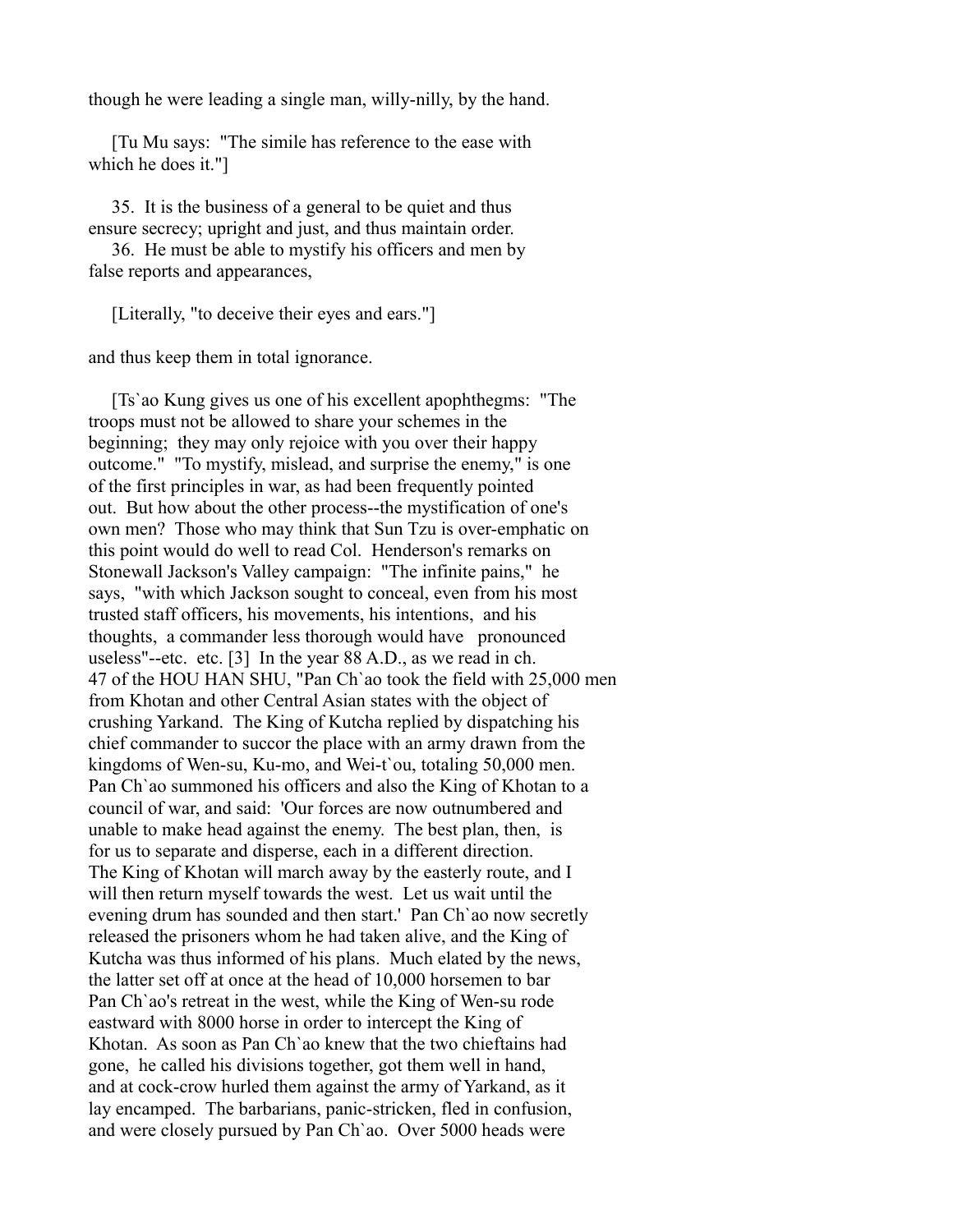brought back as trophies, besides immense spoils in the shape of horses and cattle and valuables of every description. Yarkand then capitulating, Kutcha and the other kingdoms drew off their respective forces. From that time forward, Pan Ch`ao's prestige completely overawed the countries of the west." In this case, we see that the Chinese general not only kept his own officers in ignorance of his real plans, but actually took the bold step of dividing his army in order to deceive the enemy.]

37. By altering his arrangements and changing his plans,

 [Wang Hsi thinks that this means not using the same stratagem twice.]

he keeps the enemy without definite knowledge.

 [Chang Yu, in a quotation from another work, says: "The axiom, that war is based on deception, does not apply only to deception of the enemy. You must deceive even your own soldiers. Make them follow you, but without letting them know why."

By shifting his camp and taking circuitous routes, he prevents the enemy from anticipating his purpose.

 38. At the critical moment, the leader of an army acts like one who has climbed up a height and then kicks away the ladder behind him. He carries his men deep into hostile territory before he shows his hand.

 [Literally, "releases the spring" (see V. ss. 15), that is, takes some decisive step which makes it impossible for the army to return--like Hsiang Yu, who sunk his ships after crossing a river. Ch`en Hao, followed by Chia Lin, understands the words less well as "puts forth every artifice at his command."]

 39. He burns his boats and breaks his cooking-pots; like a shepherd driving a flock of sheep, he drives his men this way and that, and nothing knows whither he is going.

 [Tu Mu says: "The army is only cognizant of orders to advance or retreat; it is ignorant of the ulterior ends of attacking and conquering."]

 40. To muster his host and bring it into danger:--this may be termed the business of the general.

 [Sun Tzu means that after mobilization there should be no delay in aiming a blow at the enemy's heart. Note how he returns again and again to this point. Among the warring states of ancient China, desertion was no doubt a much more present fear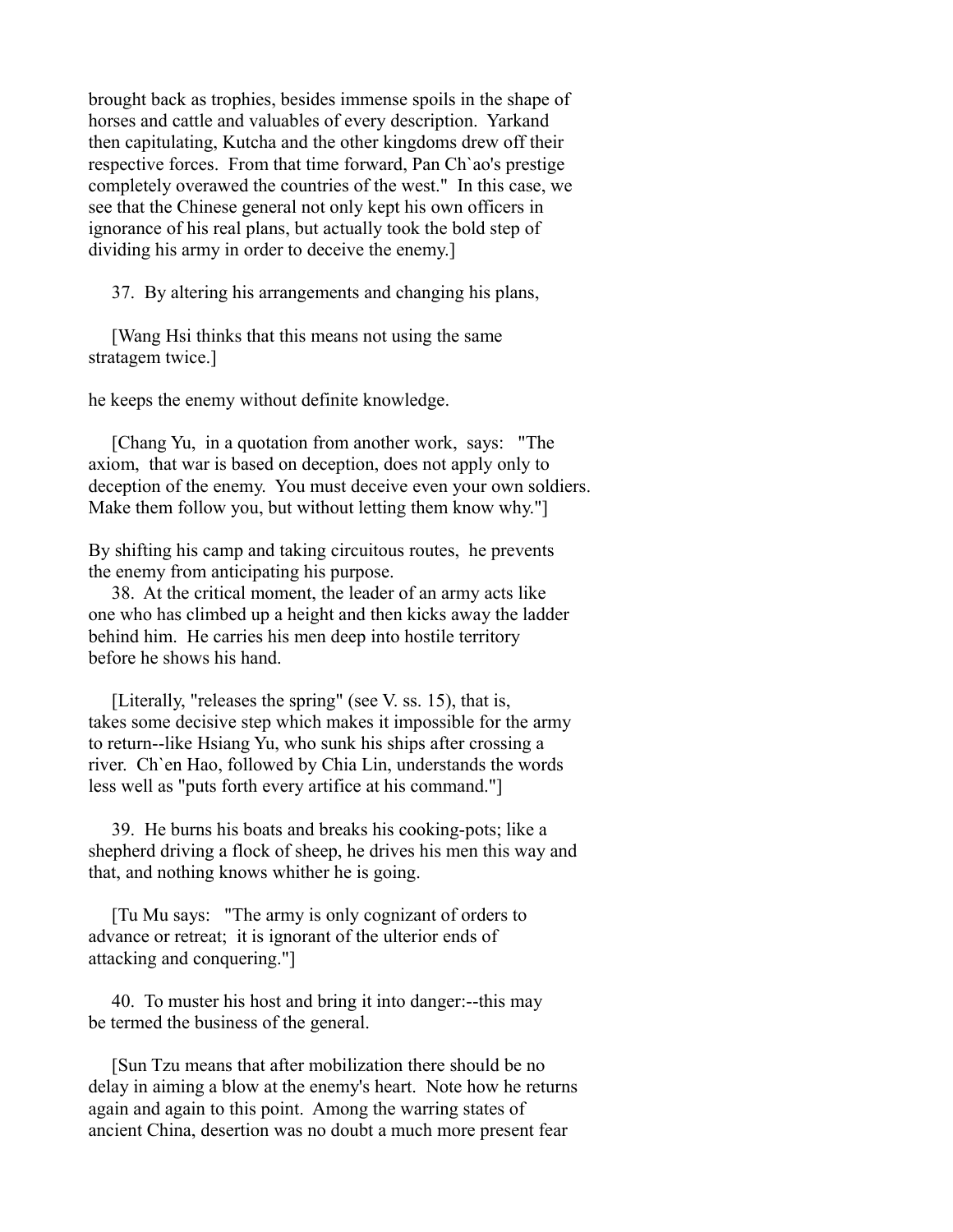and serious evil than it is in the armies of today.]

 41. The different measures suited to the nine varieties of ground;

 [Chang Yu says: "One must not be hide-bound in interpreting the rules for the nine varieties of ground.]

the expediency of aggressive or defensive tactics; and the fundamental laws of human nature: these are things that must most certainly be studied.

 42. When invading hostile territory, the general principle is, that penetrating deeply brings cohesion; penetrating but a short way means dispersion.

[Cf. supra, ss. 20.]

 43. When you leave your own country behind, and take your army across neighborhood territory, you find yourself on critical ground.

 [This "ground" is curiously mentioned in VIII. ss. 2, but it does not figure among the Nine Situations or the Six Calamities in chap. X. One's first impulse would be to translate it distant ground," but this, if we can trust the commentators, is precisely what is not meant here. Mei Yao-ch`en says it is "a position not far enough advanced to be called 'facile,' and not near enough to home to be 'dispersive,' but something between the two." Wang Hsi says: "It is ground separated from home by an interjacent state, whose territory we have had to cross in order to reach it. Hence, it is incumbent on us to settle our business there quickly." He adds that this position is of rare occurrence, which is the reason why it is not included among the Nine Situations.]

When there are means of communication on all four sides, the ground is one of intersecting highways.

 44. When you penetrate deeply into a country, it is serious ground. When you penetrate but a little way, it is facile ground.

 45. When you have the enemy's strongholds on your rear, and narrow passes in front, it is hemmed-in ground. When there is no place of refuge at all, it is desperate ground.

 46. Therefore, on dispersive ground, I would inspire my men with unity of purpose.

 [This end, according to Tu Mu, is best attained by remaining on the defensive, and avoiding battle. Cf. supra, ss. 11.]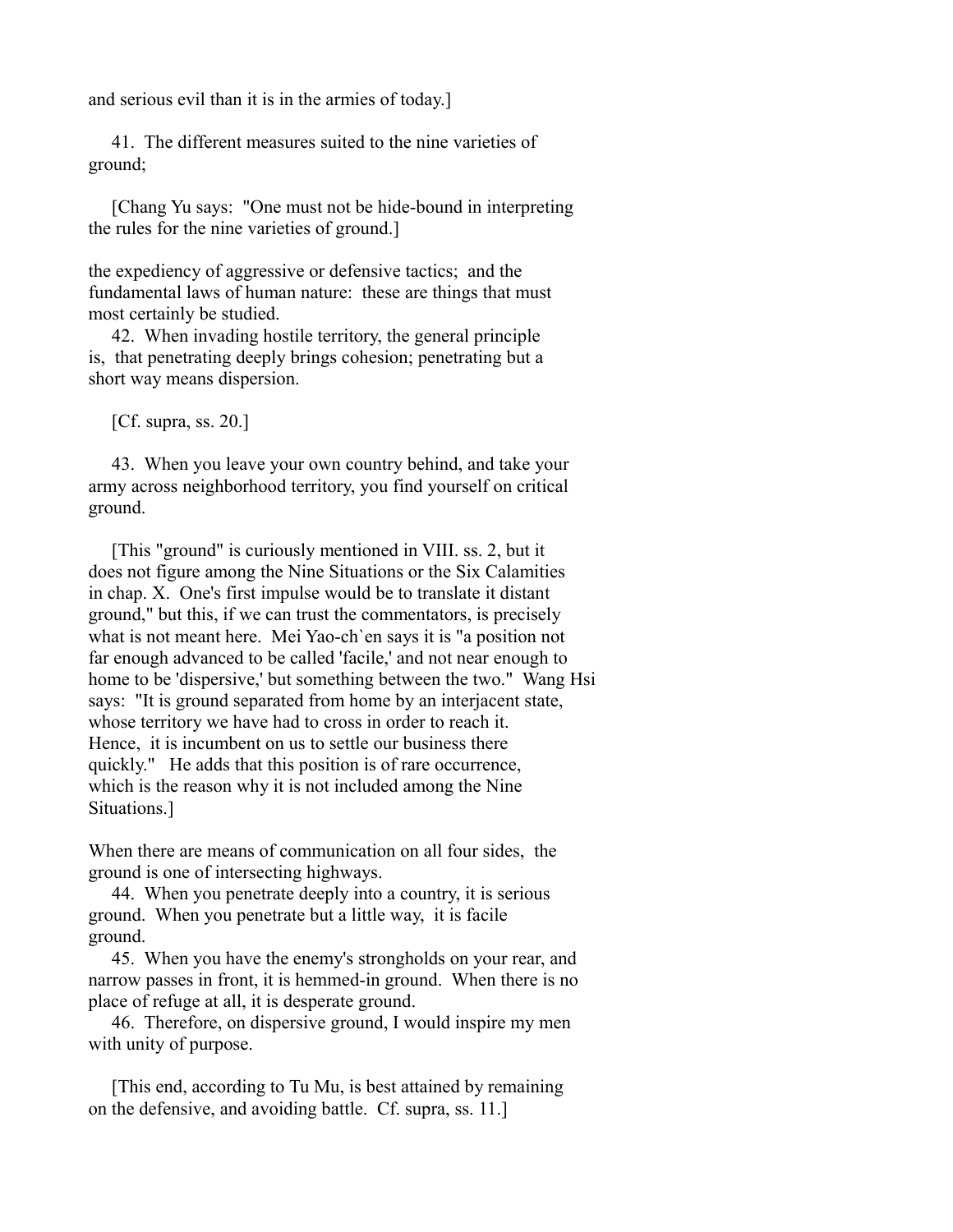On facile ground, I would see that there is close connection between all parts of my army.

 [As Tu Mu says, the object is to guard against two possible contingencies: "(1) the desertion of our own troops; (2) a sudden attack on the part of the enemy." Cf. VII. ss. 17. Mei Yao-ch`en says: "On the march, the regiments should be in close touch; in an encampment, there should be continuity between the fortifications."]

47. On contentious ground, I would hurry up my rear.

 [This is Ts`ao Kung's interpretation. Chang Yu adopts it, saying: "We must quickly bring up our rear, so that head and tail may both reach the goal." That is, they must not be allowed to straggle up a long way apart. Mei Yao-ch`en offers another equally plausible explanation: "Supposing the enemy has not yet reached the coveted position, and we are behind him, we should advance with all speed in order to dispute its possession." Ch`en Hao, on the other hand, assuming that the enemy has had time to select his own ground, quotes VI. ss. 1, where Sun Tzu warns us against coming exhausted to the attack. His own idea of the situation is rather vaguely expressed: "If there is a favorable position lying in front of you, detach a picked body of troops to occupy it, then if the enemy, relying on their numbers, come up to make a fight for it, you may fall quickly on their rear with your main body, and victory will be assured." It was thus, he adds, that Chao She beat the army of Ch`in. (See p. 57.)]

 48. On open ground, I would keep a vigilant eye on my defenses. On ground of intersecting highways, I would consolidate my alliances.

 49. On serious ground, I would try to ensure a continuous stream of supplies.

 [The commentators take this as referring to forage and plunder, not, as one might expect, to an unbroken communication with a home base.]

On difficult ground, I would keep pushing on along the road. 50. On hemmed-in ground, I would block any way of retreat.

 [Meng Shih says: "To make it seem that I meant to defend the position, whereas my real intention is to burst suddenly through the enemy's lines." Mei Yao-ch`en says: "in order to make my soldiers fight with desperation." Wang Hsi says, "fearing lest my men be tempted to run away." Tu Mu points out that this is the converse of VII. ss. 36, where it is the enemy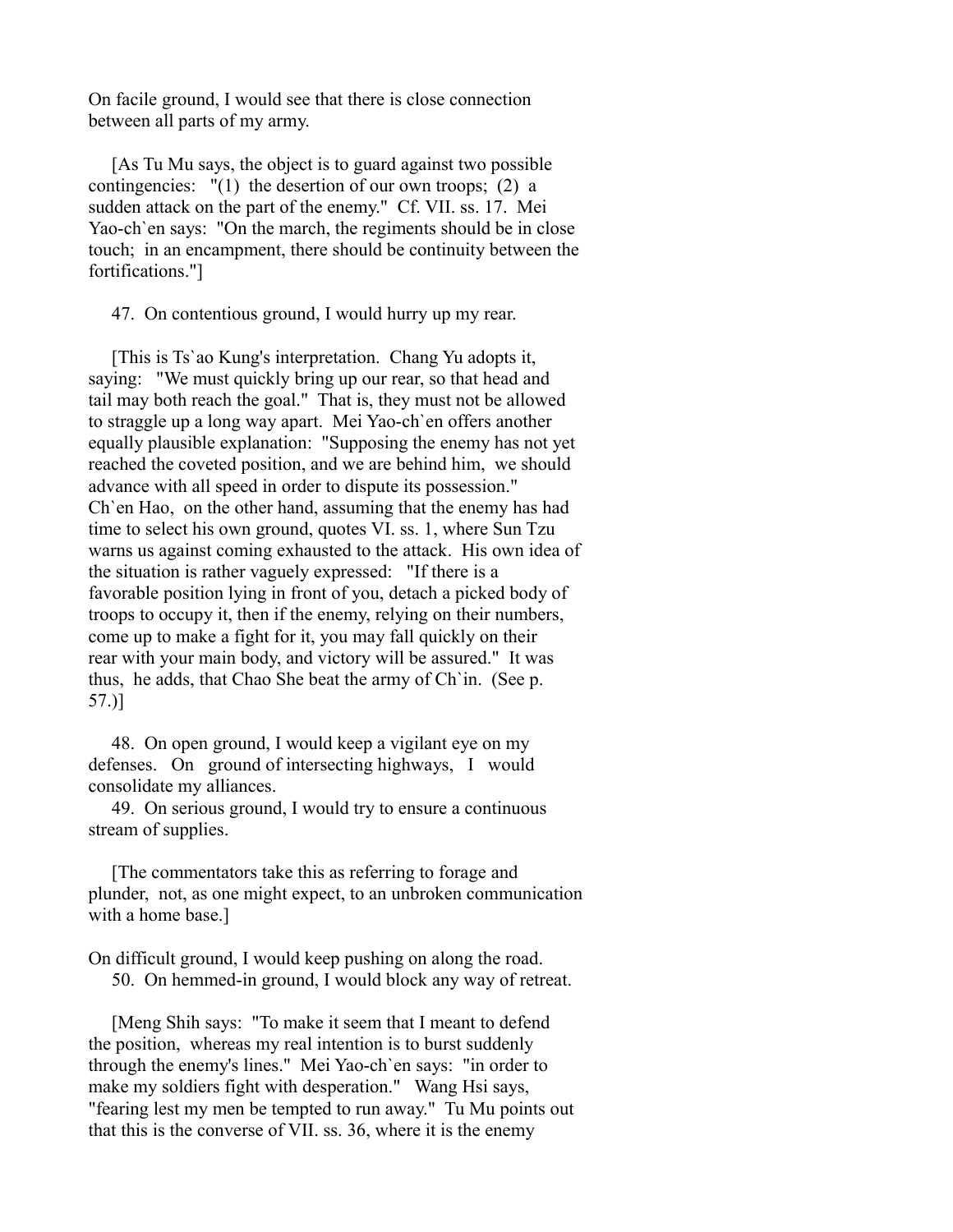who is surrounded. In 532 A.D., Kao Huan, afterwards Emperor and canonized as Shen-wu, was surrounded by a great army under Erhchu Chao and others. His own force was comparatively small, consisting only of 2000 horse and something under 30,000 foot. The lines of investment had not been drawn very closely together, gaps being left at certain points. But Kao Huan, instead of trying to escape, actually made a shift to block all the remaining outlets himself by driving into them a number of oxen and donkeys roped together. As soon as his officers and men saw that there was nothing for it but to conquer or die, their spirits rose to an extraordinary pitch of exaltation, and they charged with such desperate ferocity that the opposing ranks broke and crumbled under their onslaught.]

On desperate ground, I would proclaim to my soldiers the hopelessness of saving their lives.

 Tu Yu says: "Burn your baggage and impedimenta, throw away your stores and provisions, choke up the wells, destroy your cooking-stoves, and make it plain to your men that they cannot survive, but must fight to the death." Mei Yao-ch`en says: "The only chance of life lies in giving up all hope of it." This concludes what Sun Tzu has to say about "grounds" and the "variations" corresponding to them. Reviewing the passages which bear on this important subject, we cannot fail to be struck by the desultory and unmethodical fashion in which it is treated. Sun Tzu begins abruptly in VIII. ss. 2 to enumerate "variations" before touching on "grounds" at all, but only mentions five, namely nos. 7, 5, 8 and 9 of the subsequent list, and one that is not included in it. A few varieties of ground are dealt with in the earlier portion of chap. IX, and then chap. X sets forth six new grounds, with six variations of plan to match. None of these is mentioned again, though the first is hardly to be distinguished from ground no. 4 in the next chapter. At last, in chap. XI, we come to the Nine Grounds par excellence, immediately followed by the variations. This takes us down to ss. 14. In SS. 43-45, fresh definitions are provided for nos. 5, 6, 2, 8 and 9 (in the order given), as well as for the tenth ground noticed in chap. VIII; and finally, the nine variations are enumerated once more from beginning to end, all, with the exception of 5, 6 and 7, being different from those previously given. Though it is impossible to account for the present state of Sun Tzu's text, a few suggestive facts maybe brought into prominence: (1) Chap. VIII, according to the title, should deal with nine variations, whereas only five appear. (2) It is an abnormally short chapter. (3) Chap. XI is entitled The Nine Grounds. Several of these are defined twice over, besides which there are two distinct lists of the corresponding variations. (4) The length of the chapter is disproportionate, being double that of any other except IX. I do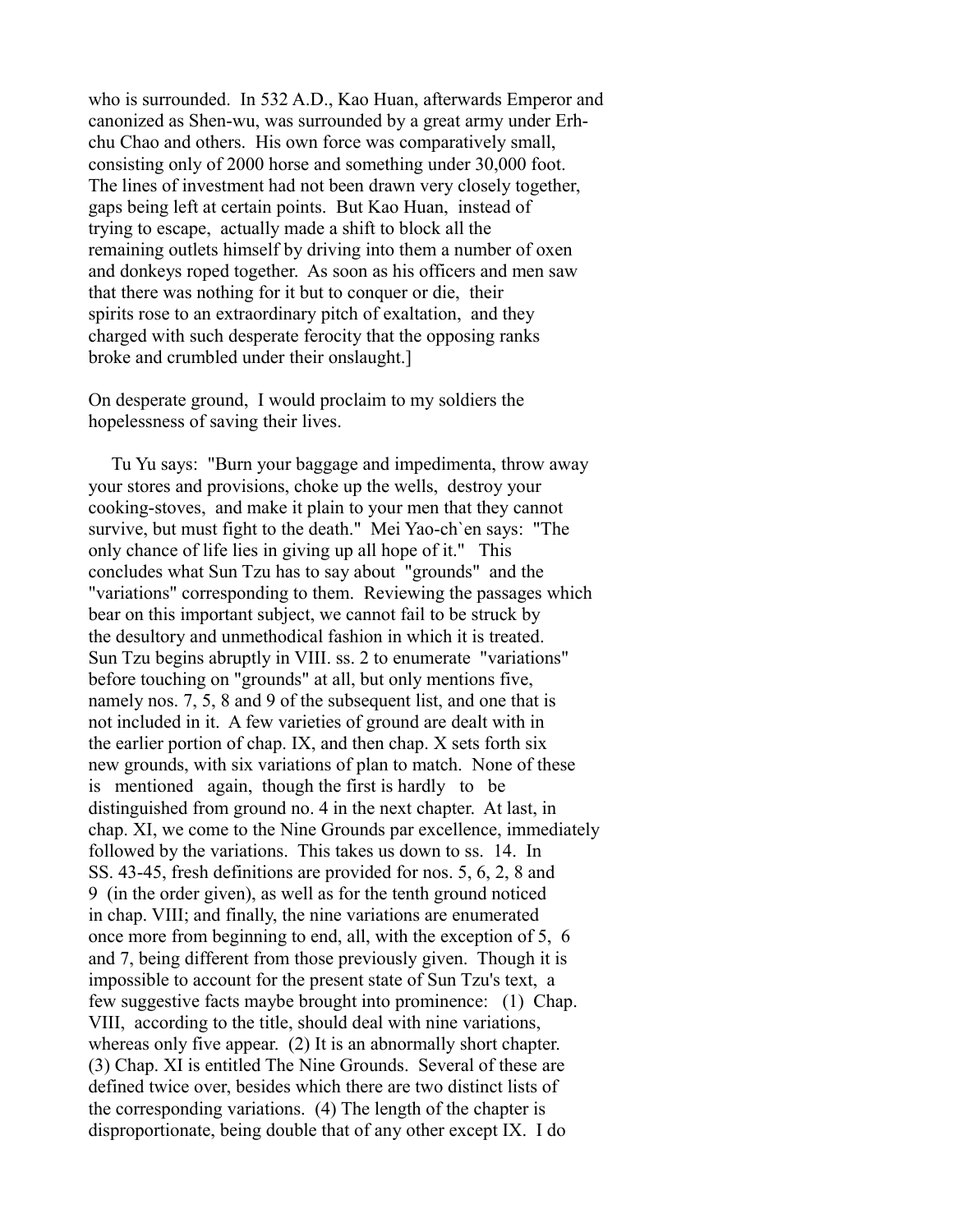not propose to draw any inferences from these facts, beyond the general conclusion that Sun Tzu's work cannot have come down to us in the shape in which it left his hands: chap. VIII is obviously defective and probably out of place, while XI seems to contain matter that has either been added by a later hand or ought to appear elsewhere.]

 51. For it is the soldier's disposition to offer an obstinate resistance when surrounded, to fight hard when he cannot help himself, and to obey promptly when he has fallen into danger.

 [Chang Yu alludes to the conduct of Pan Ch`ao's devoted followers in 73 A.D. The story runs thus in the HOU HAN SHU, ch. 47: "When Pan Ch`ao arrived at Shan-shan, Kuang, the King of the country, received him at first with great politeness and respect; but shortly afterwards his behavior underwent a sudden change, and he became remiss and negligent. Pan Ch`ao spoke about this to the officers of his suite: 'Have you noticed,' he said, 'that Kuang's polite intentions are on the wane? This must signify that envoys have come from the Northern barbarians, and that consequently he is in a state of indecision, not knowing with which side to throw in his lot. That surely is the reason. The truly wise man, we are told, can perceive things before they have come to pass; how much more, then, those that are already manifest!' Thereupon he called one of the natives who had been assigned to his service, and set a trap for him, saying: 'Where are those envoys from the Hsiung-nu who arrived some day ago?' The man was so taken aback that between surprise and fear he presently blurted out the whole truth. Pan Ch`ao, keeping his informant carefully under lock and key, then summoned a general gathering of his officers, thirty-six in all, and began drinking with them. When the wine had mounted into their heads a little, he tried to rouse their spirit still further by addressing them thus: 'Gentlemen, here we are in the heart of an isolated region, anxious to achieve riches and honor by some great exploit. Now it happens that an ambassador from the Hsiung-no arrived in this kingdom only a few days ago, and the result is that the respectful courtesy extended towards us by our royal host has disappeared. Should this envoy prevail upon him to seize our party and hand us over to the Hsiung-no, our bones will become food for the wolves of the desert. What are we to do?' With one accord, the officers replied: 'Standing as we do in peril of our lives, we will follow our commander through life and death.' For the sequel of this adventure, see chap. XII. ss. 1, note.]

 52. We cannot enter into alliance with neighboring princes until we are acquainted with their designs. We are not fit to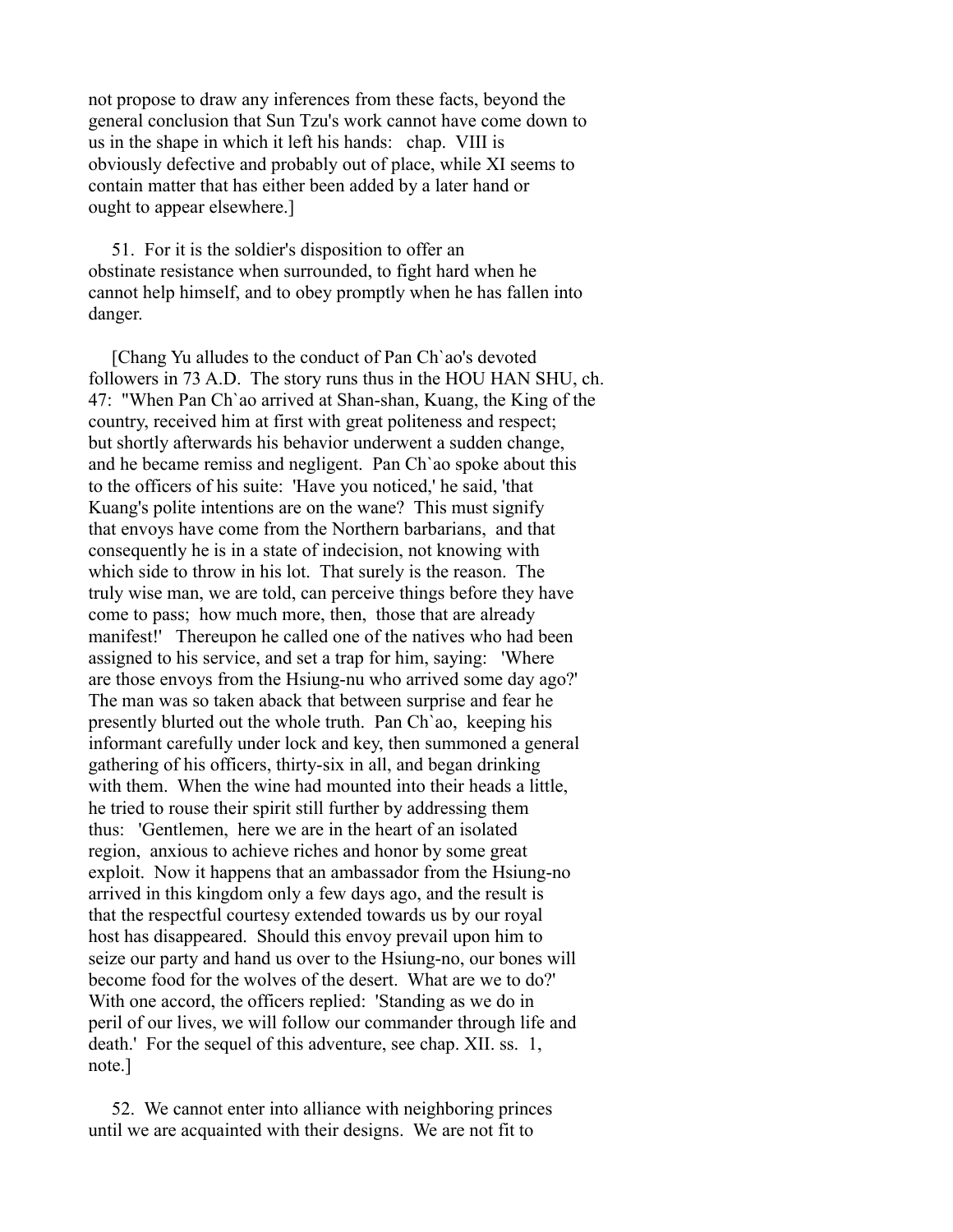lead an army on the march unless we are familiar with the face of the country--its mountains and forests, its pitfalls and precipices, its marshes and swamps. We shall be unable to turn natural advantages to account unless we make use of local guides.

 [These three sentences are repeated from VII. SS. 12-14 - in order to emphasize their importance, the commentators seem to think. I prefer to regard them as interpolated here in order to form an antecedent to the following words. With regard to local guides, Sun Tzu might have added that there is always the risk of going wrong, either through their treachery or some misunderstanding such as Livy records (XXII. 13): Hannibal, we are told, ordered a guide to lead him into the neighborhood of Casinum, where there was an important pass to be occupied; but his Carthaginian accent, unsuited to the pronunciation of Latin names, caused the guide to understand Casilinum instead of Casinum, and turning from his proper route, he took the army in that direction, the mistake not being discovered until they had almost arrived.]

 53. To be ignored of any one of the following four or five principles does not befit a warlike prince.

 54. When a warlike prince attacks a powerful state, his generalship shows itself in preventing the concentration of the enemy's forces. He overawes his opponents, and their allies are prevented from joining against him.

 [Mei Tao-ch`en constructs one of the chains of reasoning that are so much affected by the Chinese: "In attacking a powerful state, if you can divide her forces, you will have a superiority in strength; if you have a superiority in strength, you will overawe the enemy; if you overawe the enemy, the neighboring states will be frightened; and if the neighboring states are frightened, the enemy's allies will be prevented from joining her." The following gives a stronger meaning: "If the great state has once been defeated (before she has had time to summon her allies), then the lesser states will hold aloof and refrain from massing their forces." Ch`en Hao and Chang Yu take the sentence in quite another way. The former says: "Powerful though a prince may be, if he attacks a large state, he will be unable to raise enough troops, and must rely to some extent on external aid; if he dispenses with this, and with overweening confidence in his own strength, simply tries to intimidate the enemy, he will surely be defeated." Chang Yu puts his view thus: "If we recklessly attack a large state, our own people will be discontented and hang back. But if (as will then be the case) our display of military force is inferior by half to that of the enemy, the other chieftains will take fright and refuse to join us."]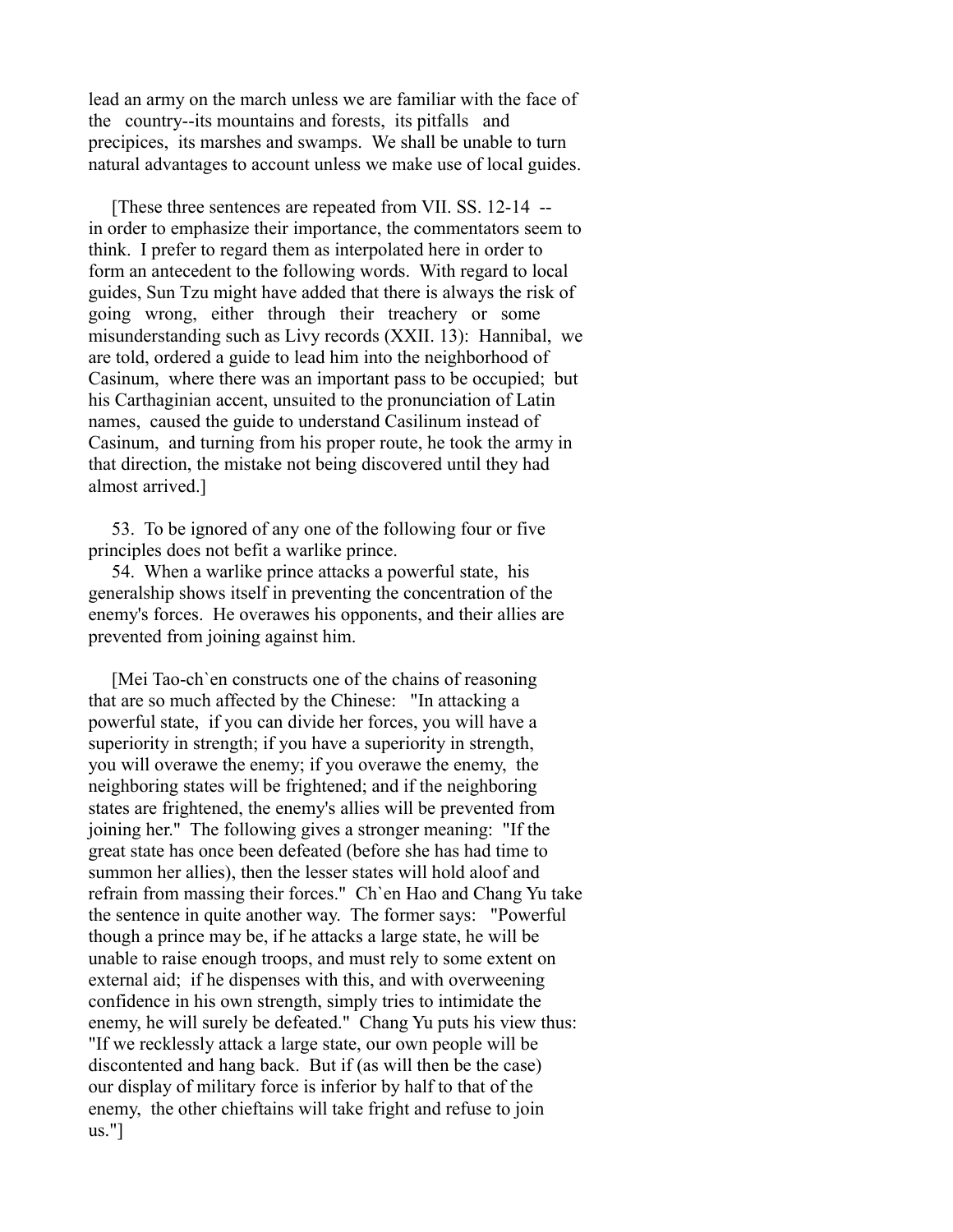55. Hence he does not strive to ally himself with all and sundry, nor does he foster the power of other states. He carries out his own secret designs, keeping his antagonists in awe.

 [The train of thought, as said by Li Ch`uan, appears to be this: Secure against a combination of his enemies, "he can afford to reject entangling alliances and simply pursue his own secret designs, his prestige enable him to dispense with external friendships."]

Thus he is able to capture their cities and overthrow their kingdoms.

 [This paragraph, though written many years before the Ch`in State became a serious menace, is not a bad summary of the policy by which the famous Six Chancellors gradually paved the way for her final triumph under Shih Huang Ti. Chang Yu, following up his previous note, thinks that Sun Tzu is condemning this attitude of cold-blooded selfishness and haughty isolation.]

56. Bestow rewards without regard to rule,

 [Wu Tzu (ch. 3) less wisely says: "Let advance be richly rewarded and retreat be heavily punished."]

issue orders

[Literally, "hang" or post up."]

without regard to previous arrangements;

 ["In order to prevent treachery," says Wang Hsi. The general meaning is made clear by Ts`ao Kung's quotation from the SSU-MA FA: "Give instructions only on sighting the enemy; give rewards when you see deserving deeds." Ts`ao Kung's paraphrase: "The final instructions you give to your army should not correspond with those that have been previously posted up." Chang Yu simplifies this into "your arrangements should not be divulged beforehand." And Chia Lin says: "there should be no fixity in your rules and arrangements." Not only is there danger in letting your plans be known, but war often necessitates the entire reversal of them at the last moment.]

and you will be able to handle a whole army as though you had to do with but a single man.

[Cf. supra, ss. 34.]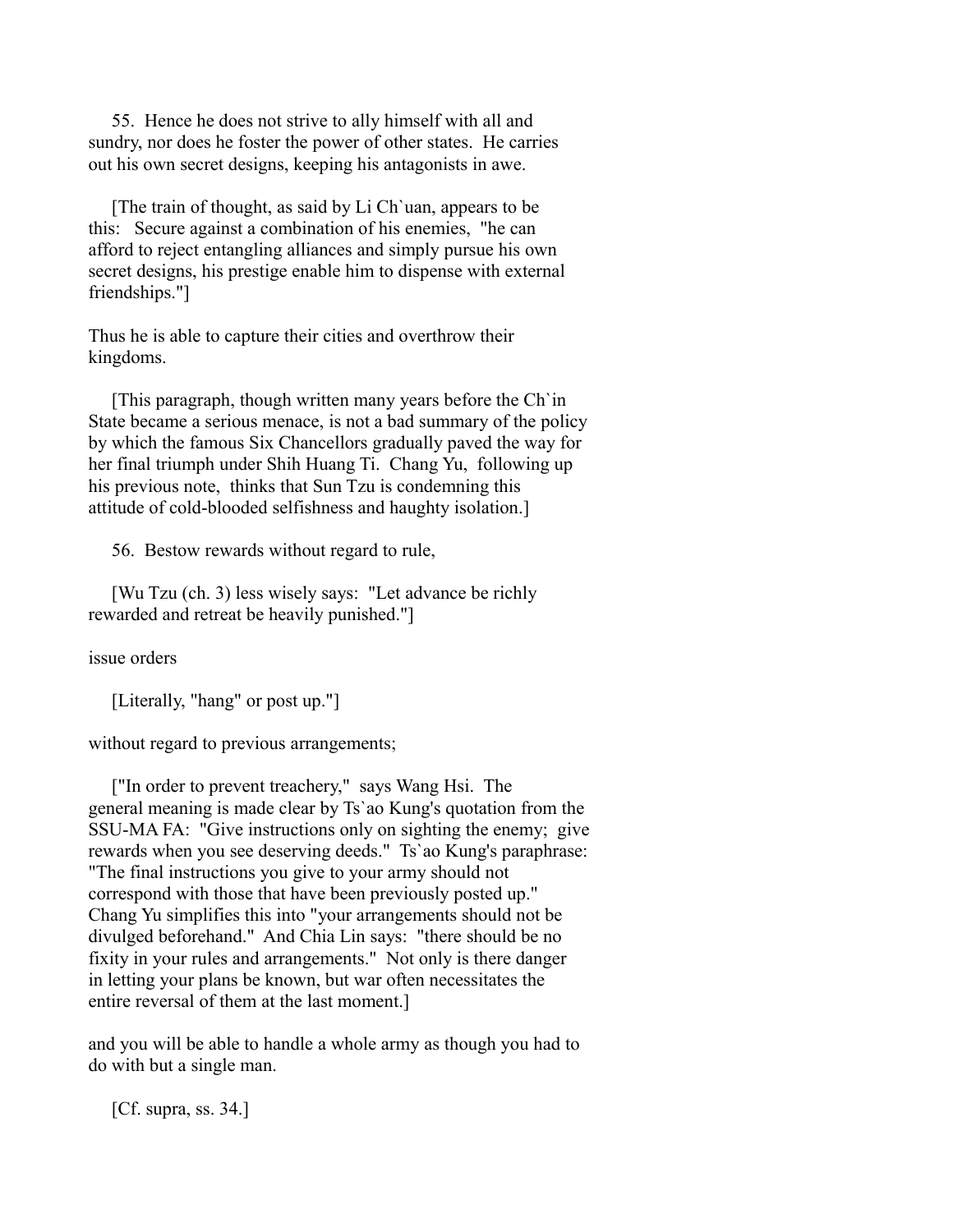57. Confront your soldiers with the deed itself; never let them know your design.

 [Literally, "do not tell them words;" i.e. do not give your reasons for any order. Lord Mansfield once told a junior colleague to "give no reasons" for his decisions, and the maxim is even more applicable to a general than to a judge.]

When the outlook is bright, bring it before their eyes; but tell them nothing when the situation is gloomy.

 58. Place your army in deadly peril, and it will survive; plunge it into desperate straits, and it will come off in safety.

 [These words of Sun Tzu were once quoted by Han Hsin in explanation of the tactics he employed in one of his most brilliant battles, already alluded to on p. 28. In 204 B.C., he was sent against the army of Chao, and halted ten miles from the mouth of the Ching-hsing pass, where the enemy had mustered in full force. Here, at midnight, he detached a body of 2000 light cavalry, every man of which was furnished with a red flag. Their instructions were to make their way through narrow defiles and keep a secret watch on the enemy. "When the men of Chao see me in full flight," Han Hsin said, "they will abandon their fortifications and give chase. This must be the sign for you to rush in, pluck down the Chao standards and set up the red banners of Han in their stead." Turning then to his other officers, he remarked: "Our adversary holds a strong position, and is not likely to come out and attack us until he sees the standard and drums of the commander-in-chief, for fear I should turn back and escape through the mountains." So saying, he first of all sent out a division consisting of 10,000 men, and ordered them to form in line of battle with their backs to the River Ti. Seeing this maneuver, the whole army of Chao broke into loud laughter. By this time it was broad daylight, and Han Hsin, displaying the generalissimo's flag, marched out of the pass with drums beating, and was immediately engaged by the enemy. A great battle followed, lasting for some time; until at length Han Hsin and his colleague Chang Ni, leaving drums and banner on the field, fled to the division on the river bank, where another fierce battle was raging. The enemy rushed out to pursue them and to secure the trophies, thus denuding their ramparts of men; but the two generals succeeded in joining the other army, which was fighting with the utmost desperation. The time had now come for the 2000 horsemen to play their part. As soon as they saw the men of Chao following up their advantage, they galloped behind the deserted walls, tore up the enemy's flags and replaced them by those of Han. When the Chao army looked back from the pursuit, the sight of these red flags struck them with terror. Convinced that the Hans had got in and overpowered their king, they broke up in wild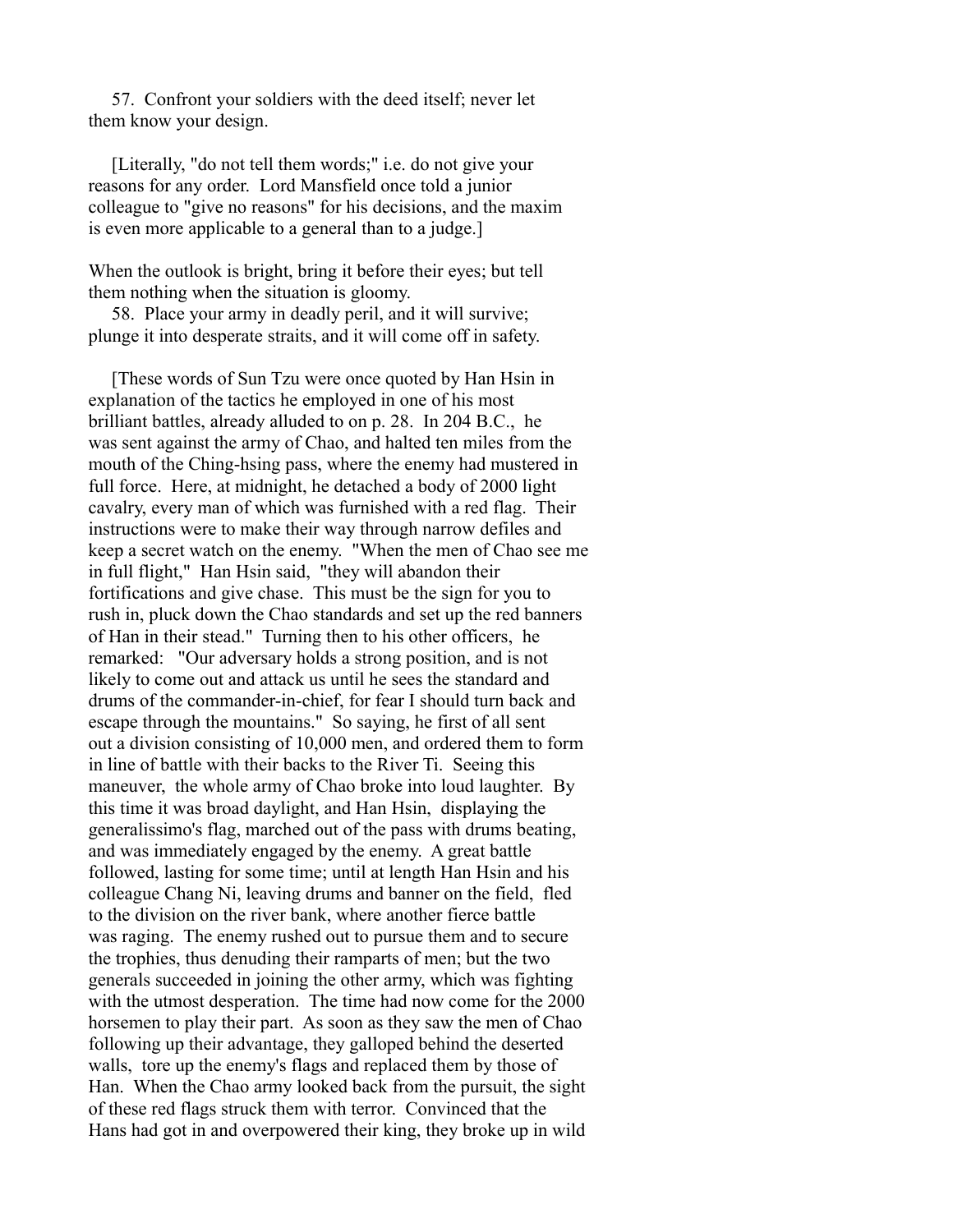disorder, every effort of their leader to stay the panic being in vain. Then the Han army fell on them from both sides and completed the rout, killing a number and capturing the rest, amongst whom was King Ya himself.... After the battle, some of Han Hsin's officers came to him and said: "In the ART OF WAR we are told to have a hill or tumulus on the right rear, and a river or marsh on the left front. [This appears to be a blend of Sun Tzu and T`ai Kung. See IX ss. 9, and note.] You, on the contrary, ordered us to draw up our troops with the river at our back. Under these conditions, how did you manage to gain the victory?" The general replied: "I fear you gentlemen have not studied the Art of War with sufficient care. Is it not written there: 'Plunge your army into desperate straits and it will come off in safety; place it in deadly peril and it will survive'? Had I taken the usual course, I should never have been able to bring my colleague round. What says the Military Classic--'Swoop down on the market-place and drive the men off to fight.' [This passage does not occur in the present text of Sun Tzu.] If I had not placed my troops in a position where they were obliged to fight for their lives, but had allowed each man to follow his own discretion, there would have been a general debandade, and it would have been impossible to do anything with them." The officers admitted the force of his argument, and said: "These are higher tactics than we should have been capable of." [See CH`IEN HAN SHU, ch. 34, ff. 4, 5.] ]

 59. For it is precisely when a force has fallen into harm's way that is capable of striking a blow for victory.

[Danger has a bracing effect.]

 60. Success in warfare is gained by carefully accommodating ourselves to the enemy's purpose.

 [Ts`ao Kung says: "Feign stupidity"--by an appearance of yielding and falling in with the enemy's wishes. Chang Yu's note makes the meaning clear: "If the enemy shows an inclination to advance, lure him on to do so; if he is anxious to retreat, delay on purpose that he may carry out his intention." The object is to make him remiss and contemptuous before we deliver our attack.]

61. By persistently hanging on the enemy's flank,

 [I understand the first four words to mean "accompanying the enemy in one direction." Ts`ao Kung says: "unite the soldiers and make for the enemy." But such a violent displacement of characters is quite indefensible.]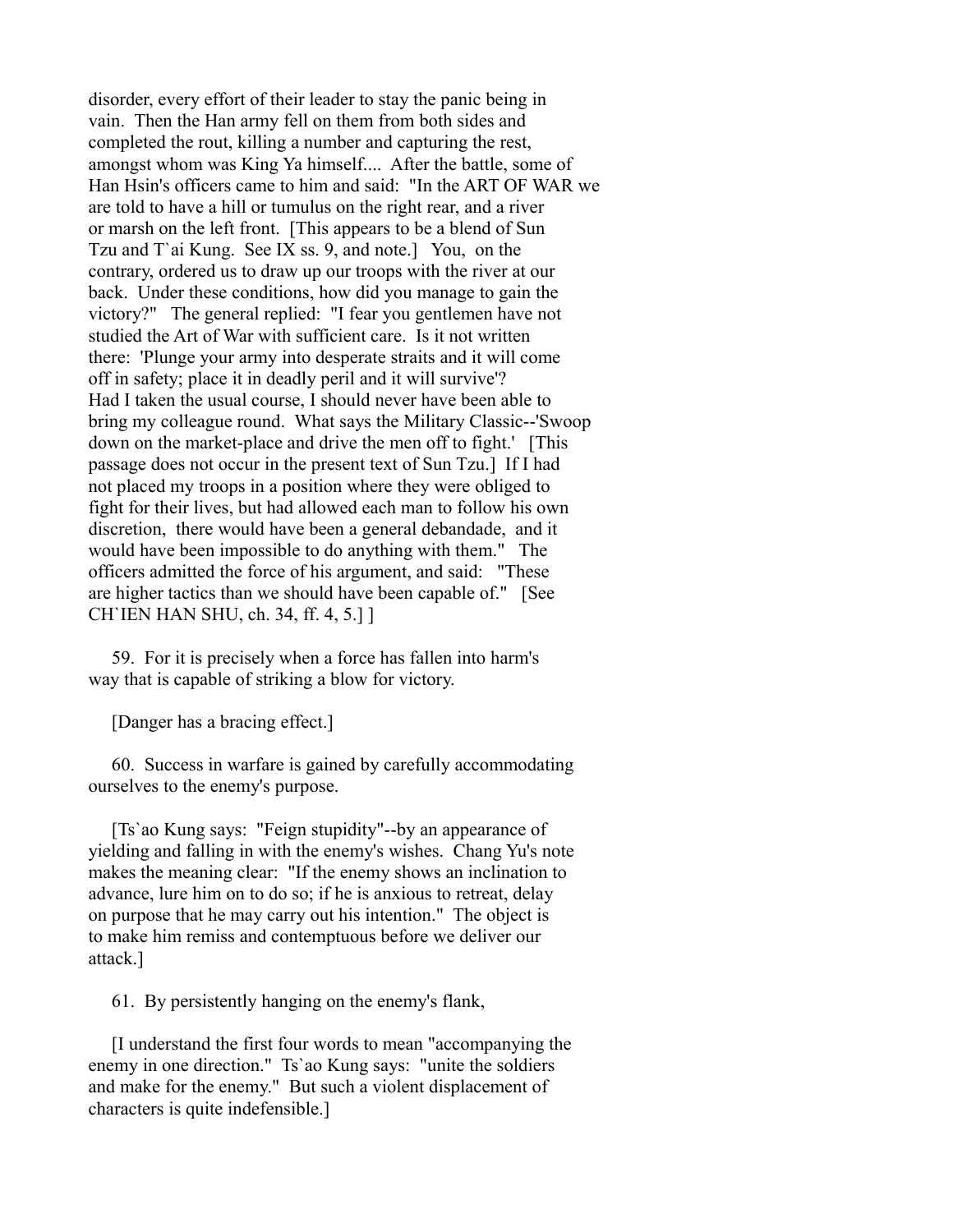we shall succeed in the long run

[Literally, "after a thousand LI."]

in killing the commander-in-chief.

[Always a great point with the Chinese.]

 62. This is called ability to accomplish a thing by sheer cunning.

 63. On the day that you take up your command, block the frontier passes, destroy the official tallies,

 [These were tablets of bamboo or wood, one half of which was issued as a permit or passport by the official in charge of a gate. Cf. the "border-warden" of LUN YU III. 24, who may have had similar duties. When this half was returned to him, within a fixed period, he was authorized to open the gate and let the traveler through.]

and stop the passage of all emissaries.

[Either to or from the enemy's country.]

64. Be stern in the council-chamber,

 [Show no weakness, and insist on your plans being ratified by the sovereign.]

so that you may control the situation.

 [Mei Yao-ch`en understands the whole sentence to mean: Take the strictest precautions to ensure secrecy in your deliberations.]

 65. If the enemy leaves a door open, you must rush in. 66. Forestall your opponent by seizing what he holds dear,

[Cf. supra, ss. 18.]

and subtly contrive to time his arrival on the ground.

 [Ch`en Hao`s explanation: "If I manage to seize a favorable position, but the enemy does not appear on the scene, the advantage thus obtained cannot be turned to any practical account. He who intends therefore, to occupy a position of importance to the enemy, must begin by making an artful appointment, so to speak, with his antagonist, and cajole him into going there as well." Mei Yao-ch`en explains that this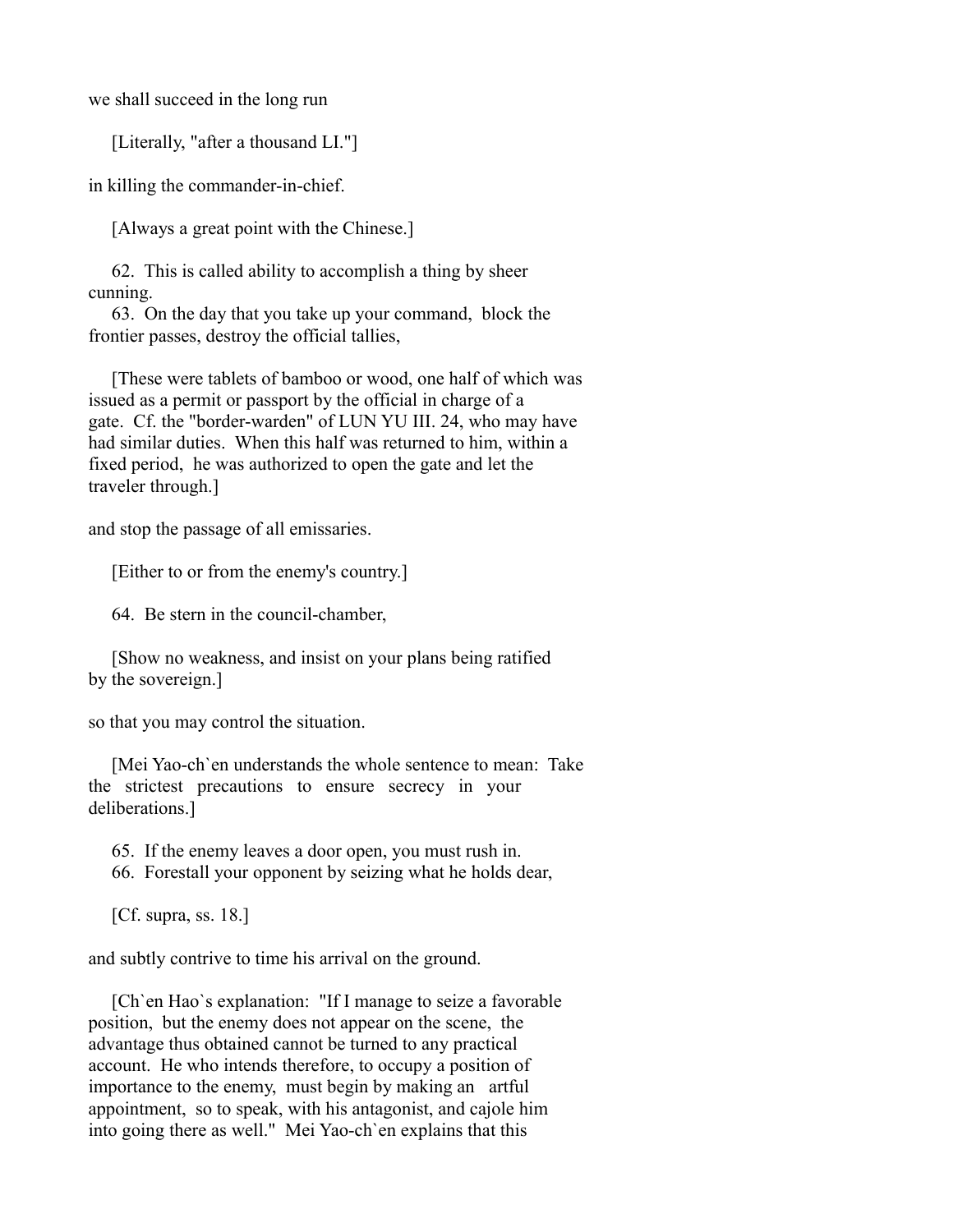"artful appointment" is to be made through the medium of the enemy's own spies, who will carry back just the amount of information that we choose to give them. Then, having cunningly disclosed our intentions, "we must manage, though starting after the enemy, to arrive before him (VII. ss. 4). We must start after him in order to ensure his marching thither; we must arrive before him in order to capture the place without trouble. Taken thus, the present passage lends some support to Mei Yao-ch`en's interpretation of ss. 47.]

67. Walk in the path defined by rule,

 [Chia Lin says: "Victory is the only thing that matters, and this cannot be achieved by adhering to conventional canons." It is unfortunate that this variant rests on very slight authority, for the sense yielded is certainly much more satisfactory. Napoleon, as we know, according to the veterans of the old school whom he defeated, won his battles by violating every accepted canon of warfare.]

and accommodate yourself to the enemy until you can fight a decisive battle

 [Tu Mu says: "Conform to the enemy's tactics until a favorable opportunity offers; then come forth and engage in a battle that shall prove decisive."]

 68. At first, then, exhibit the coyness of a maiden, until the enemy gives you an opening; afterwards emulate the rapidity of a running hare, and it will be too late for the enemy to oppose you.

 [As the hare is noted for its extreme timidity, the comparison hardly appears felicitous. But of course Sun Tzu was thinking only of its speed. The words have been taken to mean: You must flee from the enemy as quickly as an escaping hare; but this is rightly rejected by Tu Mu.]

[1] Giles' Biographical Dictionary, no. 399.

[2] "The Science of War," p. 333.

[3] "Stonewall Jackson," vol. I, p. 421.

-----------------------------------------------------------------

XII. THE ATTACK BY FIRE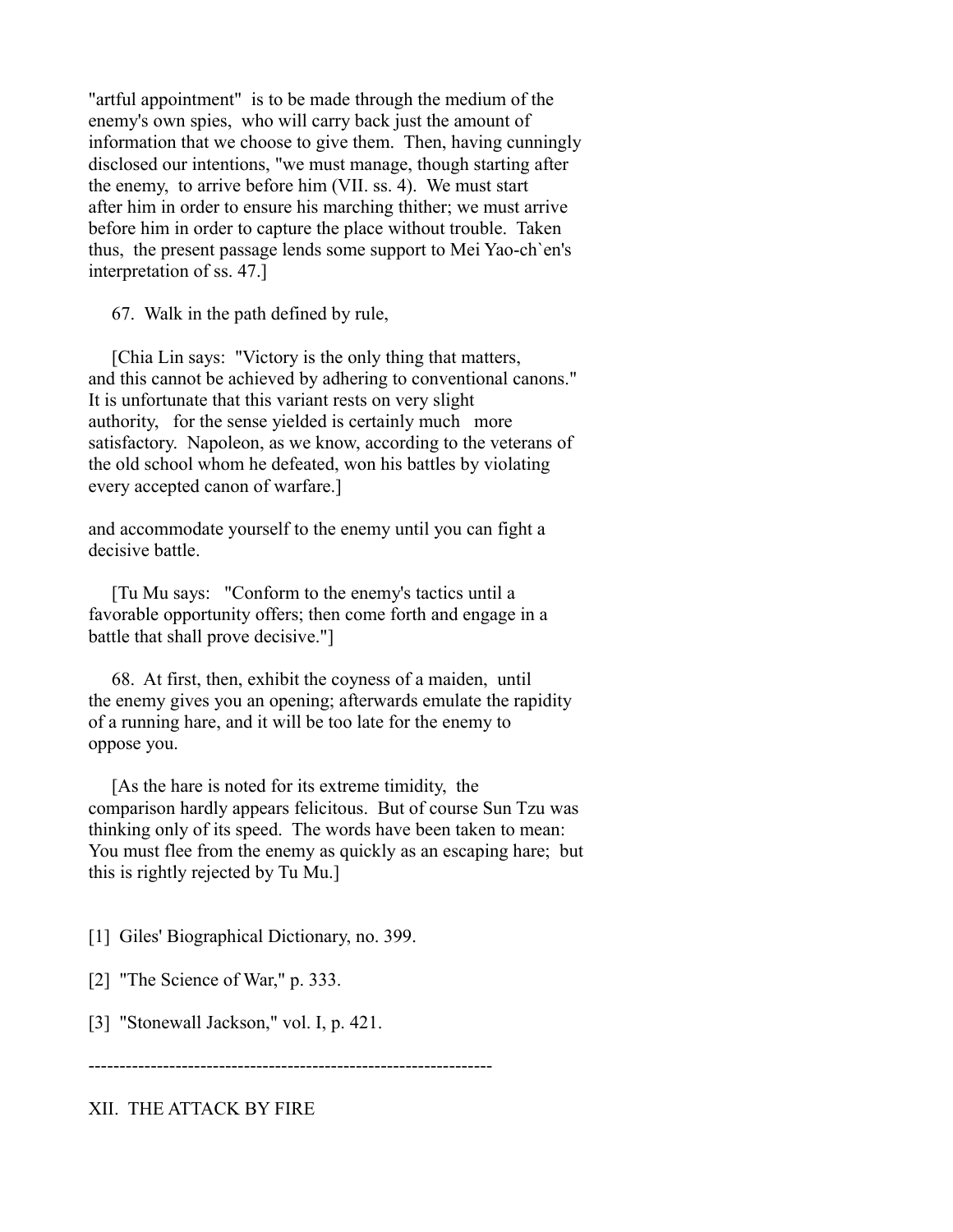[Rather more than half the chapter (SS. 1-13) is devoted to the subject of fire, after which the author branches off into other topics.]

 1. Sun Tzu said: There are five ways of attacking with fire. The first is to burn soldiers in their camp;

 [So Tu Mu. Li Ch`uan says: "Set fire to the camp, and kill the soldiers" (when they try to escape from the flames). Pan Ch`ao, sent on a diplomatic mission to the King of Shan-shan [see XI. ss. 51, note], found himself placed in extreme peril by the unexpected arrival of an envoy from the Hsiung-nu [the mortal enemies of the Chinese]. In consultation with his officers, he exclaimed: "Never venture, never win! [1] The only course open to us now is to make an assault by fire on the barbarians under cover of night, when they will not be able to discern our numbers. Profiting by their panic, we shall exterminate them completely; this will cool the King's courage and cover us with glory, besides ensuring the success of our mission.' the officers all replied that it would be necessary to discuss the matter first with the Intendant. Pan Ch`ao then fell into a passion: 'It is today,' he cried, 'that our fortunes must be decided! The Intendant is only a humdrum civilian, who on hearing of our project will certainly be afraid, and everything will be brought to light. An inglorious death is no worthy fate for valiant warriors.' All then agreed to do as he wished. Accordingly, as soon as night came on, he and his little band quickly made their way to the barbarian camp. A strong gale was blowing at the time. Pan Ch`ao ordered ten of the party to take drums and hide behind the enemy's barracks, it being arranged that when they saw flames shoot up, they should begin drumming and yelling with all their might. The rest of his men, armed with bows and crossbows, he posted in ambuscade at the gate of the camp. He then set fire to the place from the windward side, whereupon a deafening noise of drums and shouting arose on the front and rear of the Hsiung-nu, who rushed out pell-mell in frantic disorder. Pan Ch`ao slew three of them with his own hand, while his companions cut off the heads of the envoy and thirty of his suite. The remainder, more than a hundred in all, perished in the flames. On the following day, Pan Ch`ao, divining his thoughts, said with uplifted hand: 'Although you did not go with us last night, I should not think, Sir, of taking sole credit for our exploit.' This satisfied Kuo Hsun, and Pan Ch`ao, having sent for Kuang, King of Shan-shan, showed him the head of the barbarian envoy. The whole kingdom was seized with fear and trembling, which Pan Ch`ao took steps to allay by issuing a public proclamation. Then, taking the king's sons as hostage, he returned to make his report to Tou Ku." HOU HAN SHU,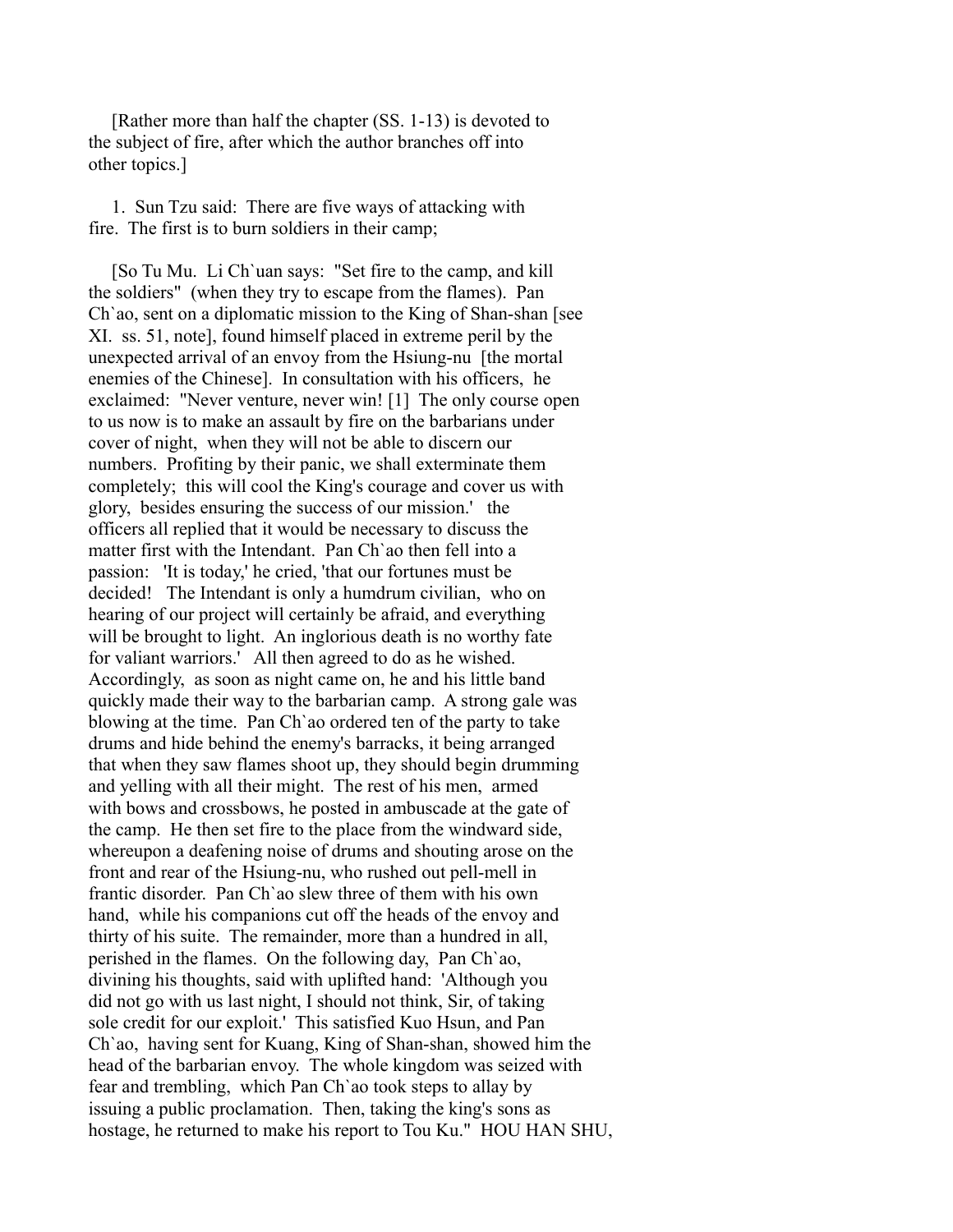ch. 47, ff. 1, 2.] ]

the second is to burn stores;

 [Tu Mu says: "Provisions, fuel and fodder." In order to subdue the rebellious population of Kiangnan, Kao Keng recommended Wen Ti of the Sui dynasty to make periodical raids and burn their stores of grain, a policy which in the long run proved entirely successful.]

the third is to burn baggage trains;

 [An example given is the destruction of Yuan Shao`s wagons and impedimenta by Ts`ao Ts`ao in 200 A.D.]

the fourth is to burn arsenals and magazines;

 [Tu Mu says that the things contained in "arsenals" and "magazines" are the same. He specifies weapons and other implements, bullion and clothing. Cf. VII. ss. 11.]

the fifth is to hurl dropping fire amongst the enemy.

 [Tu Yu says in the T`UNG TIEN: "To drop fire into the enemy's camp. The method by which this may be done is to set the tips of arrows alight by dipping them into a brazier, and then shoot them from powerful crossbows into the enemy's lines."]

 2. In order to carry out an attack, we must have means available.

 [T`sao Kung thinks that "traitors in the enemy's camp" are referred to. But Ch`en Hao is more likely to be right in saying: "We must have favorable circumstances in general, not merely traitors to help us." Chia Lin says: "We must avail ourselves of wind and dry weather."]

the material for raising fire should always be kept in readiness.

 [Tu Mu suggests as material for making fire: "dry vegetable matter, reeds, brushwood, straw, grease, oil, etc." Here we have the material cause. Chang Yu says: "vessels for hoarding fire, stuff for lighting fires."]

 3. There is a proper season for making attacks with fire, and special days for starting a conflagration.

 4. The proper season is when the weather is very dry; the special days are those when the moon is in the constellations of the Sieve, the Wall, the Wing or the Cross-bar;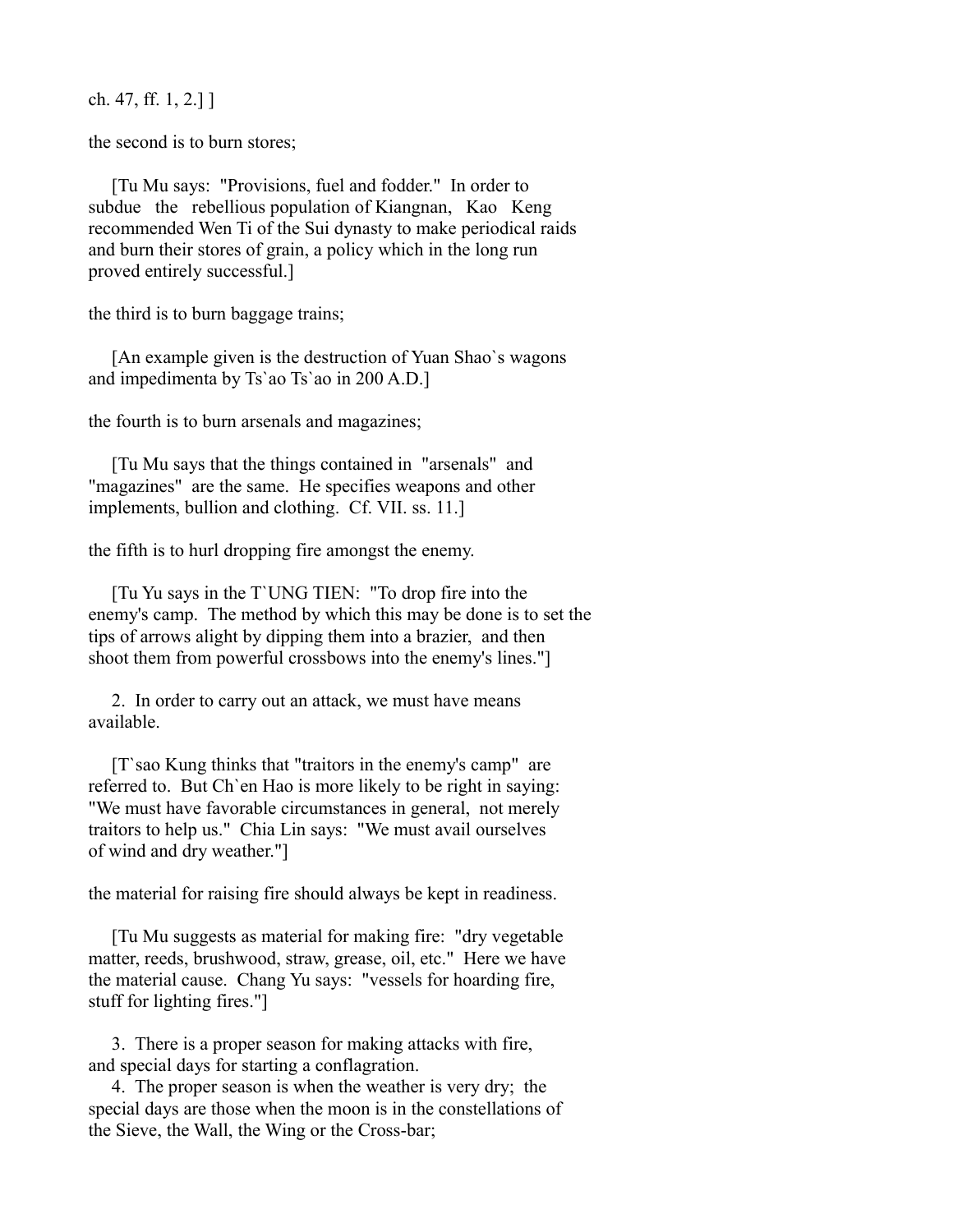[These are, respectively, the 7th, 14th, 27th, and 28th of the Twenty-eight Stellar Mansions, corresponding roughly to Sagittarius, Pegasus, Crater and Corvus.]

for these four are all days of rising wind.

 5. In attacking with fire, one should be prepared to meet five possible developments:

 6. (1) When fire breaks out inside to enemy's camp, respond at once with an attack from without.

 7. (2) If there is an outbreak of fire, but the enemy's soldiers remain quiet, bide your time and do not attack.

 [The prime object of attacking with fire is to throw the enemy into confusion. If this effect is not produced, it means that the enemy is ready to receive us. Hence the necessity for caution.]

 8. (3) When the force of the flames has reached its height, follow it up with an attack, if that is practicable; if not, stay where you are.

 [Ts`ao Kung says: "If you see a possible way, advance; but if you find the difficulties too great, retire."]

 9. (4) If it is possible to make an assault with fire from without, do not wait for it to break out within, but deliver your attack at a favorable moment.

 [Tu Mu says that the previous paragraphs had reference to the fire breaking out (either accidentally, we may suppose, or by the agency of incendiaries) inside the enemy's camp. "But," he continues, "if the enemy is settled in a waste place littered with quantities of grass, or if he has pitched his camp in a position which can be burnt out, we must carry our fire against him at any seasonable opportunity, and not await on in hopes of an outbreak occurring within, for fear our opponents should themselves burn up the surrounding vegetation, and thus render our own attempts fruitless." The famous Li Ling once baffled the leader of the Hsiung-nu in this way. The latter, taking advantage of a favorable wind, tried to set fire to the Chinese general's camp, but found that every scrap of combustible vegetation in the neighborhood had already been burnt down. On the other hand, Po-ts`ai, a general of the Yellow Turban rebels, was badly defeated in 184 A.D. through his neglect of this simple precaution. "At the head of a large army he was besieging Ch`ang-she, which was held by Huang-fu Sung. The garrison was very small, and a general feeling of nervousness pervaded the ranks; so Huang-fu Sung called his officers together and said: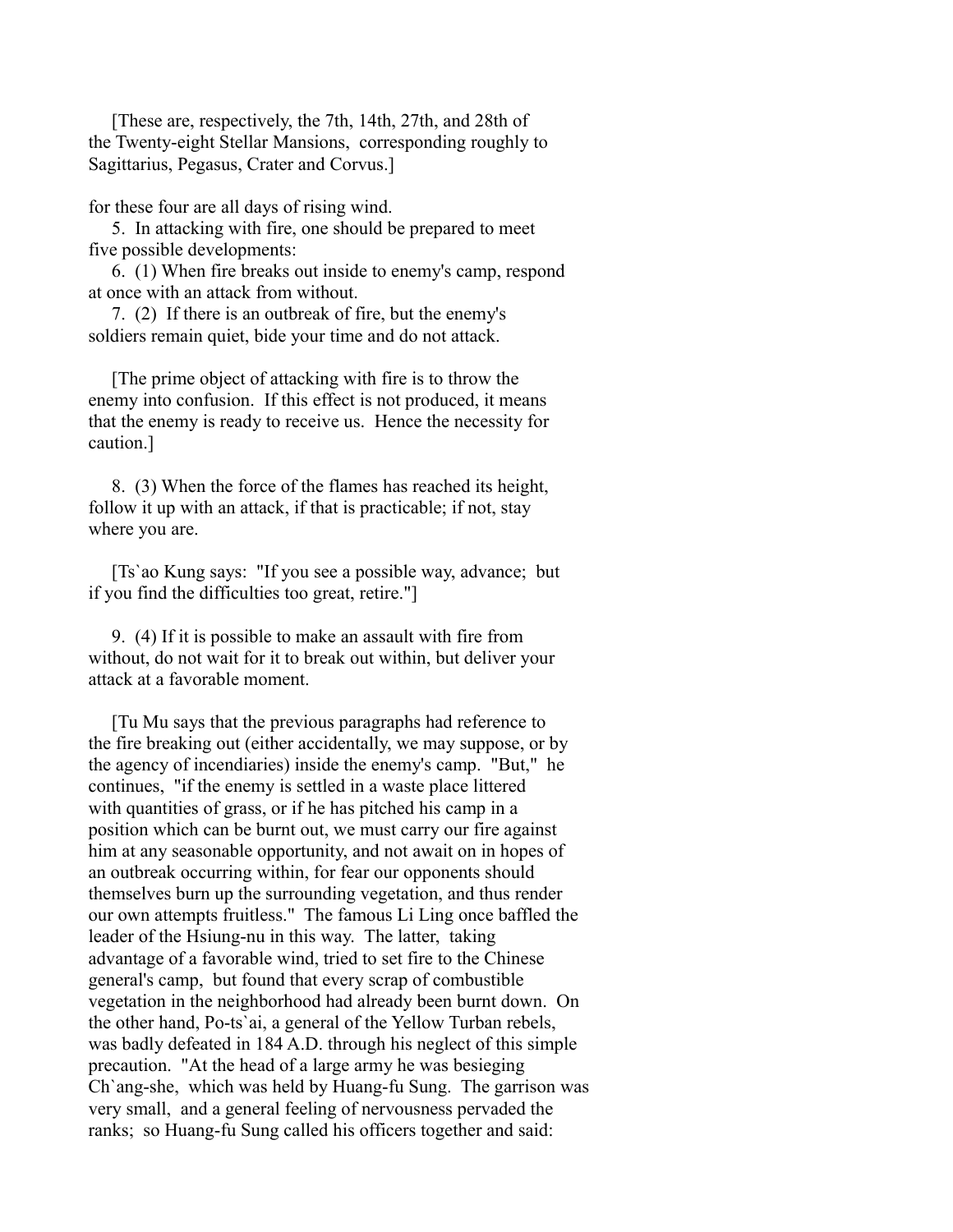"In war, there are various indirect methods of attack, and numbers do not count for everything. [The commentator here quotes Sun Tzu, V. SS. 5, 6 and 10.] Now the rebels have pitched their camp in the midst of thick grass which will easily burn when the wind blows. If we set fire to it at night, they will be thrown into a panic, and we can make a sortie and attack them on all sides at once, thus emulating the achievement of T`ien Tan.' [See p. 90.] That same evening, a strong breeze sprang up; so Huang-fu Sung instructed his soldiers to bind reeds together into torches and mount guard on the city walls, after which he sent out a band of daring men, who stealthily made their way through the lines and started the fire with loud shouts and yells. Simultaneously, a glare of light shot up from the city walls, and Huang-fu Sung, sounding his drums, led a rapid charge, which threw the rebels into confusion and put them to headlong flight." [HOU HAN SHU, ch. 71.] ]

 10. (5) When you start a fire, be to windward of it. Do not attack from the leeward.

 [Chang Yu, following Tu Yu, says: "When you make a fire, the enemy will retreat away from it; if you oppose his retreat and attack him then, he will fight desperately, which will not conduce to your success." A rather more obvious explanation is given by Tu Mu: "If the wind is in the east, begin burning to the east of the enemy, and follow up the attack yourself from that side. If you start the fire on the east side, and then attack from the west, you will suffer in the same way as your enemy."]

 11. A wind that rises in the daytime lasts long, but a night breeze soon falls.

 [Cf. Lao Tzu's saying: "A violent wind does not last the space of a morning." (TAO TE CHING, chap. 23.) Mei Yao-ch`en and Wang Hsi say: "A day breeze dies down at nightfall, and a night breeze at daybreak. This is what happens as a general rule." The phenomenon observed may be correct enough, but how this sense is to be obtained is not apparent.]

 12. In every army, the five developments connected with fire must be known, the movements of the stars calculated, and a watch kept for the proper days.

 [Tu Mu says: "We must make calculations as to the paths of the stars, and watch for the days on which wind will rise, before making our attack with fire." Chang Yu seems to interpret the text differently: "We must not only know how to assail our opponents with fire, but also be on our guard against similar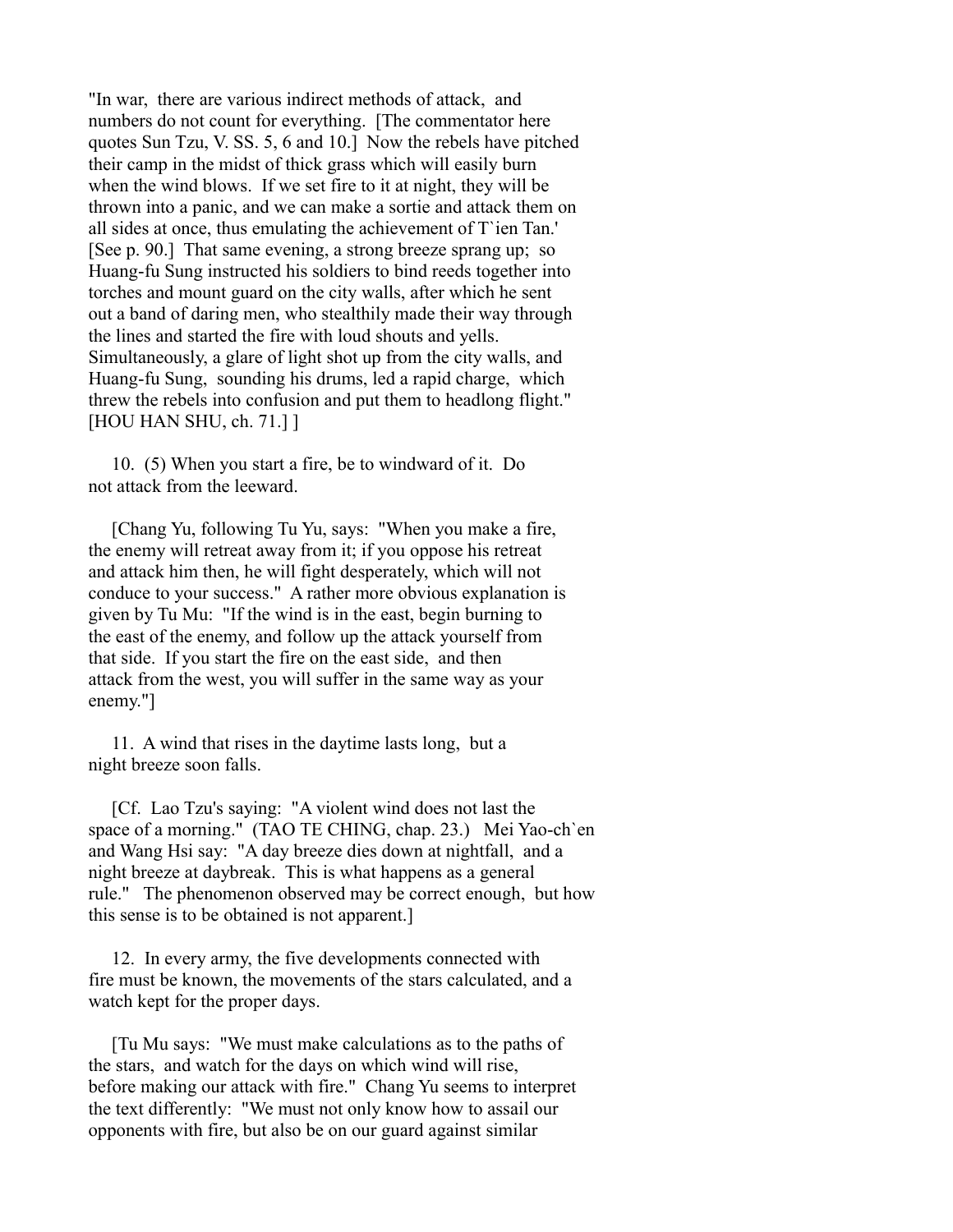attacks from them."]

 13. Hence those who use fire as an aid to the attack show intelligence; those who use water as an aid to the attack gain an accession of strength.

 14. By means of water, an enemy may be intercepted, but not robbed of all his belongings.

 [Ts`ao Kung's note is: "We can merely obstruct the enemy's road or divide his army, but not sweep away all his accumulated stores." Water can do useful service, but it lacks the terrible destructive power of fire. This is the reason, Chang Yu concludes, why the former is dismissed in a couple of sentences, whereas the attack by fire is discussed in detail. Wu Tzu (ch. 4) speaks thus of the two elements: "If an army is encamped on low-lying marshy ground, from which the water cannot run off, and where the rainfall is heavy, it may be submerged by a flood. If an army is encamped in wild marsh lands thickly overgrown with weeds and brambles, and visited by frequent gales, it may be exterminated by fire."]

 15. Unhappy is the fate of one who tries to win his battles and succeed in his attacks without cultivating the spirit of enterprise; for the result is waste of time and general stagnation.

 [This is one of the most perplexing passages in Sun Tzu. Ts`ao Kung says: "Rewards for good service should not be deferred a single day." And Tu Mu: "If you do not take opportunity to advance and reward the deserving, your subordinates will not carry out your commands, and disaster will ensue." For several reasons, however, and in spite of the formidable array of scholars on the other side, I prefer the interpretation suggested by Mei Yao-ch`en alone, whose words I will quote: "Those who want to make sure of succeeding in their battles and assaults must seize the favorable moments when they come and not shrink on occasion from heroic measures: that is to say, they must resort to such means of attack of fire, water and the like. What they must not do, and what will prove fatal, is to sit still and simply hold to the advantages they have got."]

 16. Hence the saying: The enlightened ruler lays his plans well ahead; the good general cultivates his resources.

 [Tu Mu quotes the following from the SAN LUEH, ch. 2: "The warlike prince controls his soldiers by his authority, kits them together by good faith, and by rewards makes them serviceable. If faith decays, there will be disruption; if rewards are deficient, commands will not be respected."]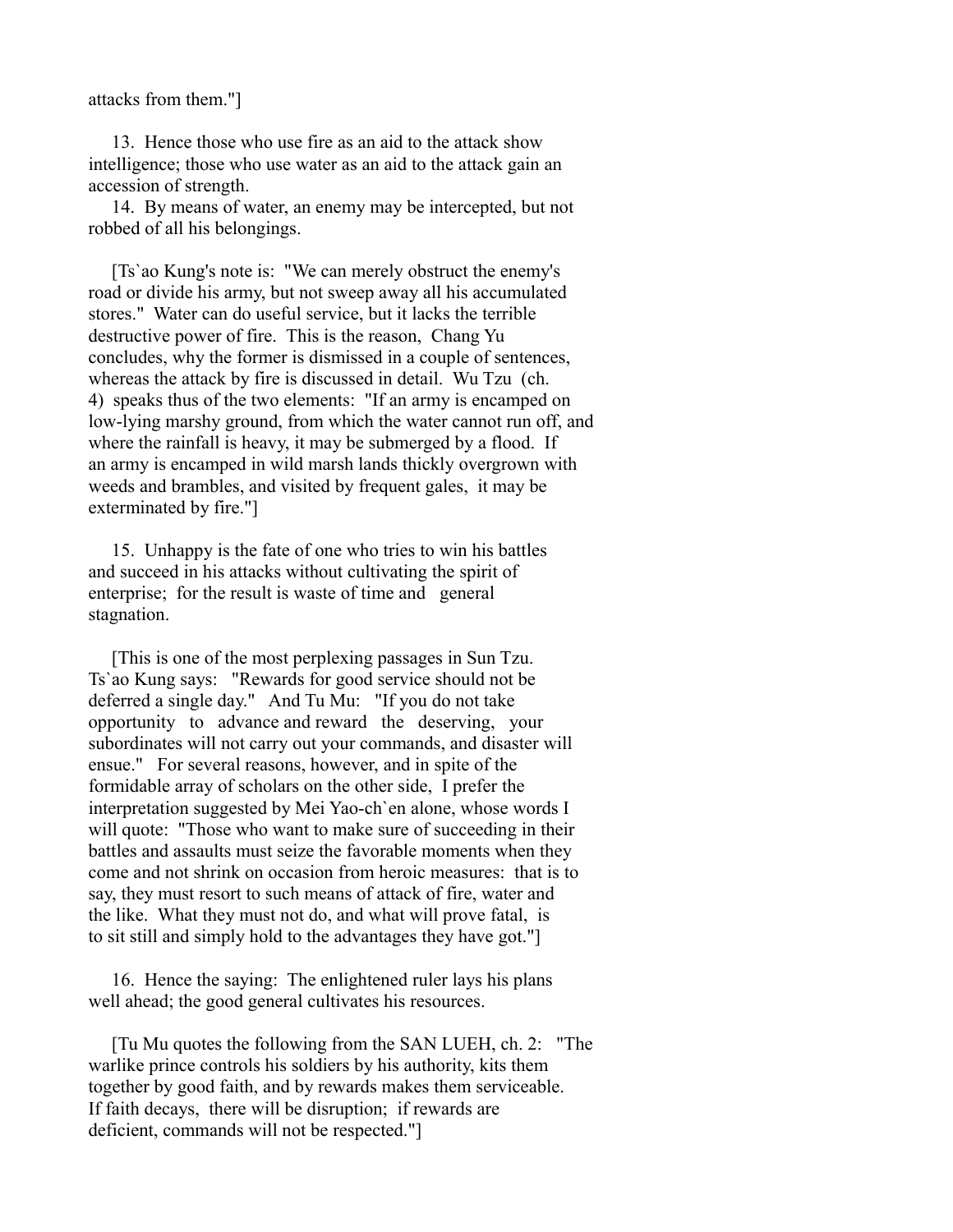17. Move not unless you see an advantage; use not your troops unless there is something to be gained; fight not unless the position is critical.

 [Sun Tzu may at times appear to be over-cautious, but he never goes so far in that direction as the remarkable passage in the TAO TE CHING, ch. 69. "I dare not take the initiative, but prefer to act on the defensive; I dare not advance an inch, but prefer to retreat a foot."]

 18. No ruler should put troops into the field merely to gratify his own spleen; no general should fight a battle simply out of pique.

 19. If it is to your advantage, make a forward move; if not, stay where you are.

[This is repeated from XI. ss. 17. Here I feel convinced] that it is an interpolation, for it is evident that ss. 20 ought to follow immediately on ss. 18.]

 20. Anger may in time change to gladness; vexation may be succeeded by content.

 21. But a kingdom that has once been destroyed can never come again into being;

 [The Wu State was destined to be a melancholy example of this saying.]

nor can the dead ever be brought back to life.

 22. Hence the enlightened ruler is heedful, and the good general full of caution. This is the way to keep a country at peace and an army intact.

[1] "Unless you enter the tiger's lair, you cannot get hold of the tiger's cubs."

-----------------------------------------------------------------

## XIII. THE USE OF SPIES

 1. Sun Tzu said: Raising a host of a hundred thousand men and marching them great distances entails heavy loss on the people and a drain on the resources of the State. The daily expenditure will amount to a thousand ounces of silver.

[Cf. II. ss. ss. 1, 13, 14.]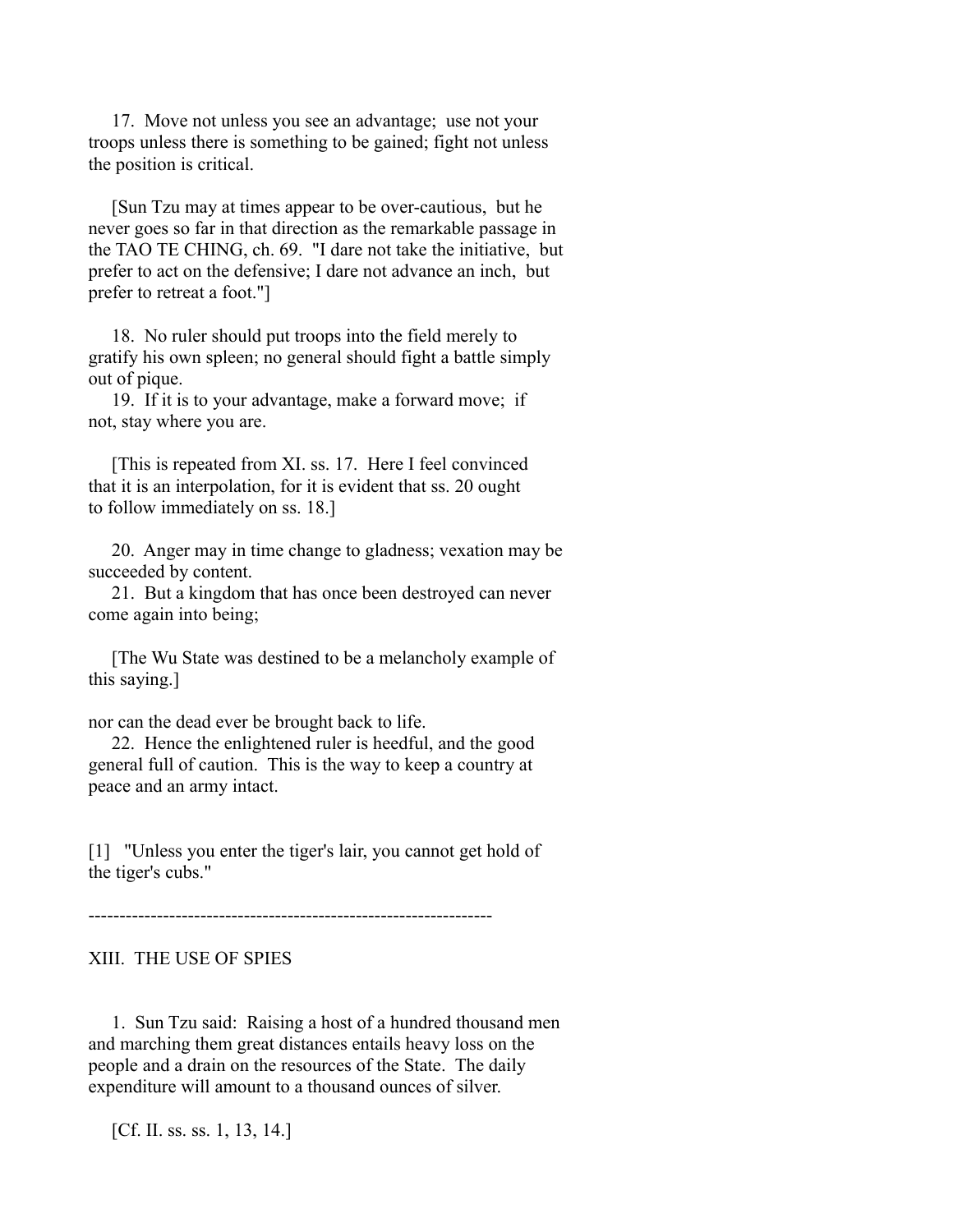There will be commotion at home and abroad, and men will drop down exhausted on the highways.

 [Cf. TAO TE CHING, ch. 30: "Where troops have been quartered, brambles and thorns spring up. Chang Yu has the note: "We may be reminded of the saying: 'On serious ground, gather in plunder.' Why then should carriage and transportation cause exhaustion on the highways?--The answer is, that not victuals alone, but all sorts of munitions of war have to be conveyed to the army. Besides, the injunction to 'forage on the enemy' only means that when an army is deeply engaged in hostile territory, scarcity of food must be provided against. Hence, without being solely dependent on the enemy for corn, we must forage in order that there may be an uninterrupted flow of supplies. Then, again, there are places like salt deserts where provisions being unobtainable, supplies from home cannot be dispensed with."]

As many as seven hundred thousand families will be impeded in their labor.

 [Mei Yao-ch`en says: "Men will be lacking at the ploughtail." The allusion is to the system of dividing land into nine parts, each consisting of about 15 acres, the plot in the center being cultivated on behalf of the State by the tenants of the other eight. It was here also, so Tu Mu tells us, that their cottages were built and a well sunk, to be used by all in common. [See II. ss. 12, note.] In time of war, one of the families had to serve in the army, while the other seven contributed to its support. Thus, by a levy of 100,000 men (reckoning one ablebodied soldier to each family) the husbandry of 700,000 families would be affected.]

 2. Hostile armies may face each other for years, striving for the victory which is decided in a single day. This being so, to remain in ignorance of the enemy's condition simply because one grudges the outlay of a hundred ounces of silver in honors and emoluments,

 ["For spies" is of course the meaning, though it would spoil the effect of this curiously elaborate exordium if spies were actually mentioned at this point.]

## is the height of inhumanity.

 [Sun Tzu's agreement is certainly ingenious. He begins by adverting to the frightful misery and vast expenditure of blood and treasure which war always brings in its train. Now, unless you are kept informed of the enemy's condition, and are ready to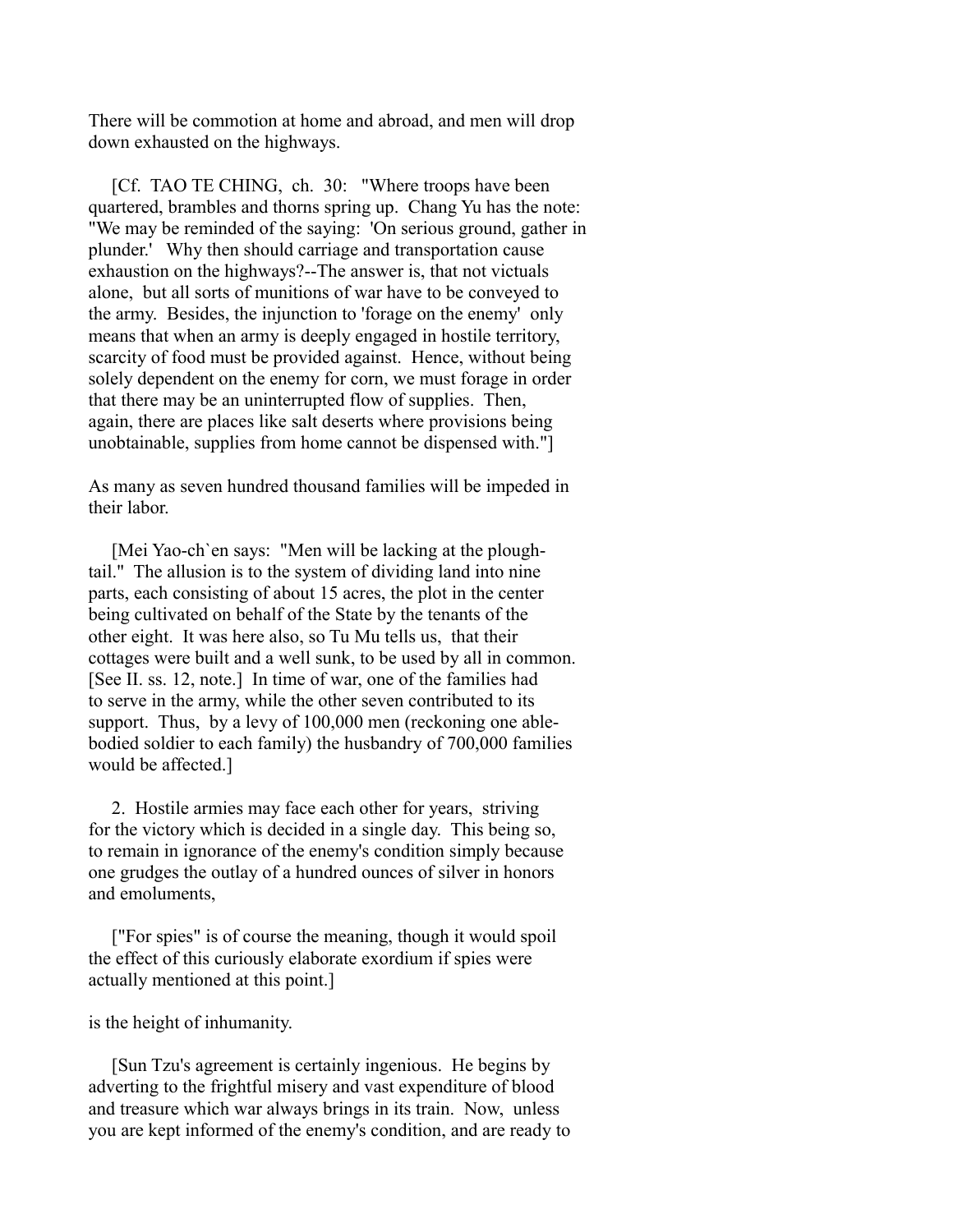strike at the right moment, a war may drag on for years. The only way to get this information is to employ spies, and it is impossible to obtain trustworthy spies unless they are properly paid for their services. But it is surely false economy to grudge a comparatively trifling amount for this purpose, when every day that the war lasts eats up an incalculably greater sum. This grievous burden falls on the shoulders of the poor, and hence Sun Tzu concludes that to neglect the use of spies is nothing less than a crime against humanity.]

 3. One who acts thus is no leader of men, no present help to his sovereign, no master of victory.

 [This idea, that the true object of war is peace, has its root in the national temperament of the Chinese. Even so far back as 597 B.C., these memorable words were uttered by Prince Chuang of the Ch`u State: "The [Chinese] character for 'prowess' is made up of [the characters for] 'to stay' and 'a spear' (cessation of hostilities). Military prowess is seen in the repression of cruelty, the calling in of weapons, the preservation of the appointment of Heaven, the firm establishment of merit, the bestowal of happiness on the people, putting harmony between the princes, the diffusion of wealth."

 4. Thus, what enables the wise sovereign and the good general to strike and conquer, and achieve things beyond the reach of ordinary men, is FOREKNOWLEDGE.

 [That is, knowledge of the enemy's dispositions, and what he means to do.]

 5. Now this foreknowledge cannot be elicited from spirits; it cannot be obtained inductively from experience,

 [Tu Mu's note is: "[knowledge of the enemy] cannot be gained by reasoning from other analogous cases."]

nor by any deductive calculation.

 [Li Ch`uan says: "Quantities like length, breadth, distance and magnitude, are susceptible of exact mathematical determination; human actions cannot be so calculated."]

 6. Knowledge of the enemy's dispositions can only be obtained from other men.

 [Mei Yao-ch`en has rather an interesting note: "Knowledge of the spirit-world is to be obtained by divination; information in natural science may be sought by inductive reasoning; the laws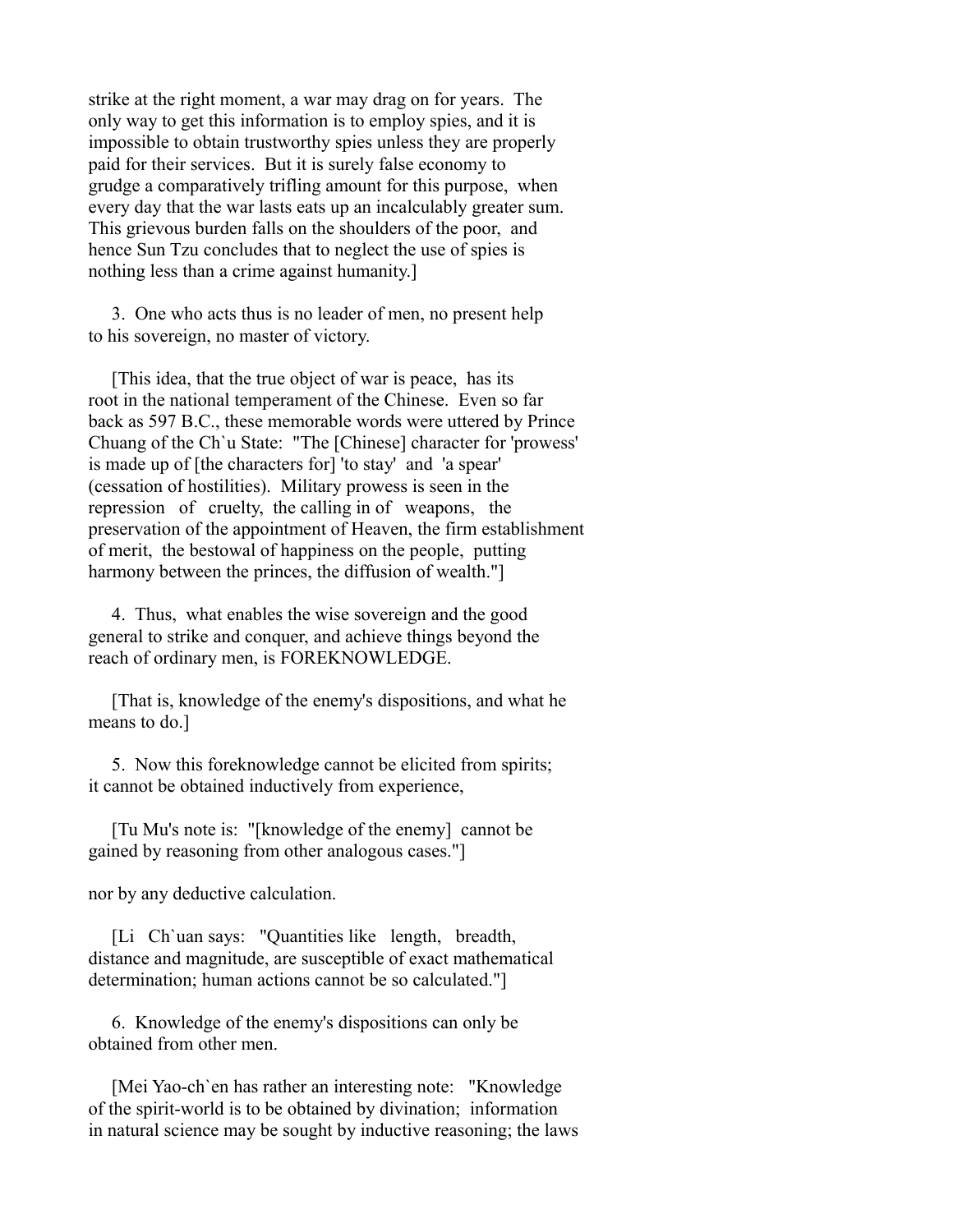of the universe can be verified by mathematical calculation: but the dispositions of an enemy are ascertainable through spies and spies alone."]

 7. Hence the use of spies, of whom there are five classes: (1) Local spies; (2) inward spies; (3) converted spies; (4) doomed spies; (5) surviving spies.

 8. When these five kinds of spy are all at work, none can discover the secret system. This is called "divine manipulation of the threads." It is the sovereign's most precious faculty.

 [Cromwell, one of the greatest and most practical of all cavalry leaders, had officers styled 'scout masters,' whose business it was to collect all possible information regarding the enemy, through scouts and spies, etc., and much of his success in war was traceable to the previous knowledge of the enemy's moves thus gained." [1] ]

 9. Having LOCAL SPIES means employing the services of the inhabitants of a district.

 [Tu Mu says: "In the enemy's country, win people over by kind treatment, and use them as spies."]

 10. Having INWARD SPIES, making use of officials of the enemy.

 [Tu Mu enumerates the following classes as likely to do good service in this respect: "Worthy men who have been degraded from office, criminals who have undergone punishment; also, favorite concubines who are greedy for gold, men who are aggrieved at being in subordinate positions, or who have been passed over in the distribution of posts, others who are anxious that their side should be defeated in order that they may have a chance of displaying their ability and talents, fickle turncoats who always want to have a foot in each boat. Officials of these several kinds," he continues, "should be secretly approached and bound to one's interests by means of rich presents. In this way you will be able to find out the state of affairs in the enemy's country, ascertain the plans that are being formed against you, and moreover disturb the harmony and create a breach between the sovereign and his ministers." The necessity for extreme caution, however, in dealing with "inward spies," appears from an historical incident related by Ho Shih: "Lo Shang, Governor of I-Chou, sent his general Wei Po to attack the rebel Li Hsiung of Shu in his stronghold at P`i. After each side had experienced a number of victories and defeats, Li Hsiung had recourse to the services of a certain P`o-t`ai, a native of Wu-tu. He began to have him whipped until the blood came, and then sent him off to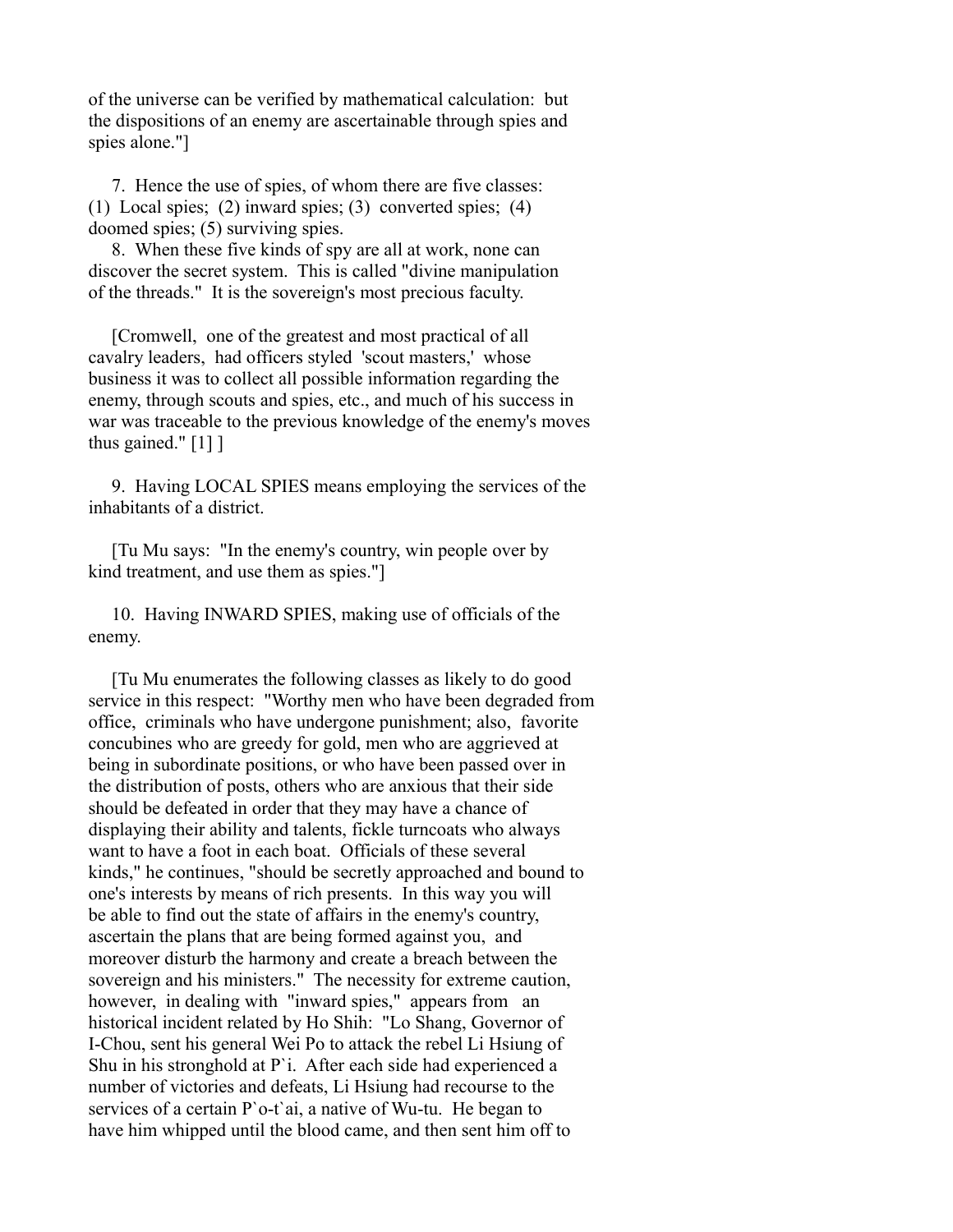Lo Shang, whom he was to delude by offering to cooperate with him from inside the city, and to give a fire signal at the right moment for making a general assault. Lo Shang, confiding in these promises, march out all his best troops, and placed Wei Po and others at their head with orders to attack at P`o-t`ai's bidding. Meanwhile, Li Hsiung's general, Li Hsiang, had prepared an ambuscade on their line of march; and P`o-t`ai, having reared long scaling-ladders against the city walls, now lighted the beacon-fire. Wei Po's men raced up on seeing the signal and began climbing the ladders as fast as they could, while others were drawn up by ropes lowered from above. More than a hundred of Lo Shang's soldiers entered the city in this way, every one of whom was forthwith beheaded. Li Hsiung then charged with all his forces, both inside and outside the city, and routed the enemy completely." [This happened in 303 A.D. I do not know where Ho Shih got the story from. It is not given in the biography of Li Hsiung or that of his father Li T`e, CHIN SHU, ch. 120, 121.]

 11. Having CONVERTED SPIES, getting hold of the enemy's spies and using them for our own purposes.

 [By means of heavy bribes and liberal promises detaching them from the enemy's service, and inducing them to carry back false information as well as to spy in turn on their own countrymen. On the other hand, Hsiao Shih-hsien says that we pretend not to have detected him, but contrive to let him carry away a false impression of what is going on. Several of the commentators accept this as an alternative definition; but that it is not what Sun Tzu meant is conclusively proved by his subsequent remarks about treating the converted spy generously (ss. 21 sqq.). Ho Shih notes three occasions on which converted spies were used with conspicuous success:  $(1)$  by T ien Tan in his defense of Chi-mo (see supra, p. 90); (2) by Chao She on his march to O-yu (see p. 57); and by the wily Fan Chu in 260 B.C., when Lien P`o was conducting a defensive campaign against Ch`in. The King of Chao strongly disapproved of Lien P`o's cautious and dilatory methods, which had been unable to avert a series of minor disasters, and therefore lent a ready ear to the reports of his spies, who had secretly gone over to the enemy and were already in Fan Chu's pay. They said: "The only thing which causes Ch`in anxiety is lest Chao Kua should be made general. Lien P`o they consider an easy opponent, who is sure to be vanquished in the long run." Now this Chao Kua was a sun of the famous Chao She. From his boyhood, he had been wholly engrossed in the study of war and military matters, until at last he came to believe that there was no commander in the whole Empire who could stand against him. His father was much disquieted by this overweening conceit, and the flippancy with which he spoke of such a serious thing as war, and solemnly declared that if ever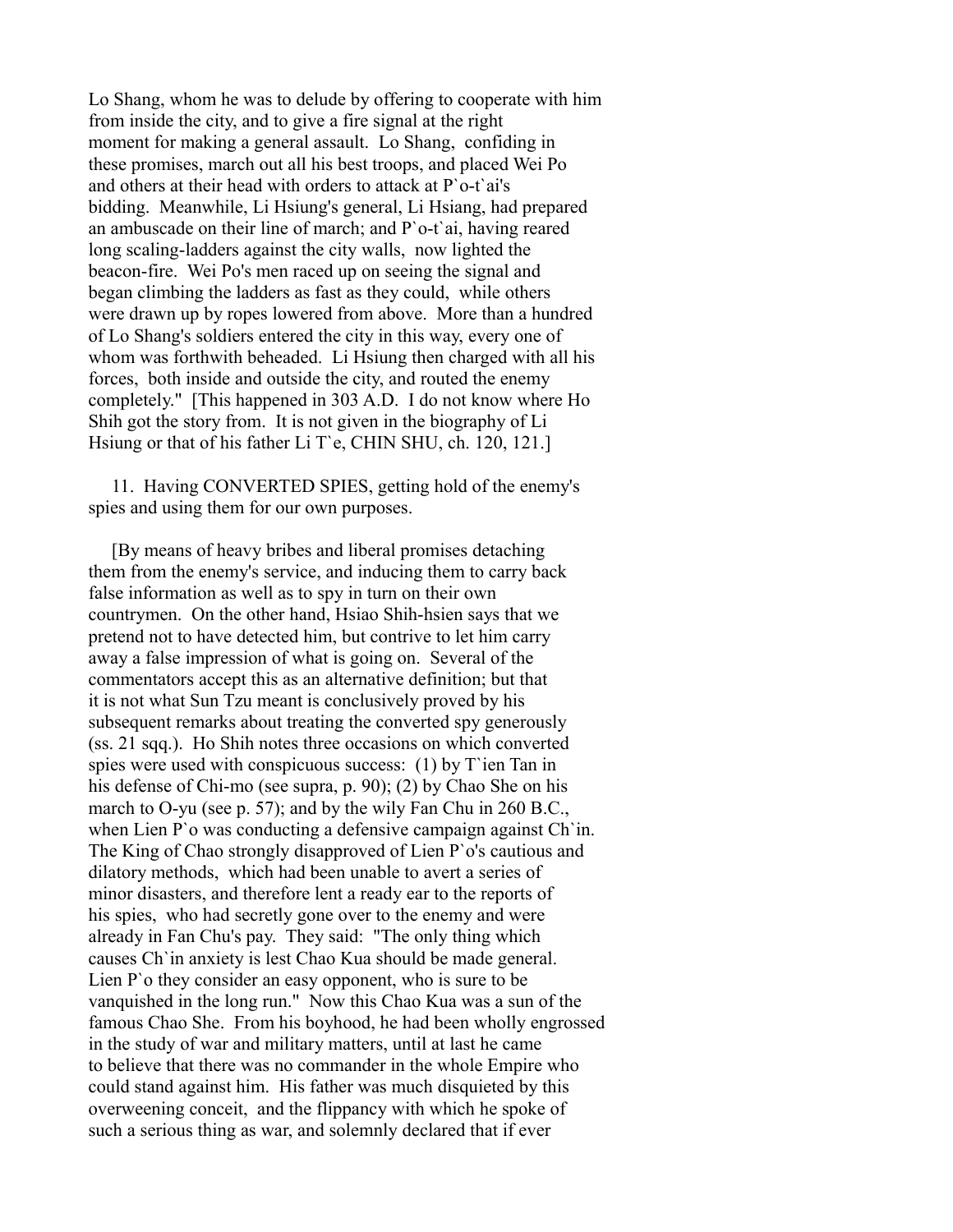Kua was appointed general, he would bring ruin on the armies of Chao. This was the man who, in spite of earnest protests from his own mother and the veteran statesman Lin Hsiang-ju, was now sent to succeed Lien P`o. Needless to say, he proved no match for the redoubtable Po Ch`i and the great military power of Ch`in. He fell into a trap by which his army was divided into two and his communications cut; and after a desperate resistance lasting 46 days, during which the famished soldiers devoured one another, he was himself killed by an arrow, and his whole force, amounting, it is said, to 400,000 men, ruthlessly put to the sword.]

 12. Having DOOMED SPIES, doing certain things openly for purposes of deception, and allowing our spies to know of them and report them to the enemy.

 [Tu Yu gives the best exposition of the meaning: "We ostentatiously do thing calculated to deceive our own spies, who must be led to believe that they have been unwittingly disclosed. Then, when these spies are captured in the enemy's lines, they will make an entirely false report, and the enemy will take measures accordingly, only to find that we do something quite different. The spies will thereupon be put to death." As an example of doomed spies, Ho Shih mentions the prisoners released by Pan Ch`ao in his campaign against Yarkand. (See p. 132.) He also refers to T`ang Chien, who in 630 A.D. was sent by T`ai Tsung to lull the Turkish Kahn Chieh-li into fancied security, until Li Ching was able to deliver a crushing blow against him. Chang Yu says that the Turks revenged themselves by killing T`ang Chien, but this is a mistake, for we read in both the old and the New T`ang History (ch. 58, fol. 2 and ch. 89, fol. 8 respectively) that he escaped and lived on until 656. Li I-chi played a somewhat similar part in 203 B.C., when sent by the King of Han to open peaceful negotiations with Ch`i. He has certainly more claim to be described a "doomed spy", for the king of Ch`i, being subsequently attacked without warning by Han Hsin, and infuriated by what he considered the treachery of Li I-chi, ordered the unfortunate envoy to be boiled alive.]

 13. SURVIVING SPIES, finally, are those who bring back news from the enemy's camp.

 [This is the ordinary class of spies, properly so called, forming a regular part of the army. Tu Mu says: "Your surviving spy must be a man of keen intellect, though in outward appearance a fool; of shabby exterior, but with a will of iron. He must be active, robust, endowed with physical strength and courage; thoroughly accustomed to all sorts of dirty work, able to endure hunger and cold, and to put up with shame and ignominy." Ho Shih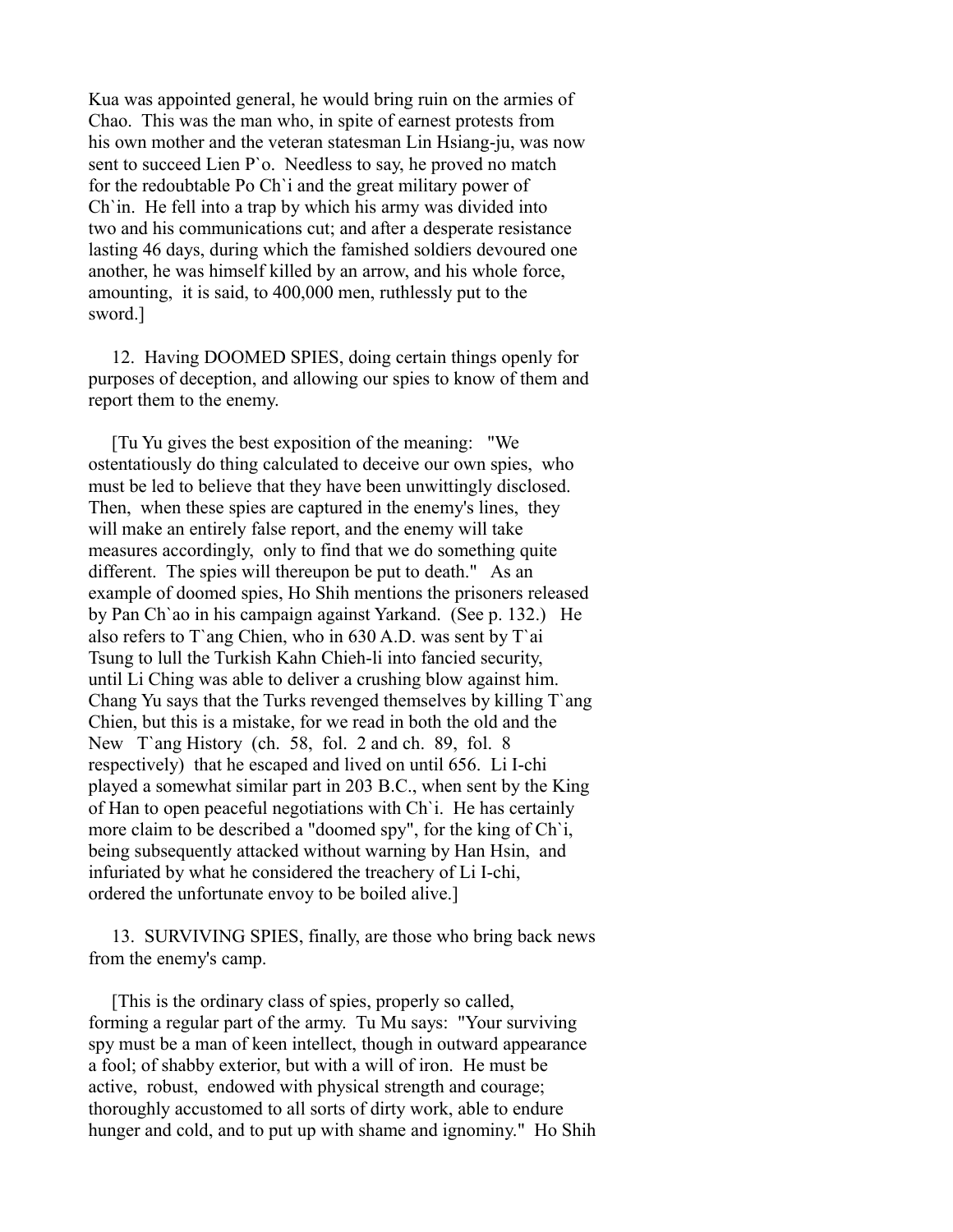tells the following story of Ta`hsi Wu of the Sui dynasty: "When he was governor of Eastern Ch`in, Shen-wu of Ch`i made a hostile movement upon Sha-yuan. The Emperor T`ai Tsu [? Kao Tsu] sent Ta-hsi Wu to spy upon the enemy. He was accompanied by two other men. All three were on horseback and wore the enemy's uniform. When it was dark, they dismounted a few hundred feet away from the enemy's camp and stealthily crept up to listen, until they succeeded in catching the passwords used in the army. Then they got on their horses again and boldly passed through the camp under the guise of night-watchmen; and more than once, happening to come across a soldier who was committing some breach of discipline, they actually stopped to give the culprit a sound cudgeling! Thus they managed to return with the fullest possible information about the enemy's dispositions, and received warm commendation from the Emperor, who in consequence of their report was able to inflict a severe defeat on his adversary."]

 14. Hence it is that which none in the whole army are more intimate relations to be maintained than with spies.

 [Tu Mu and Mei Yao-ch`en point out that the spy is privileged to enter even the general's private sleeping-tent.]

None should be more liberally rewarded. In no other business should greater secrecy be preserved.

 [Tu Mu gives a graphic touch: all communication with spies should be carried "mouth-to-ear." The following remarks on spies may be quoted from Turenne, who made perhaps larger use of them than any previous commander: "Spies are attached to those who give them most, he who pays them ill is never served. They should never be known to anybody; nor should they know one another. When they propose anything very material, secure their persons, or have in your possession their wives and children as hostages for their fidelity. Never communicate anything to them but what is absolutely necessary that they should know. [2] ]

 15. Spies cannot be usefully employed without a certain intuitive sagacity.

[Mei Yao-ch`en says: "In order to use them, one must know fact from falsehood, and be able to discriminate between honesty and double-dealing." Wang Hsi in a different interpretation thinks more along the lines of "intuitive perception" and "practical intelligence." Tu Mu strangely refers these attributes to the spies themselves: "Before using spies we must assure ourselves as to their integrity of character and the extent of their experience and skill." But he continues: "A brazen face and a crafty disposition are more dangerous than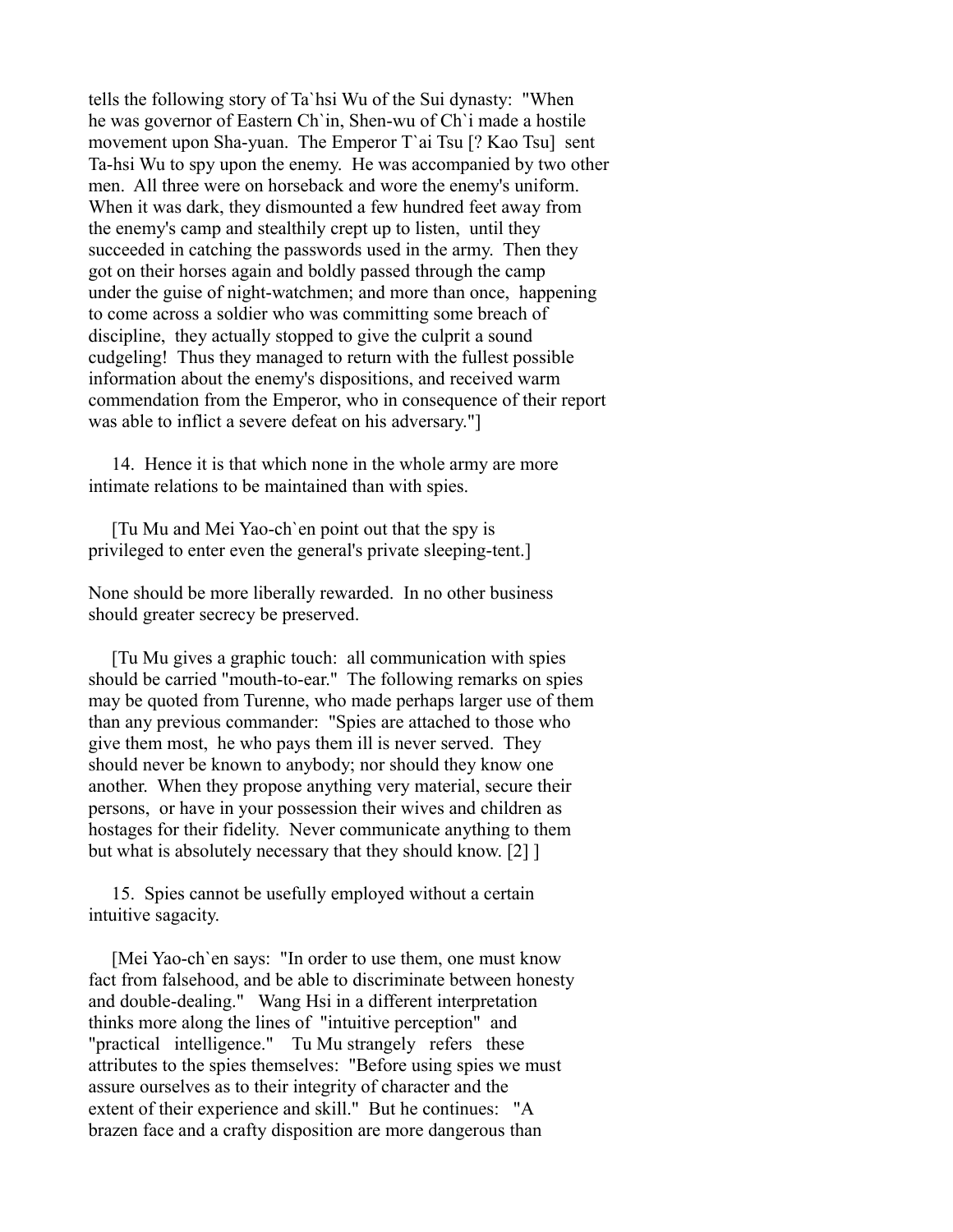mountains or rivers; it takes a man of genius to penetrate such." So that we are left in some doubt as to his real opinion on the passage."]

 16. They cannot be properly managed without benevolence and straightforwardness.

 [Chang Yu says: "When you have attracted them by substantial offers, you must treat them with absolute sincerity; then they will work for you with all their might."]

 17. Without subtle ingenuity of mind, one cannot make certain of the truth of their reports.

 [Mei Yao-ch`en says: "Be on your guard against the possibility of spies going over to the service of the enemy."]

 18. Be subtle! be subtle! and use your spies for every kind of business.

[Cf. VI. ss. 9.]

 19. If a secret piece of news is divulged by a spy before the time is ripe, he must be put to death together with the man to whom the secret was told.

 [Word for word, the translation here is: "If spy matters are heard before [our plans] are carried out," etc. Sun Tzu's main point in this passage is: Whereas you kill the spy himself "as a punishment for letting out the secret," the object of killing the other man is only, as Ch`en Hao puts it, "to stop his mouth" and prevent news leaking any further. If it had already been repeated to others, this object would not be gained. Either way, Sun Tzu lays himself open to the charge of inhumanity, though Tu Mu tries to defend him by saying that the man deserves to be put to death, for the spy would certainly not have told the secret unless the other had been at pains to worm it out of him."]

 20. Whether the object be to crush an army, to storm a city, or to assassinate an individual, it is always necessary to begin by finding out the names of the attendants, the aides-decamp,

 [Literally "visitors", is equivalent, as Tu Yu says, to "those whose duty it is to keep the general supplied with information," which naturally necessitates frequent interviews with him.]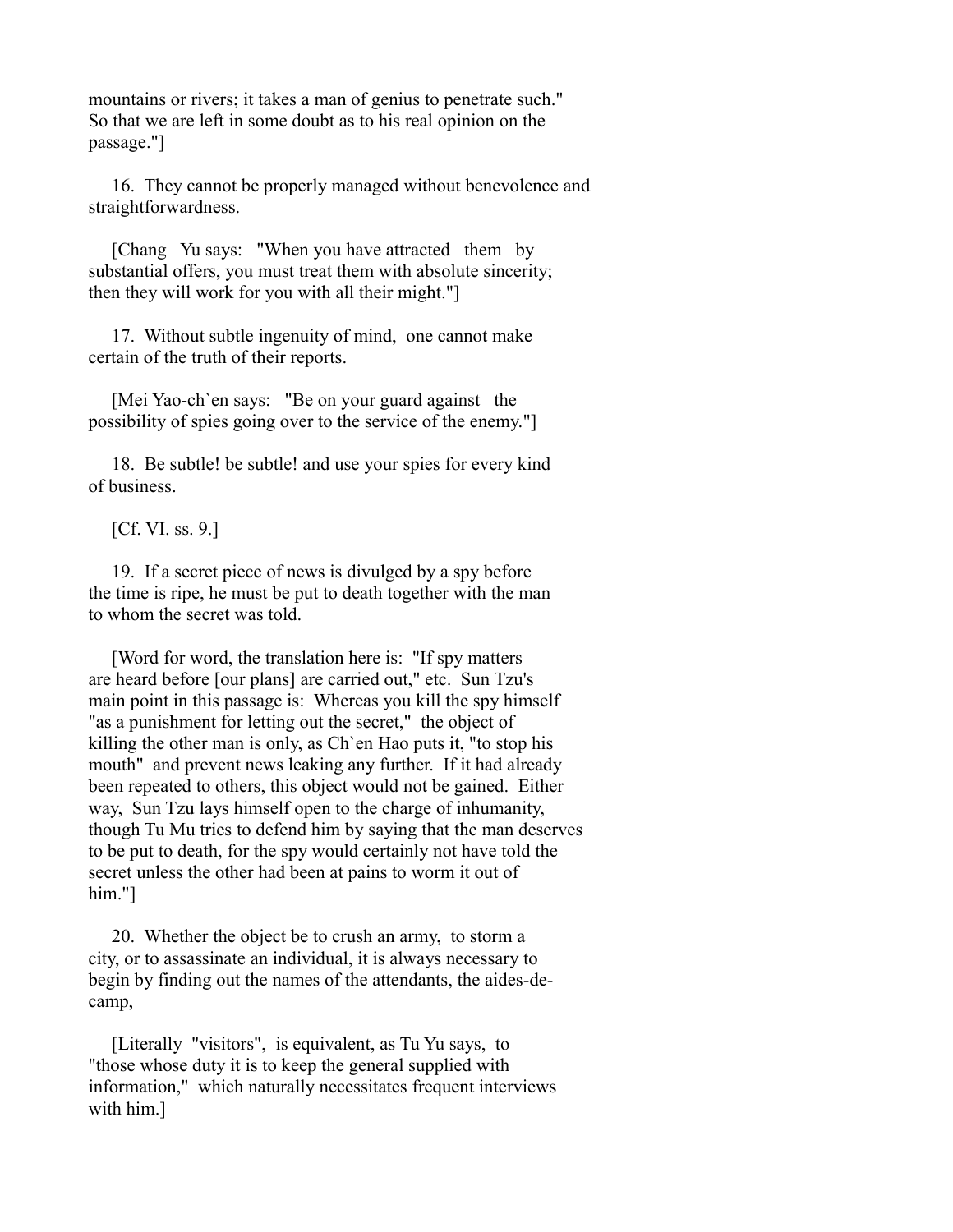and door-keepers and sentries of the general in command. Our spies must be commissioned to ascertain these.

 [As the first step, no doubt towards finding out if any of these important functionaries can be won over by bribery.]

 21. The enemy's spies who have come to spy on us must be sought out, tempted with bribes, led away and comfortably housed. Thus they will become converted spies and available for our service.

 22. It is through the information brought by the converted spy that we are able to acquire and employ local and inward spies.

 [Tu Yu says: "through conversion of the enemy's spies we learn the enemy's condition." And Chang Yu says: "We must tempt the converted spy into our service, because it is he that knows which of the local inhabitants are greedy of gain, and which of the officials are open to corruption."]

 23. It is owing to his information, again, that we can cause the doomed spy to carry false tidings to the enemy.

 [Chang Yu says, "because the converted spy knows how the enemy can best be deceived."]

 24. Lastly, it is by his information that the surviving spy can be used on appointed occasions.

 25. The end and aim of spying in all its five varieties is knowledge of the enemy; and this knowledge can only be derived, in the first instance, from the converted spy.

 [As explained in ss. 22-24. He not only brings information himself, but makes it possible to use the other kinds of spy to advantage.]

Hence it is essential that the converted spy be treated with the utmost liberality.

26. Of old, the rise of the Yin dynasty

 [Sun Tzu means the Shang dynasty, founded in 1766 B.C. Its name was changed to Yin by P`an Keng in 1401.

was due to I Chih

 [Better known as I Yin, the famous general and statesman who took part in Ch`eng T`ang's campaign against Chieh Kuei.]

who had served under the Hsia. Likewise, the rise of the Chou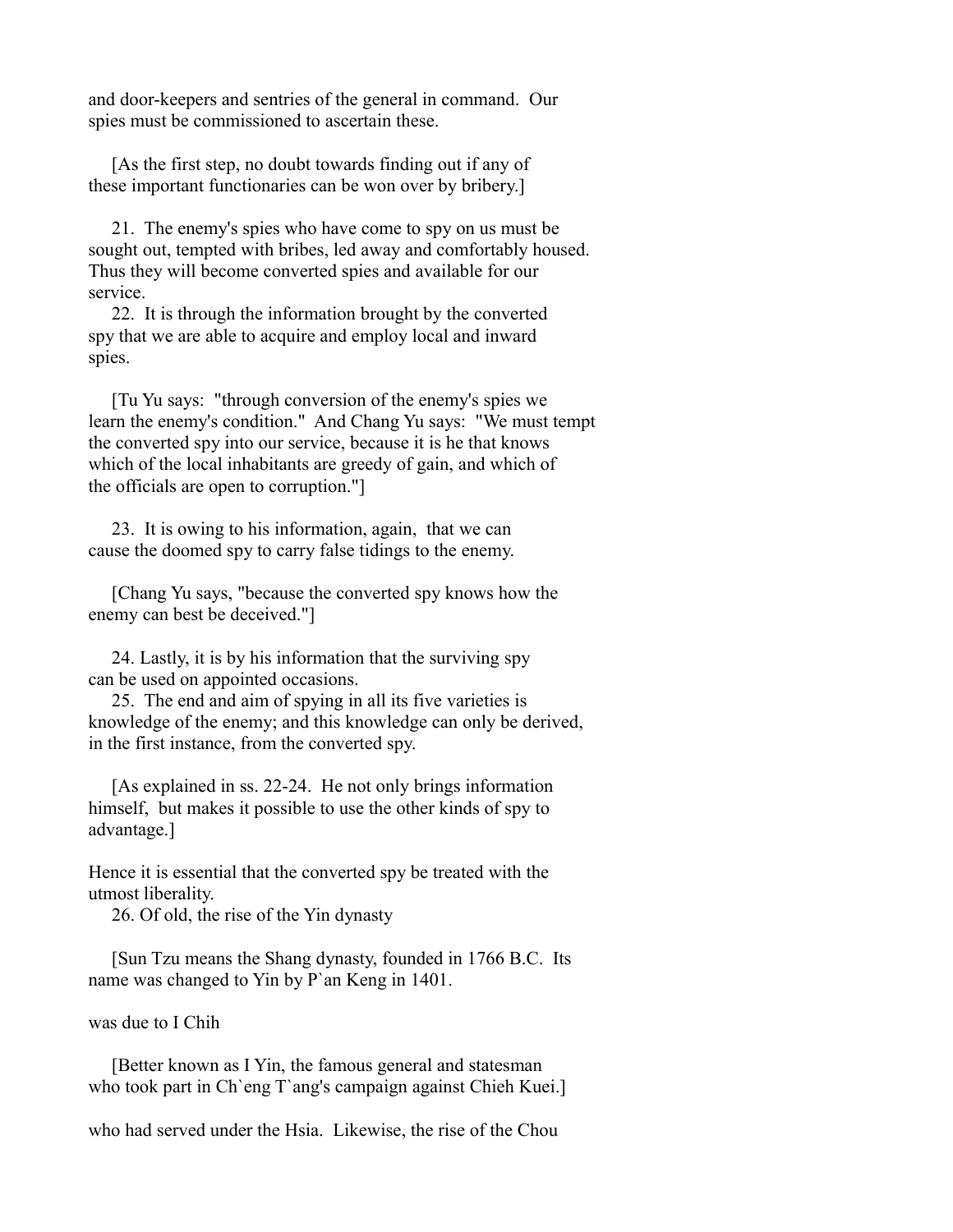dynasty was due to Lu Ya

 [Lu Shang rose to high office under the tyrant Chou Hsin, whom he afterwards helped to overthrow. Popularly known as T`ai Kung, a title bestowed on him by Wen Wang, he is said to have composed a treatise on war, erroneously identified with the LIU T`AO.]

who had served under the Yin.

 [There is less precision in the Chinese than I have thought it well to introduce into my translation, and the commentaries on the passage are by no means explicit. But, having regard to the context, we can hardly doubt that Sun Tzu is holding up I Chih and Lu Ya as illustrious examples of the converted spy, or something closely analogous. His suggestion is, that the Hsia and Yin dynasties were upset owing to the intimate knowledge of their weaknesses and shortcoming which these former ministers were able to impart to the other side. Mei Yao-ch`en appears to resent any such aspersion on these historic names: "I Yin and Lu Ya," he says, "were not rebels against the Government. Hsia could not employ the former, hence Yin employed him. Yin could not employ the latter, hence Hou employed him. Their great achievements were all for the good of the people." Ho Shih is also indignant: "How should two divinely inspired men such as I and Lu have acted as common spies? Sun Tzu's mention of them simply means that the proper use of the five classes of spies is a matter which requires men of the highest mental caliber like I and Lu, whose wisdom and capacity qualified them for the task. The above words only emphasize this point." Ho Shih believes then that the two heroes are mentioned on account of their supposed skill in the use of spies. But this is very weak.]

 27. Hence it is only the enlightened ruler and the wise general who will use the highest intelligence of the army for purposes of spying and thereby they achieve great results.

 [Tu Mu closes with a note of warning: "Just as water, which carries a boat from bank to bank, may also be the means of sinking it, so reliance on spies, while production of great results, is oft-times the cause of utter destruction."]

Spies are a most important element in water, because on them depends an army's ability to move.

 [Chia Lin says that an army without spies is like a man with ears or eyes.]